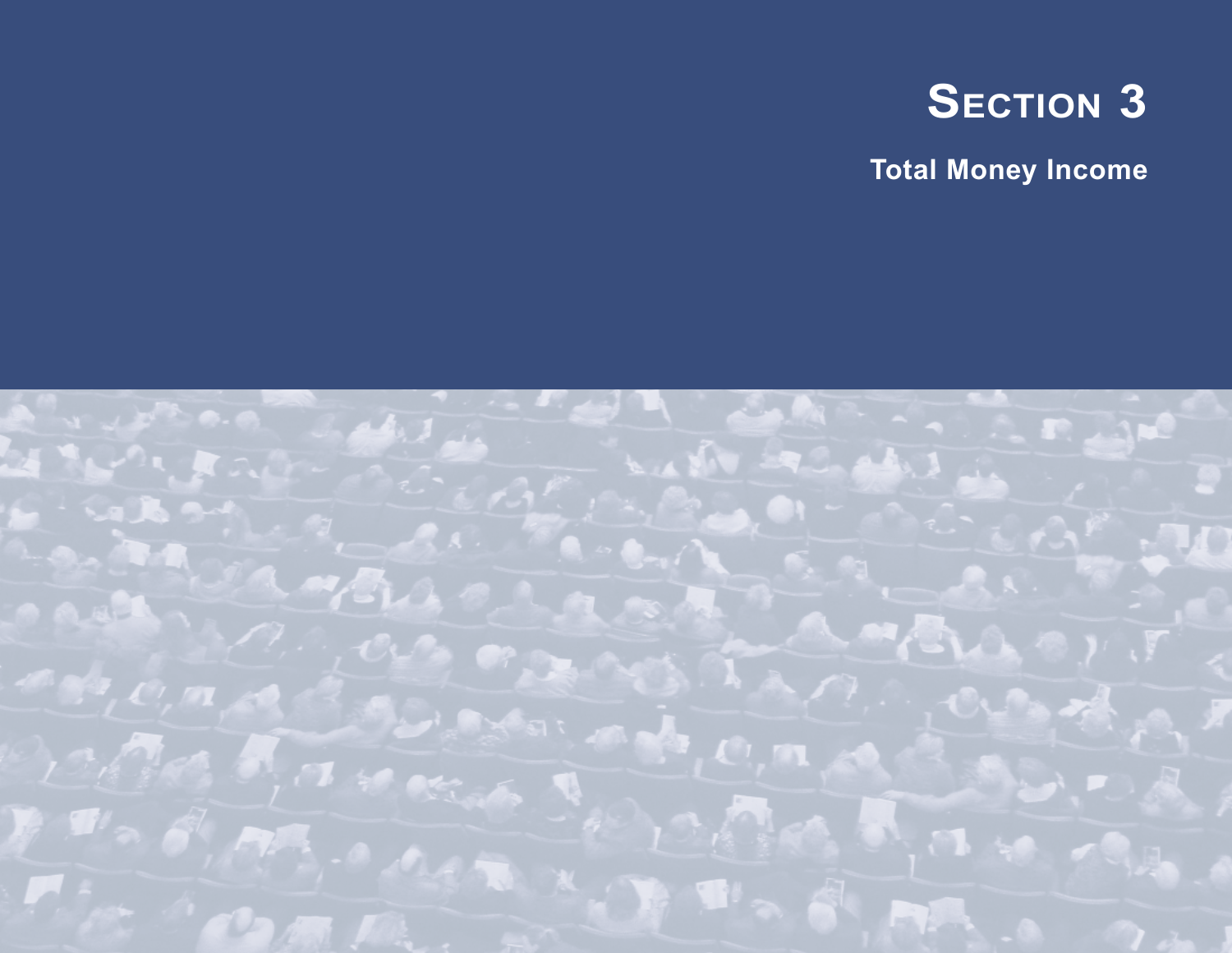**Age**. Age classification is based on the age of the person at his or her last birthday as of March 2015. A married couple's age is defined as the age of the husband—unless he is under age 55 and the wife is 55 or older, in which case it is the age of the wife.

**Aged unit**. With age 55 as the cutoff, aged units are defined as married couples living together at least one of whom is 55 or older—and nonmarried persons 55 or older.

**Marital status**. Married persons are married and living with their spouse. Nonmarried persons may be divorced, widowed, never married, separated, or married but living apart from their spouse.

**Race**. The categories White alone, Black alone, and Asian alone reflect respondents who reported only one race. Because of changes to the race category, data on race are not directly comparable to editions prior to 2002. A person's race is his or her reported race. A married couple's race is defined as the race of the husband.

**Hispanic origin**. Persons of Hispanic origin may be of any race. A married couple is of Hispanic origin if the husband is of Hispanic origin.

# **Key Terms and Concepts for Section 3 1**

**Social Security beneficiary**. A beneficiary may be receiving retired-worker benefits, dependents' or survivor benefits, disability benefits, or transitionally insured benefits.

**Family**. A family is a group of two or more people (one of whom is the householder) related by birth, marriage, or adoption and residing together; all such people (including related subfamily members) are considered as members of one family.

**Poverty**. The Census Bureau uses a set of money income thresholds that vary by family size and composition to detect who is poor. If a family's total income is less than that family's threshold, then that family, and every individual in it, is considered poor.

**The ratio of Social Security income to total income**. This ratio is defined as Social Security income divided by total income. Units and persons in families with less than \$1 of total income or negative earnings or asset income are excluded from these tables.

**Per beneficiary Social Security income** is total Social Security income divided by the number of beneficiaries in the family.

**Total Money Income**. The term is defined as the arithmetic sum of money wages and salaries, net income from self-employment, and income other than earnings. The total income of a household is the arithmetic sum of the amounts received by all income recipients in the household.

**Social Security**. Includes retired-worker benefits, dependents' or survivor benefits, disability benefits, and transitionally insured benefits.

<sup>1</sup> For more information, consult the Glossary at the front of this publication.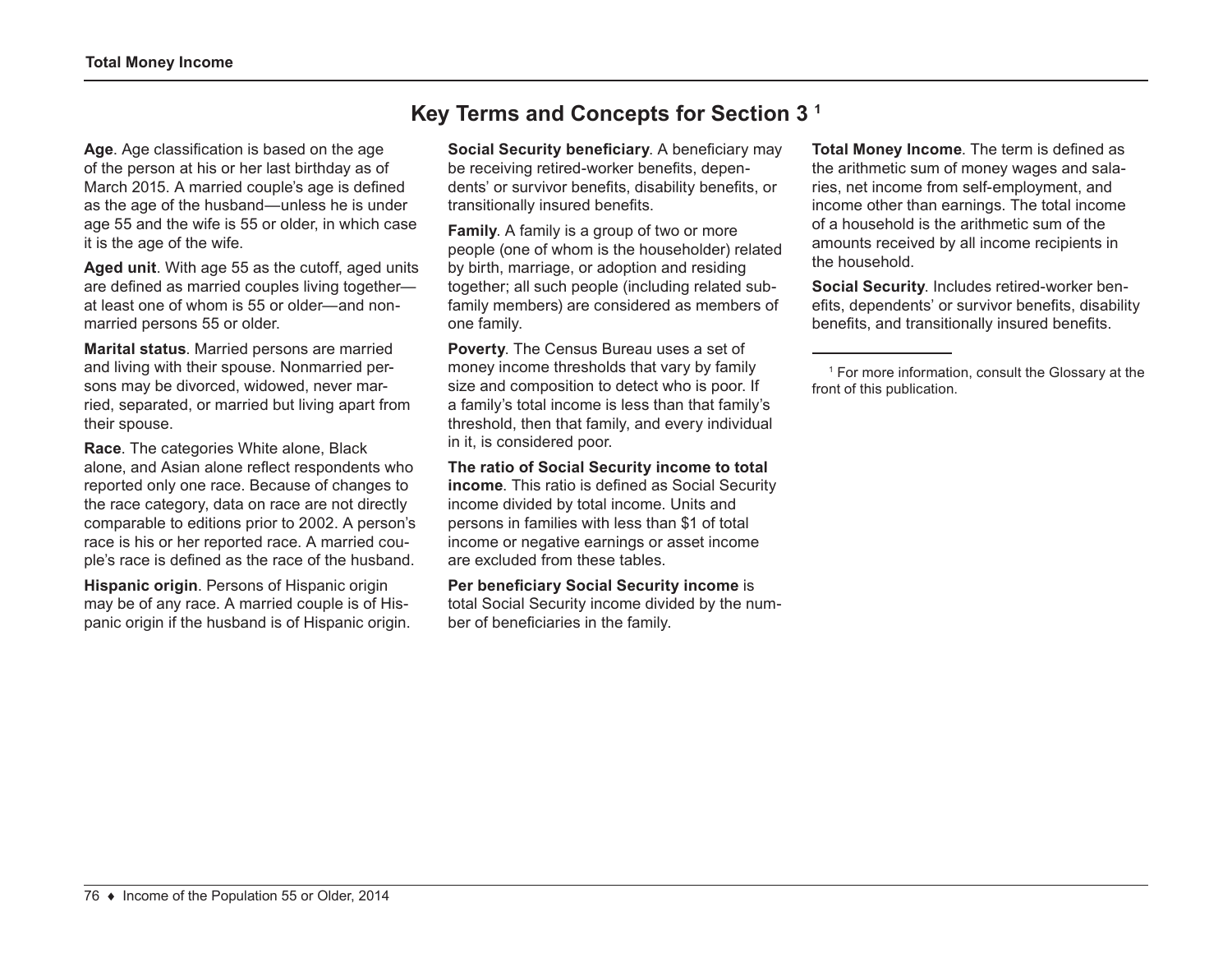**Percentage distribution, by marital status and age, 2014**

| Aged unit income (dollars) | Aged 55-61 | Aged 62-64 | Total  | 65-69            | $70 - 74$ | 75-79  | 80 or older |
|----------------------------|------------|------------|--------|------------------|-----------|--------|-------------|
|                            |            |            |        | <b>All units</b> |           |        |             |
| Total percent              | 100.0      | 100.0      | 100.0  | 100.0            | 100.0     | 100.0  | 100.0       |
| Less than 1,000            | 6.2        | 4.6        | 3.7    | 3.6              | 3.1       | 3.7    | 4.3         |
| 1,000-1,999                | 0.7        | 0.6        | 0.3    | 0.2              | 0.4       | 0.4    | 0.4         |
| 2,000-2,999                | 0.4        | 0.4        | 0.4    | 0.3              | 0.1       | 0.5    | 0.5         |
| 3,000-3,999                | 0.4        | 0.6        | 0.3    | 0.2              | 0.2       | 0.3    | 0.3         |
| 4,000-4,999                | 0.4        | 0.6        | 0.5    | 0.4              | 0.5       | 0.4    | 0.6         |
| 5,000-5,999                | 0.5        | 0.5        | 0.4    | 0.2              | 0.5       | 0.6    | 0.4         |
| 6,000-6,999                | 0.5        | 0.6        | 0.9    | 0.7              | 0.8       | 0.8    | 1.2         |
| 7,000-7,999                | 0.7        | 0.6        | 1.1    | 0.9              | 0.9       | 1.0    | 1.6         |
| 8,000-8,999                | 2.1        | 1.6        | 1.7    | 1.4              | 1.5       | 2.0    | 2.0         |
| 9,000-9,999                | 1.6        | 1.5        | 2.1    | 1.8              | 1.8       | 2.1    | 2.6         |
| 10,000-10,999              | 1.8        | 2.2        | 2.5    | 2.1              | 2.3       | 2.8    | 3.0         |
| 11,000-11,999              | 1.0        | 1.4        | 2.1    | 1.8              | 1.6       | 2.5    | 2.6         |
| 12,000-12,999              | 1.0        | 1.8        | 2.4    | 1.9              | 1.8       | 2.4    | 3.4         |
| 13,000-13,999              | 1.0        | 1.6        | 2.5    | 2.0              | 2.0       | 2.5    | 3.5         |
| 14,000-14,999              | 1.0        | 1.6        | 2.4    | 1.6              | 2.2       | 2.3    | 3.4         |
| 15,000-19,999              | 4.6        | 6.8        | 10.7   | 7.5              | 9.7       | 11.6   | 14.8        |
| 20,000-24,999              | 5.3        | 5.7        | 8.4    | 6.8              | 7.8       | 9.0    | 10.4        |
| 25,000-29,999              | 4.7        | 4.9        | 7.2    | 6.1              | 7.1       | 7.9    | 8.1         |
| 30,000-34,999              | 4.6        | 5.1        | 5.8    | 5.1              | 6.2       | 5.9    | 6.4         |
| 35,000-39,999              | 4.5        | 5.0        | 5.2    | 5.2              | 5.4       | $5.0$  | 5.2         |
| 40,000-44,999              | 4.2        | 3.6        | 4.2    | 4.3              | 5.0       | 4.6    | 3.3         |
| 45,000-49,999              | 3.1        | 3.6        | 3.7    | 3.7              | 4.1       | 4.5    | 2.6         |
| 50,000-54,999              | 3.8        | 3.8        | 3.3    | 4.1              | 2.9       | 3.3    | 2.5         |
| 55,000-59,999              | 2.9        | 2.8        | 2.8    | 2.8              | 3.3       | 2.9    | 2.3         |
| 60,000-64,999              | 3.2        | 2.9        | 2.6    | 2.9              | 3.2       | 2.3    | 1.7         |
| 65,000-69,999              | 2.7        | 2.6        | 2.1    | 2.5              | 2.5       | 2.1    | 1.4         |
| 70,000-74,999              | 3.0        | 2.9        | 2.0    | 2.5              | 2.2       | 1.5    | 1.6         |
| 75,000-99,999              | 10.7       | 10.2       | 6.9    | 9.5              | 7.4       | 5.9    | 4.0         |
| 100,000-149,999            | 12.1       | 10.6       | 6.7    | 9.8              | 7.1       | 5.5    | 3.6         |
| 150,000-199,999            | 5.5        | 4.5        | 2.6    | 3.8              | 3.3       | 1.8    | $1.1$       |
| 200,000 or more            | 5.9        | 5.0        | 2.6    | 4.2              | 2.9       | 2.1    | 0.9         |
| Median income (dollars)    | 49,464     | 42,774     | 30,193 | 40,013           | 34,704    | 28,223 | 22,232      |
| Number (thousands)         | 21,315     | 7,673      | 34,614 | 11,056           | 8,053     | 6,072  | 9,434       |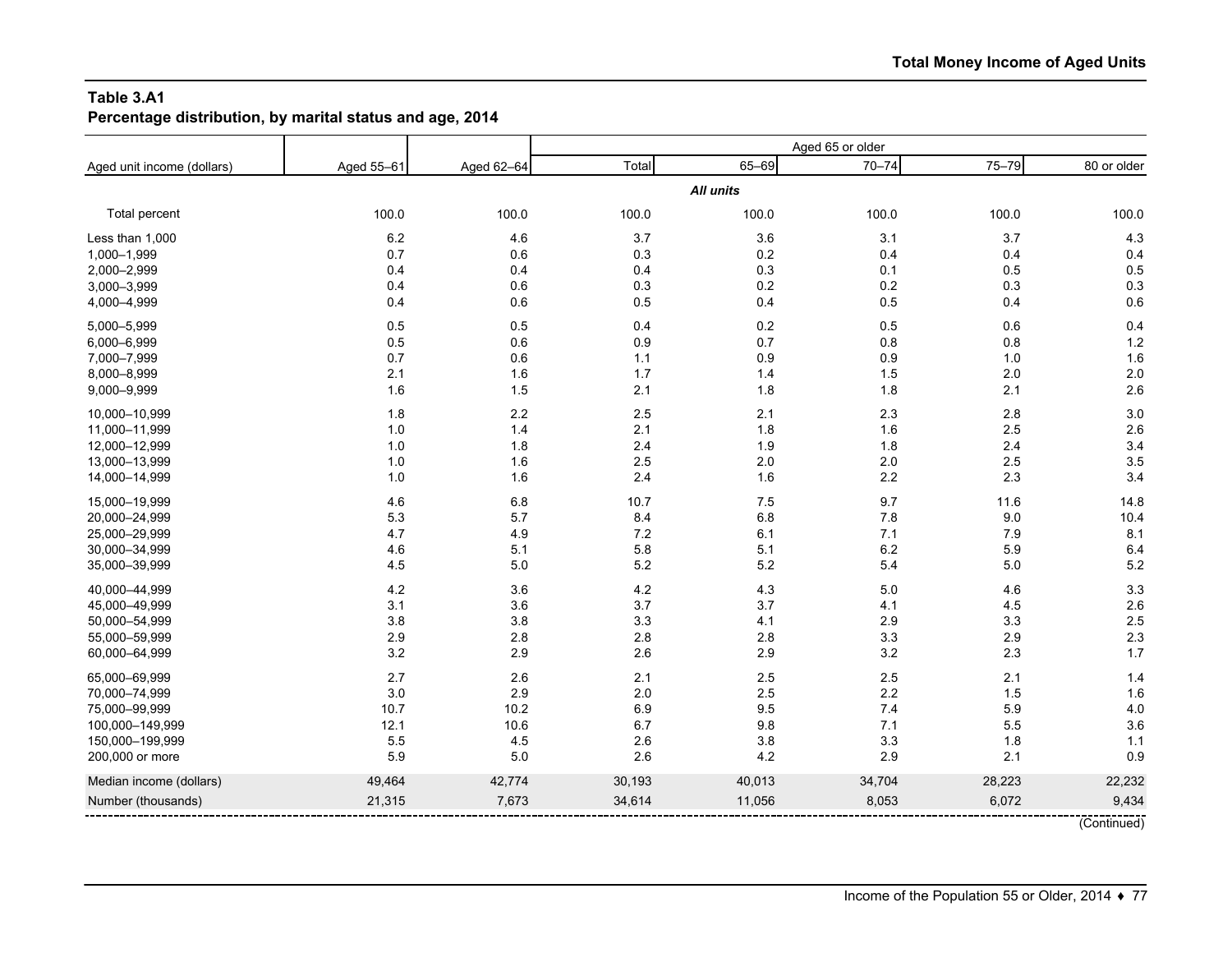**Percentage distribution, by marital status and age, 2014—***Continued*

| Aged unit income (dollars) | Aged 55-61 | Aged 62-64 | Total  | 65-69                  | $70 - 74$ | 75-79   | 80 or older |
|----------------------------|------------|------------|--------|------------------------|-----------|---------|-------------|
|                            |            |            |        | <b>Married couples</b> |           |         |             |
| Total percent              | 100.0      | 100.0      | 100.0  | 100.0                  | 100.0     | 100.0   | 100.0       |
| Less than 1,000            | 1.5        | 2.3        | 2.1    | 2.0                    | 1.6       | 1.9     | 2.9         |
| 1,000-1,999                | 0.1        | $0.2\,$    | 0.1    | 0.0                    | $0.0\,$   | 0.3     | 0.3         |
| 2,000-2,999                | 0.1        | 0.3        | 0.1    | 0.0                    | 0.1       | 0.2     | 0.0         |
| 3,000-3,999                | 0.0        | 0.2        | 0.1    | 0.1                    | 0.1       | 0.1     | 0.1         |
| 4,000-4,999                | 0.1        | 0.4        | 0.2    | 0.3                    | 0.3       | 0.0     | 0.0         |
| 5,000-5,999                | 0.3        | $0.2\,$    | 0.1    | 0.1                    | 0.1       | 0.3     | 0.0         |
| 6,000-6,999                | 0.1        | 0.1        | 0.2    | 0.2                    | 0.2       | 0.2     | 0.1         |
| 7,000-7,999                | 0.3        | 0.2        | 0.2    | 0.2                    | 0.3       | 0.2     | 0.3         |
| 8,000-8,999                | 0.5        | 0.4        | 0.3    | 0.3                    | 0.4       | 0.3     | 0.3         |
| 9,000-9,999                | $0.2\,$    | 0.4        | 0.3    | 0.3                    | 0.2       | 0.3     | 0.7         |
| 10,000-10,999              | 0.5        | 0.7        | 0.5    | 0.3                    | 0.5       | 0.6     | 0.8         |
| 11,000-11,999              | 0.3        | 0.3        | 0.4    | 0.3                    | 0.6       | 0.5     | 0.3         |
| 12,000-12,999              | 0.3        | 0.5        | 0.6    | $0.7\,$                | 0.3       | 0.6     | 0.8         |
| 13,000-13,999              | 0.4        | 0.3        | 0.5    | 0.4                    | 0.4       | 0.8     | 0.6         |
| 14,000-14,999              | 0.5        | 0.5        | 0.7    | $0.6\,$                | 0.7       | 0.7     | 0.7         |
| 15,000-19,999              | 2.1        | 2.9        | 4.2    | 3.1                    | 3.9       | 4.7     | 6.3         |
| 20,000-24,999              | 2.8        | 3.4        | 5.7    | 3.4                    | 5.6       | 8.3     | 8.0         |
| 25,000-29,999              | 3.0        | 4.0        | 6.4    | $3.9\,$                | 6.2       | 7.6     | 10.2        |
| 30,000-34,999              | 3.5        | 4.1        | 6.1    | 4.5                    | 6.2       | 6.8     | 8.7         |
| 35,000-39,999              | 3.5        | 3.8        | 6.2    | 5.4                    | 5.2       | $6.8\,$ | 8.5         |
| 40,000-44,999              | 3.4        | 3.4        | 5.6    | 5.0                    | 6.0       | 6.6     | 5.2         |
| 45,000-49,999              | 3.2        | 3.6        | 4.8    | 3.9                    | 4.8       | 6.8     | 4.6         |
| 50,000-54,999              | 3.6        | 4.4        | 4.7    | 5.5                    | 4.0       | 4.4     | 4.5         |
| 55,000-59,999              | 3.3        | 3.3        | 3.9    | 3.6                    | 4.7       | 3.9     | 3.6         |
| 60,000-64,999              | 4.0        | 4.2        | 4.2    | 4.1                    | 5.0       | 3.7     | 3.6         |
| 65,000-69,999              | 3.5        | 3.2        | 3.3    | 3.4                    | 3.6       | 3.4     | 2.6         |
| 70,000-74,999              | 3.7        | $4.0\,$    | 3.2    | 3.4                    | 3.6       | 2.4     | 3.2         |
| 75,000-99,999              | 15.2       | 15.0       | 12.1   | 14.4                   | 12.1      | 10.3    | 9.3         |
| 100,000-149,999            | 19.6       | 16.9       | 12.5   | 16.1                   | 12.0      | 9.9     | 8.5         |
| 150,000-199,999            | 9.6        | 7.8        | 5.2    | 6.9                    | 5.9       | 3.2     | 2.8         |
| 200,000 or more            | 10.7       | 9.0        | 5.4    | 7.4                    | 5.4       | 4.4     | 2.4         |
| Median income (dollars)    | 81,802     | 72,720     | 54,860 | 67,268                 | 57,752    | 46,926  | 40,266      |
| Number (thousands)         | 10,722     | 3,889      | 14,474 | 5,402                  | 3,722     | 2,667   | 2,683       |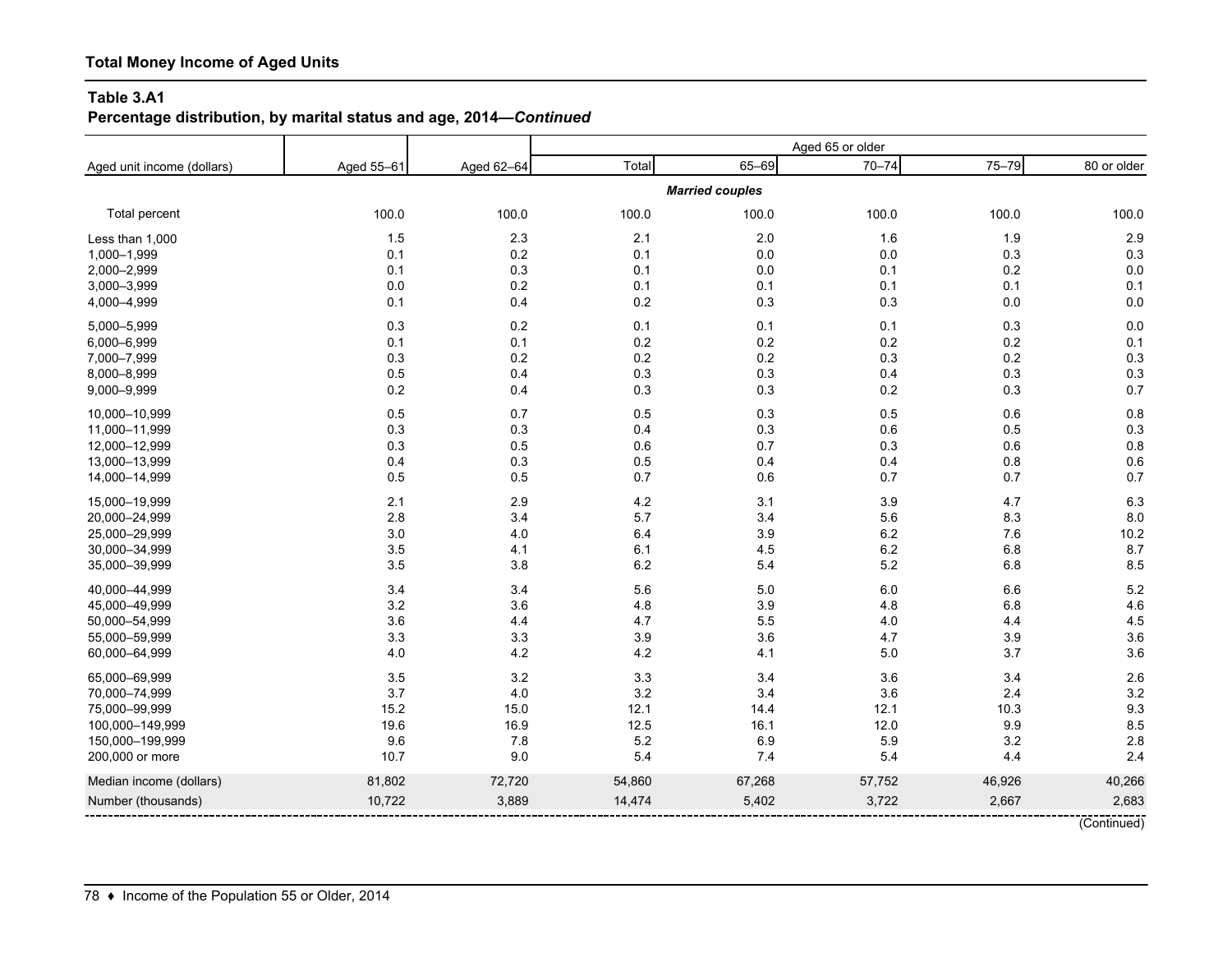#### **Table 3.A1 Percentage distribution, by marital status and age, 2014—***Continued*

| Aged unit income (dollars) | Aged 55-61 | Aged 62-64 | Total  | 65-69                     | $70 - 74$ | 75-79  | 80 or older |
|----------------------------|------------|------------|--------|---------------------------|-----------|--------|-------------|
|                            |            |            |        | <b>Nonmarried persons</b> |           |        |             |
| Total percent              | 100.0      | 100.0      | 100.0  | 100.0                     | 100.0     | 100.0  | 100.0       |
| Less than 1,000            | 10.9       | 6.9        | 4.8    | $5.0\,$                   | 4.4       | 5.1    | 4.8         |
| 1,000-1,999                | 1.3        | 1.0        | 0.5    | 0.4                       | 0.7       | 0.4    | 0.5         |
| 2,000-2,999                | 0.8        | 0.6        | 0.6    | 0.6                       | 0.2       | 0.8    | 0.7         |
| 3,000-3,999                | 0.8        | 0.9        | 0.4    | 0.3                       | 0.3       | 0.5    | 0.4         |
| 4,000-4,999                | 0.6        | 0.8        | 0.7    | 0.6                       | 0.6       | 0.7    | 0.8         |
| 5,000-5,999                | 0.7        | 0.8        | 0.6    | 0.4                       | 0.8       | 0.9    | 0.6         |
| 6,000-6,999                | 0.8        | 1.0        | 1.4    | 1.1                       | 1.4       | 1.2    | 1.6         |
| 7,000-7,999                | 1.2        | 1.1        | 1.7    | 1.5                       | 1.5       | 1.6    | 2.2         |
| 8,000-8,999                | 3.6        | 2.8        | 2.6    | 2.3                       | 2.4       | 3.3    | 2.6         |
| 9,000-9,999                | 3.1        | 2.6        | 3.4    | 3.4                       | 3.1       | 3.5    | 3.4         |
| 10,000-10,999              | 3.0        | 3.7        | 4.0    | 3.8                       | 3.8       | 4.6    | 3.9         |
| 11,000-11,999              | 1.8        | 2.5        | 3.3    | 3.3                       | 2.4       | 4.0    | 3.4         |
| 12,000-12,999              | 1.7        | 3.2        | 3.7    | 3.0                       | 3.1       | 3.8    | 4.5         |
| 13,000-13,999              | 1.5        | $3.0\,$    | 3.9    | 3.4                       | 3.4       | 3.8    | 4.7         |
| 14,000-14,999              | 1.5        | 2.8        | 3.6    | 2.6                       | 3.5       | 3.5    | 4.5         |
| 15,000-19,999              | 7.1        | 10.9       | 15.4   | 11.6                      | 14.8      | 17.1   | 18.2        |
| 20,000-24,999              | 7.8        | 8.1        | 10.4   | 10.0                      | 9.8       | 9.5    | 11.4        |
| 25,000-29,999              | 6.4        | 5.8        | 7.8    | 8.2                       | 8.0       | 8.0    | 7.3         |
| 30,000-34,999              | 5.7        | $6.0\,$    | 5.6    | 5.7                       | 6.2       | 5.2    | 5.4         |
| 35,000-39,999              | 5.5        | 6.2        | 4.5    | 5.0                       | 5.6       | 3.5    | 3.9         |
| 40,000-44,999              | 4.9        | 3.8        | 3.3    | 3.7                       | 4.1       | 3.0    | 2.5         |
| 45,000-49,999              | 2.9        | 3.5        | 2.8    | 3.5                       | 3.4       | 2.8    | 1.8         |
| 50,000-54,999              | 3.9        | 3.2        | 2.2    | 2.8                       | 2.0       | 2.4    | 1.7         |
| 55,000-59,999              | 2.5        | 2.3        | 2.0    | 2.1                       | 2.1       | 2.0    | 1.7         |
| 60,000-64,999              | 2.4        | 1.5        | 1.4    | 1.8                       | 1.7       | 1.1    | 1.0         |
| 65,000-69,999              | 1.9        | 1.9        | 1.3    | 1.5                       | 1.6       | 1.0    | 0.9         |
| 70,000-74,999              | 2.3        | 1.7        | $1.1$  | 1.6                       | 1.1       | 0.9    | 1.0         |
| 75,000-99,999              | 6.1        | 5.2        | 3.2    | 4.9                       | 3.3       | 2.5    | 1.9         |
| 100,000-149,999            | 4.6        | 4.1        | 2.5    | 3.7                       | 2.9       | 2.0    | 1.6         |
| 150,000-199,999            | 1.5        | 1.0        | 0.7    | 0.9                       | $1.1$     | 0.7    | 0.4         |
| 200,000 or more            | 1.1        | 0.8        | 0.7    | 1.1                       | 0.8       | 0.4    | 0.3         |
| Median income (dollars)    | 25,521     | 23,000     | 19,656 | 23,180                    | 21,493    | 18,245 | 17,940      |
| Number (thousands)         | 10,593     | 3,784      | 20,140 | 5,654                     | 4,331     | 3,404  | 6,751       |
|                            |            |            |        |                           |           |        |             |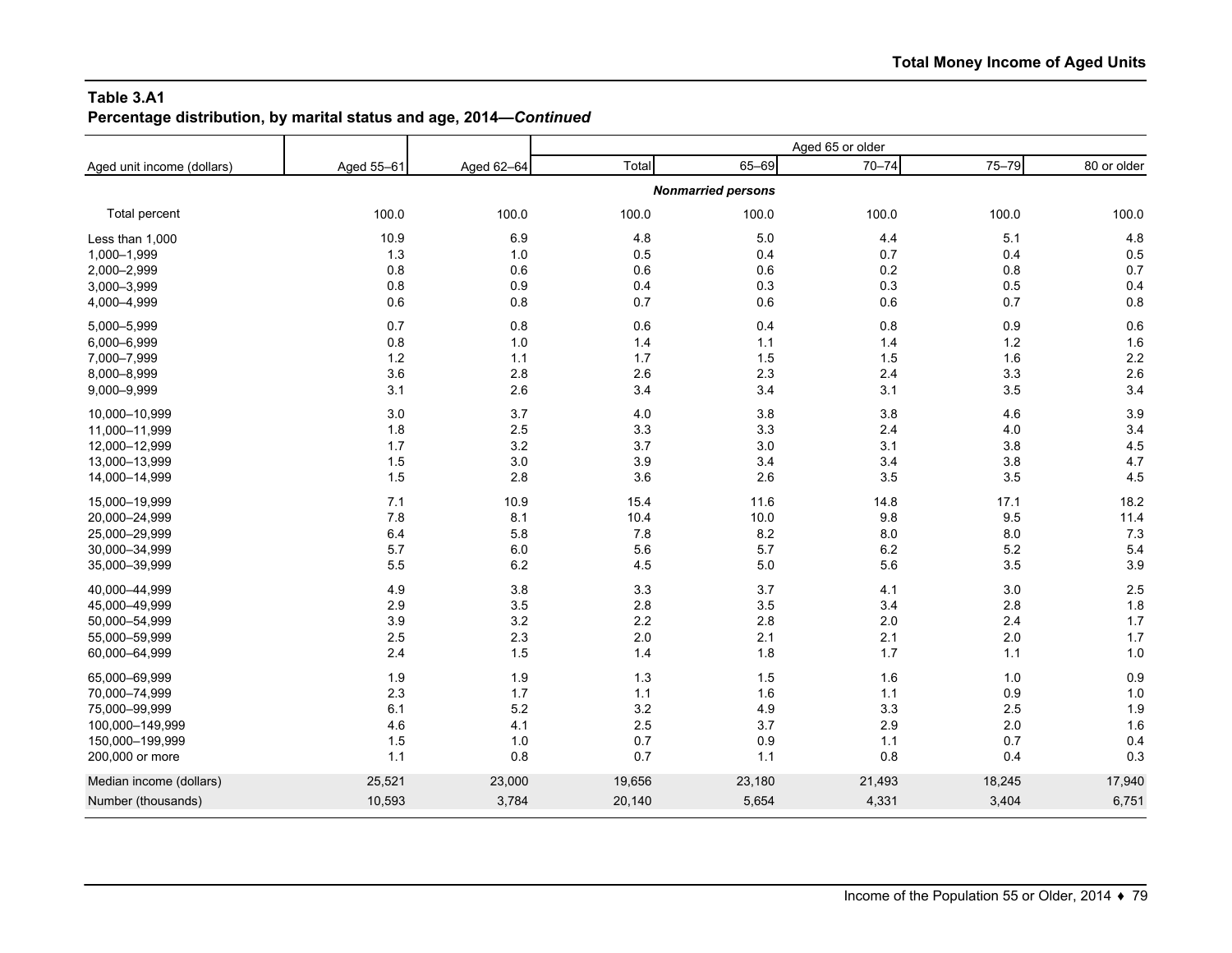**Percentage distribution, by Social Security beneficiary status, marital status, and age, 2014**

|                            | All units |           |             |           | Married couples          |             | Nonmarried persons |           |             |  |
|----------------------------|-----------|-----------|-------------|-----------|--------------------------|-------------|--------------------|-----------|-------------|--|
| Aged unit income (dollars) | $55 - 61$ | $62 - 64$ | 65 or older | $55 - 61$ | $62 - 64$                | 65 or older | $55 - 61$          | $62 - 64$ | 65 or older |  |
|                            |           |           |             |           | <b>Beneficiary units</b> |             |                    |           |             |  |
| <b>Total percent</b>       | 100.0     | 100.0     | 100.0       | 100.0     | 100.0                    | 100.0       | 100.0              | 100.0     | 100.0       |  |
| Less than 1,000            | 0.0       | 0.0       | 0.1         | 0.0       | 0.0                      | $0.0\,$     | 0.0                | 0.0       | 0.2         |  |
| 1,000-1,999                | 0.2       | 0.7       | 0.1         | 0.0       | 0.0                      | 0.0         | 0.5                | 1.4       | 0.2         |  |
| 2,000-2,999                | 0.4       | 0.3       | 0.3         | 0.0       | 0.1                      | $0.0\,$     | 0.8                | 0.5       | 0.4         |  |
| 3,000-3,999                | 0.7       | 0.6       | 0.2         | 0.0       | 0.2                      | 0.1         | 1.4                | 1.0       | 0.3         |  |
| 4,000-4,999                | 0.4       | 0.7       | 0.4         | 0.0       | 0.6                      | 0.1         | 0.7                | 0.8       | 0.6         |  |
| 5,000-5,999                | 0.4       | 0.6       | 0.4         | 0.5       | 0.4                      | 0.1         | 0.3                | 0.9       | 0.6         |  |
| 6,000-6,999                | 0.8       | 0.5       | 0.9         | 0.2       | 0.2                      | 0.2         | 1.5                | 0.9       | 1.4         |  |
| 7,000-7,999                | 1.7       | 0.7       | 1.1         | 0.3       | 0.2                      | 0.2         | 3.0                | 1.2       | 1.8         |  |
| 8,000-8,999                | 3.4       | 1.1       | 1.4         | 0.9       | 0.4                      | 0.2         | 5.7                | 1.9       | 2.3         |  |
| 9,000-9,999                | 5.7       | 2.1       | 2.1         | 0.6       | 0.5                      | 0.3         | 10.4               | 3.7       | 3.4         |  |
| 10,000-10,999              | 5.0       | 3.5       | 2.6         | 1.5       | 1.1                      | $0.5\,$     | 8.2                | 6.0       | 4.2         |  |
| 11,000-11,999              | 3.3       | 2.1       | 2.3         | 0.7       | 0.2                      | 0.4         | 5.6                | 4.0       | 3.6         |  |
| 12,000-12,999              | 2.7       | 2.9       | 2.5         | 0.5       | 0.9                      | 0.4         | 4.8                | 5.0       | 4.0         |  |
| 13,000-13,999              | 3.4       | 3.2       | 2.7         | 1.0       | 0.6                      | 0.5         | 5.5                | 5.8       | 4.4         |  |
| 14,000-14,999              | 2.6       | 3.1       | 2.7         | 1.0       | 1.2                      | 0.6         | 4.0                | 4.9       | 4.1         |  |
| 15,000-19,999              | 12.8      | 10.9      | 12.0        | 7.1       | 4.0                      | 4.2         | 17.9               | 17.9      | 17.6        |  |
| 20,000-24,999              | 7.0       | 6.4       | 9.3         | 5.0       | 4.0                      | 6.3         | 8.9                | 8.9       | 11.4        |  |
| 25,000-29,999              | $7.0$     | 5.8       | 8.0         | 6.5       | 5.2                      | 7.1         | 7.4                | 6.4       | 8.7         |  |
| 30,000-34,999              | 4.4       | 5.8       | 6.3         | 5.8       | 4.5                      | 6.7         | 3.2                | 7.2       | 6.0         |  |
| 35,000-39,999              | 4.4       | 5.1       | 5.6         | 6.1       | 4.8                      | $6.8\,$     | 2.8                | 5.3       | 4.8         |  |
| 40,000-44,999              | 2.7       | 4.5       | 4.4         | 4.2       | 5.6                      | 6.0         | 1.3                | 3.4       | 3.3         |  |
| 45,000-49,999              | 3.1       | 3.9       | 3.9         | 5.4       | 4.9                      | 5.2         | 1.0                | 2.9       | 3.0         |  |
| 50,000-54,999              | 3.4       | 4.1       | 3.4         | 5.4       | 5.7                      | 5.1         | 1.6                | 2.5       | 2.2         |  |
| 55,000-59,999              | 2.2       | 3.2       | 3.0         | 4.1       | 4.7                      | 4.4         | 0.6                | 1.6       | 2.0         |  |
| 60,000-64,999              | 1.9       | 2.0       | 2.6         | 3.8       | 3.9                      | 4.3         | 0.2                | 0.1       | 1.3         |  |
| 65,000-69,999              | 2.4       | 2.4       | 2.2         | 4.5       | 3.9                      | 3.5         | 0.4                | 0.9       | 1.2         |  |
| 70,000-74,999              | 2.2       | 3.1       | 1.9         | 4.0       | 5.0                      | 3.2         | 0.4                | $1.2$     | 1.0         |  |
| 75,000-99,999              | 7.1       | 8.7       | 6.8         | 13.8      | 15.4                     | 12.5        | 1.0                | 2.0       | 2.7         |  |
| 100,000-149,999            | 5.6       | 7.9       | 6.3         | 11.0      | 14.4                     | 12.0        | 0.7                | 1.3       | 2.2         |  |
| 150,000-199,999            | 1.8       | 2.1       | 2.4         | 3.8       | 3.9                      | 4.8         | 0.1                | 0.3       | 0.6         |  |
| 200,000 or more            | 1.1       | 1.8       | 2.2         | 2.2       | 3.6                      | 4.4         | 0.1                | 0.0       | 0.5         |  |
| Median income (dollars)    | 24,344    | 33,610    | 30,815      | 53,002    | 60,000                   | 54,069      | 14,400             | 17,904    | 20,400      |  |
| Number (thousands)         | 3,000     | 2,954     | 29,150      | 1,422     | 1,480                    | 12,308      | 1,579              | 1,474     | 16,841      |  |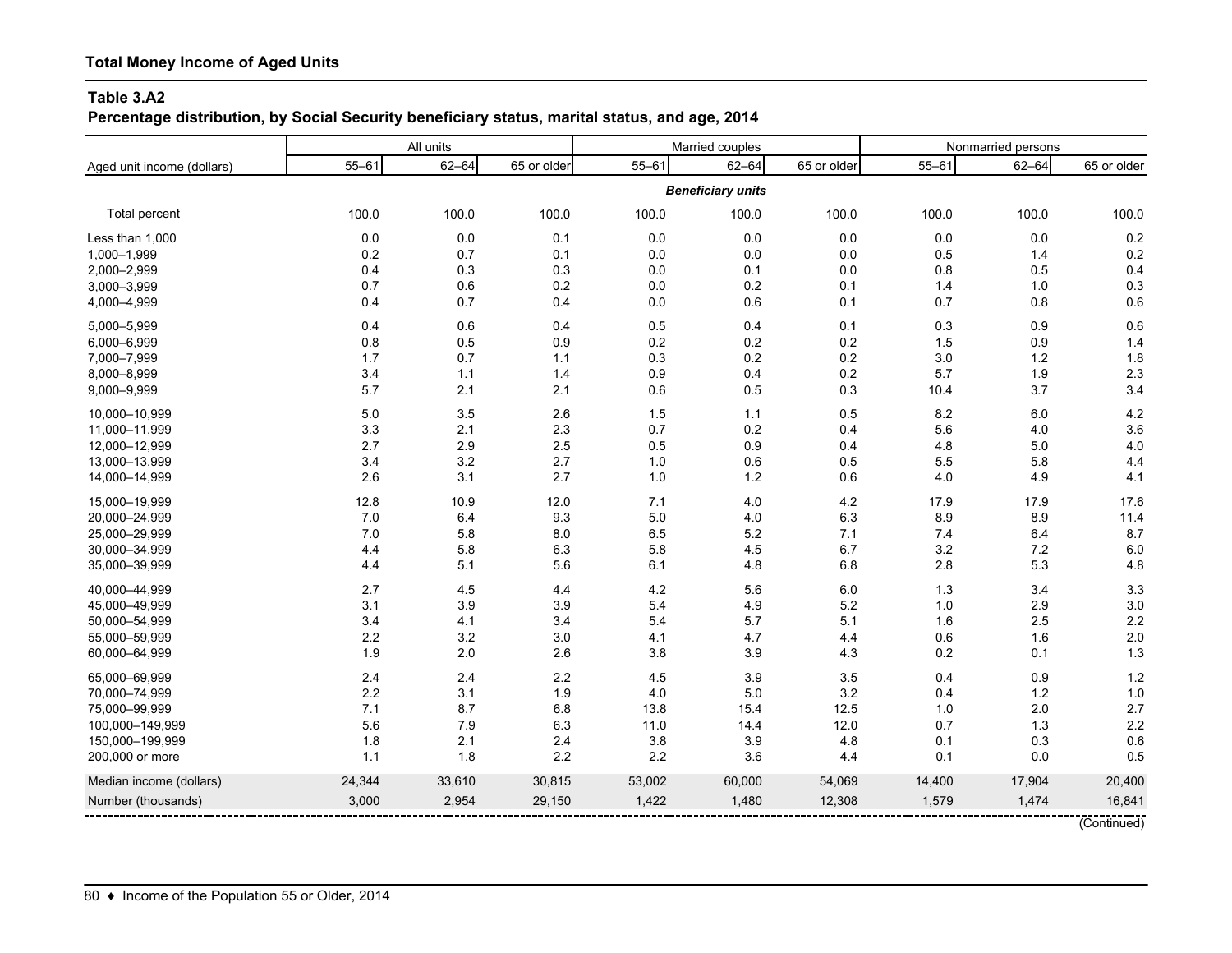**Percentage distribution, by Social Security beneficiary status, marital status, and age, 2014—***Continued*

|                            |           | All units |             |           | Married couples      |             | Nonmarried persons |           |             |  |
|----------------------------|-----------|-----------|-------------|-----------|----------------------|-------------|--------------------|-----------|-------------|--|
| Aged unit income (dollars) | $55 - 61$ | $62 - 64$ | 65 or older | $55 - 61$ | $62 - 64$            | 65 or older | $55 - 61$          | $62 - 64$ | 65 or older |  |
|                            |           |           |             |           | Nonbeneficiary units |             |                    |           |             |  |
| Total percent              | 100.0     | 100.0     | 100.0       | 100.0     | 100.0                | 100.0       | 100.0              | 100.0     | 100.0       |  |
| Less than 1,000            | 7.2       | 7.4       | 22.7        | 1.7       | 3.7                  | 13.6        | 12.8               | 11.3      | 28.6        |  |
| 1,000-1,999                | 0.8       | 0.6       | 1.5         | 0.1       | 0.4                  | 0.5         | 1.5                | 0.8       | 2.1         |  |
| 2,000-2,999                | 0.4       | 0.5       | 0.9         | 0.1       | 0.3                  | 0.3         | 0.8                | 0.7       | 1.2         |  |
| 3,000-3,999                | 0.4       | 0.5       | 0.6         | 0.1       | 0.2                  | 0.3         | 0.7                | 0.9       | 0.7         |  |
| 4,000-4,999                | 0.4       | 0.5       | 0.8         | 0.2       | 0.3                  | 0.5         | 0.6                | 0.7       | 1.0         |  |
| 5,000-5,999                | 0.5       | 0.4       | 0.6         | 0.2       | 0.1                  | 0.4         | 0.7                | 0.7       | 0.8         |  |
| 6,000-6,999                | 0.4       | 0.6       | 0.9         | 0.1       | 0.1                  | 0.2         | 0.7                | 1.1       | 1.3         |  |
| 7,000-7,999                | 0.6       | 0.6       | 1.0         | 0.3       | 0.2                  | 0.3         | 0.9                | 1.0       | 1.5         |  |
| 8,000-8,999                | 1.8       | 1.8       | 3.0         | 0.5       | 0.3                  | 1.0         | 3.2                | 3.4       | 4.2         |  |
| 9,000-9,999                | 1.0       | 1.1       | 2.1         | 0.1       | 0.3                  | 0.6         | 1.8                | 2.0       | 3.2         |  |
| 10,000-10,999              | $1.2$     | 1.3       | 2.1         | 0.3       | 0.5                  | 0.7         | 2.1                | 2.2       | 3.0         |  |
| 11,000-11,999              | 0.7       | 0.9       | 1.0         | 0.3       | 0.4                  | 0.4         | 1.1                | 1.5       | 1.5         |  |
| 12,000-12,999              | 0.7       | 1.1       | 1.9         | 0.3       | 0.2                  | 1.9         | 1.2                | 2.1       | 1.9         |  |
| 13,000-13,999              | 0.6       | 0.6       | $1.2$       | 0.3       | 0.1                  | 0.7         | 0.9                | $1.2$     | 1.5         |  |
| 14,000-14,999              | 0.7       | 0.7       | 0.7         | 0.4       | 0.1                  | 0.8         | $1.1$              | 1.4       | 0.6         |  |
| 15,000-19,999              | 3.2       | 4.2       | 4.2         | 1.3       | 2.2                  | 3.9         | 5.2                | 6.3       | 4.3         |  |
| 20,000-24,999              | $5.0$     | 5.2       | 3.9         | 2.5       | 3.0                  | 2.2         | 7.6                | 7.5       | 5.1         |  |
| 25,000-29,999              | 4.3       | 4.3       | 2.8         | 2.5       | 3.2                  | 1.8         | $6.2\,$            | 5.4       | 3.4         |  |
| 30,000-34,999              | 4.6       | 4.6       | 3.6         | 3.1       | 3.9                  | 3.0         | 6.2                | 5.3       | 3.9         |  |
| 35,000-39,999              | 4.5       | 4.9       | 3.0         | 3.1       | 3.1                  | 2.8         | 5.9                | 6.8       | 3.0         |  |
| 40,000-44,999              | 4.4       | 3.0       | 3.3         | 3.3       | 2.1                  | 3.0         | 5.6                | 4.0       | 3.5         |  |
| 45,000-49,999              | 3.1       | 3.3       | 2.2         | 2.9       | 2.8                  | 2.7         | 3.2                | 3.9       | 2.0         |  |
| 50,000-54,999              | 3.8       | 3.7       | 2.5         | 3.4       | 3.7                  | 2.7         | 4.3                | 3.7       | 2.3         |  |
| 55,000-59,999              | 3.0       | 2.6       | 1.8         | 3.2       | 2.5                  | 1.5         | 2.8                | 2.7       | 1.9         |  |
| 60,000-64,999              | 3.4       | 3.5       | 2.5         | 4.0       | 4.4                  | 3.5         | 2.8                | 2.5       | 1.9         |  |
| 65,000-69,999              | 2.7       | 2.7       | 1.8         | 3.3       | 2.8                  | 2.4         | 2.1                | 2.6       | 1.3         |  |
| 70,000-74,999              | 3.1       | 2.7       | 2.5         | 3.6       | 3.4                  | 3.6         | 2.6                | 2.0       | 1.7         |  |
| 75.000-99.999              | 11.3      | 11.1      | 7.3         | 15.5      | 14.8                 | 10.0        | 7.0                | 7.3       | 5.5         |  |
| 100,000-149,999            | 13.2      | 12.3      | 8.9         | 20.9      | 18.4                 | 15.7        | 5.3                | 5.9       | 4.3         |  |
| 150,000-199,999            | 6.2       | 5.9       | 3.9         | 10.5      | 10.2                 | 7.6         | 1.7                | 1.5       | 1.4         |  |
| 200,000 or more            | 6.7       | 7.0       | $5.0\,$     | 12.0      | 12.4                 | 10.8        | $1.2$              | 1.4       | 1.2         |  |
| Median income (dollars)    | 54,000    | 50,766    | 26,002      | 88,124    | 82,210               | 65,036      | 30,000             | 29,473    | 12,025      |  |
| Number (thousands)         | 18,315    | 4,719     | 5,464       | 9,300     | 2,409                | 2,166       | 9,014              | 2,309     | 3,298       |  |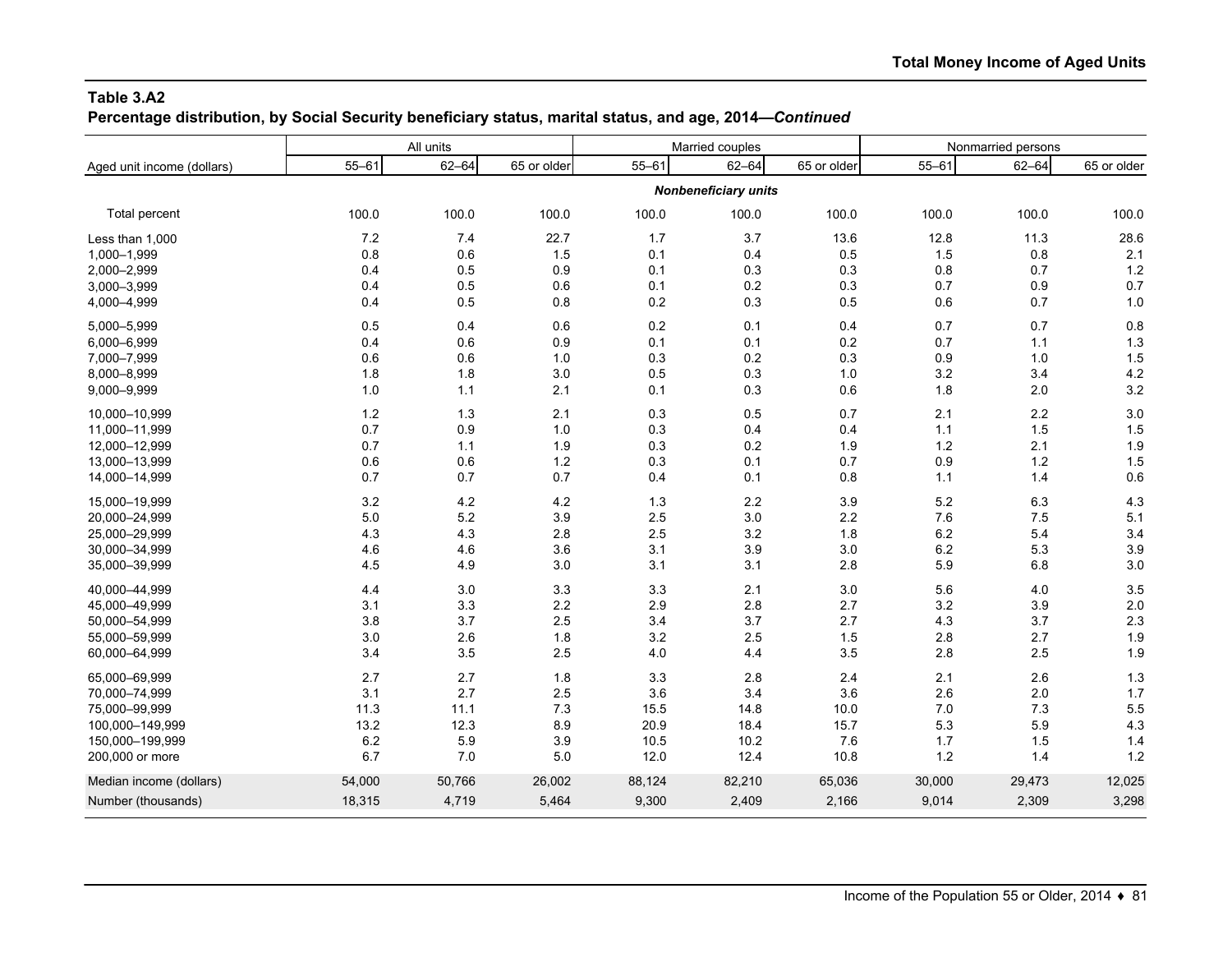# **Total Money Income of Aged Units**

#### **Table 3.A3**

**Percentage distribution, by marital status, race, Hispanic origin, and age, 2014**

|                            | White alone |           |             | <b>Black alone</b> |           |             |           | Asian alone |             | Hispanic origin |           |             |
|----------------------------|-------------|-----------|-------------|--------------------|-----------|-------------|-----------|-------------|-------------|-----------------|-----------|-------------|
| Aged unit income (dollars) | $55 - 61$   | $62 - 64$ | 65 or older | $55 - 61$          | $62 - 64$ | 65 or older | $55 - 61$ | $62 - 64$   | 65 or older | $55 - 61$       | $62 - 64$ | 65 or older |
|                            |             |           |             |                    |           | All units   |           |             |             |                 |           |             |
| Total percent              | 100.0       | 100.0     | 100.0       | 100.0              | 100.0     | 100.0       | 100.0     | 100.0       | 100.0       | 100.0           | 100.0     | 100.0       |
| Less than 1,000            | 5.5         | 3.5       | 3.0         | 9.2                | 7.7       | 6.4         | 8.7       | 12.2        | 11.1        | 8.7             | 8.5       | 10.1        |
| 1,000-1,999                | 0.7         | 0.7       | 0.3         | 0.5                | 0.5       | 0.4         | 0.6       | 0.3         | 0.7         | 0.6             | 0.2       | 0.2         |
| 2,000-2,999                | 0.4         | 0.5       | 0.4         | 0.7                | 0.5       | 0.3         | 0.4       | 0.0         | 0.2         | 0.4             | 0.3       | 0.8         |
| 3,000-3,999                | 0.4         | 0.6       | 0.2         | 0.7                | 0.6       | 0.5         | 0.4       | 0.0         | 0.2         | 0.4             | 0.8       | 0.6         |
| 4,000-4,999                | 0.3         | 0.5       | 0.4         | 0.7                | 1.3       | 0.8         | 0.8       | 0.0         | 1.4         | 0.9             | 1.0       | 1.4         |
| 5,000-5,999                | 0.5         | 0.5       | 0.3         | 0.1                | 0.8       | 0.5         | 0.6       | 0.0         | 1.0         | 0.7             | 1.4       | 1.0         |
| 6,000-6,999                | 0.5         | 0.5       | 0.8         | 0.4                | 0.8       | 1.6         | 0.4       | 0.0         | $1.2$       | 0.7             | 0.8       | 1.8         |
| 7,000-7,999                | 0.7         | 0.5       | 0.9         | 1.0                | 1.4       | 2.6         | 1.0       | 0.1         | 1.9         | 1.0             | 1.4       | 2.2         |
| 8,000-8,999                | 1.7         | 1.3       | 1.4         | 4.8                | 3.4       | 3.0         | 1.0       | 0.5         | 3.0         | 2.3             | 2.8       | 4.6         |
| 9,000-9,999                | 1.5         | 1.0       | 1.8         | 2.4                | 4.2       | 3.5         | 0.9       | 0.4         | 4.1         | 2.8             | 2.2       | 5.0         |
| 10.000-10.999              | 1.6         | 1.9       | 2.1         | 2.5                | 4.0       | 4.8         | 1.1       | 1.8         | 5.3         | 2.2             | 2.5       | 4.5         |
| 11,000-11,999              | 0.8         | 1.3       | 1.9         | 2.3                | 2.3       | 3.2         | 1.4       | 0.1         | 2.2         | 1.3             | 2.0       | 2.9         |
| 12,000-12,999              | 0.9         | 1.5       | 2.0         | 1.5                | 2.7       | 5.0         | 1.0       | 3.6         | 3.3         | 1.5             | 2.8       | 2.7         |
| 13,000-13,999              | 0.9         | 1.5       | 2.4         | 1.5                | 2.4       | 3.1         | 0.0       | 0.4         | 1.6         | 0.8             | 2.6       | 3.6         |
| 14,000-14,999              | 0.9         | 1.7       | 2.2         | 1.3                | 1.8       | 3.5         | 0.7       | 0.8         | 1.7         | 1.2             | 1.9       | 3.1         |
| 15,000-19,999              | 4.2         | 6.2       | 10.8        | 6.9                | 10.8      | 11.5        | 4.0       | 6.1         | 8.5         | 7.8             | 8.2       | 10.9        |
| 20,000-24,999              | $5.0$       | 5.4       | 8.4         | 7.0                | 7.6       | 9.4         | 5.0       | 5.6         | 6.2         | 9.2             | 8.3       | 8.1         |
| 25,000-29,999              | 4.5         | 4.9       | 7.4         | 5.6                | 4.8       | 6.8         | 5.7       | 4.3         | 5.1         | 6.0             | 7.4       | 5.7         |
| 30,000-34,999              | 4.5         | 5.2       | 6.0         | 5.2                | 4.6       | 5.3         | 4.8       | 5.5         | 4.2         | 6.7             | 8.1       | 4.8         |
| 35,000-39,999              | 4.5         | 4.8       | 5.5         | 5.0                | 6.5       | 3.8         | 3.0       | 4.7         | 4.1         | 6.1             | 5.1       | 3.1         |
| 40,000-44,999              | 4.2         | 3.6       | 4.4         | 4.0                | 3.6       | 3.3         | 4.2       | 4.2         | 3.0         | 5.4             | 3.4       | 3.0         |
| 45,000-49,999              | 3.0         | 3.7       | 3.7         | 3.2                | 2.3       | 3.7         | 2.2       | 3.7         | 2.1         | 2.6             | 4.8       | 2.3         |
| 50,000-54,999              | 3.9         | 3.9       | 3.4         | 3.8                | 3.3       | 2.2         | 2.7       | 4.1         | 3.6         | 4.0             | 3.0       | 2.5         |
| 55,000-59,999              | 2.8         | 3.1       | 2.9         | 3.4                | 1.3       | 2.1         | 2.6       | 2.2         | 1.6         | 3.0             | 1.8       | 2.3         |
| 60,000-64,999              | 3.4         | 3.0       | 2.8         | 2.0                | 1.7       | 1.2         | 3.4       | 3.5         | 2.1         | 2.7             | 2.0       | 1.4         |
| 65,000-69,999              | 2.8         | 2.6       | 2.3         | 2.0                | 2.0       | 1.5         | 3.3       | 2.8         | 0.8         | 1.7             | 1.1       | 1.5         |
| 70,000-74,999              | 3.0         | 3.1       | 2.1         | 2.7                | 1.8       | $1.2$       | 3.0       | 1.6         | 1.4         | 1.7             | 2.2       | 1.3         |
| 75,000-99,999              | 11.3        | 11.1      | 7.4         | 7.9                | 6.7       | 3.3         | 9.9       | 7.3         | 6.3         | 6.7             | 7.0       | 4.6         |
| 100,000-149,999            | 12.9        | 11.4      | 7.1         | 7.2                | 5.4       | 3.7         | 14.7      | 12.6        | 7.2         | 6.4             | 4.1       | 2.2         |
| 150,000-199,999            | 6.1         | 4.9       | 2.8         | 2.4                | 1.5       | 1.0         | 6.7       | 6.3         | 2.3         | 2.5             | 1.4       | 0.8         |
| 200,000 or more            | 6.6         | 5.6       | 2.9         | 2.0                | 1.7       | 0.8         | 5.8       | 5.2         | 2.4         | 1.7             | 0.9       | 0.8         |
| Median income (dollars)    | 53,000      | 48,009    | 32,791      | 30,000             | 22,380    | 19,381      | 53,200    | 43,408      | 22,020      | 30,000          | 26,000    | 17,000      |
| Number (thousands)         | 17,047      | 6,189     | 28,998      | 2,842              | 994       | 3,550       | 932       | 337         | 1,458       | 2,401           | 727       | 2,838       |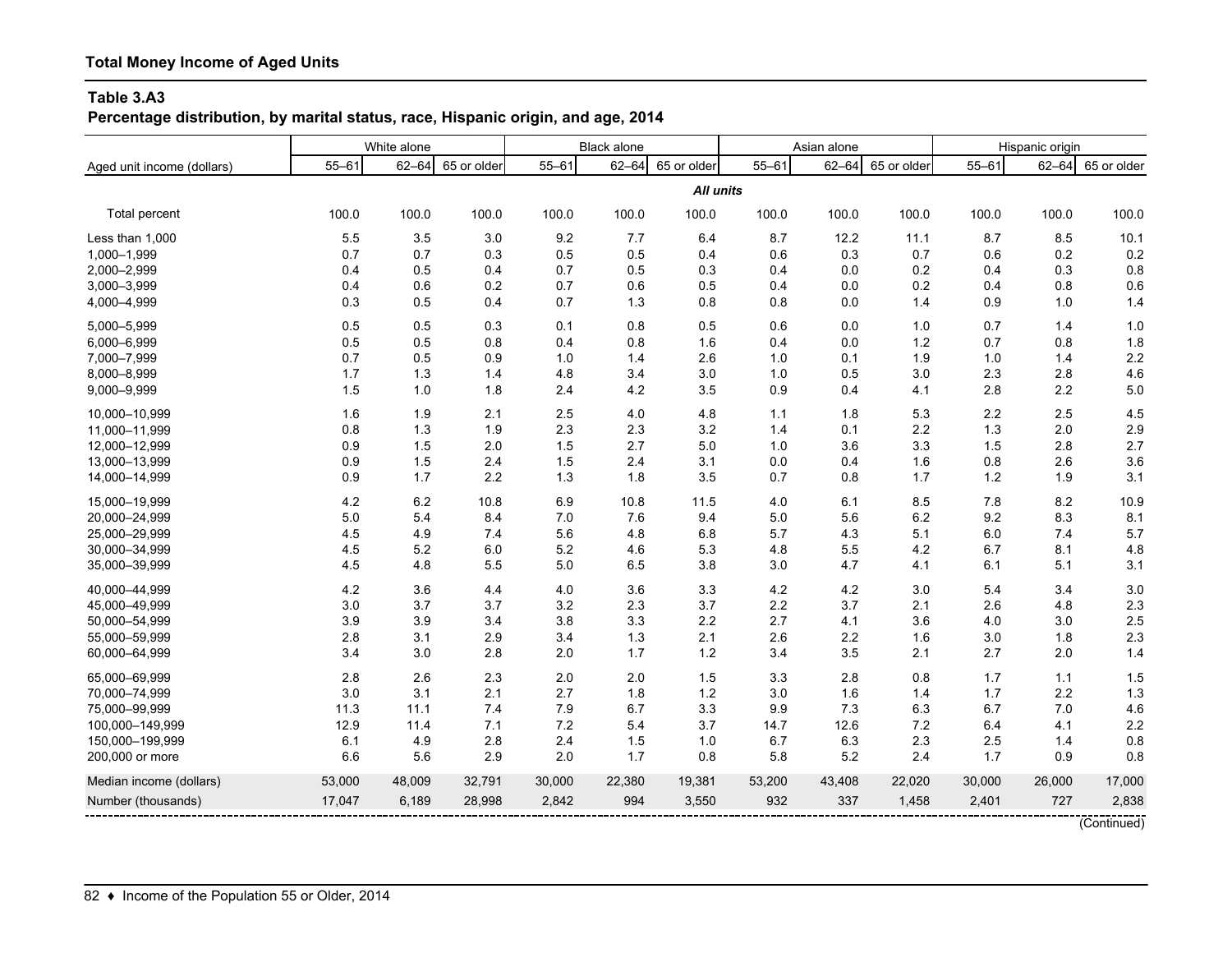**Percentage distribution, by marital status, race, Hispanic origin, and age, 2014—***Continued*

|                            | White alone |           |             | <b>Black alone</b> |           |                        |           | Asian alone |             | Hispanic origin |           |             |
|----------------------------|-------------|-----------|-------------|--------------------|-----------|------------------------|-----------|-------------|-------------|-----------------|-----------|-------------|
| Aged unit income (dollars) | $55 - 61$   | $62 - 64$ | 65 or older | $55 - 61$          | $62 - 64$ | 65 or older            | $55 - 61$ | $62 - 64$   | 65 or older | $55 - 61$       | $62 - 64$ | 65 or older |
|                            |             |           |             |                    |           | <b>Married couples</b> |           |             |             |                 |           |             |
| Total percent              | 100.0       | 100.0     | 100.0       | 100.0              | 100.0     | 100.0                  | 100.0     | 100.0       | 100.0       | 100.0           | 100.0     | 100.0       |
| Less than 1,000            | 1.3         | 1.9       | 1.6         | 1.4                | 2.8       | 3.3                    | 3.5       | 8.0         | 8.4         | 2.3             | 4.4       | 5.2         |
| 1,000-1,999                | 0.2         | 0.3       | 0.1         | 0.0                | 0.0       | 0.1                    | 0.0       | 0.0         | 0.0         | 0.0             | 0.0       | 0.0         |
| 2,000-2,999                | 0.1         | 0.3       | 0.1         | 0.0                | 0.6       | 0.1                    | 0.0       | 0.0         | 0.2         | 0.0             | 0.0       | 0.4         |
| 3,000-3,999                | 0.0         | 0.2       | 0.1         | 0.2                | 0.0       | 0.1                    | 0.3       | 0.0         | 0.3         | 0.2             | 0.5       | 1.0         |
| 4,000-4,999                | 0.1         | 0.4       | 0.1         | 0.0                | 1.1       | 0.4                    | 0.8       | 0.0         | 1.1         | 0.4             | 0.7       | 0.7         |
| 5,000-5,999                | 0.3         | 0.2       | 0.1         | 0.3                | 0.3       | 0.3                    | 0.6       | 0.0         | 0.3         | 0.4             | 2.0       | 0.6         |
| 6,000-6,999                | 0.1         | 0.1       | 0.1         | 0.0                | 0.4       | 0.2                    | 0.0       | 0.0         | 0.6         | 0.1             | 0.0       | 0.4         |
| 7,000-7,999                | 0.2         | 0.2       | 0.3         | 0.7                | 0.0       | 0.0                    | 1.3       | 0.0         | 0.0         | 0.3             | 0.5       | 1.5         |
| 8,000-8,999                | 0.5         | 0.4       | 0.2         | 1.1                | 0.5       | 0.2                    | 0.4       | 0.0         | 2.3         | 1.6             | 0.0       | $1.1$       |
| 9,000-9,999                | 0.2         | 0.4       | 0.3         | 0.0                | 1.0       | 0.1                    | 0.3       | 0.0         | 0.9         | 0.4             | 0.6       | 1.2         |
| 10,000-10,999              | 0.4         | 0.7       | 0.5         | 0.7                | 1.6       | 0.9                    | 0.8       | 0.0         | 1.0         | 0.8             | 2.3       | 1.2         |
| 11,000-11,999              | 0.3         | 0.2       | 0.3         | 0.6                | 0.6       | 1.3                    | 0.1       | 0.0         | 1.3         | 0.4             | 1.4       | 1.3         |
| 12,000-12,999              | 0.2         | 0.5       | 0.5         | 0.9                | 0.0       | 1.2                    | 1.2       | 0.8         | 1.9         | 0.7             | 2.0       | 1.8         |
| 13,000-13,999              | 0.4         | 0.3       | 0.5         | 0.5                | 0.7       | 0.2                    | 0.0       | 0.0         | 0.4         | 0.6             | 0.5       | 1.0         |
| 14,000-14,999              | 0.5         | 0.5       | 0.6         | 0.3                | 0.7       | 1.1                    | 0.2       | 0.0         | 0.9         | 1.0             | 1.1       | 1.6         |
| 15,000-19,999              | 1.9         | 2.6       | 3.9         | 3.1                | 5.1       | 6.5                    | 2.8       | 3.9         | 6.9         | 5.7             | 5.4       | 10.9        |
| 20,000-24,999              | 2.7         | 3.1       | 5.4         | 3.6                | 6.5       | 9.8                    | 3.7       | 3.9         | 7.0         | 5.5             | 6.4       | 9.5         |
| 25,000-29,999              | 2.8         | 4.0       | 6.2         | 4.3                | 4.0       | 7.8                    | 3.2       | 2.8         | 6.5         | 6.7             | 10.1      | 8.1         |
| 30,000-34,999              | 3.4         | 4.0       | 6.0         | 3.6                | 5.0       | 7.9                    | 4.2       | 5.3         | 5.8         | 7.7             | 10.8      | 7.1         |
| 35,000-39,999              | 3.4         | 3.4       | 6.4         | 4.7                | 6.3       | 4.4                    | 3.5       | 5.4         | 5.0         | 6.7             | 4.7       | 4.9         |
| 40,000-44,999              | 3.4         | 3.1       | 5.6         | 4.4                | 5.2       | 6.2                    | 2.9       | 5.3         | 4.1         | 6.4             | 1.4       | 4.4         |
| 45,000-49,999              | 3.0         | 3.6       | 5.0         | 4.5                | 3.1       | 4.9                    | 2.2       | 4.2         | 2.1         | 4.2             | 6.9       | 3.1         |
| 50,000-54,999              | 3.7         | 4.2       | 4.7         | 3.1                | 5.3       | 4.5                    | 3.4       | 5.4         | 4.9         | 5.0             | 3.5       | 4.4         |
| 55,000-59,999              | 3.1         | 3.5       | 4.0         | 5.5                | 2.2       | 4.9                    | 2.9       | 2.4         | 1.7         | 4.8             | 2.0       | 3.1         |
| 60,000-64,999              | 3.9         | 4.4       | 4.4         | 3.7                | 3.0       | 2.5                    | 4.7       | 3.0         | 3.7         | 3.7             | 3.9       | 2.9         |
| 65,000-69,999              | 3.5         | 3.1       | 3.4         | 3.7                | 3.5       | 4.4                    | 3.5       | 3.1         | 1.5         | 2.9             | 1.5       | 2.8         |
| 70,000-74,999              | 3.5         | 4.1       | 3.4         | 4.7                | 3.4       | 2.2                    | 4.0       | 2.5         | 1.8         | 2.5             | 2.8       | 2.8         |
| 75,000-99,999              | 15.4        | 15.4      | 12.5        | 16.4               | 15.9      | 8.3                    | 11.9      | 10.2        | 9.8         | 10.4            | 11.3      | 8.8         |
| 100,000-149,999            | 20.0        | 17.4      | 12.8        | 17.1               | 11.8      | 10.8                   | 19.1      | 16.1        | 11.1        | 11.5            | 8.2       | 4.3         |
| 150,000-199,999            | 10.1        | 8.1       | 5.4         | 5.7                | 3.8       | 2.8                    | 9.7       | 9.8         | 3.9         | 4.3             | 3.2       | 1.7         |
| 200,000 or more            | 11.4        | 9.5       | 5.7         | 5.3                | 5.8       | 2.5                    | 8.9       | 8.1         | 4.7         | 3.2             | 1.8       | 2.0         |
| Median income (dollars)    | 85,068      | 75,477    | 56,971      | 69,259             | 52,000    | 43,020                 | 73,493    | 64,520      | 38,859      | 47,000          | 35,254    | 31,440      |
| Number (thousands)         | 8,944       | 3,320     | 12,687      | 969                | 294       | 842                    | 595       | 217         | 728         | 1,120           | 330       | 1,067       |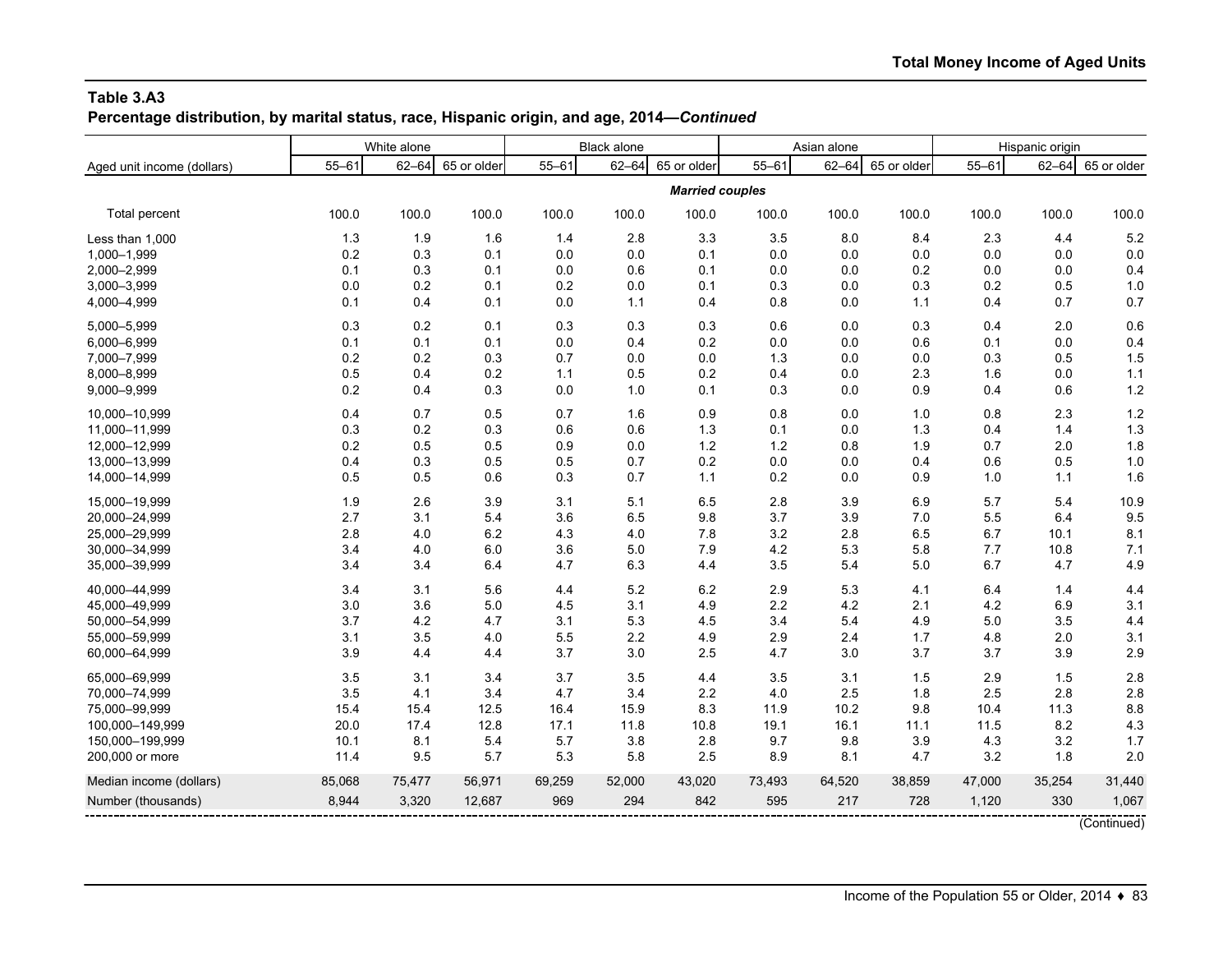**Percentage distribution, by marital status, race, Hispanic origin, and age, 2014—***Continued*

|                            | White alone | <b>Black alone</b> |             |           | Asian alone |                           |           | Hispanic origin |             |           |           |             |
|----------------------------|-------------|--------------------|-------------|-----------|-------------|---------------------------|-----------|-----------------|-------------|-----------|-----------|-------------|
| Aged unit income (dollars) | $55 - 61$   | $62 - 64$          | 65 or older | $55 - 61$ | $62 - 64$   | 65 or older               | $55 - 61$ | $62 - 64$       | 65 or older | $55 - 61$ | $62 - 64$ | 65 or older |
|                            |             |                    |             |           |             | <b>Nonmarried persons</b> |           |                 |             |           |           |             |
| <b>Total percent</b>       | 100.0       | 100.0              | 100.0       | 100.0     | 100.0       | 100.0                     | 100.0     | 100.0           | 100.0       | 100.0     | 100.0     | 100.0       |
| Less than 1,000            | 10.1        | 5.4                | 4.0         | 13.2      | 9.8         | 7.4                       | 17.9      | 19.7            | 13.9        | 14.3      | 11.9      | 13.0        |
| 1,000-1,999                | 1.4         | 1.2                | 0.4         | 0.8       | 0.7         | 0.6                       | 1.7       | 0.9             | 1.5         | 1.1       | 0.4       | 0.4         |
| 2,000-2,999                | 0.7         | 0.7                | 0.6         | 1.0       | 0.4         | 0.3                       | 1.0       | 0.0             | 0.3         | 0.8       | 0.6       | 1.1         |
| 3,000-3,999                | 0.8         | 1.0                | 0.4         | 0.9       | 0.9         | 0.6                       | 0.6       | 0.0             | 0.1         | 0.5       | $1.2$     | 0.4         |
| 4,000-4,999                | 0.5         | 0.7                | 0.6         | 1.1       | 1.4         | 1.0                       | 0.8       | 0.0             | 1.6         | 1.3       | 1.3       | 1.8         |
| 5,000-5,999                | 0.8         | 0.8                | 0.6         | 0.0       | $1.1$       | 0.6                       | 0.5       | $0.0\,$         | 1.7         | 0.9       | 0.9       | 1.3         |
| 6,000-6,999                | 0.9         | 1.0                | 1.2         | 0.6       | 1.0         | 2.0                       | 1.1       | 0.0             | 1.8         | 1.3       | 1.5       | 2.7         |
| 7,000-7,999                | 1.3         | 0.9                | 1.4         | 1.2       | 2.0         | 3.4                       | 0.5       | 0.2             | 3.7         | 1.6       | 2.1       | 2.5         |
| 8,000-8,999                | 3.0         | 2.4                | 2.3         | 6.7       | 4.6         | 3.8                       | 2.1       | 1.4             | 3.7         | 3.0       | 5.1       | 6.7         |
| 9,000-9,999                | 3.0         | 1.8                | 3.0         | 3.7       | 5.6         | 4.6                       | 1.8       | $1.1$           | 7.3         | 4.9       | 3.6       | 7.2         |
| 10,000-10,999              | 3.0         | 3.3                | 3.4         | 3.5       | 5.1         | 6.0                       | 1.8       | 5.2             | 9.7         | 3.5       | 2.7       | 6.6         |
| 11,000-11,999              | 1.4         | 2.5                | 3.2         | 3.1       | 2.9         | 3.8                       | 3.8       | 0.3             | 3.1         | 2.1       | 2.6       | 3.9         |
| 12,000-12,999              | 1.7         | 2.7                | 3.2         | 1.7       | 3.8         | 6.2                       | 0.6       | 8.7             | 4.8         | 2.2       | 3.4       | 3.3         |
| 13,000-13,999              | 1.5         | 3.0                | 3.9         | 2.0       | 3.2         | 4.0                       | 0.0       | 1.1             | 2.9         | $1.0$     | 4.3       | 5.2         |
| 14,000-14,999              | 1.4         | 3.0                | 3.5         | 1.8       | 2.3         | 4.3                       | 1.5       | 2.4             | 2.5         | 1.4       | 2.5       | 3.9         |
| 15,000-19,999              | 6.7         | 10.5               | 16.1        | 8.8       | 13.3        | 13.1                      | 6.2       | 10.2            | 10.2        | 9.7       | 10.5      | 10.9        |
| 20,000-24,999              | 7.5         | 8.0                | 10.7        | 8.8       | 8.0         | 9.2                       | 7.3       | 8.8             | 5.3         | 12.4      | 9.9       | 7.4         |
| 25,000-29,999              | 6.3         | 5.9                | 8.3         | 6.3       | 5.1         | 6.4                       | 10.1      | 6.9             | 3.7         | 5.4       | 5.1       | 4.3         |
| 30,000-34,999              | 5.7         | 6.5                | 6.0         | 6.0       | 4.4         | 4.5                       | 5.8       | 5.9             | 2.5         | 5.9       | 5.8       | 3.5         |
| 35,000-39,999              | 5.7         | 6.4                | 4.7         | 5.1       | 6.5         | 3.6                       | 2.1       | 3.4             | 3.3         | 5.7       | 5.5       | 1.9         |
| 40,000-44,999              | 5.2         | 4.1                | 3.5         | 3.8       | 3.0         | 2.4                       | 6.5       | 2.2             | 2.0         | 4.6       | 5.0       | 2.2         |
| 45,000-49,999              | 3.1         | 3.9                | 2.8         | 2.6       | 2.0         | 3.3                       | 2.1       | 2.7             | 2.1         | 1.3       | 3.0       | 1.8         |
| 50,000-54,999              | 4.0         | 3.5                | 2.3         | 4.2       | 2.5         | 1.4                       | 1.4       | 1.9             | 2.3         | 3.1       | 2.5       | 1.3         |
| 55,000-59,999              | 2.5         | 2.7                | 2.1         | 2.3       | 0.9         | 1.2                       | 2.0       | 2.0             | 1.5         | 1.5       | 1.7       | 1.8         |
| 60,000-64,999              | 2.7         | 1.5                | 1.5         | 1.1       | 1.1         | 0.8                       | 1.0       | 4.5             | 0.4         | 1.9       | 0.4       | 0.5         |
| 65.000-69.999              | 2.0         | 2.1                | 1.4         | 1.2       | 1.3         | 0.7                       | 3.0       | 2.3             | 0.1         | 0.6       | 0.8       | 0.7         |
| 70,000-74,999              | 2.5         | 1.9                | 1.2         | 1.7       | $1.1$       | 0.9                       | 1.3       | 0.0             | 1.1         | 1.0       | 1.6       | 0.3         |
| 75,000-99,999              | 6.8         | 6.0                | 3.4         | 3.4       | 2.8         | 1.7                       | 6.4       | 2.1             | 2.9         | 3.5       | 3.5       | 2.1         |
| 100,000-149,999            | 5.1         | 4.5                | 2.7         | 2.0       | 2.8         | 1.5                       | 7.1       | 6.3             | 3.4         | 1.9       | 0.7       | 1.0         |
| 150,000-199,999            | 1.7         | $1.2$              | 0.8         | 0.7       | 0.5         | 0.4                       | 1.4       | 0.0             | 0.6         | 1.0       | 0.0       | 0.3         |
| 200,000 or more            | 1.2         | 1.1                | 0.7         | 0.4       | 0.0         | 0.2                       | 0.5       | 0.0             | 0.0         | 0.5       | 0.1       | 0.2         |
| Median income (dollars)    | 28,002      | 25,524             | 20,821      | 19,184    | 16,868      | 15,300                    | 25,000    | 19,760          | 12,026      | 20,000    | 17,554    | 12,660      |
| Number (thousands)         | 8,103       | 2,869              | 16,311      | 1,873     | 699         | 2,708                     | 337       | 121             | 730         | 1,281     | 397       | 1,771       |
|                            |             |                    |             |           |             |                           |           |                 |             |           |           |             |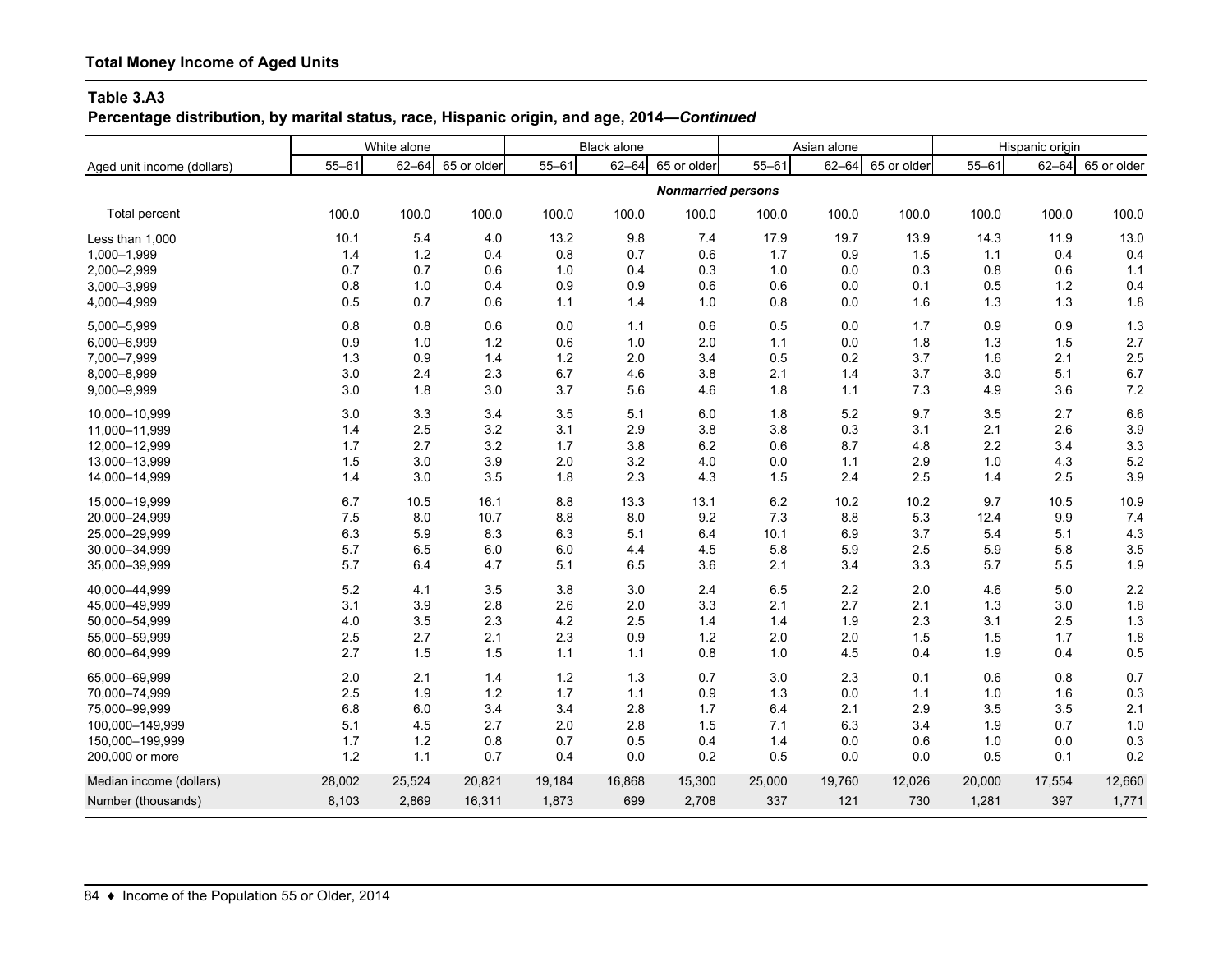**Percentage distribution, by Social Security beneficiary status, race, Hispanic origin, and age, 2014**

|                            | White alone |           |             | <b>Black alone</b> |           |                          | Asian alone |           |             | Hispanic origin |           |             |
|----------------------------|-------------|-----------|-------------|--------------------|-----------|--------------------------|-------------|-----------|-------------|-----------------|-----------|-------------|
| Aged unit income (dollars) | $55 - 61$   | $62 - 64$ | 65 or older | $55 - 61$          | $62 - 64$ | 65 or older              | $55 - 61$   | $62 - 64$ | 65 or older | $55 - 61$       | $62 - 64$ | 65 or older |
|                            |             |           |             |                    |           | <b>Beneficiary units</b> |             |           |             |                 |           |             |
| Total percent              | 100.0       | 100.0     | 100.0       | 100.0              | 100.0     | 100.0                    | a           | a         | 100.0       | 100.0           | 100.0     | 100.0       |
| Less than 1,000            | 0.0         | 0.0       | 0.1         | 0.0                | 0.0       | 0.2                      | a           | a         | 0.1         | 0.0             | 0.0       | 0.1         |
| 1,000-1,999                | 0.2         | 0.7       | 0.1         | 0.5                | 0.4       | 0.4                      | a           | a         | 0.0         | 0.0             | 0.0       | 0.2         |
| 2,000-2,999                | 0.3         | 0.3       | 0.3         | 1.3                | 0.6       | 0.3                      | a           | a         | 0.2         | 2.1             | 1.0       | 0.9         |
| 3,000-3,999                | 0.9         | 0.6       | 0.2         | 0.0                | 0.5       | 0.5                      | a           | a         | 0.1         | 0.4             | 0.8       | 0.6         |
| 4,000-4,999                | 0.0         | 0.6       | 0.3         | 1.4                | 1.8       | 0.7                      | a           | a         | 1.5         | 1.0             | 1.4       | 1.2         |
| 5,000-5,999                | 0.5         | 0.8       | 0.3         | 0.5                | 0.0       | 0.4                      | a           | a         | 0.6         | 0.0             | 2.2       | 0.9         |
| 6,000-6,999                | 0.9         | 0.6       | 0.7         | 0.2                | 0.2       | 1.8                      | a           | a         | 1.3         | 1.9             | 1.0       | 2.0         |
| 7,000-7,999                | 1.5         | 0.5       | 0.9         | 2.5                | 1.8       | 2.8                      | a           | a         | 2.5         | 4.2             | 0.7       | 2.4         |
| 8,000-8,999                | 3.1         | 0.8       | 1.3         | 5.7                | 2.9       | 2.0                      | a           | a         | 2.5         | 5.4             | 2.4       | 4.2         |
| 9,000-9,999                | 6.2         | 1.5       | 1.8         | 4.1                | 4.4       | 3.7                      | a           | a         | 4.6         | 9.4             | 4.4       | 5.2         |
| 10,000-10,999              | 4.6         | 3.2       | 2.2         | 7.1                | 5.9       | 5.5                      | a           | a         | 4.2         | 7.1             | 2.2       | 5.8         |
| 11,000-11,999              | 2.1         | 2.1       | 2.1         | 8.2                | 2.8       | 3.7                      | a           | a         | 3.0         | 3.2             | 4.0       | 3.3         |
| 12,000-12,999              | 2.6         | 2.7       | 2.1         | 3.0                | 3.3       | 5.7                      | a           | a         | 3.9         | 5.2             | 5.3       | 3.0         |
| 13,000-13,999              | 3.5         | 3.0       | 2.6         | 2.8                | 4.5       | 3.5                      | a           | a         | 2.1         | 1.9             | 6.8       | 4.6         |
| 14,000-14,999              | 2.6         | 3.2       | 2.5         | 2.5                | 2.8       | 4.1                      | a           | a         | 2.0         | 3.4             | 3.9       | 3.9         |
| 15,000-19,999              | 13.0        | 9.7       | 11.9        | 11.8               | 19.8      | 13.0                     | a           | a         | 10.1        | 13.2            | 11.8      | 13.7        |
| 20,000-24,999              | 7.0         | 6.0       | 9.1         | 6.9                | 9.0       | 10.5                     | a           | a         | 8.2         | 6.1             | 7.5       | 9.7         |
| 25,000-29,999              | 6.9         | 5.6       | 8.1         | 7.8                | 7.5       | 7.6                      | a           | a         | 7.2         | 5.3             | 7.8       | 7.0         |
| 30,000-34,999              | 4.6         | 5.9       | 6.4         | 4.1                | 5.4       | 5.6                      | a           | a         | 4.5         | 2.2             | 5.4       | 5.4         |
| 35,000-39,999              | 4.3         | 5.0       | 5.8         | 4.7                | 4.6       | 4.1                      | a           | a         | 5.0         | 6.0             | 5.1       | 3.4         |
| 40.000-44.999              | 2.9         | 4.4       | 4.6         | 1.8                | 3.8       | 3.6                      | a           | a         | 3.3         | 1.3             | 3.7       | 2.8         |
| 45,000-49,999              | 3.0         | 4.1       | 4.0         | 2.6                | 2.0       | 3.8                      | a           | a         | 2.7         | 2.7             | 4.1       | 2.5         |
| 50,000-54,999              | 3.5         | 4.5       | 3.5         | 3.4                | 1.8       | 2.3                      | a           | a         | 4.2         | 1.0             | 2.5       | 2.7         |
| 55,000-59,999              | 2.1         | 3.6       | 3.1         | 3.2                | 1.0       | 2.2                      | a           | a         | 1.9         | 1.4             | 1.2       | 2.8         |
| 60,000-64,999              | 2.1         | 2.0       | 2.8         | $1.1$              | 1.3       | 1.0                      | a           | a         | 2.2         | 3.2             | 0.6       | 1.3         |
| 65,000-69,999              | 2.6         | 2.4       | 2.3         | 1.6                | 1.9       | 1.6                      | a           | a         | 1.0         | 1.3             | 0.7       | 1.5         |
| 70,000-74,999              | 2.2         | 3.3       | 2.1         | 2.0                | 2.3       | 1.0                      | a           | a         | 1.3         | 0.3             | 3.0       | 1.2         |
| 75,000-99,999              | 7.5         | 9.7       | 7.2         | 4.8                | 4.5       | 3.5                      | a           | a         | 8.2         | 7.9             | 5.3       | 4.2         |
| 100,000-149,999            | 6.0         | 9.0       | 6.6         | 3.2                | 1.9       | 3.6                      | a           | a         | 7.6         | 2.0             | 2.5       | 2.1         |
| 150,000-199,999            | 2.4         | 2.3       | 2.6         | 0.0                | 0.6       | 0.8                      | a           | a         | 2.5         | 0.7             | 1.8       | 0.7         |
| 200,000 or more            | 1.0         | 2.0       | 2.4         | 1.2                | 0.8       | 0.6                      | a           | a         | 1.7         | 0.0             | 0.6       | 0.7         |
| Median income (dollars)    | 25,956      | 37,334    | 32,661      | 19,171             | 19,621    | 20,552                   | a           | a         | 26,832      | 16,624          | 21,621    | 19,200      |
| Number (thousands)         | 2,328       | 2,405     | 24,893      | 532                | 419       | 2,829                    | 56          | 61        | 942         | 287             | 229       | 2,030       |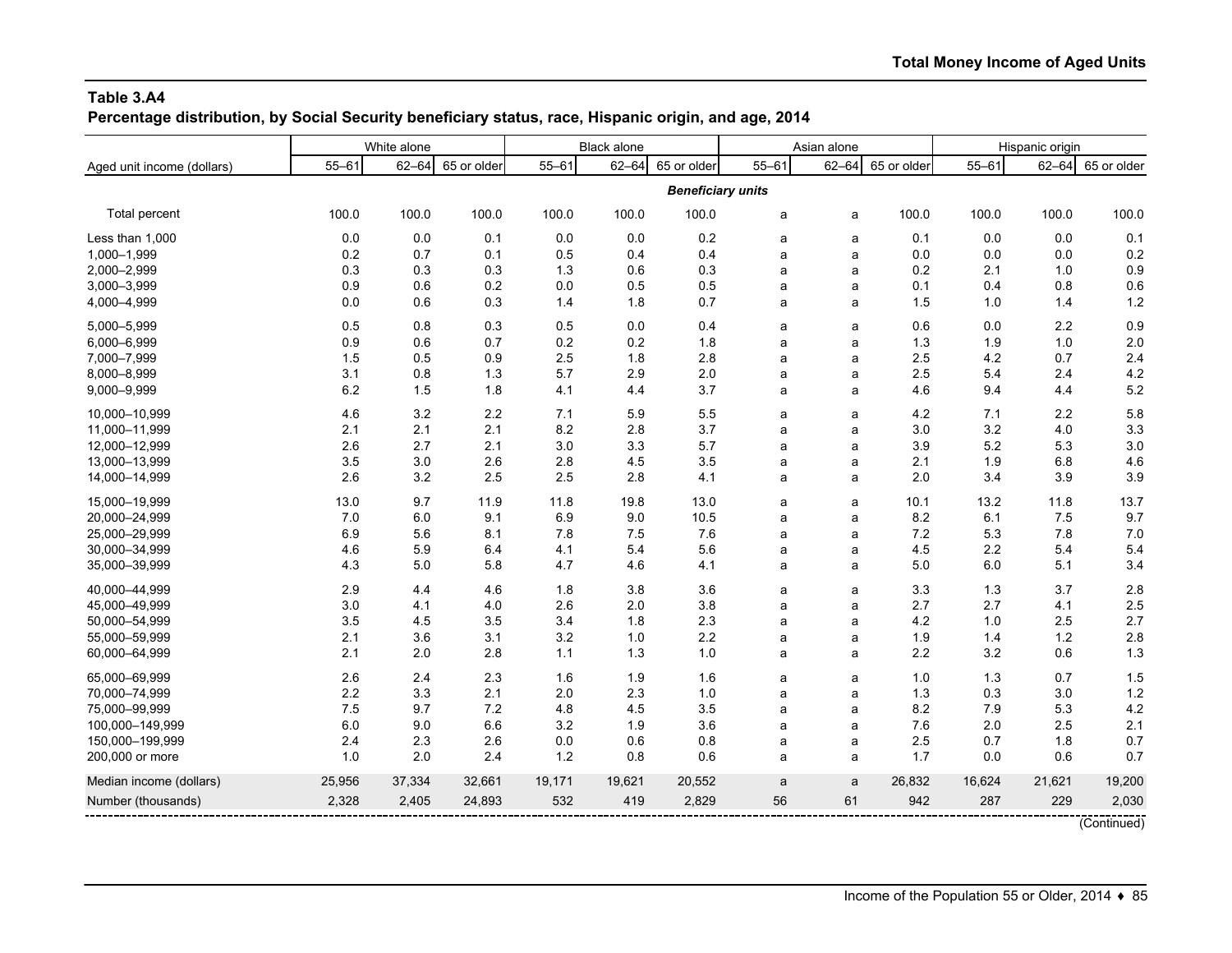**Percentage distribution, by Social Security beneficiary status, race, Hispanic origin, and age, 2014—***Continued*

|                            | White alone |           |             | <b>Black alone</b> |           |                             | Asian alone |           |             | Hispanic origin |           |             |
|----------------------------|-------------|-----------|-------------|--------------------|-----------|-----------------------------|-------------|-----------|-------------|-----------------|-----------|-------------|
| Aged unit income (dollars) | $55 - 61$   | $62 - 64$ | 65 or older | $55 - 61$          | $62 - 64$ | 65 or older                 | $55 - 61$   | $62 - 64$ | 65 or older | $55 - 61$       | $62 - 64$ | 65 or older |
|                            |             |           |             |                    |           | <b>Nonbeneficiary units</b> |             |           |             |                 |           |             |
| Total percent              | 100.0       | 100.0     | 100.0       | 100.0              | 100.0     | 100.0                       | 100.0       | 100.0     | 100.0       | 100.0           | 100.0     | 100.0       |
| Less than 1.000            | 6.4         | 5.7       | 20.1        | 11.3               | 13.4      | 30.8                        | 9.3         | 14.9      | 31.4        | 9.9             | 12.5      | 35.1        |
| 1,000-1,999                | 0.8         | 0.6       | 1.5         | 0.5                | 0.6       | 0.8                         | 0.7         | 0.0       | 2.1         | 0.7             | 0.3       | 0.4         |
| 2,000-2,999                | 0.4         | 0.6       | 1.0         | 0.5                | 0.4       | 0.3                         | 0.4         | 0.0       | 0.2         | 0.2             | 0.0       | 0.7         |
| 3,000-3,999                | 0.3         | 0.5       | 0.7         | 0.8                | 0.7       | 0.4                         | 0.2         | 0.0       | 0.4         | 0.4             | 0.9       | 0.7         |
| 4,000-4,999                | 0.3         | 0.5       | 0.7         | 0.6                | 1.0       | 1.4                         | 0.9         | 0.0       | 1.2         | 0.9             | 0.9       | 1.9         |
| 5,000-5,999                | 0.5         | 0.3       | 0.4         | 0.0                | 1.4       | 0.9                         | 0.6         | 0.0       | 1.8         | 0.8             | 1.0       | 1.4         |
| 6,000-6,999                | 0.4         | 0.4       | 0.9         | 0.5                | 1.3       | 0.8                         | 0.0         | 0.0       | 1.2         | 0.5             | 0.7       | 1.4         |
| 7,000-7,999                | 0.6         | 0.5       | 0.9         | 0.7                | 1.1       | 1.6                         | 0.9         | 0.1       | 0.7         | 0.5             | 1.7       | 1.5         |
| 8,000-8,999                | 1.5         | 1.7       | 2.0         | 4.6                | 3.7       | 6.7                         | 1.0         | 0.6       | 3.9         | 1.9             | 2.9       | 5.5         |
| 9,000-9,999                | 0.8         | 0.8       | 1.8         | 2.0                | 4.1       | 2.8                         | 0.6         | 0.0       | 3.3         | 1.9             | 1.3       | 4.3         |
| 10,000-10,999              | 1.2         | 1.0       | 1.5         | 1.5                | 2.7       | 1.9                         | 0.9         | 2.3       | 7.5         | 1.6             | 2.7       | 1.4         |
| 11,000-11,999              | 0.6         | 0.8       | 1.0         | 0.9                | 1.9       | 1.2                         | 1.3         | 0.1       | 0.8         | 1.1             | 1.1       | 2.0         |
| 12,000-12,999              | 0.7         | 0.8       | 1.7         | 1.1                | 2.2       | 2.5                         | 0.9         | 3.3       | 2.3         | 1.0             | 1.6       | 2.1         |
| 13,000-13,999              | 0.5         | 0.6       | 1.2         | $1.2$              | 0.9       | 1.7                         | 0.0         | 0.5       | 0.7         | 0.7             | 0.6       | $1.1$       |
| 14,000-14,999              | 0.7         | 0.7       | 0.5         | 1.0                | 1.1       | 1.4                         | 0.7         | 0.9       | 1.1         | 0.9             | 0.9       | 0.9         |
| 15,000-19,999              | 2.8         | 4.1       | 3.7         | 5.7                | 4.3       | 5.5                         | 3.6         | 5.8       | 5.7         | 7.1             | 6.5       | 4.0         |
| 20,000-24,999              | 4.7         | 5.0       | 3.9         | 7.0                | 6.5       | 4.9                         | 4.7         | 6.2       | 2.5         | 9.6             | 8.7       | 4.2         |
| 25,000-29,999              | 4.1         | 4.4       | 2.8         | 5.1                | 2.9       | 3.4                         | 5.6         | 4.7       | 1.3         | 6.1             | 7.2       | 2.5         |
| 30,000-34,999              | 4.5         | 4.7       | 3.6         | 5.5                | 4.0       | 3.9                         | 5.1         | 5.4       | 3.5         | 7.3             | 9.3       | 3.5         |
| 35,000-39,999              | 4.5         | 4.6       | 3.1         | 5.0                | 7.8       | 2.9                         | 3.2         | 4.2       | 2.5         | 6.2             | 5.1       | 2.1         |
| 40,000-44,999              | 4.4         | 3.0       | 3.5         | 4.5                | 3.5       | 2.1                         | 4.4         | 2.3       | 2.4         | 6.0             | 3.2       | 3.6         |
| 45,000-49,999              | 3.0         | 3.5       | 2.2         | 3.4                | 2.5       | 3.3                         | 2.3         | 1.9       | $1.1$       | 2.6             | 5.1       | 1.8         |
| 50,000-54,999              | 3.9         | 3.5       | 2.7         | 3.9                | 4.4       | 1.6                         | 2.7         | 4.6       | 2.5         | 4.4             | 3.2       | 2.0         |
| 55,000-59,999              | 3.0         | 2.8       | 1.9         | 3.5                | 1.4       | 1.5                         | 2.6         | 2.0       | 1.2         | 3.2             | 2.1       | $1.1$       |
| 60,000-64,999              | 3.5         | 3.7       | 2.8         | 2.2                | 2.0       | 1.9                         | 3.4         | 2.9       | 1.8         | 2.7             | 2.7       | 1.7         |
| 65,000-69,999              | 2.8         | 2.8       | 2.0         | 2.1                | 2.0       | 1.3                         | 3.5         | 2.8       | 0.5         | 1.7             | 1.3       | 1.4         |
| 70,000-74,999              | 3.2         | 3.0       | 2.6         | 2.9                | 1.4       | 2.2                         | 2.9         | 1.5       | 1.6         | 1.9             | 1.8       | 1.4         |
| 75,000-99,999              | 11.9        | 12.0      | 8.8         | 8.6                | 8.2       | 2.6                         | 9.9         | 7.9       | 3.0         | 6.6             | 7.9       | 5.5         |
| 100,000-149,999            | 14.0        | 13.0      | 10.1        | 8.1                | 8.0       | 4.3                         | 14.7        | 12.9      | 6.5         | 7.0             | 4.8       | 2.5         |
| 150,000-199,999            | 6.7         | 6.6       | 4.5         | 3.0                | 2.1       | 1.9                         | 7.1         | 6.2       | 1.9         | 2.8             | 1.3       | 1.0         |
| 200,000 or more            | 7.5         | 7.8       | 5.9         | 2.2                | 2.4       | 1.3                         | 6.0         | 6.2       | 3.6         | 1.9             | 1.0       | 1.1         |
| Median income (dollars)    | 59,000      | 57,006    | 35,000      | 33,860             | 29,120    | 12,000                      | 55,000      | 40,371    | 10,440      | 32,009          | 28,000    | 9,120       |
| Number (thousands)         | 14,719      | 3,784     | 4,105       | 2,310              | 575       | 721                         | 876         | 276       | 516         | 2,114           | 498       | 809         |

a. Fewer than 75,000 weighted cases.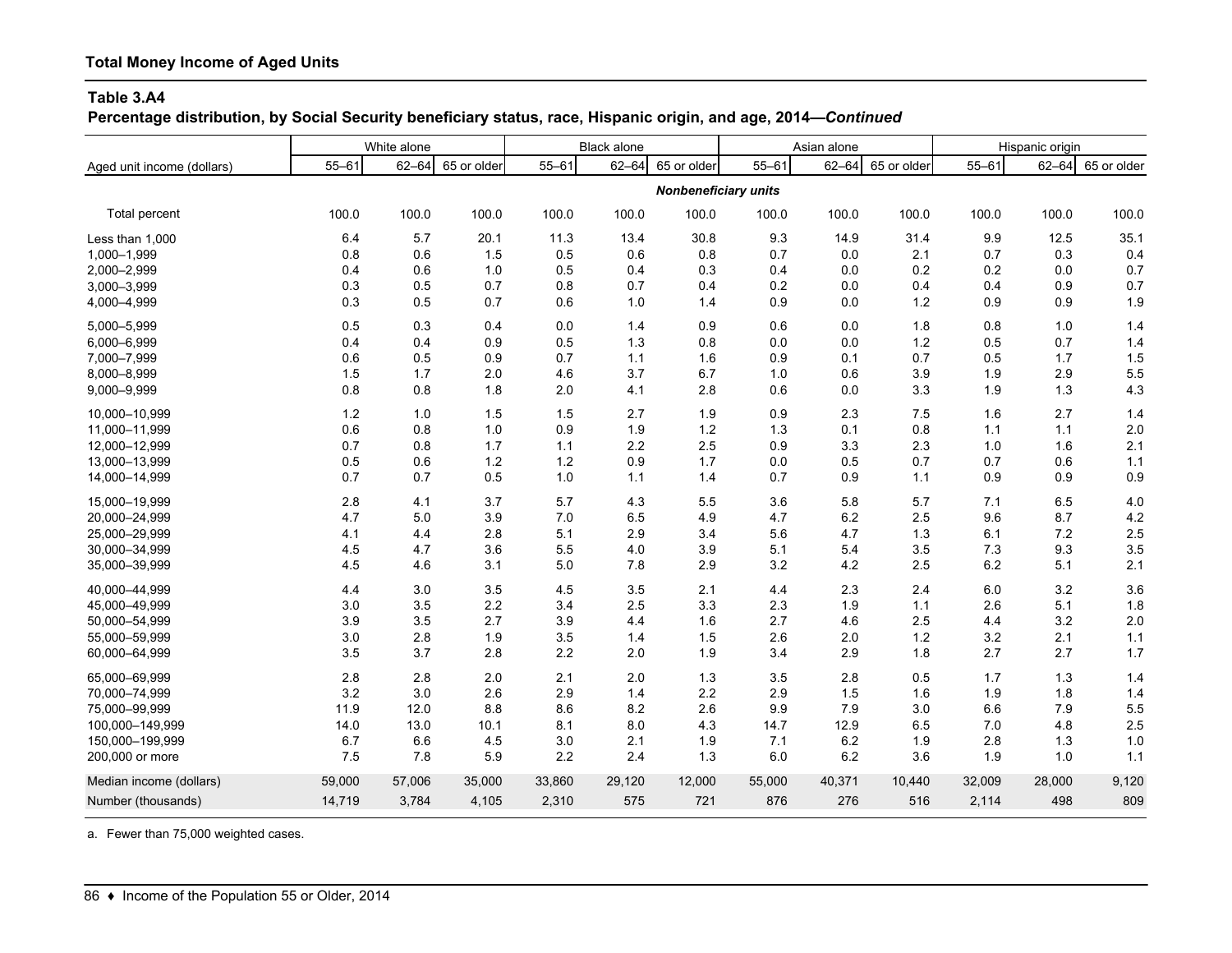**Number and median income of those receiving retirement benefits, by marital status and receipt of earnings and income from assets, 2014**

|                                                                                                                                                                       |                                      | All units                         |                                      | Married couples                    |                                  |                                   |                             |                            |                                              |                                 | Nonmarried persons                  |                                  |                                    |                                    |                                  |
|-----------------------------------------------------------------------------------------------------------------------------------------------------------------------|--------------------------------------|-----------------------------------|--------------------------------------|------------------------------------|----------------------------------|-----------------------------------|-----------------------------|----------------------------|----------------------------------------------|---------------------------------|-------------------------------------|----------------------------------|------------------------------------|------------------------------------|----------------------------------|
|                                                                                                                                                                       |                                      | Earnings                          |                                      | Income from<br>assets              |                                  |                                   | Earnings                    |                            | Income from<br>assets                        |                                 |                                     | Earnings                         |                                    | Income from<br>assets              |                                  |
| <b>Retirement benefits</b>                                                                                                                                            | Total                                | Yesl                              | <b>No</b>                            | Yesl                               | Nol                              | Total                             | Yesl                        | Nol                        | Yesl                                         | Nol                             | Total                               | Yes                              | Nol                                | Yes                                | No                               |
|                                                                                                                                                                       |                                      |                                   |                                      |                                    |                                  |                                   |                             |                            | <b>Number of recipient units (thousands)</b> |                                 |                                     |                                  |                                    |                                    |                                  |
| Total                                                                                                                                                                 | 34,614                               | 9,970                             | 24,644                               | 21,376                             | 13,238                           | 14,474                            | 6,341                       | 8,133                      | 10,766                                       | 3,708                           | 20,140                              | 3,629                            | 16,511                             | 10,610                             | 9,529                            |
| No benefit                                                                                                                                                            | 4,370                                | 2,340                             | 2,030                                | 2,064                              | 2,306                            | 1,709                             | 1,282                       | 427                        | 1,068                                        | 641                             | 2,661                               | 1,058                            | 1,603                              | 996                                | 1,665                            |
| One benefit type<br>Social Security only <sup>a</sup><br>Private pension or annuity only<br>Government employee pension only <sup>b</sup><br>Railroad Retirement only | 15,858<br>15,070<br>474<br>282<br>31 | 4,169<br>3,797<br>263<br>103<br>7 | 11,689<br>11,274<br>212<br>179<br>24 | 7,755<br>7,141<br>389<br>207<br>18 | 8,103<br>7,929<br>85<br>75<br>13 | 5,520<br>5,183<br>215<br>117<br>5 | 2,517<br>2,296<br>154<br>62 | 3,004<br>2,888<br>60<br>54 | 3,449<br>3,150<br>200<br>94<br>5             | 2,071<br>2,034<br>15<br>22<br>C | 10,338<br>9,887<br>259<br>166<br>26 | 1,653<br>1,501<br>108<br>41<br>3 | 8,685<br>8,386<br>151<br>125<br>23 | 4,306<br>3,991<br>190<br>113<br>12 | 6,032<br>5,896<br>70<br>53<br>13 |
| Two benefit types<br>Social Security and federal                                                                                                                      | 11,451                               | 2,763                             | 8,687                                | 9,125                              | 2,326                            | 5,486                             | 1,984                       | 3,502                      | 4,706                                        | 780                             | 5,965                               | 779                              | 5,186                              | 4,419                              | 1,546                            |
| pension only <sup>a</sup><br>Social Security and Railroad Retirement,                                                                                                 | 381                                  | 87                                | 294                                  | 289                                | 91                               | 153                               | 62                          | 91                         | 124                                          | 29                              | 228                                 | 25                               | 203                                | 166                                | 62                               |
| state, local, or military pension only <sup>a</sup><br>Social Security and private                                                                                    | 1,375                                | 354                               | 1,021                                | 1,045                              | 330                              | 594                               | 234                         | 360                        | 493                                          | 100                             | 781                                 | 120                              | 661                                | 552                                | 229                              |
| pension only <sup>a</sup><br>Other combination                                                                                                                        | 9,223<br>472                         | 2,183<br>140                      | 7,040<br>333                         | 7,402<br>388                       | 1,821<br>84                      | 4,525<br>214                      | 1,584<br>104                | 2,941<br>110               | 3,889<br>200                                 | 636<br>14                       | 4,698<br>258                        | 599<br>36                        | 4,099<br>223                       | 3,513<br>188                       | 1,185<br>70                      |
| Three or more benefit types                                                                                                                                           | 2,935                                | 697                               | 2,238                                | 2,433                              | 502                              | 1,760                             | 558                         | 1,201                      | 1,543                                        | 216                             | 1,176                               | 139                              | 1,037                              | 890                                | 286                              |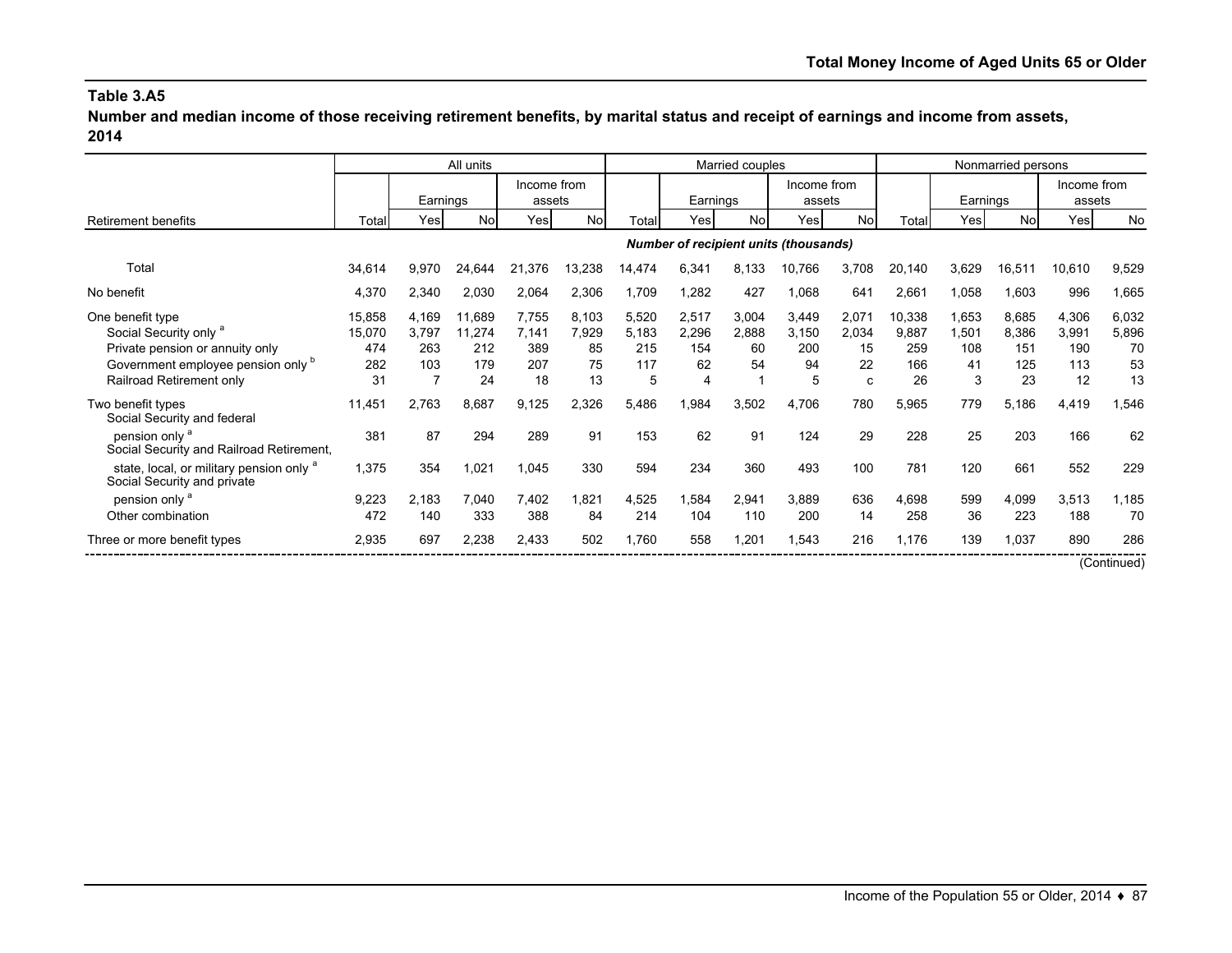**Number and median income of those receiving retirement benefits, by marital status and receipt of earnings and income from assets, 2014—***Continued*

|                                                                                                                                                                       | All units                                 |                                            |                                           |                                           |                                           | Married couples                           |                                       |                                 |                                           |                                 | Nonmarried persons                        |                                       |                                           |                                           |                                 |
|-----------------------------------------------------------------------------------------------------------------------------------------------------------------------|-------------------------------------------|--------------------------------------------|-------------------------------------------|-------------------------------------------|-------------------------------------------|-------------------------------------------|---------------------------------------|---------------------------------|-------------------------------------------|---------------------------------|-------------------------------------------|---------------------------------------|-------------------------------------------|-------------------------------------------|---------------------------------|
|                                                                                                                                                                       |                                           | Earnings                                   |                                           | Income from<br>assets                     |                                           |                                           | Earnings                              |                                 | Income from<br>assets                     |                                 |                                           | Earnings                              |                                           | Income from<br>assets                     |                                 |
| <b>Retirement benefits</b>                                                                                                                                            | Total                                     | Yesl                                       | <b>No</b>                                 | Yesl                                      | Nol                                       | Total                                     | Yesl                                  | No                              | Yesl                                      | Nol                             | Total                                     | Yes                                   | No                                        | Yesl                                      | No                              |
|                                                                                                                                                                       |                                           |                                            |                                           |                                           |                                           |                                           | Median total money income (dollars)   |                                 |                                           |                                 |                                           |                                       |                                           |                                           |                                 |
| Total                                                                                                                                                                 | 30,193                                    | 65,229                                     | 22,619                                    | 43,476                                    | 17,400                                    | 54,860                                    | 81,618                                | 39,064                          | 66,068                                    | 30,899                          | 19,656                                    | 41,202                                | 17,220                                    | 27,869                                    | 14,448                          |
| No benefit                                                                                                                                                            | 18,000                                    | 60,009                                     | 29                                        | 57,040                                    | 8,640                                     | 58,065                                    | 80,225                                | 40                              | 90,084                                    | 17,424                          | 9,507                                     | 40,200                                | $12 \,$                                   | 30,200                                    | 5,445                           |
| One benefit type<br>Social Security only <sup>a</sup><br>Private pension or annuity only<br>Government employee pension only <sup>b</sup><br>Railroad Retirement only | 19,563<br>19,248<br>55,144<br>70,073<br>c | 55,016<br>52.426<br>81.242<br>130,406<br>C | 15,963<br>15,871<br>17,933<br>44,030<br>C | 27,110<br>25,945<br>64,826<br>80,883<br>c | 15,659<br>15,659<br>15,024<br>31,200<br>C | 35,400<br>34,604<br>82,281<br>89,447<br>C | 70,348<br>66,165<br>118.847<br>c<br>C | 25,464<br>25,320<br>C<br>C<br>C | 47,489<br>44,021<br>82,531<br>96,200<br>c | 26,584<br>26,584<br>C<br>C<br>C | 15,336<br>15,036<br>25,004<br>48,060<br>C | 37,200<br>35,727<br>66,102<br>C.<br>C | 13,909<br>13,857<br>11.484<br>36,395<br>C | 18,626<br>18,083<br>38,650<br>61,823<br>c | 13,428<br>13,392<br>c<br>c<br>C |
| Two benefit types<br>Social Security and federal                                                                                                                      | 43,439                                    | 76,620                                     | 37.000                                    | 48,069                                    | 30,048                                    | 62,470                                    | 87,264                                | 50,788                          | 65,823                                    | 47,000                          | 30,981                                    | 47,636                                | 28,852                                    | 33,408                                    | 24,648                          |
| pension only <sup>a</sup><br>Social Security and Railroad Retirement,                                                                                                 | 45,332                                    | 89.409                                     | 38,806                                    | 49,920                                    | 36,648                                    | 73,800                                    | C.                                    | 65,201                          | 80,003                                    | C                               | 33,408                                    | $\mathbf{c}$                          | 32.544                                    | 33,663                                    | C                               |
| state, local, or military pension only <sup>a</sup><br>Social Security and private                                                                                    | 45,895                                    | 87,632                                     | 37.789                                    | 54,415                                    | 28,560                                    |                                           | 74,730 111,421                        | 59,751                          | 80,704                                    | 45,140                          | 32,700                                    | 52,816                                | 29.291                                    | 37,440                                    | 24,768                          |
| pension only <sup>a</sup><br>Other combination                                                                                                                        | 42,026<br>63,084                          | 73.932<br>114,203                          | 36,270<br>58,942                          | 46,342<br>68,567                          | 28,992<br>42,700                          | 59,849<br>92,122                          | 82,618<br>119,965                     | 49,316<br>67,859                | 62,919<br>96,692                          | 46,140<br>C                     | 29,645<br>56,610                          | 46,656<br>c                           | 27,780<br>50,400                          | 32,270<br>60,127                          | 24,000<br>c                     |
| Three or more benefit types                                                                                                                                           | 68,875                                    | 108,663                                    | 58,698                                    | 74,554                                    | 44,531                                    |                                           | 86,897 113,635                        | 77,234                          | 93,272                                    | 62,470                          | 45,477                                    | 66,395                                | 43,965                                    | 49,972                                    | 34,884                          |

a. Social Security includes retired-worker benefits, dependents' or survivors' benefits, and disability benefits.

b. Includes federal, state, local, and military pensions.

c. Fewer than 75,000 weighted cases.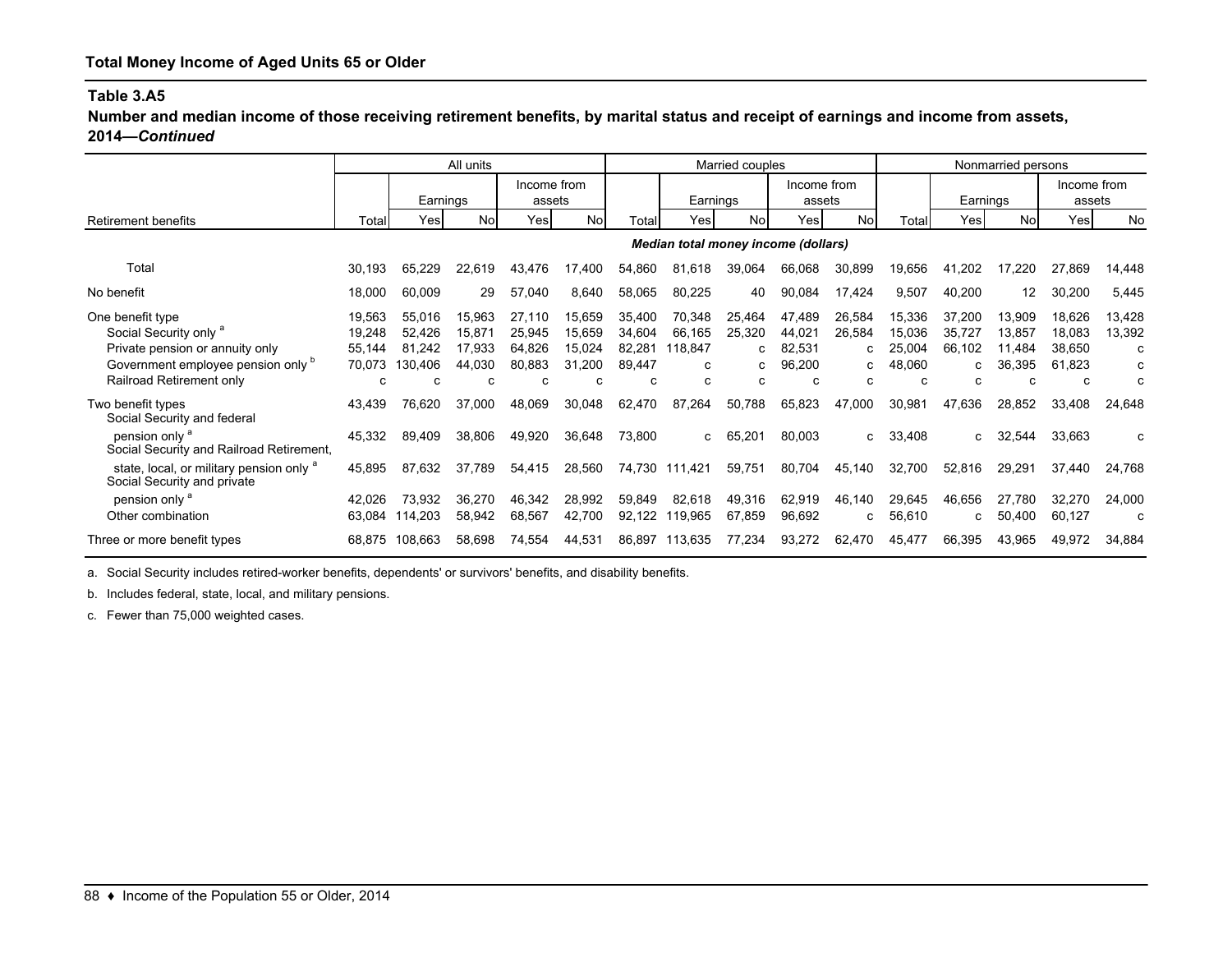**Percentage distribution of beneficiary units, by marital status and quintiles of Social Security benefits, 2014**

|                            | All units |        |        |        |        | Married couples |        |        |        |        | Nonmarried persons |        |              |        |        |
|----------------------------|-----------|--------|--------|--------|--------|-----------------|--------|--------|--------|--------|--------------------|--------|--------------|--------|--------|
| Aged unit income (dollars) | First     | Second | Third  | Fourth | Fifth  | First           | Second | Third  | Fourth | Fifth  | First              | Second | <b>Third</b> | Fourth | Fifth  |
| Total percent              | 100.0     | 100.0  | 100.0  | 100.0  | 100.0  | 100.0           | 100.0  | 100.0  | 100.0  | 100.0  | 100.0              | 100.0  | 100.0        | 100.0  | 100.0  |
| Less than 1.000            | 0.6       | 0.0    | 0.0    | 0.0    | 0.0    | 0.2             | 0.0    | 0.0    | 0.0    | 0.0    | 0.9                | 0.0    | 0.0          | 0.0    | 0.0    |
| 1,000-1,999                | 0.6       | 0.0    | 0.0    | 0.0    | 0.0    | 0.2             | 0.0    | 0.0    | 0.0    | 0.0    | 0.9                | 0.0    | 0.0          | 0.0    | 0.0    |
| 2,000-2,999                | 1.3       | 0.0    | 0.0    | 0.0    | 0.0    | 0.1             | 0.0    | 0.0    | 0.0    | 0.0    | 2.2                | 0.0    | 0.0          | 0.0    | 0.0    |
| 3,000-3,999                | 1.0       | 0.0    | 0.0    | 0.0    | 0.0    | 0.3             | 0.0    | 0.0    | 0.0    | 0.0    | 1.5                | 0.0    | 0.0          | 0.0    | 0.0    |
| 4,000-4,999                | 2.1       | 0.0    | 0.0    | 0.0    | 0.0    | 0.5             | 0.0    | 0.0    | 0.0    | 0.0    | 3.2                | 0.0    | 0.0          | 0.0    | 0.0    |
| 5,000-5,999                | 1.8       | 0.0    | 0.0    | 0.0    | 0.0    | 0.4             | 0.0    | 0.0    | 0.0    | 0.0    | 2.9                | 0.0    | 0.0          | 0.0    | 0.0    |
| 6,000-6,999                | 4.3       | 0.0    | 0.0    | 0.0    | 0.0    | 0.8             | 0.0    | 0.0    | 0.0    | 0.0    | 6.9                | 0.0    | 0.0          | 0.0    | 0.0    |
| 7,000-7,999                | 5.6       | 0.0    | 0.0    | 0.0    | 0.0    | 1.1             | 0.0    | 0.0    | 0.0    | 0.0    | 8.9                | 0.0    | 0.0          | 0.0    | 0.0    |
| 8,000-8,999                | 7.1       | 0.0    | 0.0    | 0.0    | 0.0    | 1.1             | 0.0    | 0.0    | 0.0    | 0.0    | 11.5               | 0.0    | 0.0          | 0.0    | 0.0    |
| 9,000-9,999                | 10.3      | 0.1    | 0.0    | 0.0    | 0.0    | 1.3             | 0.1    | 0.0    | 0.0    | 0.0    | 15.6               | 1.3    | 0.1          | 0.0    | 0.0    |
| 10.000-10.999              | 13.1      | 0.0    | 0.0    | 0.0    | 0.0    | 2.4             | 0.0    | 0.0    | 0.0    | 0.0    | 5.0                | 16.2   | 0.0          | 0.0    | 0.0    |
| 11,000-11,999              | 4.7       | 6.9    | 0.0    | 0.0    | 0.0    | 2.2             | 0.0    | 0.0    | 0.0    | 0.0    | 2.7                | 15.7   | 0.0          | 0.0    | 0.0    |
| 12,000-12,999              | 2.3       | 10.4   | 0.0    | 0.0    | 0.0    | 1.9             | 0.0    | 0.0    | 0.0    | 0.0    | 1.2                | 19.1   | 0.0          | 0.0    | 0.0    |
| 13,000-13,999              | 2.2       | 11.8   | 0.0    | 0.0    | 0.0    | 2.3             | 0.0    | 0.0    | 0.0    | 0.0    | 2.0                | 5.6    | 14.1         | 0.0    | 0.0    |
| 14,000-14,999              | 1.7       | 11.9   | 0.0    | 0.0    | 0.0    | 3.1             | 0.1    | 0.0    | 0.0    | 0.0    | 1.6                | 3.2    | 15.7         | 0.0    | 0.0    |
| 15,000-19,999              | 7.6       | 16.4   | 35.8   | 0.1    | 0.0    | 10.4            | 10.7   | 0.1    | 0.0    | 0.0    | 8.3                | 9.9    | 26.8         | 40.8   | 2.0    |
| 20,000-24,999              | 5.4       | 7.5    | 11.3   | 21.7   | 0.2    | 4.4             | 17.3   | 9.9    | 0.1    | 0.0    | 4.9                | 7.4    | 10.5         | 11.9   | 22.1   |
| 25,000-29,999              | 4.9       | 6.6    | 8.2    | 15.9   | 4.5    | 4.0             | 6.6    | 19.6   | 5.6    | 0.0    | 5.5                | 4.6    | 9.1          | 9.3    | 15.0   |
| 30,000-34,999              | 3.3       | 4.1    | 7.1    | 7.9    | 8.7    | 3.5             | 4.9    | 8.0    | 15.1   | 1.9    | 3.1                | 3.9    | 5.4          | 7.6    | 9.8    |
| 35,000-39,999              | 2.6       | 4.1    | 5.9    | 7.2    | 8.2    | 5.0             | 5.6    | 7.1    | 9.1    | 7.1    | 1.5                | 3.0    | 4.4          | 6.4    | 8.5    |
| 40.000-44.999              | 2.1       | 2.5    | 4.0    | 5.9    | 7.5    | 4.7             | 3.8    | 5.9    | 8.9    | 6.8    | 1.4                | 1.9    | 2.4          | 4.2    | 6.3    |
| 45.000-49.999              | 1.7       | 2.9    | 3.8    | 4.8    | 6.3    | 3.1             | 4.5    | 5.3    | 7.1    | 6.1    | 1.4                | 2.2    | 3.1          | 3.6    | 4.5    |
| 50,000-54,999              | 1.4       | 2.2    | 3.5    | 3.9    | 5.8    | 4.3             | 5.6    | 4.5    | 5.3    | 5.7    | 1.2                | 0.9    | 1.9          | 2.8    | 4.1    |
| 55,000-59,999              | 1.4       | 1.8    | 3.1    | 3.2    | 5.4    | 3.4             | 3.9    | 3.9    | 4.7    | 5.8    | 1.0                | 1.1    | 1.4          | 2.4    | 4.0    |
| 60,000-64,999              | 0.9       | 1.5    | 2.3    | 2.9    | 5.2    | 3.2             | 3.4    | 4.1    | 5.8    | 5.0    | 0.6                | 0.8    | 1.4          | 1.4    | 2.4    |
| 65,000-69,999              | 0.9       | 0.7    | 1.7    | 3.1    | 4.5    | 1.9             | 3.1    | 3.2    | 4.8    | 4.4    | 0.5                | 0.7    | 0.5          | 2.1    | 2.5    |
| 70,000-74,999              | 1.0       | 0.9    | 1.4    | 2.5    | 3.7    | 3.1             | 2.5    | 2.7    | 3.7    | 3.7    | 0.7                | 0.4    | 0.4          | 1.3    | 2.5    |
| 75,000-99,999              | 2.9       | 3.0    | 5.1    | 8.1    | 14.9   | 11.0            | 10.7   | 10.3   | 12.2   | 18.0   | 1.2                | 1.1    | 1.1          | 3.1    | 7.0    |
| 100.000-149.999            | 3.1       | 3.0    | 4.6    | 7.4    | 13.4   | 12.1            | 9.8    | 8.5    | 10.8   | 18.5   | 0.9                | 0.7    | 1.2          | 2.4    | 5.6    |
| 150.000-199.999            | 1.2       | 0.9    | 1.2    | 2.6    | 5.9    | 4.9             | 4.2    | 3.3    | 3.4    | 8.0    | 0.3                | 0.1    | 0.5          | 0.2    | 2.0    |
| 200,000 or more            | 0.8       | 0.7    | 0.9    | 2.7    | 5.8    | 3.1             | 3.2    | 3.4    | 3.4    | 9.0    | 0.3                | 0.2    | 0.1          | 0.3    | 1.8    |
| Median income (dollars)    | 11,160    | 16,900 | 26,584 | 38,105 | 62,994 | 45,389          | 46,225 | 44,210 | 53,402 | 78,699 | 9,659              | 12,828 | 17,744       | 24,031 | 35,754 |
| Number (thousands)         | 5,825     | 5,688  | 5,906  | 5,895  | 5,835  | 2,460           | 2,460  | 2,462  | 2,461  | 2,466  | 3,367              | 3,313  | 3,418        | 3,360  | 3,383  |

NOTE: Social Security quintile limits are \$11,220, \$15,600, \$20,000, and \$27,118 for all units; \$16,680, \$22,812, \$27,958, and \$33,840 for married couples; and \$9,852, \$13,200, \$15,912, and \$19,272 for nonmarried persons.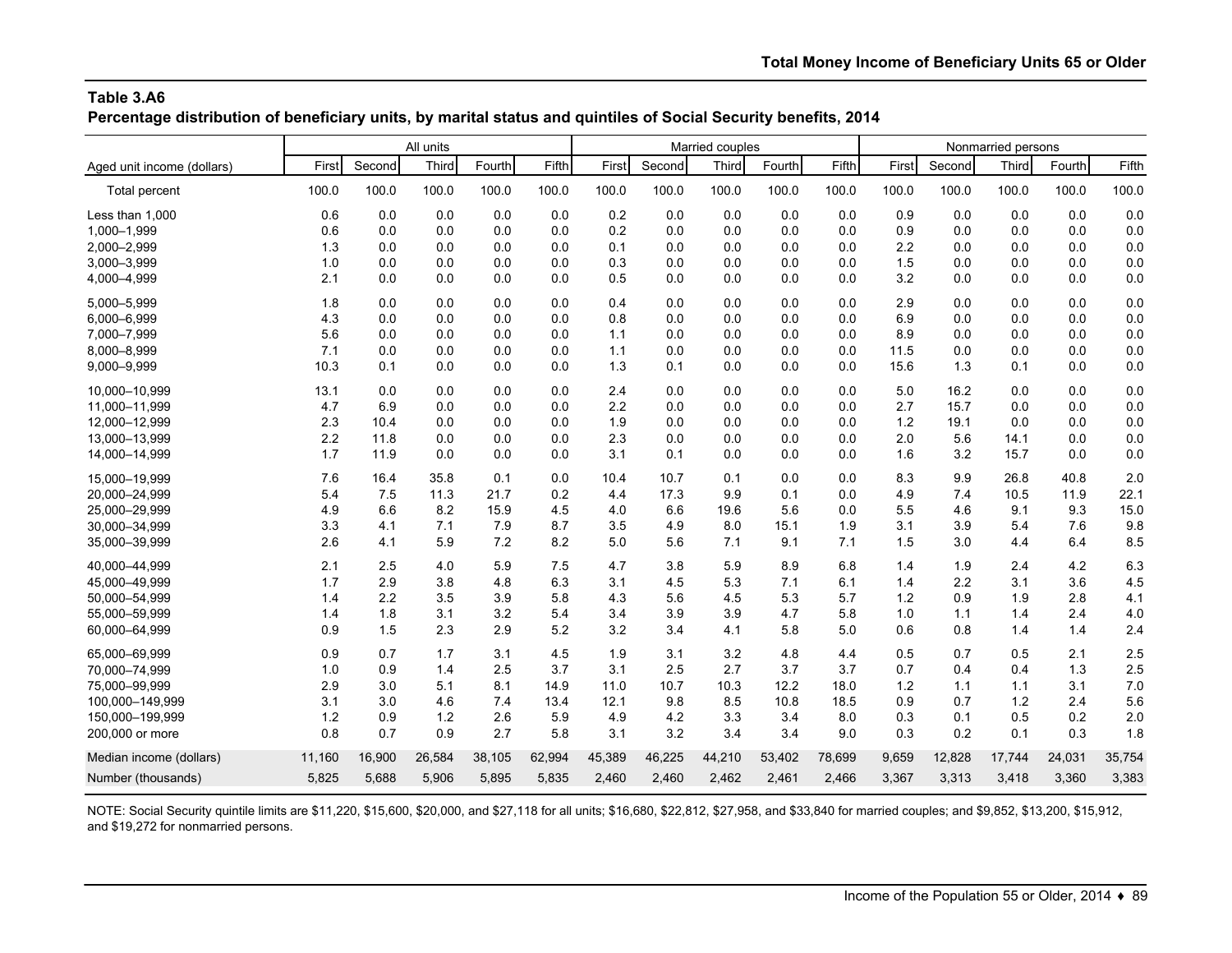**Percentage distribution of aged units and Social Security beneficiary units, by marital status and age, 2014**

| Aged unit income excluding Social | All units |           |             |           | Married couples |             | Nonmarried persons |           |             |  |
|-----------------------------------|-----------|-----------|-------------|-----------|-----------------|-------------|--------------------|-----------|-------------|--|
| Security (dollars)                | $55 - 61$ | $62 - 64$ | 65 or older | $55 - 61$ | $62 - 64$       | 65 or older | $55 - 61$          | $62 - 64$ | 65 or older |  |
|                                   |           |           |             |           | All units       |             |                    |           |             |  |
| Total percent                     | 100.0     | 100.0     | 100.0       | 100.0     | 100.0           | 100.0       | 100.0              | 100.0     | 100.0       |  |
| Loss                              | $0.2\,$   | 0.1       | 0.2         | 0.1       | 0.1             | 0.2         | 0.2                | 0.1       | 0.2         |  |
| None                              | 8.6       | 10.2      | 19.0        | 2.3       | 4.1             | 9.3         | 14.9               | 16.4      | 26.0        |  |
| $1 - 999$                         | 2.3       | 5.0       | 10.3        | 0.9       | 2.8             | 7.2         | $3.8\,$            | 7.3       | 12.5        |  |
| 1,000-1,999                       | 1.1       | 1.1       | 2.9         | 0.4       | 0.5             | 2.0         | 1.7                | 1.7       | 3.5         |  |
| 2,000-2,999                       | 0.7       | 1.0       | 2.1         | 0.2       | 0.5             | 1.0         | $1.2$              | 1.5       | 2.8         |  |
| 3,000-3,999                       | 0.7       | 1.0       | 2.1         | 0.2       | 0.4             | 1.8         | 1.3                | 1.6       | 2.3         |  |
| 4,000-4,999                       | 0.6       | 0.9       | 2.1         | 0.2       | 0.3             | 1.2         | 1.0                | 1.5       | 2.7         |  |
| 5,000-5,999                       | 0.7       | 0.6       | 1.6         | 0.4       | 0.3             | 1.4         | 0.9                | 0.9       | 1.7         |  |
| 6,000-6,999                       | 0.6       | 1.0       | 1.8         | 0.3       | 0.4             | 1.3         | 1.0                | 1.5       | 2.1         |  |
| 7,000-7,999                       | 0.7       | 0.9       | 1.7         | 0.4       | 0.4             | 1.1         | 1.1                | 1.4       | 2.1         |  |
| 8,000-8,999                       | 1.9       | 1.4       | 1.9         | 0.6       | 0.3             | 1.3         | $3.2\,$            | 2.6       | 2.4         |  |
| 9,000-9,999                       | 1.1       | 1.4       | 1.5         | 0.3       | 0.5             | 1.3         | 1.9                | 2.4       | 1.6         |  |
| 10,000-10,999                     | 1.2       | 1.4       | 1.7         | 0.4       | 0.8             | $1.2$       | 2.0                | 2.0       | 2.1         |  |
| 11,000-11,999                     | 0.7       | 1.1       | 1.0         | 0.4       | 0.7             | 0.8         | 1.0                | 1.5       | 1.2         |  |
| 12,000-12,999                     | 0.8       | $1.2$     | 1.9         | 0.4       | 0.7             | 1.7         | $1.2$              | 1.8       | 2.1         |  |
| 13,000-13,999                     | 0.6       | 0.9       | 1.4         | 0.4       | 0.4             | $1.2$       | 0.8                | 1.3       | 1.6         |  |
| 14,000-14,999                     | 0.8       | 0.7       | 1.3         | 0.5       | 0.3             | 1.2         | 1.1                | 1.1       | 1.4         |  |
| 15,000-19,999                     | 3.4       | 5.1       | 5.3         | 1.7       | 3.2             | 4.9         | 5.0                | 7.1       | 5.6         |  |
| 20,000-24,999                     | 4.7       | 4.9       | 4.5         | 2.7       | 3.6             | 4.3         | $6.8\,$            | 6.2       | 4.7         |  |
| 25,000-29,999                     | 4.3       | 3.9       | 3.4         | 2.9       | 3.5             | 4.3         | 5.6                | 4.4       | 2.8         |  |
| 30,000-34,999                     | 4.4       | 4.3       | 3.7         | 3.3       | 4.1             | 4.4         | 5.5                | 4.4       | 3.1         |  |
| 35,000-39,999                     | 4.2       | 4.6       | 2.9         | 3.2       | 4.0             | 4.0         | 5.1                | $5.2\,$   | 2.1         |  |
| 40,000-44,999                     | 4.3       | 3.1       | 2.6         | 3.7       | 3.2             | 3.6         | 4.9                | 2.9       | 2.0         |  |
| 45,000-49,999                     | 2.8       | 3.1       | $2.2\,$     | 2.8       | 3.5             | 3.1         | 2.8                | 2.7       | 1.7         |  |
| 50,000-54,999                     | 3.6       | 3.1       | 2.0         | 3.5       | 3.7             | 2.9         | 3.7                | 2.6       | 1.3         |  |
| 55,000-59,999                     | 2.8       | 2.6       | 1.5         | 3.2       | 2.9             | 2.1         | 2.4                | $2.2\,$   | 1.0         |  |
| 60,000-64,999                     | 3.3       | 3.1       | 1.6         | 4.0       | 4.3             | 2.6         | 2.5                | 1.8       | 0.9         |  |
| 65,000-69,999                     | 2.5       | 2.3       | 1.3         | 3.1       | 2.6             | 2.3         | 1.8                | 1.9       | 0.7         |  |
| 70,000-74,999                     | 2.8       | 2.3       | $1.2$       | 3.4       | 3.2             | 2.0         | 2.2                | 1.3       | 0.6         |  |
| 75,000-99,999                     | 10.4      | 9.0       | 4.4         | 14.7      | 13.3            | 7.4         | 6.1                | 4.7       | 2.2         |  |
| 100,000-149,999                   | 11.9      | 9.7       | 4.8         | 19.2      | 15.2            | 8.9         | 4.6                | 4.1       | 1.8         |  |
| 150,000-199,999                   | 5.5       | 4.4       | 2.0         | 9.5       | 7.7             | 3.9         | 1.5                | 1.0       | 0.6         |  |
| 200,000 or more                   | 5.8       | 4.8       | 2.0         | 10.6      | 8.6             | 4.2         | 1.0                | 0.8       | 0.5         |  |
| Median income (dollars)           | 47,000    | 36,288    | 12,000      | 80,124    | 65,750          | 30,823      | 24,130             | 16,365    | 4,995       |  |
| Number (thousands)                | 21,315    | 7,673     | 34,614      | 10,722    | 3,889           | 14,474      | 10,593             | 3,784     | 20,140      |  |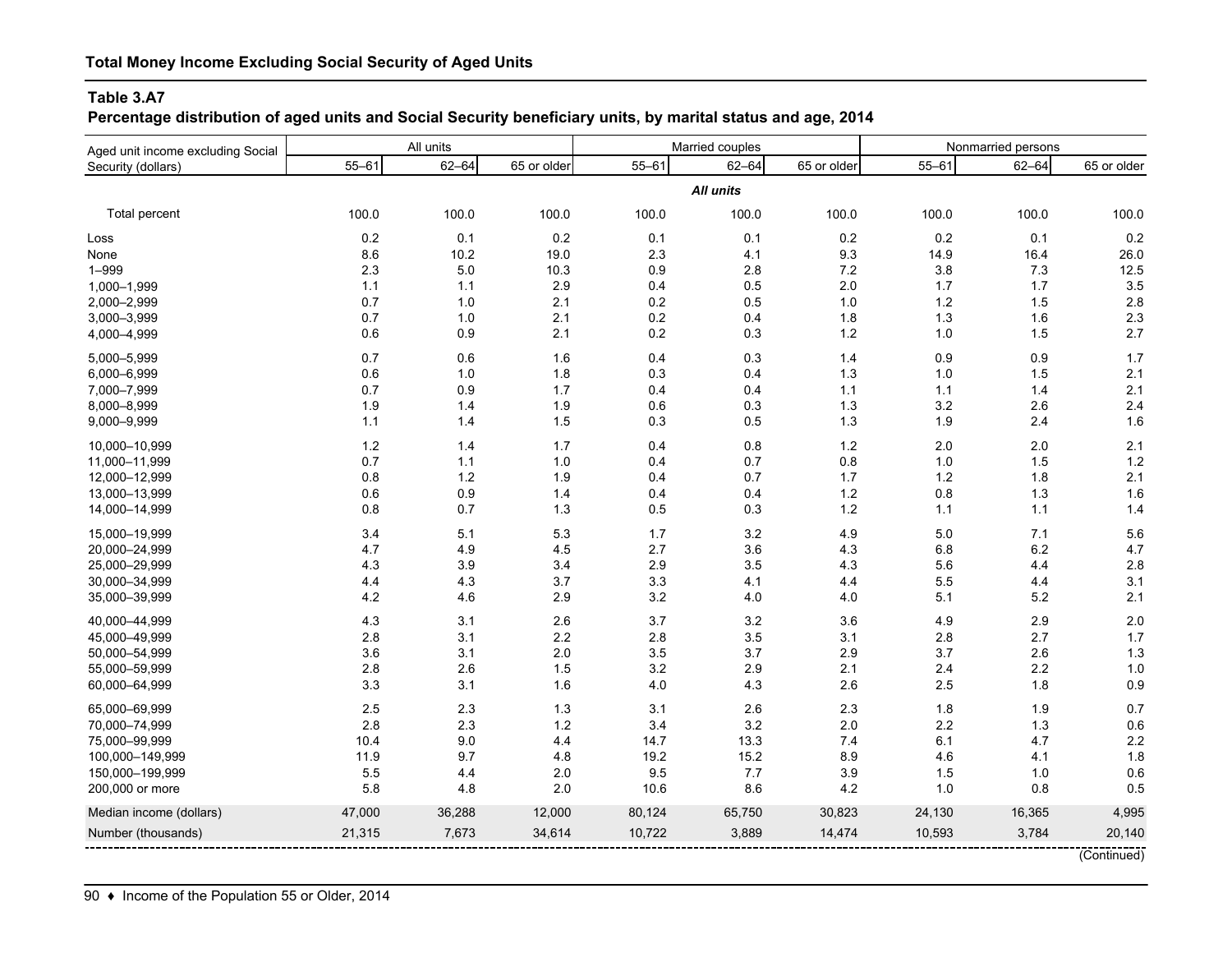**Percentage distribution of aged units and Social Security beneficiary units, by marital status and age, 2014—***Continued*

| Aged unit income excluding Social | All units |           |             |           | Married couples          |             | Nonmarried persons |           |             |  |
|-----------------------------------|-----------|-----------|-------------|-----------|--------------------------|-------------|--------------------|-----------|-------------|--|
| Security (dollars)                | $55 - 61$ | $62 - 64$ | 65 or older | $55 - 61$ | $62 - 64$                | 65 or older | $55 - 61$          | $62 - 64$ | 65 or older |  |
|                                   |           |           |             |           | <b>Beneficiary units</b> |             |                    |           |             |  |
| Total percent                     | 100.0     | 100.0     | 100.0       | 100.0     | 100.0                    | 100.0       | 100.0              | 100.0     | 100.0       |  |
| Loss                              | 0.3       | 0.0       | 0.2         | 0.2       | 0.0                      | 0.2         | 0.4                | 0.0       | 0.3         |  |
| None                              | 26.3      | 18.2      | 19.5        | 10.6      | 7.2                      | 9.5         | 40.4               | 29.3      | 26.8        |  |
| $1 - 999$                         | 8.4       | 9.6       | 11.1        | 2.9       | 5.2                      | 7.5         | 13.3               | 14.1      | 13.6        |  |
| 1,000-1,999                       | 2.5       | 1.9       | 3.2         | 1.8       | 0.8                      | $2.3\,$     | 3.2                | 3.1       | 3.8         |  |
| 2,000-2,999                       | 2.7       | 1.7       | 2.3         | 1.5       | 0.7                      | $1.2$       | 3.9                | 2.8       | 3.1         |  |
| 3,000-3,999                       | 3.1       | 1.8       | 2.4         | 1.0       | 0.8                      | 2.0         | 4.9                | 2.7       | 2.6         |  |
| 4,000-4,999                       | 1.8       | 1.5       | 2.3         | 0.5       | 0.2                      | 1.4         | 2.9                | 2.7       | 3.0         |  |
| 5,000-5,999                       | 1.8       | 0.9       | 1.8         | 1.6       | 0.7                      | 1.6         | 1.9                | 1.1       | 1.9         |  |
| 6,000-6,999                       | 2.1       | 1.6       | 2.0         | 1.3       | 1.0                      | 1.5         | 2.8                | 2.2       | 2.3         |  |
| 7,000-7,999                       | 1.6       | 1.4       | 1.8         | 0.9       | 0.8                      | 1.3         | 2.2                | 1.9       | 2.2         |  |
| 8,000-8,999                       | 2.1       | 0.8       | 1.7         | 1.2       | 0.3                      | 1.3         | 2.8                | 1.3       | 2.0         |  |
| 9,000-9,999                       | 1.8       | 1.9       | 1.3         | 1.2       | 0.9                      | 1.4         | 2.4                | 3.0       | 1.3         |  |
| 10,000-10,999                     | 1.1       | 1.5       | 1.6         | 1.0       | 1.3                      | 1.3         | 1.1                | 1.6       | 1.9         |  |
| 11,000-11,999                     | 0.8       | 1.3       | 1.1         | 1.0       | 1.1                      | 0.9         | 0.6                | 1.4       | 1.2         |  |
| 12,000-12,999                     | $1.2$     | 1.4       | 1.9         | 1.1       | 1.4                      | 1.7         | 1.3                | 1.3       | 2.1         |  |
| 13,000-13,999                     | 0.7       | 1.2       | 1.4         | 0.8       | 0.9                      | $1.2$       | 0.7                | 1.5       | 1.6         |  |
| 14,000-14,999                     | 1.3       | 0.7       | 1.4         | 1.0       | 0.7                      | 1.3         | 1.5                | 0.7       | 1.5         |  |
| 15,000-19,999                     | 4.3       | 6.6       | 5.5         | 4.7       | 4.8                      | $5.0\,$     | 4.0                | 8.4       | 5.9         |  |
| 20,000-24,999                     | 2.8       | 4.4       | 4.6         | 3.7       | 4.7                      | 4.7         | 2.0                | 4.0       | 4.6         |  |
| 25,000-29,999                     | 3.8       | 3.3       | 3.5         | 6.0       | 3.9                      | 4.7         | 1.9                | 2.7       | 2.7         |  |
| 30,000-34,999                     | 2.7       | 3.8       | 3.7         | 4.2       | 4.6                      | 4.6         | 1.3                | 3.0       | 3.0         |  |
| 35,000-39,999                     | 2.0       | 4.0       | 2.9         | 4.1       | 5.4                      | 4.2         | 0.2                | 2.7       | 2.0         |  |
| 40,000-44,999                     | 3.8       | 3.1       | 2.5         | 6.5       | 5.1                      | 3.6         | 1.4                | 1.1       | 1.7         |  |
| 45,000-49,999                     | 1.3       | 2.7       | 2.3         | 2.1       | 4.5                      | 3.1         | 0.6                | 1.0       | 1.6         |  |
| 50,000-54,999                     | 2.3       | 2.3       | 1.9         | 4.5       | 3.7                      | 2.9         | 0.3                | 0.9       | 1.1         |  |
| 55,000-59,999                     | 1.7       | 2.4       | 1.5         | 3.4       | 3.4                      | 2.3         | 0.1                | 1.5       | 0.9         |  |
| 60,000-64,999                     | 2.3       | 2.4       | 1.5         | $4.2\,$   | 4.0                      | 2.4         | 0.6                | 0.8       | 0.8         |  |
| 65.000-69.999                     | 1.0       | 1.7       | 1.3         | 2.0       | 2.4                      | 2.2         | 0.1                | 1.0       | 0.5         |  |
| 70,000-74,999                     | 1.2       | 1.6       | 1.0         | 2.2       | 2.9                      | 1.7         | 0.2                | 0.2       | 0.4         |  |
| 75,000-99,999                     | 5.0       | 5.7       | 3.8         | 10.0      | 10.8                     | 7.0         | 0.4                | 0.6       | 1.6         |  |
| 100,000-149,999                   | 4.2       | 5.5       | $4.0\,$     | 8.4       | 9.9                      | 7.7         | 0.5                | 1.2       | 1.3         |  |
| 150,000-199,999                   | 1.6       | 1.8       | 1.6         | 3.2       | 3.5                      | 3.3         | 0.1                | 0.2       | 0.4         |  |
| 200,000 or more                   | 0.5       | 1.3       | 1.5         | 1.1       | 2.5                      | 3.0         | 0.0                | $0.0\,$   | 0.4         |  |
| Median income (dollars)           | 7,766     | 16,365    | 10,200      | 37,093    | 41,312                   | 27,617      | 240                | 3,077     | 3,839       |  |
| Number (thousands)                | 3,000     | 2,954     | 29,150      | 1,422     | 1,480                    | 12,308      | 1,579              | 1,474     | 16,841      |  |
|                                   |           |           |             |           |                          |             |                    |           |             |  |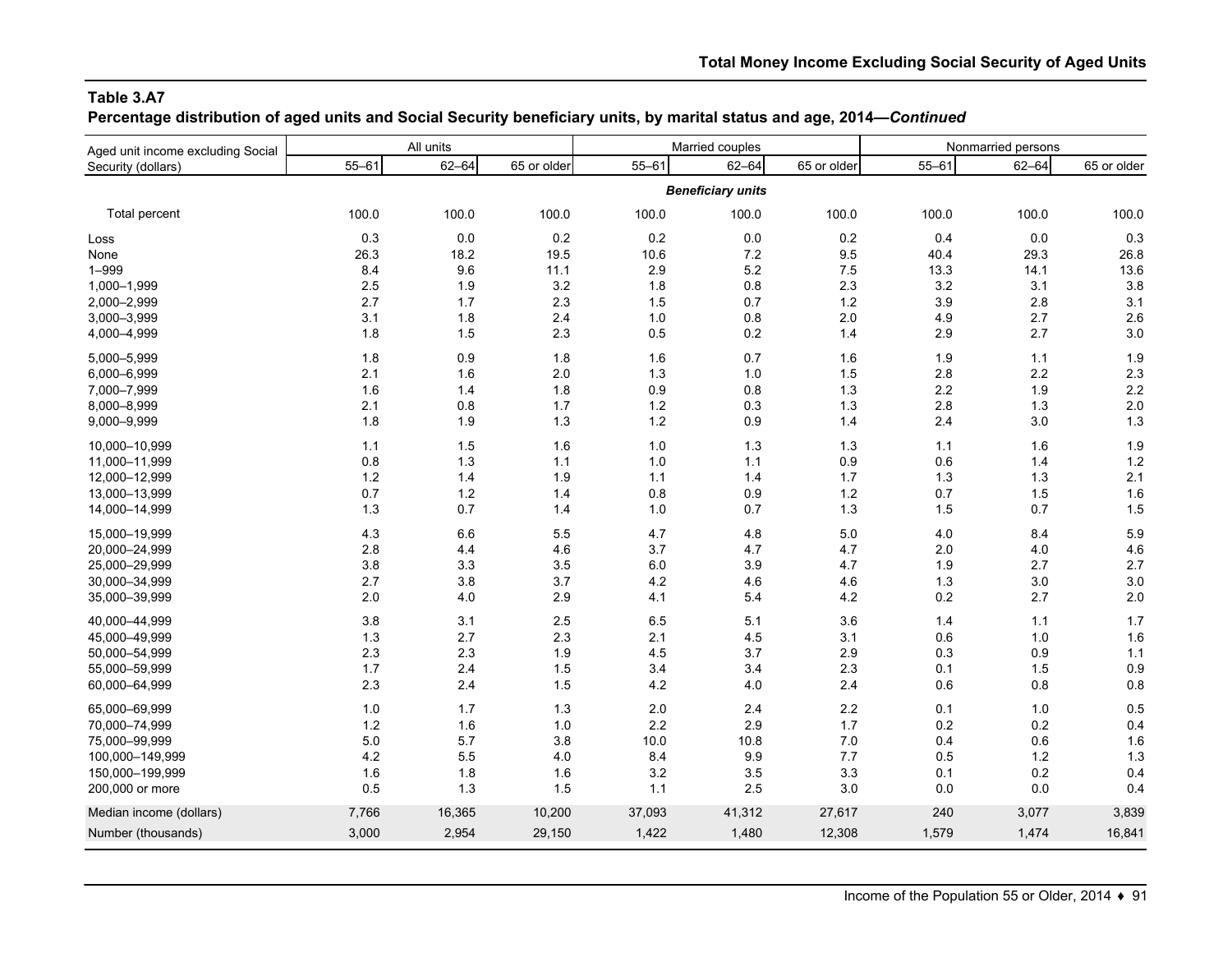**Percentage distribution of Social Security beneficiary aged units, by proportion of income from Social Security and marital status, 2014**

|                            | Proportion of income from Social Security |                      |                    |           |               |                    |           |               |                    |           |             |                    |
|----------------------------|-------------------------------------------|----------------------|--------------------|-----------|---------------|--------------------|-----------|---------------|--------------------|-----------|-------------|--------------------|
|                            |                                           | Less than 50 percent |                    |           | 50-89 percent |                    |           | 90-99 percent |                    |           | 100 percent |                    |
|                            |                                           |                      | Married Nonmarried |           |               | Married Nonmarried |           |               | Married Nonmarried |           |             | Married Nonmarried |
| Aged unit income (dollars) | All units                                 | couples              | persons            | All units | couples       | persons            | All units | couples       | persons            | All units | couples     | persons            |
| Total percent              | 100.0                                     | 100.0                | 100.0              | 100.0     | 100.0         | 100.0              | 100.0     | 100.0         | 100.0              | 100.0     | 100.0       | 100.0              |
| Less than 1.000            | 0.0                                       | 0.0                  | 0.0                | 0.1       | 0.0           | 0.1                | 0.0       | 0.0           | 0.0                | 0.5       | 0.0         | 0.6                |
| 1,000-1,999                | 0.0                                       | 0.0                  | 0.0                | 0.1       | 0.0           | 0.2                | 0.4       | 0.0           | 0.6                | 0.2       | 0.3         | 0.2                |
| 2,000-2,999                | 0.0                                       | 0.0                  | 0.0                | 0.1       | 0.0           | 0.2                | 0.7       | 0.0           | 1.1                | 0.7       | 0.2         | 0.8                |
| 3,000-3,999                | 0.0                                       | 0.0                  | 0.0                | 0.1       | 0.0           | 0.1                | 0.4       | 0.1           | 0.5                | 0.6       | 0.4         | 0.7                |
| 4,000-4,999                | 0.1                                       | 0.0                  | 0.1                | 0.1       | 0.0           | 0.2                | 0.6       | 0.3           | 0.8                | 1.3       | 0.8         | 1.5                |
| 5,000-5,999                | 0.1                                       | 0.0                  | 0.2                | 0.2       | 0.0           | 0.3                | 0.6       | 0.4           | 0.7                | 1.0       | 0.4         | 1.2                |
| 6,000-6,999                | 0.1                                       | 0.0                  | 0.2                | 0.4       | 0.1           | 0.7                | 1.4       | 0.1           | 2.0                | 2.6       | 1.0         | 3.0                |
| 7,000-7,999                | 0.1                                       | 0.1                  | 0.1                | 0.3       | 0.1           | 0.4                | 1.9       | 0.4           | 2.7                | 3.8       | 1.1         | 4.6                |
| 8,000-8,999                | 0.1                                       | 0.1                  | 0.1                | 0.8       | 0.1           | 1.2                | 2.2       | 0.4           | 3.2                | 4.4       | 1.1         | 5.2                |
| 9,000-9,999                | 0.2                                       | 0.0                  | 0.4                | 1.2       | 0.2           | 1.9                | 3.0       | 1.0           | 4.1                | 6.5       | 1.0         | 7.9                |
| 10,000-10,999              | 0.4                                       | 0.2                  | 0.6                | 1.6       | 0.2           | 2.5                | 4.0       | 0.9           | 5.7                | 7.7       | 2.3         | 9.0                |
| 11,000-11,999              | 0.1                                       | 0.0                  | 0.2                | 1.3       | 0.2           | 2.1                | 5.2       | 1.6           | 7.0                | 6.0       | 1.8         | 7.1                |
| 12,000-12,999              | 0.2                                       | 0.2                  | 0.3                | 1.4       | 0.3           | 2.1                | 4.3       | 0.6           | 6.2                | 7.3       | 1.5         | 8.8                |
| 13,000-13,999              | 0.2                                       | 0.0                  | 0.5                | 1.5       | 0.2           | 2.4                | 5.6       | 1.8           | 7.6                | 7.5       | 2.3         | 8.8                |
| 14,000-14,999              | 0.2                                       | 0.1                  | 0.4                | 1.8       | 0.5           | 2.7                | 6.1       | 1.5           | 8.4                | 6.3       | 2.7         | 7.3                |
| 15,000-19,999              | 1.9                                       | 0.6                  | 3.6                | 13.0      | 3.6           | 19.6               | 24.0      | 10.8          | 30.8               | 22.0      | 18.6        | 22.8               |
| 20,000-24,999              | 2.7                                       | 0.6                  | 5.5                | 14.2      | 5.3           | 20.4               | 15.9      | 21.1          | 13.2               | 10.6      | 23.8        | 7.2                |
| 25,000-29,999              | 4.0                                       | 1.1                  | 7.8                | 14.2      | 7.8           | 18.7               | 10.2      | 22.6          | 3.7                | 5.9       | 19.9        | 2.3                |
| 30,000-34,999              | 4.6                                       | 1.4                  | 8.8                | 10.9      | 10.6          | 11.1               | 6.8       | 18.6          | 0.8                | 2.7       | 11.1        | 0.5                |
| 35,000-39,999              | 5.5                                       | 2.7                  | 9.2                | 10.1      | 14.4          | 7.1                | 2.9       | 8.1           | 0.2                | 1.3       | 6.3         | 0.0                |
| 40.000-44.999              | 5.1                                       | 2.7                  | 8.2                | 7.8       | 14.6          | 3.0                | 1.6       | 4.8           | 0.0                | 0.3       | 1.5         | 0.0                |
| 45,000-49,999              | 5.8                                       | 3.4                  | 8.8                | 5.7       | 11.9          | 1.3                | 0.5       | 1.4           | 0.0                | 0.1       | 0.5         | 0.0                |
| 50,000-54,999              | 5.6                                       | 5.0                  | 6.4                | 3.6       | 8.4           | 0.2                | 1.0       | 1.2           | 0.8                | 0.4       | 0.4         | 0.5                |
| 55,000-59,999              | 5.4                                       | 4.6                  | 6.5                | 2.8       | 6.4           | 0.3                | 0.4       | 1.1           | 0.0                | 0.1       | 0.6         | 0.0                |
| 60,000-64,999              | 4.9                                       | 5.4                  | 4.2                | 2.3       | 5.2           | 0.2                | 0.2       | 0.7           | 0.0                | 0.0       | 0.0         | 0.0                |
| 65,000-69,999              | 4.5                                       | 5.0                  | 3.9                | 1.5       | 3.2           | 0.3                | 0.0       | 0.0           | 0.0                | 0.1       | 0.3         | 0.0                |
| 70,000-74,999              | 4.5                                       | 5.2                  | 3.5                | 0.8       | 1.7           | 0.1                | 0.1       | 0.2           | 0.0                | 0.0       | 0.0         | 0.0                |
| 75.000-99.999              | 16.0                                      | 21.6                 | 8.8                | 2.0       | 4.4           | 0.3                | 0.0       | 0.1           | 0.0                | 0.0       | 0.0         | 0.0                |
| 100,000-149,999            | 16.0                                      | 22.5                 | 7.4                | 0.1       | 0.3           | 0.0                | 0.0       | 0.1           | 0.0                | 0.0       | 0.0         | 0.0                |
| 150,000-199,999            | 6.0                                       | 9.1                  | 2.1                | 0.0       | 0.1           | 0.0                | 0.0       | 0.0           | 0.0                | 0.0       | 0.0         | 0.0                |
| 200,000 or more            | 5.7                                       | 8.6                  | 1.9                | 0.0       | 0.0           | 0.0                | 0.0       | 0.0           | 0.0                | 0.0       | 0.0         | 0.0                |
| Median income (dollars)    | 68,129                                    | 86,815               | 46,765             | 29,050    | 42,090        | 23,070             | 17,628    | 26,730        | 14,896             | 13,980    | 22,859      | 12,828             |
| Number (thousands)         | 11,251                                    | 6,351                | 4,900              | 7,994     | 3,295         | 4,699              | 3,971     | 1,353         | 2,618              | 5,684     | 1,169       | 4,516              |
|                            |                                           |                      |                    |           |               |                    |           |               |                    |           |             |                    |

NOTE: Units with zero total income or with negative total income, earnings, or income from assets are excluded.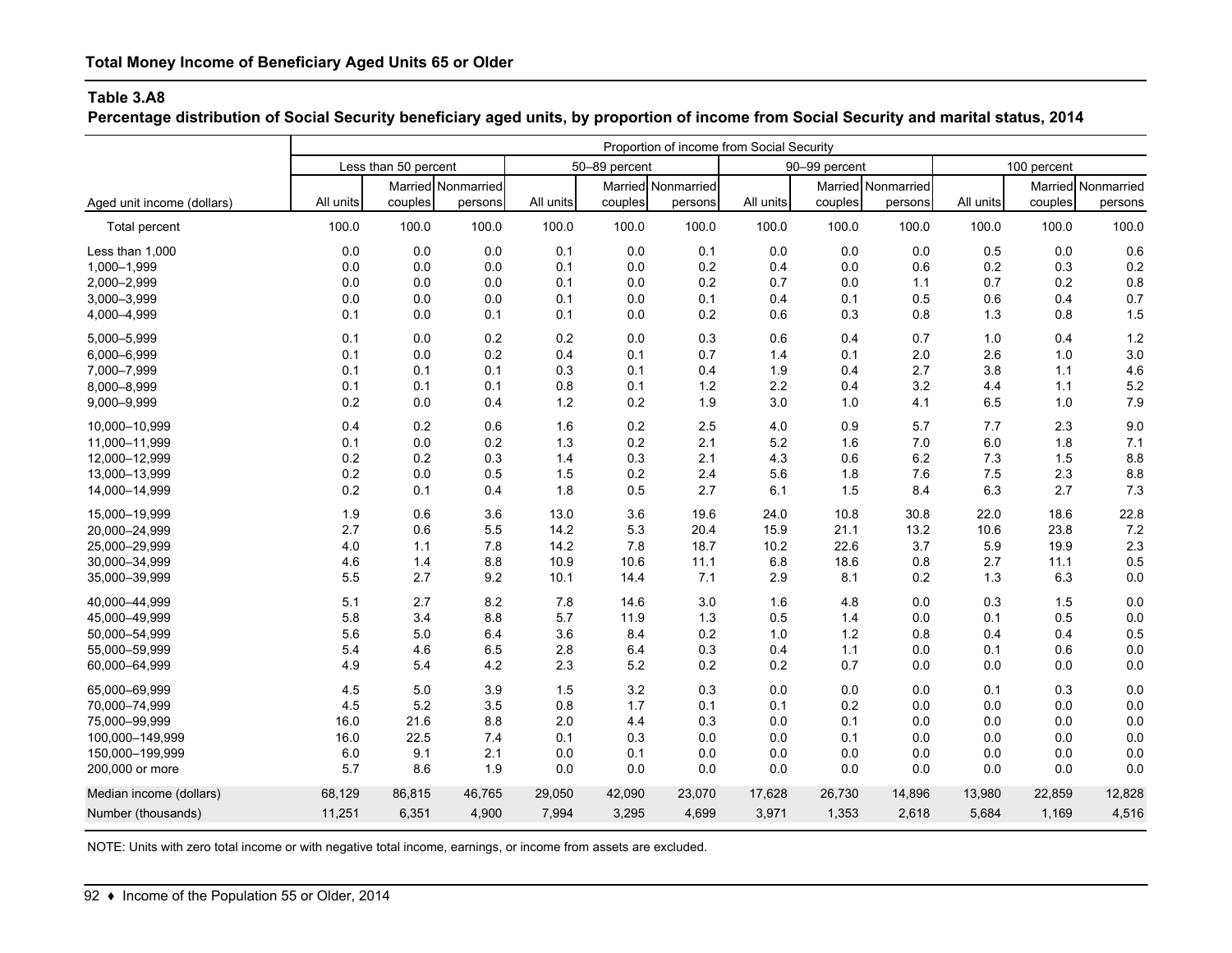**Percentage distribution, by sex, marital status, and age, 2014**

| Family income (dollars) | Aged 55-61 | Aged 62-64 | Total  | 65-69       | $70 - 74$ | 75-79  | 80 or older |
|-------------------------|------------|------------|--------|-------------|-----------|--------|-------------|
|                         |            |            |        | All persons |           |        |             |
| Total percent           | 100.0      | 100.0      | 100.0  | 100.0       | 100.0     | 100.0  | 100.0       |
| Less than 1,000         | 3.1        | 2.4        | 1.8    | 1.7         | 1.6       | 2.2    | 2.1         |
| 1,000-1,999             | 0.4        | 0.4        | 0.2    | 0.2         | 0.2       | 0.3    | 0.3         |
| 2,000-2,999             | 0.3        | 0.3        | 0.2    | 0.2         | 0.1       | 0.4    | 0.3         |
| 3,000-3,999             | 0.2        | 0.4        | 0.1    | 0.1         | 0.1       | 0.2    | 0.2         |
| 4,000-4,999             | 0.2        | 0.4        | 0.2    | 0.2         | 0.3       | 0.2    | 0.3         |
| 5,000-5,999             | 0.3        | 0.4        | 0.2    | 0.2         | 0.3       | 0.3    | 0.3         |
| 6,000-6,999             | 0.3        | 0.5        | 0.5    | 0.3         | 0.4       | 0.5    | 0.8         |
| 7,000-7,999             | 0.4        | 0.3        | 0.6    | 0.4         | 0.4       | 0.5    | 1.0         |
| 8,000-8,999             | 1.2        | 0.9        | 1.0    | 0.8         | 0.7       | $1.2$  | 1.2         |
| 9,000-9,999             | 0.9        | 0.9        | 1.2    | 0.9         | 1.1       | $1.2$  | 1.6         |
| 10,000-10,999           | 1.0        | 1.3        | 1.6    | 1.2         | 1.5       | 1.7    | 2.1         |
| 11,000-11,999           | 0.7        | 0.9        | 1.3    | $1.1$       | $1.1$     | 1.6    | 1.8         |
| 12,000-12,999           | 0.7        | 0.9        | 1.4    | $1.1$       | 1.1       | 1.5    | 2.2         |
| 13,000-13,999           | 0.7        | 1.0        | 1.6    | 1.2         | 1.1       | 1.8    | 2.4         |
| 14,000-14,999           | 0.7        | 1.2        | 1.6    | 1.0         | 1.6       | 1.5    | 2.5         |
| 15,000-19,999           | 3.6        | 5.1        | 7.6    | 5.3         | 6.9       | 8.1    | 11.4        |
| 20,000-24,999           | 4.2        | 4.6        | 7.1    | 5.5         | 6.7       | 7.7    | 9.5         |
| 25,000-29,999           | 3.5        | 4.1        | 6.8    | 5.5         | 6.6       | 8.0    | 8.0         |
| 30,000-34,999           | 4.0        | 4.1        | 5.9    | 4.9         | 6.5       | 6.4    | 6.5         |
| 35,000-39,999           | 4.1        | 4.9        | 5.7    | 5.4         | 5.7       | 5.8    | 5.9         |
| 40,000-44,999           | 3.7        | 3.7        | 4.9    | 4.8         | 5.4       | 5.3    | 4.2         |
| 45,000-49,999           | 3.2        | 4.0        | 4.4    | 4.1         | 4.6       | 5.2    | 4.0         |
| 50,000-54,999           | 3.9        | 4.0        | 3.9    | 4.6         | 3.5       | 3.9    | 3.2         |
| 55,000-59,999           | 3.1        | 3.4        | 3.4    | 3.3         | 3.8       | 3.7    | 2.9         |
| 60,000-64,999           | 3.5        | 3.4        | 3.4    | 3.6         | 4.0       | 3.3    | 2.5         |
| 65,000-69,999           | 2.8        | 2.9        | 2.7    | 3.0         | 3.3       | 2.6    | 1.9         |
| 70,000-74,999           | 3.4        | 3.2        | 2.6    | 3.1         | 2.6       | 2.0    | 2.2         |
| 75,000-99,999           | 13.0       | 12.6       | 9.7    | 11.7        | 10.4      | 8.4    | 7.0         |
| 100,000-149,999         | 16.3       | 15.0       | 10.1   | 13.1        | 10.0      | 8.4    | 7.1         |
| 150,000-199,999         | 7.8        | 6.3        | 4.0    | 5.5         | 4.2       | 2.9    | 2.6         |
| 200,000 or more         | 8.6        | 6.8        | 4.1    | 5.8         | 4.2       | 3.1    | 2.2         |
| Median income (dollars) | 68,008     | 60,000     | 43,000 | 54,069      | 45,501    | 38,616 | 31,368      |
| Number (thousands)      | 29,434     | 10,983     | 45,994 | 15,728      | 11,209    | 8,002  | 11,054      |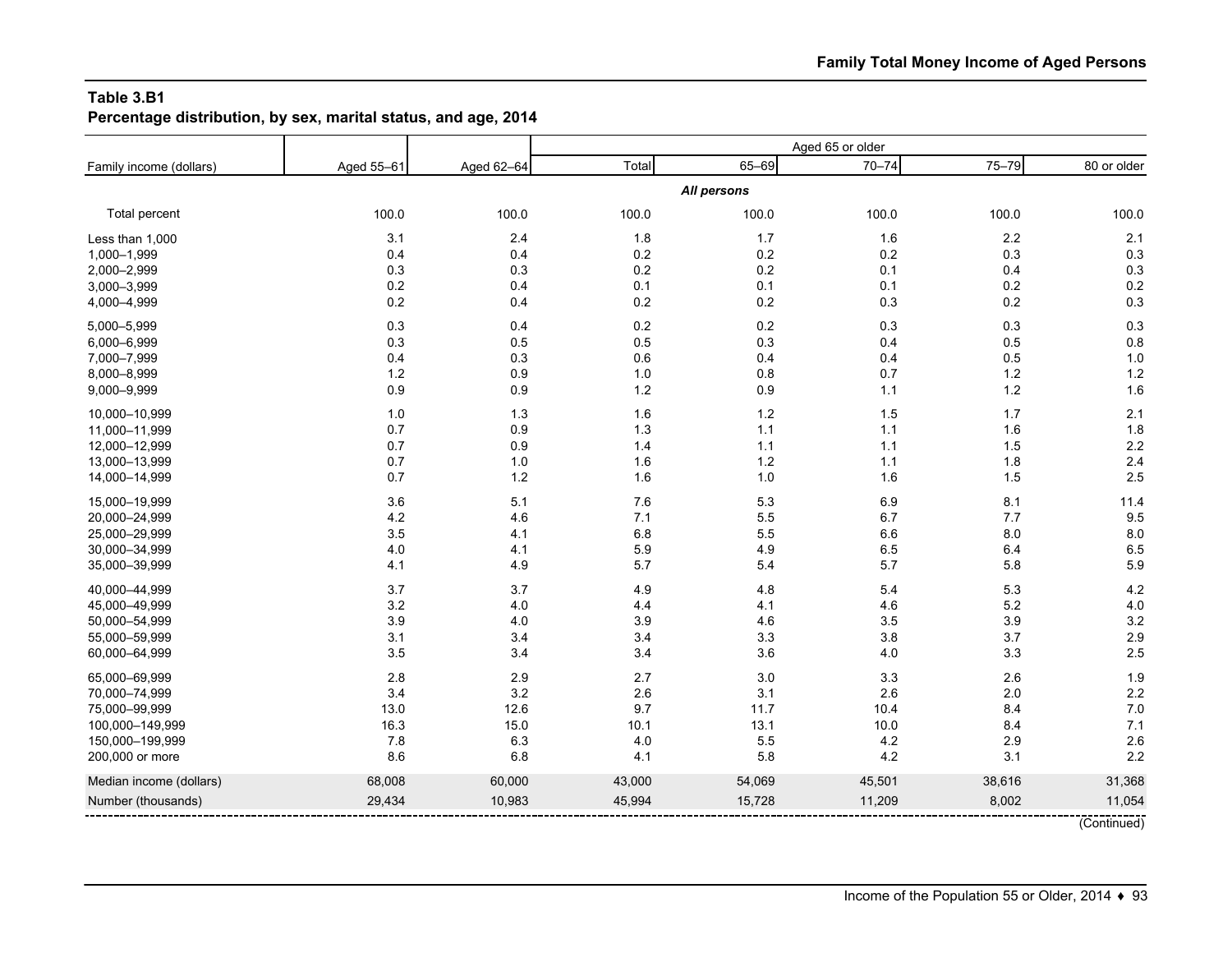# **Family Total Money Income of Aged Persons**

#### **Table 3.B1**

# **Percentage distribution, by sex, marital status, and age, 2014—***Continued*

|                         |            |            |        |         | Aged 65 or older |        |             |  |  |
|-------------------------|------------|------------|--------|---------|------------------|--------|-------------|--|--|
| Family income (dollars) | Aged 55-61 | Aged 62-64 | Total  | 65-69   | $70 - 74$        | 75-79  | 80 or older |  |  |
|                         |            |            |        | All men |                  |        |             |  |  |
| Total percent           | 100.0      | 100.0      | 100.0  | 100.0   | 100.0            | 100.0  | 100.0       |  |  |
| Less than 1,000         | 3.1        | 2.2        | 1.7    | 1.8     | 1.6              | 1.4    | 2.0         |  |  |
| 1,000-1,999             | 0.3        | $0.3\,$    | 0.1    | 0.1     | 0.0              | 0.3    | 0.3         |  |  |
| 2,000-2,999             | 0.2        | 0.3        | 0.2    | 0.2     | 0.1              | 0.4    | 0.1         |  |  |
| 3,000-3,999             | 0.2        | 0.1        | 0.1    | 0.1     | $0.2\,$          | 0.0    | 0.0         |  |  |
| 4,000-4,999             | 0.2        | 0.4        | 0.1    | 0.2     | 0.1              | 0.0    | 0.0         |  |  |
| 5,000-5,999             | 0.4        | 0.3        | 0.2    | 0.1     | 0.2              | 0.3    | 0.0         |  |  |
| 6,000-6,999             | 0.2        | 0.3        | 0.3    | 0.3     | 0.4              | 0.4    | 0.3         |  |  |
| 7,000-7,999             | 0.5        | 0.1        | 0.2    | 0.3     | 0.2              | 0.2    | 0.3         |  |  |
| 8,000-8,999             | 1.3        | 0.7        | 0.6    | 0.5     | 0.6              | 0.6    | 0.7         |  |  |
| 9,000-9,999             | 0.7        | 1.2        | 0.7    | 0.6     | 0.7              | 0.4    | 1.1         |  |  |
| 10,000-10,999           | 0.7        | $1.2$      | 1.1    | $1.0$   | 0.9              | 1.4    | 1.2         |  |  |
| 11,000-11,999           | 0.6        | 0.7        | 1.0    | 0.9     | 1.0              | 0.8    | 1.1         |  |  |
| 12,000-12,999           | 0.7        | 0.9        | 1.0    | 1.0     | 1.0              | 1.1    | 1.1         |  |  |
| 13,000-13,999           | 0.5        | 0.7        | 1.1    | 1.0     | 0.7              | 1.4    | 1.7         |  |  |
| 14,000-14,999           | 0.6        | 1.4        | $1.2$  | 0.9     | 1.3              | 1.1    | 1.6         |  |  |
| 15,000-19,999           | 3.6        | 5.2        | 6.0    | 4.8     | 5.2              | 6.4    | 8.7         |  |  |
| 20,000-24,999           | 3.6        | 4.7        | 6.1    | 4.6     | $6.0\,$          | 6.9    | 8.1         |  |  |
| 25,000-29,999           | 3.5        | 3.5        | 6.2    | 4.9     | 6.1              | 7.1    | 8.0         |  |  |
| 30,000-34,999           | 3.6        | 3.8        | 6.1    | 4.5     | 6.6              | 7.3    | 7.4         |  |  |
| 35,000-39,999           | 3.9        | 4.6        | 6.1    | 5.5     | 5.6              | 6.3    | 7.5         |  |  |
| 40,000-44,999           | 3.7        | 3.1        | 5.0    | 4.5     | 5.6              | 5.7    | 4.8         |  |  |
| 45,000-49,999           | 3.2        | 3.7        | 4.3    | 3.6     | 4.4              | 5.6    | 4.2         |  |  |
| 50,000-54,999           | 3.6        | 4.2        | 4.3    | 5.1     | 3.9              | 3.9    | 3.9         |  |  |
| 55,000-59,999           | 3.0        | 3.6        | 3.7    | 3.5     | 4.4              | 3.9    | 3.2         |  |  |
| 60,000-64,999           | 3.7        | 3.0        | 3.7    | 3.5     | 4.1              | 3.7    | 3.3         |  |  |
| 65,000-69,999           | 2.9        | 2.8        | 2.9    | 3.1     | 3.2              | 2.7    | 2.5         |  |  |
| 70,000-74,999           | 3.3        | 3.3        | 3.0    | 3.3     | 3.2              | 2.4    | 2.7         |  |  |
| 75,000-99,999           | 13.1       | 13.2       | 10.9   | 12.3    | 11.1             | 10.1   | 9.0         |  |  |
| 100,000-149,999         | 17.0       | 15.2       | 11.9   | 14.7    | 11.4             | 10.6   | 8.8         |  |  |
| 150,000-199,999         | 8.6        | 7.4        | 4.8    | 6.1     | 5.2              | 3.2    | 3.5         |  |  |
| 200,000 or more         | 9.3        | 7.7        | 5.2    | 7.0     | 5.0              | 4.5    | 2.8         |  |  |
| Median income (dollars) | 71,676     | 64,158     | 50,319 | 60,082  | 51,979           | 45,491 | 39,064      |  |  |
| Number (thousands)      | 14,211     | 5,245      | 20,439 | 7,391   | 5,163            | 3,580  | 4,304       |  |  |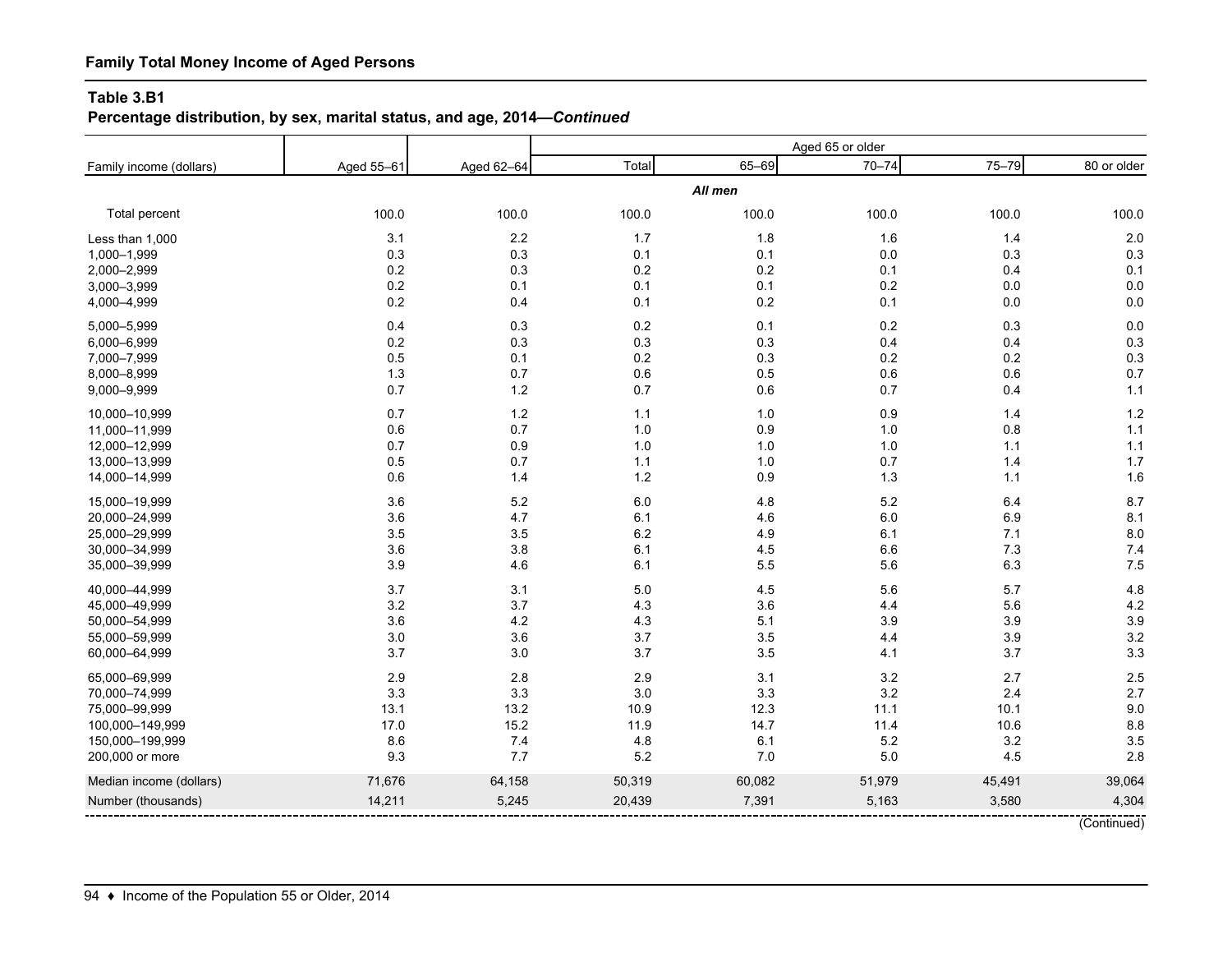**Percentage distribution, by sex, marital status, and age, 2014—***Continued*

| Family income (dollars) | Aged 55-61 | Aged 62-64 | Total  | 65-69              | $70 - 74$ | 75-79  | 80 or older |
|-------------------------|------------|------------|--------|--------------------|-----------|--------|-------------|
|                         |            |            |        | <b>Married men</b> |           |        |             |
| Total percent           | 100.0      | 100.0      | 100.0  | 100.0              | 100.0     | 100.0  | 100.0       |
| Less than 1,000         | 1.1        | 1.7        | 1.4    | 1.5                | 1.2       | 1.2    | 1.7         |
| 1,000-1,999             | 0.1        | 0.2        | 0.1    | 0.0                | $0.0\,$   | 0.3    | 0.3         |
| 2,000-2,999             | 0.1        | 0.3        | 0.0    | 0.0                | $0.0\,$   | 0.1    | 0.0         |
| 3,000-3,999             | 0.0        | 0.2        | 0.0    | 0.0                | 0.1       | 0.0    | 0.0         |
| 4,000-4,999             | 0.1        | 0.4        | 0.1    | 0.2                | 0.2       | 0.0    | 0.0         |
| 5,000-5,999             | 0.2        | 0.1        | 0.1    | $0.0\,$            | 0.1       | 0.2    | 0.0         |
| 6,000-6,999             | 0.1        | 0.2        | 0.1    | 0.1                | 0.2       | 0.2    | 0.1         |
| 7,000-7,999             | 0.2        | 0.1        | 0.1    | 0.1                | 0.1       | 0.1    | 0.2         |
| 8,000-8,999             | 0.4        | 0.3        | 0.3    | 0.3                | 0.2       | 0.2    | 0.6         |
| 9,000-9,999             | 0.1        | 0.4        | 0.3    | 0.1                | 0.2       | 0.2    | 0.7         |
| 10,000-10,999           | 0.4        | 0.4        | 0.4    | 0.2                | 0.3       | 0.4    | 0.7         |
| 11,000-11,999           | 0.3        | 0.3        | 0.3    | 0.2                | 0.7       | 0.3    | 0.2         |
| 12,000-12,999           | 0.2        | 0.2        | 0.4    | 0.5                | 0.3       | 0.4    | 0.5         |
| 13,000-13,999           | 0.3        | 0.3        | 0.4    | 0.3                | 0.3       | 0.6    | 0.5         |
| 14,000-14,999           | 0.3        | 0.6        | 0.6    | 0.7                | 0.7       | 0.6    | 0.6         |
| 15,000-19,999           | 1.7        | 2.4        | 3.5    | 2.7                | 3.0       | 3.8    | 5.4         |
| 20,000-24,999           | $2.2\,$    | 2.8        | 5.2    | 3.1                | $5.2\,$   | 7.1    | 7.5         |
| 25,000-29,999           | 2.0        | 3.3        | 5.9    | 3.6                | 5.6       | 7.3    | 9.4         |
| 30,000-34,999           | 3.0        | 3.1        | 5.7    | 4.0                | 5.9       | 7.0    | 7.8         |
| 35,000-39,999           | 3.2        | 3.6        | 5.8    | 4.8                | 4.8       | 6.9    | 8.3         |
| 40,000-44,999           | 2.8        | 3.1        | 5.4    | 4.6                | 5.7       | 6.5    | 5.2         |
| 45,000-49,999           | 2.7        | 3.7        | 4.7    | 3.5                | 4.9       | 6.3    | 5.0         |
| 50,000-54,999           | 3.6        | 4.5        | 4.7    | 5.3                | 4.0       | 4.4    | 4.7         |
| 55,000-59,999           | 2.7        | 3.7        | 4.0    | 3.7                | 4.5       | 3.9    | 3.7         |
| 60,000-64,999           | 3.8        | 3.5        | 4.2    | 4.1                | 4.8       | 4.2    | 3.4         |
| 65,000-69,999           | 3.3        | 3.2        | 3.5    | 3.5                | $3.8\,$   | 3.4    | 2.9         |
| 70,000-74,999           | 3.7        | 3.7        | 3.4    | 3.8                | 3.6       | 2.5    | 3.2         |
| 75,000-99,999           | 14.9       | 15.7       | 12.8   | 14.4               | 13.3      | 11.2   | 10.3        |
| 100,000-149,999         | 21.8       | 18.7       | 14.2   | 18.2               | 13.5      | 11.4   | 10.1        |
| 150,000-199,999         | 11.6       | 9.4        | 6.0    | 7.8                | 6.5       | 3.8    | 4.0         |
| 200,000 or more         | 13.0       | 10.0       | 6.4    | 8.7                | 6.1       | 5.4    | 3.0         |
| Median income (dollars) | 92,502     | 79,803     | 60,318 | 73,589             | 61,800    | 50,267 | 45,563      |
| Number (thousands)      | 9,537      | 3,757      | 14,305 | 5,307              | 3,695     | 2,641  | 2,661       |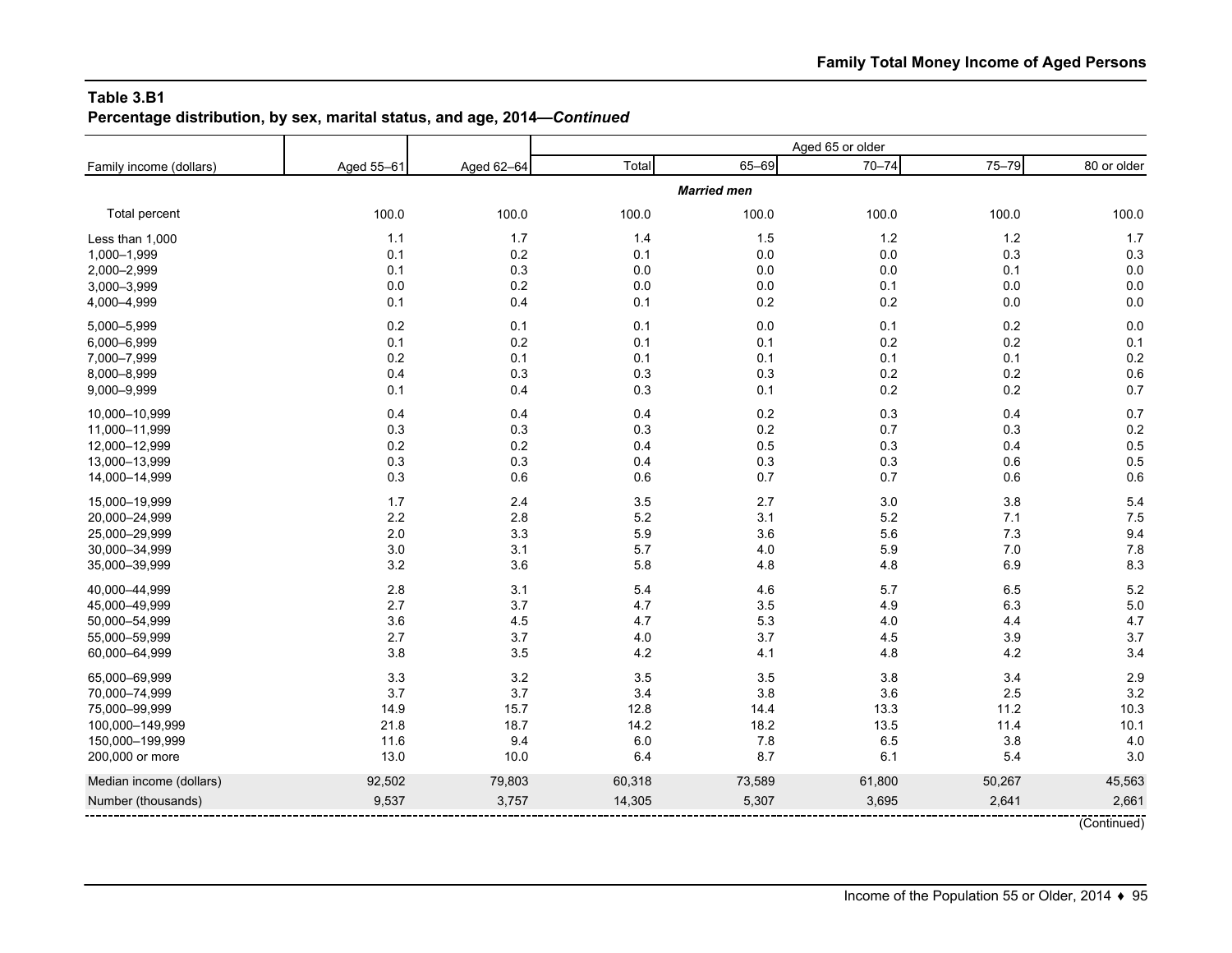# **Family Total Money Income of Aged Persons**

#### **Table 3.B1**

# **Percentage distribution, by sex, marital status, and age, 2014—***Continued*

| Family income (dollars) | Aged 55-61 | Aged 62-64 | Total  | 65-69                 | $70 - 74$ | 75-79  | 80 or older |
|-------------------------|------------|------------|--------|-----------------------|-----------|--------|-------------|
|                         |            |            |        | <b>Nonmarried men</b> |           |        |             |
| Total percent           | 100.0      | 100.0      | 100.0  | 100.0                 | 100.0     | 100.0  | 100.0       |
| Less than 1,000         | 7.2        | 3.5        | 2.5    | 2.8                   | 2.6       | 1.9    | 2.5         |
| 1,000-1,999             | 0.8        | 0.4        | 0.2    | 0.3                   | 0.0       | 0.2    | 0.3         |
| 2,000-2,999             | 0.5        | 0.5        | 0.5    | 0.7                   | $0.2\,$   | 1.3    | 0.2         |
| 3,000-3,999             | 0.5        | 0.1        | 0.2    | 0.2                   | 0.3       | 0.1    | 0.1         |
| 4,000-4,999             | 0.4        | 0.6        | 0.1    | 0.3                   | 0.0       | 0.2    | 0.0         |
| 5,000-5,999             | 0.7        | 0.7        | 0.3    | 0.1                   | 0.5       | 0.6    | 0.0         |
| 6,000-6,999             | 0.3        | 0.7        | 0.8    | 0.7                   | $1.0$     | 0.9    | 0.7         |
| 7,000-7,999             | $1.2$      | 0.2        | 0.5    | 0.7                   | 0.5       | 0.4    | 0.4         |
| 8,000-8,999             | 3.0        | 1.6        | 1.2    | 1.0                   | 1.6       | 1.5    | 0.8         |
| 9,000-9,999             | 2.1        | 3.1        | 1.6    | 1.8                   | 1.8       | 0.7    | 1.8         |
| 10,000-10,999           | 1.5        | 3.4        | 2.7    | 3.0                   | 2.4       | 4.0    | 2.0         |
| 11,000-11,999           | $1.2$      | 1.9        | 2.4    | 2.7                   | 1.7       | 2.3    | 2.6         |
| 12,000-12,999           | 1.5        | 2.6        | 2.5    | 2.4                   | 2.9       | 3.1    | 2.1         |
| 13,000-13,999           | 0.9        | 1.8        | 2.9    | 2.8                   | 1.7       | 3.7    | 3.6         |
| 14,000-14,999           | 1.1        | 3.5        | 2.5    | 1.7                   | 2.9       | 2.4    | 3.1         |
| 15,000-19,999           | 7.5        | 12.3       | 11.9   | 10.2                  | 10.7      | 13.7   | 14.1        |
| 20,000-24,999           | 6.6        | 9.4        | 8.1    | 8.3                   | 7.9       | 6.5    | 9.1         |
| 25,000-29,999           | 6.5        | 4.2        | 7.1    | 8.1                   | 7.3       | 6.3    | 5.9         |
| 30,000-34,999           | 4.9        | 5.5        | 7.1    | 6.0                   | 8.5       | 7.9    | 6.7         |
| 35,000-39,999           | 5.3        | 7.1        | 6.6    | $7.2$                 | 7.5       | 4.7    | 6.2         |
| 40,000-44,999           | 5.6        | 3.0        | 4.2    | 4.0                   | 5.1       | 3.3    | 4.1         |
| 45,000-49,999           | 4.1        | 3.6        | 3.4    | 3.8                   | 3.3       | 3.6    | 2.9         |
| 50,000-54,999           | 3.5        | 3.7        | 3.5    | 4.5                   | 3.8       | 2.5    | 2.7         |
| 55,000-59,999           | 3.5        | 3.4        | 3.1    | 2.9                   | 3.9       | 3.9    | 2.4         |
| 60,000-64,999           | 3.5        | $1.5$      | 2.5    | 2.1                   | 2.3       | 2.4    | 3.2         |
| 65,000-69,999           | $2.2\,$    | 1.8        | 1.8    | 2.1                   | 1.8       | 0.8    | 1.8         |
| 70,000-74,999           | 2.6        | 2.5        | 2.1    | 2.2                   | 2.1       | 1.9    | 2.1         |
| 75,000-99,999           | 9.6        | 6.9        | 6.5    | 6.9                   | 5.5       | 6.9    | 6.8         |
| 100,000-149,999         | 7.4        | 6.4        | 6.6    | 6.0                   | 6.1       | 8.6    | 6.6         |
| 150,000-199,999         | 2.6        | 2.3        | 2.1    | 1.9                   | 1.9       | 1.6    | 2.7         |
| 200,000 or more         | 1.7        | 2.0        | 2.4    | 2.8                   | 2.1       | 2.1    | 2.5         |
| Median income (dollars) | 35,345     | 28,700     | 31,493 | 32,709                | 33,330    | 30,000 | 30,161      |
| Number (thousands)      | 4,675      | 1,488      | 6,135  | 2,084                 | 1,468     | 940    | 1,643       |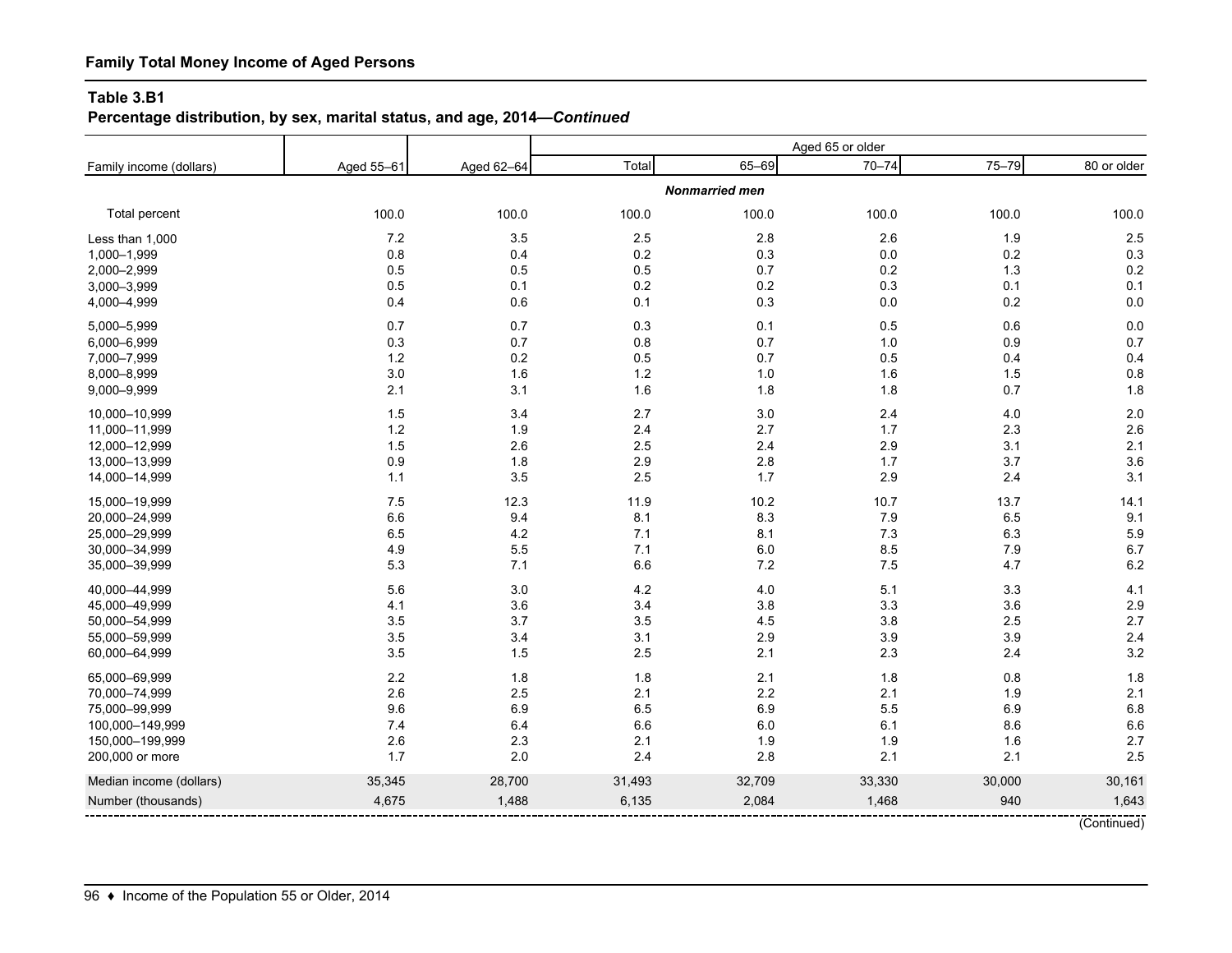**Percentage distribution, by sex, marital status, and age, 2014—***Continued*

| Family income (dollars) | Aged 55-61 | Aged 62-64 | Total  | 65-69     | $70 - 74$ | 75-79  | 80 or older |
|-------------------------|------------|------------|--------|-----------|-----------|--------|-------------|
|                         |            |            |        | All women |           |        |             |
| Total percent           | 100.0      | 100.0      | 100.0  | 100.0     | 100.0     | 100.0  | 100.0       |
| Less than 1,000         | 3.0        | 2.6        | 1.9    | 1.5       | 1.5       | 2.8    | 2.2         |
| 1,000-1,999             | 0.5        | 0.4        | 0.3    | 0.3       | 0.4       | 0.4    | 0.3         |
| 2,000-2,999             | 0.4        | 0.3        | 0.3    | 0.2       | 0.1       | 0.3    | 0.4         |
| 3,000-3,999             | 0.3        | 0.6        | 0.2    | 0.2       | 0.1       | 0.3    | 0.3         |
| 4,000-4,999             | 0.3        | 0.4        | 0.3    | 0.2       | 0.4       | 0.3    | 0.5         |
| 5,000-5,999             | 0.3        | 0.4        | 0.3    | 0.2       | 0.3       | 0.3    | 0.4         |
| 6,000-6,999             | 0.4        | 0.6        | 0.6    | 0.4       | 0.4       | 0.5    | 1.1         |
| 7,000-7,999             | 0.3        | 0.5        | 0.8    | 0.6       | 0.5       | 0.7    | 1.4         |
| 8,000-8,999             | 1.1        | 1.0        | 1.3    | 1.1       | 0.8       | 1.8    | 1.6         |
| 9,000-9,999             | 1.0        | 0.8        | 1.6    | $1.2$     | 1.5       | 1.8    | 1.9         |
| 10,000-10,999           | 1.3        | 1.3        | 1.9    | 1.4       | 1.9       | 1.9    | 2.6         |
| 11,000-11,999           | 0.9        | 1.0        | 1.7    | $1.2$     | 1.2       | 2.2    | 2.2         |
| 12,000-12,999           | 0.7        | 0.9        | 1.8    | $1.2$     | 1.1       | 1.9    | 3.0         |
| 13,000-13,999           | 0.9        | 1.2        | 1.9    | 1.4       | 1.4       | 2.1    | 2.9         |
| 14,000-14,999           | 0.8        | 1.0        | 1.9    | 1.1       | 1.8       | 1.9    | 3.1         |
| 15,000-19,999           | 3.6        | 4.9        | 8.9    | 5.7       | 8.4       | 9.4    | 13.1        |
| 20,000-24,999           | 4.7        | 4.4        | 8.0    | 6.3       | 7.4       | 8.4    | 10.4        |
| 25,000-29,999           | 3.6        | 4.6        | 7.3    | 6.1       | 7.1       | 8.8    | 8.0         |
| 30,000-34,999           | 4.3        | 4.4        | 5.8    | 5.3       | 6.4       | 5.6    | 5.9         |
| 35,000-39,999           | 4.3        | 5.3        | 5.4    | 5.3       | 5.8       | 5.5    | 5.0         |
| 40,000-44,999           | 3.6        | 4.3        | 4.7    | $5.0\,$   | $5.2\,$   | 5.0    | 3.8         |
| 45,000-49,999           | 3.3        | 4.4        | 4.5    | 4.5       | 4.8       | 5.0    | 3.9         |
| 50,000-54,999           | 4.1        | 3.7        | 3.5    | 4.3       | 3.2       | 3.9    | 2.7         |
| 55,000-59,999           | 3.3        | 3.3        | 3.2    | 3.2       | 3.4       | 3.5    | 2.6         |
| 60,000-64,999           | 3.4        | 3.8        | 3.1    | 3.6       | 4.0       | 2.9    | 2.0         |
| 65,000-69,999           | 2.8        | 2.9        | 2.6    | 3.0       | 3.3       | 2.6    | 1.5         |
| 70,000-74,999           | 3.4        | 3.1        | 2.3    | 3.0       | 2.2       | 1.8    | 1.8         |
| 75,000-99,999           | 12.9       | 12.1       | 8.7    | 11.2      | 9.8       | 7.1    | 5.8         |
| 100,000-149,999         | 15.5       | 14.8       | 8.6    | 11.7      | 8.8       | 6.5    | 6.0         |
| 150,000-199,999         | 6.9        | 5.3        | 3.4    | 4.9       | 3.3       | 2.7    | 2.1         |
| 200,000 or more         | 8.0        | 5.9        | 3.2    | 4.7       | 3.5       | 2.0    | 1.7         |
| Median income (dollars) | 64,200     | 56,470     | 37,713 | 49,495    | 41,247    | 33,606 | 26,496      |
| Number (thousands)      | 15,223     | 5,738      | 25,555 | 8,337     | 6,046     | 4,422  | 6,750       |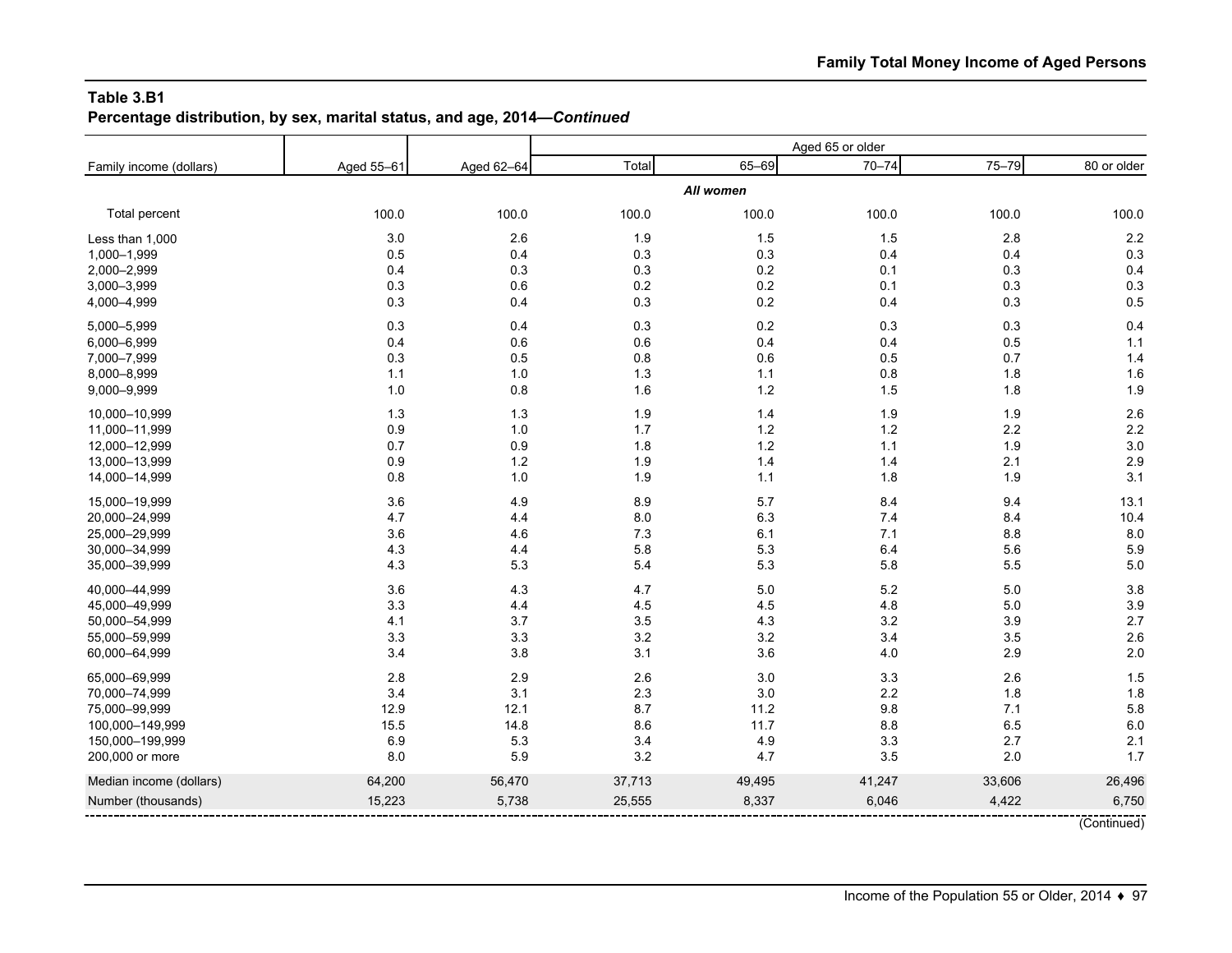# **Family Total Money Income of Aged Persons**

#### **Table 3.B1**

# **Percentage distribution, by sex, marital status, and age, 2014—***Continued*

| Family income (dollars) | Aged 55-61 | Aged 62-64 | Total  | 65-69                | $70 - 74$ | $75 - 79$ | 80 or older |
|-------------------------|------------|------------|--------|----------------------|-----------|-----------|-------------|
|                         |            |            |        | <b>Married women</b> |           |           |             |
| Total percent           | 100.0      | 100.0      | 100.0  | 100.0                | 100.0     | 100.0     | 100.0       |
| Less than 1,000         | 1.2        | 1.5        | 1.3    | 1.2                  | 1.1       | 1.7       | 1.6         |
| 1,000-1,999             | 0.2        | 0.1        | 0.1    | 0.1                  | 0.1       | 0.4       | 0.0         |
| 2,000-2,999             | 0.1        | 0.1        | 0.1    | 0.0                  | 0.1       | 0.0       | 0.0         |
| 3,000-3,999             | 0.0        | 0.2        | 0.0    | 0.0                  | 0.0       | 0.0       | 0.0         |
| 4,000-4,999             | 0.2        | 0.3        | 0.1    | 0.0                  | 0.1       | 0.0       | 0.1         |
| 5,000-5,999             | $0.2\,$    | 0.2        | 0.1    | 0.1                  | 0.0       | 0.2       | 0.1         |
| 6,000-6,999             | 0.2        | 0.2        | 0.1    | 0.1                  | 0.0       | 0.1       | 0.2         |
| 7,000-7,999             | 0.1        | 0.2        | 0.1    | 0.1                  | 0.1       | 0.3       | 0.2         |
| 8,000-8,999             | 0.4        | 0.3        | 0.3    | 0.3                  | 0.3       | 0.2       | 0.3         |
| 9,000-9,999             | 0.2        | $0.3\,$    | 0.3    | 0.1                  | 0.3       | 0.3       | 0.8         |
| 10,000-10,999           | 0.3        | 0.4        | 0.4    | 0.1                  | $0.2\,$   | 0.9       | 0.8         |
| 11,000-11,999           | 0.3        | 0.3        | 0.4    | 0.3                  | 0.4       | 0.5       | 0.3         |
| 12,000-12,999           | 0.4        | 0.1        | 0.4    | 0.4                  | 0.4       | 0.3       | 0.3         |
| 13,000-13,999           | 0.3        | 0.4        | 0.4    | 0.4                  | $0.2\,$   | 1.0       | 0.2         |
| 14,000-14,999           | 0.4        | 0.4        | 0.6    | 0.5                  | 0.7       | 0.6       | 0.8         |
| 15,000-19,999           | 1.9        | 2.4        | 3.6    | 2.7                  | 3.6       | 3.3       | 6.8         |
| 20,000-24,999           | 2.7        | 3.2        | 5.3    | 3.9                  | 5.7       | 6.6       | 7.4         |
| 25,000-29,999           | 2.3        | 3.6        | 6.4    | 4.7                  | 5.9       | 9.3       | 9.2         |
| 30,000-34,999           | 3.0        | 3.3        | 6.2    | 4.7                  | 7.0       | 7.2       | 7.9         |
| 35,000-39,999           | 3.3        | 4.1        | 6.4    | 5.1                  | 6.4       | 7.6       | 8.4         |
| 40,000-44,999           | 3.1        | 4.4        | 5.6    | 4.8                  | 6.4       | 6.7       | 5.2         |
| 45,000-49,999           | 3.0        | $4.0\,$    | 5.2    | 4.7                  | 5.2       | 6.2       | 5.6         |
| 50,000-54,999           | 3.9        | 3.9        | 4.6    | 5.0                  | 4.0       | 5.0       | 4.2         |
| 55,000-59,999           | 3.4        | 3.2        | 4.0    | 3.6                  | 4.4       | 4.9       | 3.6         |
| 60,000-64,999           | 3.6        | 4.6        | 4.0    | 4.1                  | 4.5       | 3.3       | 4.0         |
| 65,000-69,999           | 3.0        | 3.1        | 3.7    | 3.8                  | 4.5       | 3.1       | 2.3         |
| 70,000-74,999           | 4.0        | 3.3        | 3.2    | 3.7                  | 2.7       | 2.8       | 3.2         |
| 75,000-99,999           | 15.4       | 14.7       | 12.6   | 14.3                 | 13.2      | 10.0      | 9.5         |
| 100,000-149,999         | 20.6       | 19.9       | 13.2   | 16.0                 | 12.0      | 10.1      | 10.9        |
| 150,000-199,999         | 10.1       | 8.2        | 5.8    | 7.7                  | 4.8       | 4.6       | 3.7         |
| 200,000 or more         | 12.2       | 9.0        | 5.5    | 7.3                  | 5.7       | 3.0       | 2.6         |
| Median income (dollars) | 88,016     | 77,332     | 57,453 | 68,795               | 56,679    | 47,194    | 44,710      |
| Number (thousands)      | 9,305      | 3,442      | 11,550 | 4,767                | 3,183     | 1,957     | 1,642       |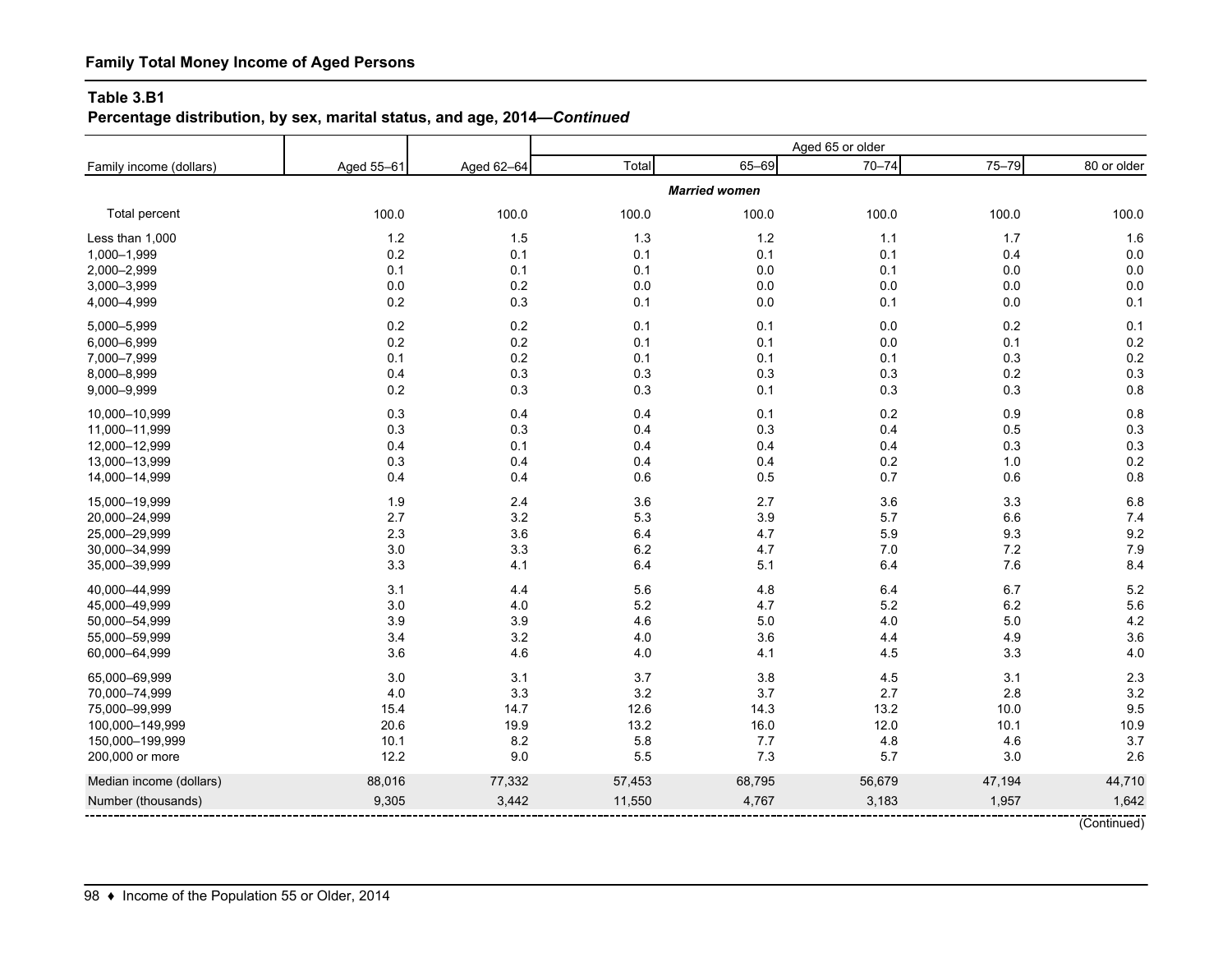**Percentage distribution, by sex, marital status, and age, 2014—***Continued*

| Family income (dollars) | Aged 55-61 | Aged 62-64 | Total  | 65-69                   | $70 - 74$ | 75-79  | 80 or older |
|-------------------------|------------|------------|--------|-------------------------|-----------|--------|-------------|
|                         |            |            |        | <b>Nonmarried women</b> |           |        |             |
| Total percent           | 100.0      | 100.0      | 100.0  | 100.0                   | 100.0     | 100.0  | 100.0       |
| Less than 1,000         | 5.7        | 4.1        | 2.4    | 1.9                     | 2.0       | 3.7    | 2.4         |
| 1,000-1,999             | 1.1        | 1.0        | 0.5    | 0.5                     | 0.7       | 0.3    | 0.3         |
| 2,000-2,999             | 0.7        | 0.6        | 0.4    | 0.3                     | 0.1       | 0.6    | 0.6         |
| 3,000-3,999             | 0.7        | 1.1        | 0.3    | 0.3                     | 0.2       | 0.6    | 0.4         |
| 4,000-4,999             | 0.4        | 0.5        | 0.6    | 0.5                     | 0.6       | 0.5    | 0.6         |
| 5,000-5,999             | 0.5        | 0.8        | 0.5    | 0.4                     | 0.6       | 0.3    | 0.5         |
| 6,000-6,999             | 0.7        | 1.2        | 1.0    | 0.7                     | 0.8       | 0.9    | 1.3         |
| 7,000-7,999             | 0.6        | 0.9        | 1.3    | $1.2$                   | 0.9       | 1.1    | 1.8         |
| 8,000-8,999             | 2.1        | 2.1        | 2.1    | 2.1                     | 1.4       | 3.1    | 2.0         |
| 9,000-9,999             | 2.3        | 1.5        | 2.7    | 2.8                     | 2.9       | 3.1    | 2.3         |
| 10,000-10,999           | 2.9        | 2.5        | 3.2    | 3.1                     | 3.8       | 2.7    | 3.2         |
| 11,000-11,999           | 1.9        | 2.1        | 2.7    | 2.5                     | 2.1       | 3.6    | 2.8         |
| 12,000-12,999           | 1.3        | 2.1        | 2.9    | 2.4                     | 2.0       | 3.1    | 3.8         |
| 13,000-13,999           | 1.7        | 2.3        | 3.2    | 2.8                     | 2.8       | 3.0    | 3.7         |
| 14,000-14,999           | 1.5        | 1.9        | 3.0    | 1.8                     | 3.0       | 2.9    | 3.8         |
| 15,000-19,999           | 6.4        | 8.7        | 13.3   | 9.8                     | 13.8      | 14.3   | 15.1        |
| 20,000-24,999           | 7.8        | 6.3        | 10.2   | 9.5                     | 9.2       | 9.9    | 11.3        |
| 25,000-29,999           | 5.5        | 6.0        | 8.0    | 8.0                     | 8.4       | 8.4    | 7.6         |
| 30,000-34,999           | 6.4        | 6.1        | 5.5    | $6.2\,$                 | 5.8       | 4.4    | 5.3         |
| 35,000-39,999           | 5.8        | 6.9        | 4.5    | 5.5                     | $5.2\,$   | 3.7    | 3.8         |
| 40,000-44,999           | 4.6        | 4.3        | 4.0    | 5.4                     | 3.9       | 3.8    | 3.3         |
| 45,000-49,999           | 3.9        | 5.0        | 3.9    | 4.3                     | 4.3       | 4.0    | 3.4         |
| 50,000-54,999           | 4.5        | 3.5        | 2.7    | 3.2                     | 2.3       | 3.1    | 2.3         |
| 55,000-59,999           | 3.2        | 3.4        | 2.4    | 2.7                     | 2.3       | 2.4    | 2.3         |
| 60,000-64,999           | 3.0        | 2.5        | 2.4    | 2.9                     | 3.4       | 2.6    | 1.3         |
| 65,000-69,999           | 2.4        | 2.6        | 1.7    | 1.9                     | 1.9       | 2.1    | $1.2$       |
| 70,000-74,999           | 2.5        | 2.6        | 1.5    | 2.0                     | 1.6       | 1.0    | 1.4         |
| 75,000-99,999           | 8.9        | 8.1        | 5.5    | 7.1                     | 6.0       | 4.7    | 4.6         |
| 100,000-149,999         | 7.6        | 7.0        | 4.9    | 5.9                     | 5.2       | 3.7    | 4.5         |
| 150,000-199,999         | 1.9        | 1.0        | 1.4    | $1.2$                   | 1.7       | $1.1$  | 1.5         |
| 200,000 or more         | 1.5        | 1.2        | $1.2$  | 1.1                     | 1.1       | 1.3    | 1.5         |
| Median income (dollars) | 34,796     | 33,116     | 24,768 | 29,477                  | 26,510    | 22,957 | 21,865      |
| Number (thousands)      | 5,918      | 2,296      | 14,005 | 3,570                   | 2,863     | 2,465  | 5,108       |
|                         |            |            |        |                         |           |        |             |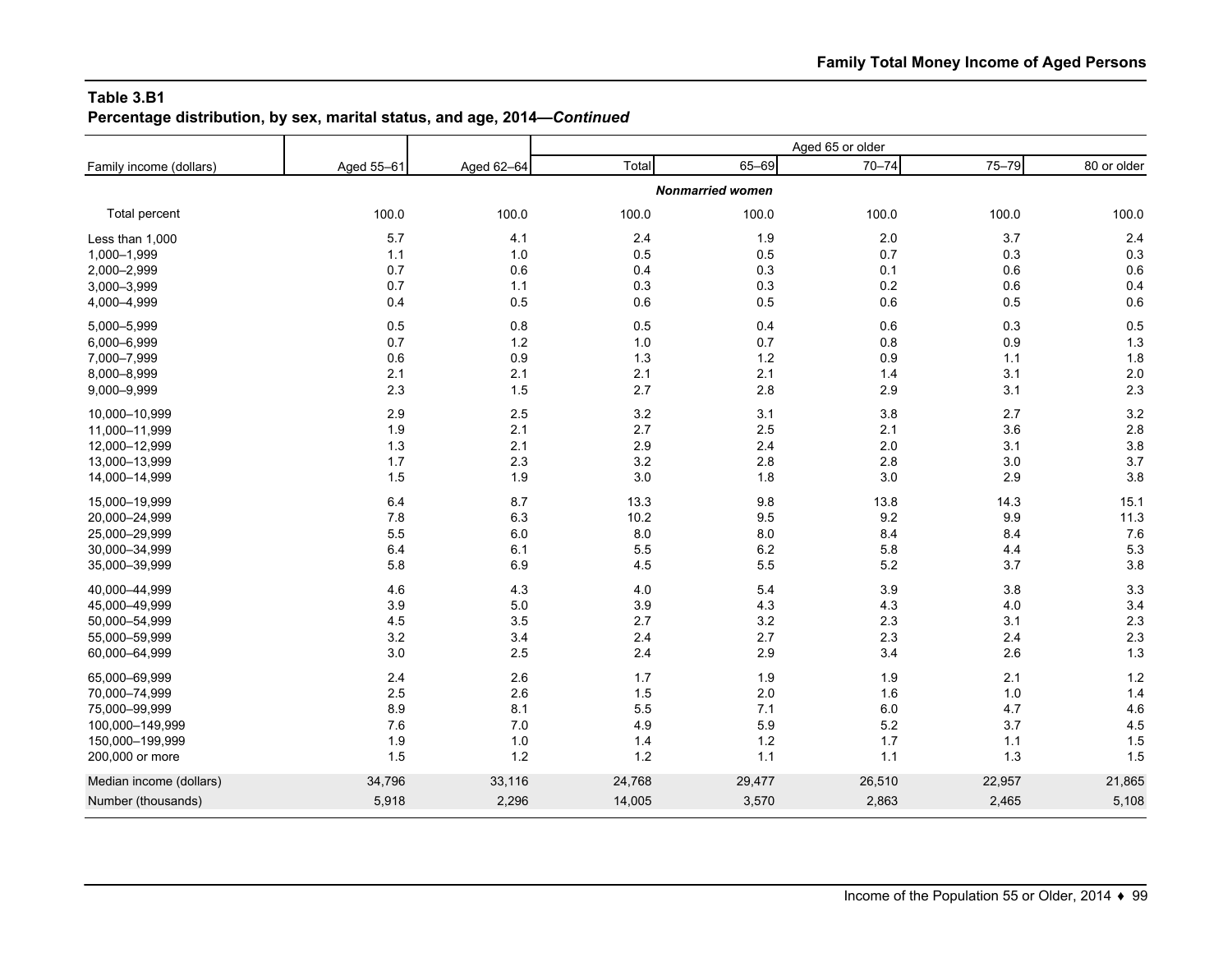**Percentage distribution, by family's Social Security beneficiary status and aged person's sex, marital status, and age, 2014**

|                                  |              |            |            |             | Nonmarried   |              |            |            |            |                                        |            |            |             |            |            |            |               |             |
|----------------------------------|--------------|------------|------------|-------------|--------------|--------------|------------|------------|------------|----------------------------------------|------------|------------|-------------|------------|------------|------------|---------------|-------------|
|                                  |              | All        |            |             | Married      |              |            | Total      |            |                                        | Widowed    |            |             | Divorced   |            |            | Never married |             |
|                                  |              |            | 65 or      |             |              | 65 or        |            |            | 65 or      |                                        |            | 65 or      |             |            | 65 or      |            |               | 65 or       |
| Family income (dollars)          | $55 - 61$    | $62 - 64$  | older      | $55 - 61$   | $62 - 64$    | older        | $55 - 61$  | $62 - 64$  | older      | $55 - 61$                              | $62 - 64$  | older      | $55 - 61$   | $62 - 64$  | older      | $55 - 61$  | $62 - 64$     | older       |
|                                  |              |            |            |             |              |              |            |            |            | <b>Persons in beneficiary families</b> |            |            |             |            |            |            |               |             |
| <b>Total percent</b>             | 100.0        | 100.0      | 100.0      | 100.0       | 100.0        | 100.0        | 100.0      | 100.0      | 100.0      | 100.0                                  | 100.0      | 100.0      | 100.0       | 100.0      | 100.0      | 100.0      | 100.0         | 100.0       |
| Less than 1,000                  | 0.0          | 0.0        | 0.1        | 0.0         | 0.0          | 0.0          | 0.1        | 0.0        | 0.2        | 0.0                                    | 0.0        | 0.2        | 0.0         | 0.0        | 0.0        | 0.2        | 0.0           | 0.4         |
| 1,000-1,999                      | 0.1          | 0.2        | 0.1        | 0.0         | 0.0          | 0.0          | 0.3        | 0.7        | 0.1        | 0.0                                    | 0.0        | 0.2        | 0.4         | 1.4        | 0.0        | 0.2        | 0.0           | 0.3         |
| 2,000-2,999                      | 0.1          | 0.2        | 0.2        | 0.0         | 0.1          | 0.0          | 0.4        | 0.4        | 0.3        | 1.2                                    | 0.4        | 0.3        | 0.0         | 0.4        | 0.3        | 0.6        | 0.0           | 0.6         |
| 3,000-3,999                      | 0.3          | 0.4        | 0.1        | 0.0         | 0.2          | 0.0          | 0.8        | 0.9        | 0.2        | 1.0                                    | 1.3        | 0.2        | 0.0         | 1.0        | 0.2        | 0.5        | 0.5           | 0.5         |
| 4,000-4,999                      | 0.1          | 0.5        | 0.2        | 0.0         | 0.4          | 0.0          | 0.2        | 0.6        | 0.3        | 0.0                                    | 0.0        | 0.2        | 0.4         | 0.4        | 0.3        | 0.0        | 0.9           | 1.3         |
| 5.000-5.999                      | 0.3          | 0.4        | 0.2        | 0.3         | 0.2          | 0.1          | 0.3        | 0.8        | 0.4        | 0.1                                    | 0.3        | 0.3        | 0.0         | 1.1        | 0.5        | 0.5        | 0.8           | 0.5         |
| 6,000-6,999                      | 0.4          | 0.4        | 0.5        | 0.2         | 0.3          | 0.1          | 0.7        | 0.8        | 0.9        | 1.1                                    | 0.8        | 0.9        | 0.2         | 0.7        | 0.9        | 0.7        | 0.8           | 1.4         |
| 7,000-7,999                      | 0.6          | 0.3        | 0.5        | 0.2         | 0.1          | 0.1          | 1.3        | 0.6        | 1.1        | 1.3                                    | 1.3        | 1.1        | 1.4         | 0.7        | 1.0        | 1.6        | 0.0           | 1.5         |
| 8,000-8,999                      | 1.4          | 0.6        | 0.8        | 0.5         | 0.3          | 0.1          | 2.8        | 1.1        | 1.6        | 5.2                                    | 0.6        | 1.6        | 2.5         | 2.2        | 1.6        | 2.1        | 0.0           | 2.5         |
| 9,000-9,999                      | 2.0          | 1.1        | 1.1        | 0.3         | 0.3          | 0.2          | 4.8        | 2.7        | 2.3        | 5.6                                    | 1.9        | 1.7        | 4.1         | 2.5        | 2.9        | 4.2        | 3.1           | 3.6         |
| 10,000-10,999                    | 2.0          | 1.9        | 1.6        | 0.8         | 0.7          | 0.4          | 4.0        | 4.4        | 3.2        | 3.7                                    | 4.4        | 2.5        | 4.7         | 3.6        | 4.2        | 3.7        | 5.0           | 3.7         |
| 11,000-11,999                    | 1.6          | 1.0        | 1.5        | 0.5         | 0.1          | 0.4          | 3.4        | 2.9        | 2.9        | 2.9                                    | 4.7        | 2.9        | 3.6         | 2.6        | 2.8        | 2.9        | 2.0           | 2.7         |
| 12.000-12.999                    | 1.3          | 1.3        | 1.4        | 0.4         | 0.4          | 0.2          | 2.8        | 3.2        | 3.0        | 4.1                                    | 0.4        | 2.7        | 2.5         | 4.4        | 3.3        | 2.4        | 4.8           | 3.5         |
| 13,000-13,999                    | 1.5          | 1.4        | 1.7        | 0.7         | 0.5          | 0.4          | 2.8        | 3.5        | 3.4        | 2.4                                    | 5.0        | 3.4        | 3.1         | 3.5        | 3.4        | 2.7        | 1.0           | 3.0         |
| 14,000-14,999                    | 1.5          | 1.9        | 1.7        | 0.7         | 0.8          | 0.6          | 2.6        | 4.2        | 3.2        | 2.8                                    | 1.6        | 3.3        | 3.2         | 6.2        | 3.5        | 2.0        | 4.0           | 1.9         |
| 15,000-19,999                    | 7.4          | 7.2        | 8.2        | 4.2         | 3.3          | 3.5          | 12.7       | 15.4       | 14.3       | 14.5                                   | 20.4       | 15.8       | 14.0        | 13.1       | 12.5       | 11.6       | 15.4          | 12.5        |
| 20,000-24,999                    | 5.9          | 5.5        | 7.7        | 4.1         | 3.7          | 5.7          | 8.8        | 9.5        | 10.4       | 5.0                                    | 4.1        | 11.0       | 8.3         | 12.5       | 9.6        | 11.0       | 11.5          | 7.5         |
| 25,000-29,999                    | 4.8          | 5.0        | 7.4        | 3.9         | 4.8          | 6.7          | 6.2        | 5.5        | 8.3        | 4.7                                    | 5.2        | 8.2        | 7.5         | 4.6        | 9.0        | 5.8        | 8.1           | 8.1         |
| 30,000-34,999                    | 4.8          | 4.8        | 6.3        | 4.7         | 4.0          | 6.4          | 5.0        | 6.4        | 6.2        | 3.6                                    | 8.6        | 6.2        | 5.3         | 5.5        | 6.2        | 4.5        | 5.9           | 6.8         |
| 35,000-39,999                    | 4.0          | 5.5        | 6.1        | 4.1         | 4.9          | 6.7          | 3.8        | 6.8        | 5.3        | 6.3                                    | 6.3        | 5.3        | 2.7         | 6.2        | 5.7        | 3.8        | 8.7           | 4.7         |
| 40.000-44.999                    | 4.0          | 5.0        | 5.1        | 4.1         | 5.6          | 5.8          | 3.8        | 3.8        | 4.0        | 1.8                                    | 5.0        | 3.9        | 4.3         | 4.2        | 4.5        | 4.3        | 2.7           | 4.4         |
| 45,000-49,999                    | 4.4          | 4.6        | 4.7        | 4.4         | 4.3          | 5.2          | 4.4        | 5.1        | 3.9        | 4.4                                    | 5.9        | 4.0        | 2.8         | 4.2        | 3.8        | 6.0        | 5.2           | 4.5         |
| 50,000-54,999                    | 4.9          | 4.9        | 4.0        | 6.2         | 5.5          | 4.9          | 2.9        | 3.5        | 2.9        | 4.8                                    | 5.1        | 2.8        | 2.2         | 1.8        | 2.9        | 3.2        | 5.5           | 3.5         |
| 55,000-59,999<br>60,000-64,999   | 3.8<br>3.7   | 3.5<br>3.1 | 3.6<br>3.3 | 4.2<br>4.5  | 3.8<br>4.1   | 4.3<br>4.1   | 3.1<br>2.3 | 2.9<br>1.0 | 2.6<br>2.3 | 1.3<br>1.5                             | 3.3<br>0.9 | 2.6<br>2.3 | 4.1<br>2.2  | 3.3<br>0.8 | 2.7<br>2.1 | 2.6<br>2.8 | 1.1<br>0.2    | 2.5<br>2.9  |
|                                  |              |            |            |             |              |              |            |            |            |                                        |            |            |             |            |            |            |               |             |
| 65.000-69.999                    | 3.2<br>3.1   | 3.2<br>3.1 | 2.8<br>2.5 | 3.9         | 3.9<br>3.8   | 3.7          | 2.2<br>1.3 | 1.5<br>1.8 | 1.7<br>1.5 | 2.6                                    | 2.4        | 1.5<br>1.3 | 2.7         | 0.7        | 1.5        | 1.8        | 1.3<br>1.2    | 2.7<br>1.5  |
| 70,000-74,999                    |              | 12.2       | 9.7        | 4.1<br>14.6 |              | 3.3          | 8.8        |            | 5.3        | 1.8                                    | 1.7<br>4.3 | 5.4        | 1.8<br>10.3 | 2.4<br>4.9 | 1.9<br>5.2 | 0.9<br>8.0 |               |             |
| 75,000-99,999<br>100,000-149,999 | 12.4<br>12.7 | 13.1       | 9.7        | 17.1        | 15.7<br>17.4 | 13.0<br>13.3 | 5.4        | 4.7<br>3.8 | 4.9        | 8.0<br>5.1                             | 2.5        | 5.1        | 4.0         | 4.3        | 4.6        | 7.0        | 4.8<br>4.3    | 4.8<br>4.4  |
| 150,000-199,999                  | 4.2          | 4.3        | 3.8        | 5.9         | 6.0          | 5.6          | 1.3        | 0.8        | 1.5        | 2.2                                    | 1.6        | 1.4        | 0.8         | 0.2        | 1.4        | 1.6        | 1.1           | 1.3         |
| 200,000 or more                  | 3.7          | 3.5        | 3.5        | 5.5         | 4.9          | 5.0          | 0.7        | 0.6        | 1.4        | 0.8                                    | 0.0        | 1.6        | 0.8         | 0.8        | 1.4        | 0.6        | 0.1           | 0.7         |
|                                  |              |            |            |             |              |              |            |            |            |                                        |            |            |             |            |            |            |               |             |
| Median income (dollars)          | 51,510       | 50.935     | 42.457     | 65,816      | 66.599       | 57,731       | 26,003     | 23,869     | 25,958     | 23,600                                 | 28,790     | 25.805     | 26,316      | 22.501     | 26.400     | 27,659     | 25.176        | 26,740      |
| Number (thousands)               | 6,527        | 5,121      | 39,572     | 4,059       | 3,488        | 22,494       | 2,468      | 1,633      | 17,077     | 366                                    | 387        | 10,003     | 1,019       | 741        | 4,591      | 882        | 351           | 1,595       |
|                                  |              |            |            |             |              |              |            |            |            |                                        |            |            |             |            |            |            |               | (Continued) |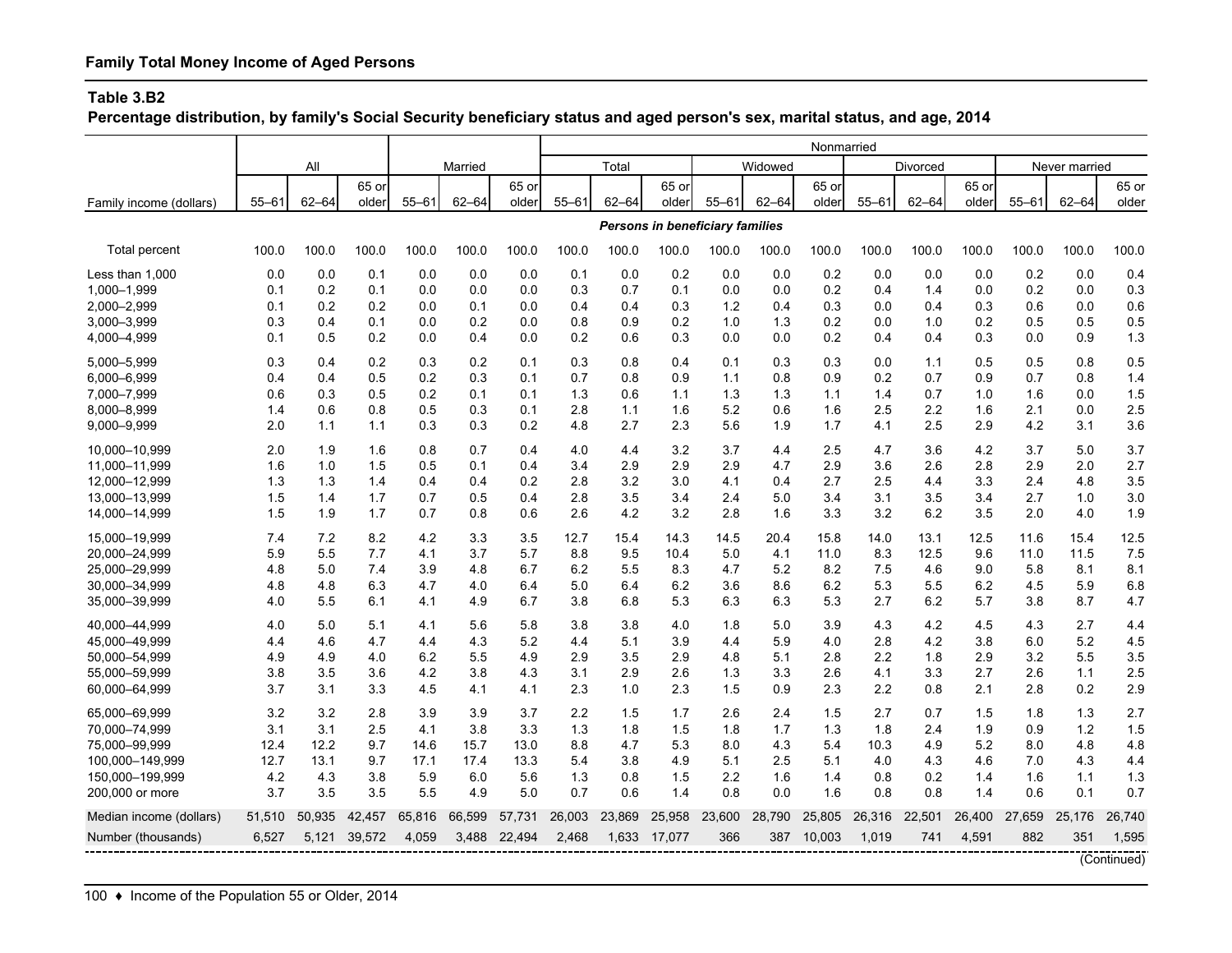**Percentage distribution, by family's Social Security beneficiary status and aged person's sex, marital status, and age, 2014—***Continued*

|                         |           |           |              |           |           |              |           |           |        |                             |           | Nonmarried |           |           |        |           |               |        |
|-------------------------|-----------|-----------|--------------|-----------|-----------|--------------|-----------|-----------|--------|-----------------------------|-----------|------------|-----------|-----------|--------|-----------|---------------|--------|
|                         |           | All       |              |           | Married   |              |           | Total     |        |                             | Widowed   |            |           | Divorced  |        |           | Never married |        |
|                         |           |           | 65 or        |           |           | 65 or        |           |           | 65 or  |                             |           | 65 or      |           |           | 65 or  |           |               | 65 or  |
| Family income (dollars) | $55 - 61$ | $62 - 64$ | older        | $55 - 61$ | $62 - 64$ | older        | $55 - 61$ | $62 - 64$ | older  | $55 - 61$                   | $62 - 64$ | older      | $55 - 61$ | $62 - 64$ | older  | $55 - 61$ | $62 - 64$     | older  |
|                         |           |           |              |           |           |              |           |           |        | Men in beneficiary families |           |            |           |           |        |           |               |        |
| Total percent           | 100.0     | 100.0     | 100.0        | 100.0     | 100.0     | 100.0        | 100.0     | 100.0     | 100.0  | a                           | 100.0     | 100.0      | 100.0     | 100.0     | 100.0  | 100.0     | 100.0         | 100.0  |
| Less than 1.000         | 0.1       | 0.0       | 0.1          | 0.0       | 0.0       | 0.0          | 0.2       | 0.0       | 0.1    | a                           | 0.0       | 0.2        | 0.0       | 0.0       | 0.0    | 0.4       | 0.0           | 0.0    |
| 1,000-1,999             | 0.2       | 0.1       | 0.1          | 0.0       | 0.0       | 0.0          | 0.4       | 0.4       | 0.1    | a                           | 0.0       | 0.0        | 0.9       | 0.8       | 0.0    | 0.0       | 0.0           | 0.7    |
| 2,000-2,999             | 0.2       | 0.1       | 0.1          | 0.0       | 0.1       | 0.0          | 0.4       | 0.2       | 0.4    | a                           | 0.0       | 0.2        | 0.0       | 0.0       | 0.4    | 0.3       | 0.0           | 0.4    |
| 3,000-3,999             | 0.4       | 0.2       | 0.0          | 0.0       | 0.2       | 0.0          | 0.9       | 0.3       | 0.1    | a                           | 0.0       | 0.1        | 0.0       | 0.0       | 0.0    | 0.0       | 1.0           | 0.4    |
| 4,000-4,999             | 0.1       | 0.4       | 0.1          | 0.0       | 0.4       | 0.1          | 0.3       | 0.5       | 0.1    | a                           | 0.0       | 0.0        | 0.6       | 0.0       | 0.0    | 0.0       | 1.8           | 0.6    |
| 5,000-5,999             | 0.6       | 0.2       | 0.1          | 0.5       | 0.3       | 0.1          | 0.7       | 0.2       | 0.3    | a                           | 1.2       | 0.1        | 0.0       | 0.0       | 0.4    | 1.0       | 0.0           | 0.1    |
| 6,000-6,999             | 0.3       | 0.4       | 0.3          | 0.2       | 0.4       | 0.1          | 0.4       | 0.4       | 0.9    | a                           | 0.0       | 0.7        | 0.0       | 0.0       | 1.1    | 0.7       | 1.7           | 1.4    |
| 7,000-7,999             | 0.7       | 0.2       | 0.2          | 0.2       | 0.2       | 0.1          | 1.5       | 0.3       | 0.5    | a                           | 0.6       | 0.3        | 1.3       | 0.5       | 0.5    | 2.3       | 0.0           | 1.2    |
| 8,000-8,999             | 1.6       | 0.5       | 0.4          | 0.5       | 0.4       | 0.1          | 3.1       | 0.8       | 1.1    | a                           | 0.0       | 0.9        | 2.6       | 1.5       | 1.0    | 3.4       | 0.0           | 2.4    |
| 9,000-9,999             | 1.5       | 1.2       | 0.7          | 0.3       | 0.4       | 0.2          | 3.3       | 3.1       | 1.7    | a                           | 6.6       | 0.7        | 1.7       | 1.2       | 1.9    | 5.0       | 6.4           | 3.1    |
| 10.000-10.999           | 1.7       | 2.1       | 1.2          | 1.1       | 0.9       | 0.4          | 2.4       | 4.9       | 3.0    | a                           | 3.8       | 2.0        | 3.1       | 3.8       | 4.0    | 1.9       | 6.6           | 3.4    |
| 11,000-11,999           | 1.5       | 0.8       | 1.0          | 0.7       | 0.1       | 0.3          | 2.6       | 2.2       | 2.6    | a                           | 7.5       | 2.6        | 2.7       | 1.7       | 3.0    | 2.5       | 1.4           | 1.5    |
| 12,000-12,999           | 1.9       | 1.9       | 0.9          | 0.2       | 0.6       | 0.2          | 4.2       | 4.9       | 2.6    | a                           | 0.0       | 2.2        | 4.6       | 4.9       | 2.9    | 3.1       | 9.0           | 2.9    |
| 13,000-13,999           | 1.2       | 1.3       | $1.2$        | 0.7       | 0.5       | 0.4          | 2.0       | 3.0       | 3.3    | a                           | 2.0       | 3.4        | 1.3       | 5.2       | 2.9    | 3.1       | 0.3           | 3.3    |
| 14,000-14,999           | 1.6       | 2.5       | 1.3          | 0.7       | 1.1       | 0.6          | 2.9       | 5.6       | 2.8    | a                           | 0.0       | 2.2        | 3.2       | 8.2       | 3.8    | 2.2       | 4.1           | 1.8    |
| 15,000-19,999           | 8.4       | 7.4       | 6.4          | 4.6       | 3.5       | 3.5          | 13.7      | 16.3      | 13.0   | a                           | 7.1       | 14.6       | 14.4      | 17.3      | 12.7   | 13.3      | 14.1          | 11.5   |
| 20,000-24,999           | 5.4       | 6.0       | 6.7          | 3.7       | 3.1       | 5.7          | 7.8       | 12.8      | 9.3    | a                           | 3.8       | 9.7        | 6.5       | 16.0      | 9.3    | 9.9       | 12.7          | 5.1    |
| 25,000-29,999           | 4.8       | 4.9       | 6.8          | 3.4       | 4.8       | 6.5          | 6.9       | 5.0       | 7.5    | a                           | 5.2       | 6.0        | 10.0      | 3.8       | 8.6    | 4.9       | 7.4           | 9.0    |
| 30,000-34,999           | 5.2       | 4.6       | 6.6          | 5.4       | 4.0       | 6.2          | 5.0       | 6.1       | 7.6    | a                           | 11.6      | 8.6        | 6.2       | 5.9       | 6.8    | 4.8       | 3.8           | 8.7    |
| 35,000-39,999           | 3.8       | 5.1       | 6.5          | 4.6       | 4.5       | 6.4          | 2.6       | 6.5       | 6.7    | a                           | 12.2      | 7.0        | 1.7       | 5.7       | 6.9    | 2.0       | 4.1           | 6.4    |
| 40,000-44,999           | 3.7       | 4.4       | 5.2          | 3.7       | 4.8       | 5.8          | 3.7       | 3.2       | 3.7    | a                           | 2.2       | 4.5        | 3.6       | 4.2       | 3.0    | 3.9       | 1.2           | 3.4    |
| 45.000-49.999           | 4.5       | 4.7       | 4.6          | 4.5       | 4.5       | 5.0          | 4.4       | 5.0       | 3.5    | a                           | 8.9       | 3.6        | 2.5       | 2.2       | 3.5    | 6.2       | 7.3           | 4.0    |
| 50,000-54,999           | 5.2       | 4.7       | 4.5          | 6.8       | 6.1       | 5.0          | 3.0       | 1.5       | 3.5    | a                           | 3.6       | 3.7        | 2.4       | 1.3       | 3.4    | 2.8       | 1.1           | 4.1    |
| 55,000-59,999           | 3.5       | 3.8       | 4.0          | 3.5       | 4.2       | 4.3          | 3.6       | 2.8       | 3.2    | a                           | 1.5       | 3.1        | 5.5       | 3.9       | 3.6    | 2.4       | 2.3           | 3.3    |
| 60,000-64,999           | 3.8       | 2.6       | 3.8          | 4.1       | 3.6       | 4.2          | 3.2       | 0.2       | 2.6    | a                           | 0.0       | 2.2        | 3.0       | 0.0       | 3.0    | 3.9       | 0.0           | 3.1    |
| 65.000-69.999           | 3.6       | 3.2       | 3.1          | 4.6       | 3.8       | 3.6          | 2.2       | 1.9       | 1.8    | a                           | 4.0       | 1.5        | 3.2       | 1.0       | 1.4    | 1.2       | 1.6           | 2.9    |
| 70,000-74,999           | 2.8       | 3.8       | 2.9          | 4.2       | 4.4       | 3.3          | 0.8       | 2.3       | 1.9    | a                           | 3.6       | 1.7        | 0.9       | 1.8       | 2.3    | 1.0       | 2.2           | 1.3    |
| 75,000-99,999           | 12.7      | 12.1      | 11.0         | 14.3      | 15.5      | 13.1         | 10.4      | 4.5       | 6.1    | a                           | 7.1       | 5.9        | 12.2      | 3.8       | 5.6    | 9.1       | 5.4           | 6.1    |
| 100,000-149,999         | 11.6      | 13.2      | 11.5         | 16.3      | 17.4      | 13.7         | 5.0       | 3.4       | 6.1    | a                           | 2.5       | 7.7        | 3.1       | 4.2       | 4.4    | 6.9       | 3.6           | 5.3    |
| 150,000-199,999         | 4.4       | 4.5       | 4.5          | 6.5       | 5.9       | 5.6          | 1.5       | 1.3       | 1.8    | a                           | 5.0       | 1.6        | 1.2       | 0.4       | 1.6    | 1.9       | 1.0           | 1.8    |
| 200,000 or more         | 3.1       | 3.0       | 4.3          | 4.8       | 4.1       | 5.2          | 0.8       | 0.4       | 2.1    | a                           | 0.0       | 2.9        | 1.3       | 0.7       | 1.9    | 0.0       | 0.1           | 0.8    |
| Median income (dollars) | 50,740    | 51.201    | 49,463       | 65,252    | 65,798    | 58,600       | 27,143    | 22,501    | 30,483 | a                           | 35.868    | 32,542     | 27,811    | 21,260    | 28,328 | 26,196    | 21,096        | 30,815 |
| Number (thousands)      | 2,627     |           | 2,157 17,495 | 1,537     |           | 1,503 12,293 | 1,090     | 654       | 5,202  | 73                          | 83        | 2,224      | 470       | 339       | 1,830  | 474       | 172           | 733    |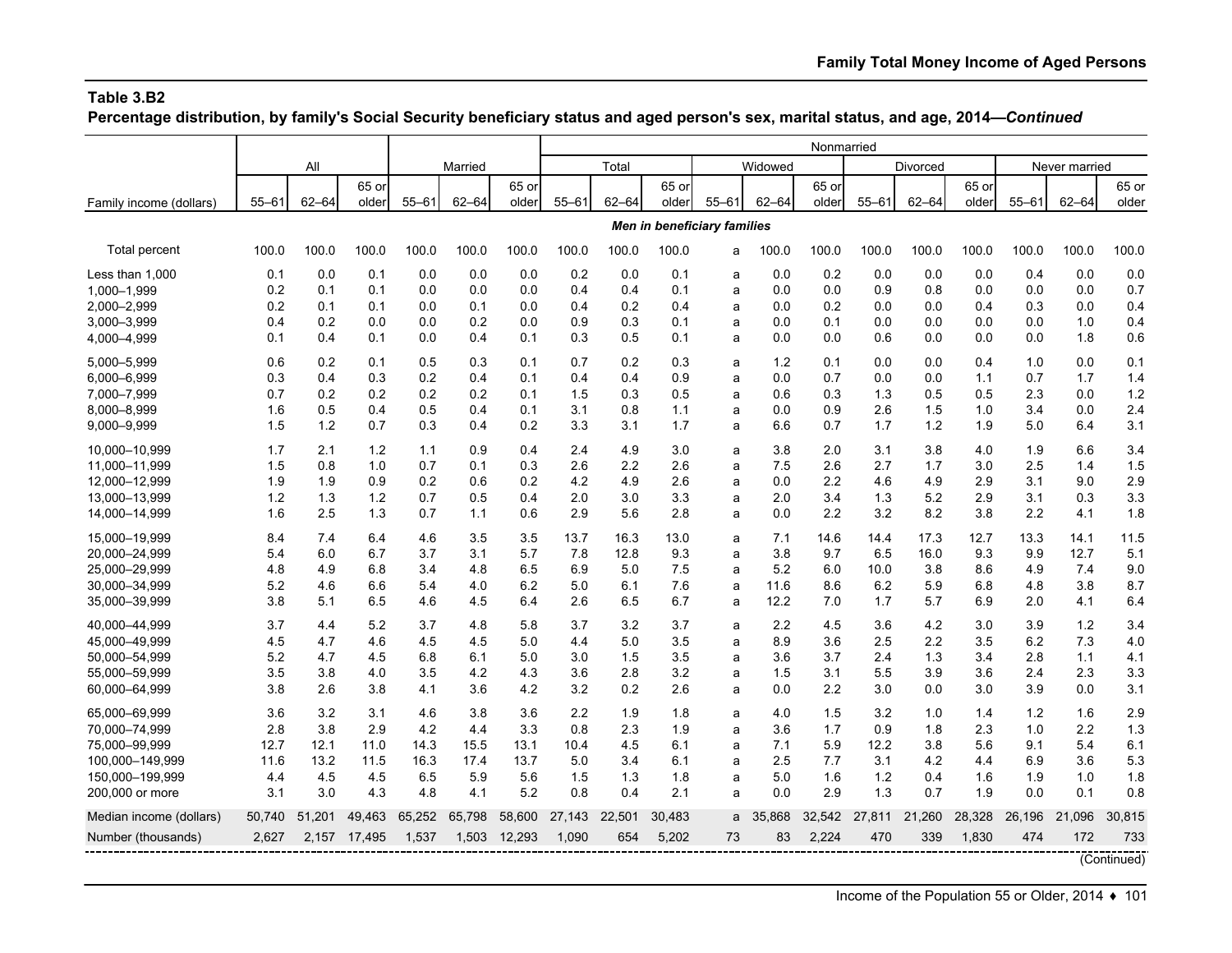**Percentage distribution, by family's Social Security beneficiary status and aged person's sex, marital status, and age, 2014—***Continued*

|                                    |            |            |            |            |            |              |            |            |            |                                      |            | Nonmarried |            |            |            |            |               |             |
|------------------------------------|------------|------------|------------|------------|------------|--------------|------------|------------|------------|--------------------------------------|------------|------------|------------|------------|------------|------------|---------------|-------------|
|                                    |            | All        |            |            | Married    |              |            | Total      |            |                                      | Widowed    |            |            | Divorced   |            |            | Never married |             |
|                                    |            |            | 65 or      |            |            | 65 or        |            |            | 65 or      |                                      |            | 65 or      |            |            | 65 or      |            |               | 65 or       |
| Family income (dollars)            | $55 - 61$  | $62 - 64$  | older      | $55 - 61$  | $62 - 64$  | older        | $55 - 61$  | $62 - 64$  | older      | $55 - 61$                            | $62 - 64$  | older      | $55 - 61$  | $62 - 64$  | older      | $55 - 61$  | $62 - 64$     | older       |
|                                    |            |            |            |            |            |              |            |            |            | <b>Women in beneficiary families</b> |            |            |            |            |            |            |               |             |
| Total percent                      | 100.0      | 100.0      | 100.0      | 100.0      | 100.0      | 100.0        | 100.0      | 100.0      | 100.0      | 100.0                                | 100.0      | 100.0      | 100.0      | 100.0      | 100.0      | 100.0      | 100.0         | 100.0       |
| Less than 1,000                    | 0.0        | 0.0        | 0.1        | 0.0        | 0.0        | 0.0          | 0.0        | 0.0        | 0.2        | 0.0                                  | 0.0        | 0.2        | 0.0        | 0.0        | 0.0        | 0.0        | 0.0           | 0.7         |
| 1,000-1,999                        | 0.0        | 0.3        | 0.1        | 0.0        | 0.0        | 0.1          | 0.1        | 0.9        | 0.1        | 0.0                                  | 0.0        | 0.2        | 0.0        | 1.9        | 0.0        | 0.5        | 0.0           | 0.0         |
| 2,000-2,999                        | 0.1        | 0.2        | 0.2        | 0.0        | 0.1        | 0.0          | 0.4        | 0.5        | 0.3        | 0.6                                  | 0.6        | 0.3        | 0.0        | 0.8        | 0.2        | 1.0        | 0.0           | 0.8         |
| 3,000-3,999                        | 0.2        | 0.6        | 0.1        | 0.0        | 0.3        | 0.0          | 0.6        | 1.3        | 0.3        | 1.2                                  | 1.7        | 0.2        | 0.0        | 1.8        | 0.3        | 1.2        | 0.0           | 0.6         |
| 4,000-4,999                        | 0.1        | 0.5        | 0.3        | 0.1        | 0.3        | 0.0          | 0.1        | 0.7        | 0.5        | 0.0                                  | 0.0        | 0.3        | 0.3        | 0.8        | 0.4        | 0.0        | 0.0           | 1.9         |
| 5.000-5.999                        | 0.2        | 0.5        | 0.3        | 0.2        | 0.1        | 0.1          | 0.0        | 1.2        | 0.5        | 0.1                                  | 0.0        | 0.4        | 0.0        | 2.1        | 0.5        | 0.0        | 1.5           | 0.8         |
| 6,000-6,999                        | 0.5        | 0.5        | 0.6        | 0.3        | 0.2        | 0.1          | 0.9        | 1.0        | 1.0        | 1.4                                  | 1.0        | 1.0        | 0.3        | 1.3        | 0.8        | 0.8        | 0.0           | 1.3         |
| 7,000-7,999                        | 0.5        | 0.3        | 0.8        | 0.2        | 0.0        | 0.1          | 1.2        | 0.8        | 1.4        | 1.7                                  | 1.5        | 1.3        | 1.4        | 0.8        | 1.4        | 0.8        | 0.0           | 1.7         |
| 8,000-8,999                        | 1.2        | 0.6        | 1.1        | 0.5        | 0.3        | 0.1          | 2.6        | 1.3        | 1.8        | 5.8                                  | 0.7        | 1.8        | 2.4        | 2.7        | 1.9        | 0.5        | 0.0           | 2.6         |
| 9,000-9,999                        | 2.3        | 0.9        | 1.5        | 0.3        | 0.2        | 0.3          | 6.0        | 2.4        | 2.6        | 7.0                                  | 0.6        | 2.0        | 6.1        | 3.6        | 3.5        | 3.4        | 0.0           | 4.1         |
| 10,000-10,999                      | 2.2        | 1.7        | 1.9        | 0.5        | 0.6        | 0.4          | 5.3        | 4.1        | 3.2        | 4.3                                  | 4.5        | 2.7        | 6.0        | 3.5        | 4.3        | 5.8        | 3.4           | 3.8         |
| 11,000-11,999                      | 1.6        | 1.2        | 1.8        | 0.3        | 0.2        | 0.4          | 4.0        | 3.4        | 3.0        | 3.4                                  | 3.9        | 3.0        | 4.4        | 3.4        | 2.7        | 3.5        | 2.6           | 3.7         |
| 12.000-12.999                      | 0.9        | 0.8        | 1.8        | 0.5        | 0.2        | 0.2          | 1.7        | 2.1        | 3.2        | 3.2                                  | 0.5        | 2.9        | 0.7        | 3.9        | 3.7        | 1.7        | 0.8           | 4.0         |
| 13,000-13,999                      | 1.7        | 1.5        | 2.0        | 0.7        | 0.4        | 0.4          | 3.5        | 3.8        | 3.5        | 2.5                                  | 5.8        | 3.4        | 4.7        | 2.1        | 3.8        | 2.2        | 1.6           | 2.7         |
| 14,000-14,999                      | 1.4        | 1.4        | 2.1        | 0.8        | 0.5        | 0.6          | 2.4        | 3.3        | 3.4        | 2.7                                  | 2.1        | 3.6        | 3.3        | 4.6        | 3.4        | 1.8        | 4.0           | 2.0         |
| 15,000-19,999                      | 6.7        | 7.0        | 9.6        | 3.9        | 3.2        | 3.5          | 11.8       | 14.8       | 14.9       | 13.2                                 | 24.0       | 16.2       | 13.6       | 9.5        | 12.3       | 9.5        | 16.7          | 13.2        |
| 20,000-24,999                      | 6.3        | 5.2        | 8.5        | 4.4        | 4.1        | 5.7          | 9.6        | 7.3        | 10.8       | 6.3                                  | 4.1        | 11.3       | 9.8        | 9.5        | 9.7        | 12.4       | 10.3          | 9.6         |
| 25,000-29,999                      | 4.7        | 5.1        | 7.9        | 4.2        | 4.7        | 7.0          | 5.6        | 5.9        | 8.7        | 5.0                                  | 5.2        | 8.8        | 5.4        | 5.2        | 9.3        | 6.8        | 8.7           | 7.3         |
| 30.000-34.999                      | 4.5        | 4.9        | 6.0        | 4.2        | 4.0        | 6.6          | 5.0        | 6.7        | 5.5        | 3.8                                  | 7.8        | 5.5        | 4.6        | 5.2        | 5.8        | 4.1        | 7.9           | 5.3         |
| 35,000-39,999                      | 4.1        | 5.8        | 5.7        | 3.7        | 5.2        | 6.9          | 4.8        | 7.0        | 4.7        | 5.4                                  | 4.7        | 4.8        | 3.5        | 6.6        | 5.0        | 5.9        | 13.2          | 3.2         |
| 40.000-44.999                      | 4.2        | 5.5        | 5.0        | 4.4        | 6.1        | 5.9          | 3.8        | 4.3        | 4.2        | 0.7                                  | 5.8        | 3.7        | 5.0        | 4.1        | 5.4        | 4.7        | 4.1           | 5.2         |
| 45,000-49,999                      | 4.3        | 4.5        | 4.7        | 4.3        | 4.2        | 5.4          | 4.4        | 5.2        | 4.1        | 5.4                                  | 5.1        | 4.1        | 3.1        | 5.9        | 3.9        | 5.7        | 3.2           | 4.8         |
| 50,000-54,999                      | 4.8        | 5.0        | 3.7        | 5.8        | 5.1        | 4.9          | 2.8        | 4.9        | 2.6        | 4.1                                  | 5.4        | 2.5        | 2.1        | 2.2        | 2.6        | 3.7        | 9.8           | 3.1         |
| 55,000-59,999                      | 4.0        | 3.3        | 3.3        | 4.7        | 3.5        | 4.3          | 2.7        | 2.9        | 2.3        | 1.0                                  | 3.9        | 2.4        | 2.8        | 2.7        | 2.1        | 2.8        | 0.0           | 1.8<br>2.8  |
| 60,000-64,999                      | 3.6        | 3.5        | 3.0        | 4.7        | 4.4        | 4.0          | 1.5        | 1.5        | 2.1        | 1.0                                  | 1.2        | 2.3        | 1.5        | 1.4        | 1.6        | 1.5        | 0.4           |             |
| 65.000-69.999                      | 3.0        | 3.1        | 2.6        | 3.4        | 4.0        | 3.7          | 2.2        | 1.3        | 1.7        | 2.6                                  | 1.9        | 1.5        | 2.2        | 0.4        | 1.6        | 2.3        | 1.0           | 2.6         |
| 70,000-74,999                      | 3.2        | 2.7        | 2.2        | 4.0        | 3.3        | 3.2          | 1.8        | 1.5        | 1.4        | 2.3                                  | 1.2        | 1.2        | 2.6        | 2.8        | 1.6        | 0.8        | 0.2           | 1.6         |
| 75,000-99,999                      | 12.3       | 12.2       | 8.7        | 14.9       | 15.9       | 12.9         | 7.5        | 4.8        | 5.0        | 7.4                                  | 3.6        | 5.3        | 8.6        | 5.9        | 4.9        | 6.9        | 4.2           | 3.6         |
| 100,000-149,999                    | 13.4       | 13.0       | 8.3        | 17.6       | 17.3       | 12.8         | 5.7        | 4.1        | 4.4        | 5.8<br>2.1                           | 2.6        | 4.3        | 4.7        | 4.4        | 4.7        | 7.3        | 5.0           | 3.6         |
| 150,000-199,999<br>200,000 or more | 4.0<br>4.0 | 4.2<br>4.0 | 3.3<br>2.8 | 5.6<br>5.9 | 6.1<br>5.5 | 5.6<br>4.7   | 1.2<br>0.6 | 0.4<br>0.8 | 1.3<br>1.1 | 0.0                                  | 0.7<br>0.0 | 1.4<br>1.2 | 0.4<br>0.4 | 0.0<br>0.8 | 1.3<br>1.1 | 1.2<br>1.2 | 1.2<br>0.0    | 0.9<br>0.7  |
|                                    |            |            |            |            |            |              |            |            |            |                                      |            |            |            |            |            |            |               |             |
| Median income (dollars)            | 52,264     | 50.804     | 37.560     | 66.120     | 67,479     | 56.474       | 24,492     | 26,196     | 24,520     | 22,188                               | 24,109     | 24,520     | 23,031     | 23.200     | 25.401     | 27.760     | 30.021        | 22,616      |
| Number (thousands)                 | 3,899      | 2,964      | 22,076     | 2,522      |            | 1,985 10,201 | 1,378      | 980        | 11,875     | 293                                  | 304        | 7,779      | 549        | 402        | 2,761      | 408        | 179           | 862         |
|                                    |            |            |            |            |            |              |            |            |            |                                      |            |            |            |            |            |            |               | (Continued) |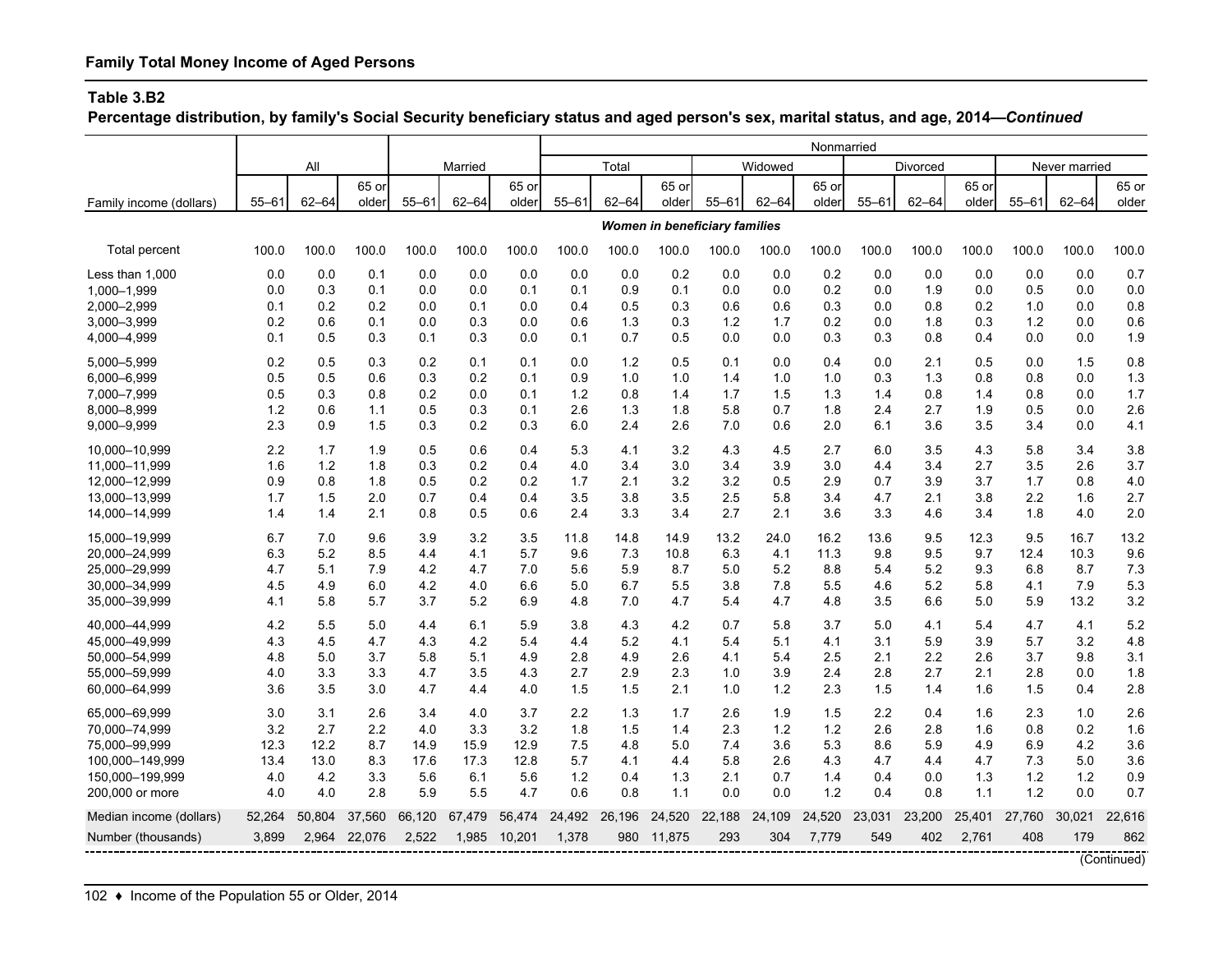**Percentage distribution, by family's Social Security beneficiary status and aged person's sex, marital status, and age, 2014—***Continued*

|                         |           |           |                |              |           |                |           |           |                |                                    |           | Nonmarried     |           |           |                |           |               |                |
|-------------------------|-----------|-----------|----------------|--------------|-----------|----------------|-----------|-----------|----------------|------------------------------------|-----------|----------------|-----------|-----------|----------------|-----------|---------------|----------------|
|                         |           | All       |                |              | Married   |                |           | Total     |                |                                    | Widowed   |                |           | Divorced  |                |           | Never married |                |
| Family income (dollars) | $55 - 61$ | $62 - 64$ | 65 or<br>older | $55 - 61$    | $62 - 64$ | 65 or<br>older | $55 - 61$ | $62 - 64$ | 65 or<br>older | $55 - 61$                          | $62 - 64$ | 65 or<br>older | $55 - 61$ | $62 - 64$ | 65 or<br>older | $55 - 61$ | $62 - 64$     | 65 or<br>older |
|                         |           |           |                |              |           |                |           |           |                | Persons in nonbeneficiary families |           |                |           |           |                |           |               |                |
| Total percent           | 100.0     | 100.0     | 100.0          | 100.0        | 100.0     | 100.0          | 100.0     | 100.0     | 100.0          | 100.0                              | 100.0     | 100.0          | 100.0     | 100.0     | 100.0          | 100.0     | 100.0         | 100.0          |
| Less than 1,000         | 3.9       | 4.5       | 12.6           | 1.5          | 3.1       | 10.2           | 8.3       | 6.8       | 15.2           | 6.5                                | 7.7       | 18.4           | 7.6       | 3.5       | 12.0           | 10.2      | 11.6          | 16.5           |
| 1,000-1,999             | 0.6       | 0.5       | 1.2            | 0.2          | 0.3       | 0.7            | 1.2       | 0.8       | 1.7            | 2.2                                | 0.8       | 2.1            | 1.5       | 1.3       | 1.1            | 0.5       | 0.0           | 2.5            |
| 2,000-2,999             | 0.3       | 0.4       | 0.7            | 0.1          | 0.2       | 0.3            | 0.7       | 0.7       | 1.1            | 0.5                                | 0.0       | 1.5            | 0.8       | 0.5       | 0.6            | 0.8       | 1.3           | $1.1$          |
| 3,000-3,999             | 0.2       | 0.3       | 0.4            | 0.0          | 0.1       | 0.2            | 0.6       | 0.6       | 0.7            | 0.3                                | 1.3       | 0.7            | 0.6       | 0.4       | 0.6            | 0.7       | 0.0           | 1.1            |
| 4,000-4,999             | 0.3       | 0.4       | 0.6            | 0.1          | 0.3       | 0.4            | 0.5       | 0.5       | 0.9            | 1.0                                | 0.0       | 0.9            | 0.4       | 0.2       | 1.1            | 0.4       | 1.0           | 0.5            |
| 5,000-5,999             | 0.3       | 0.4       | 0.4            | 0.1          | 0.2       | 0.2            | 0.7       | 0.8       | 0.5            | 1.1                                | 2.0       | 0.7            | 0.4       | 0.4       | 0.3            | 1.0       | 0.4           | 0.5            |
| 6,000-6,999             | 0.2       | 0.5       | 0.5            | 0.1          | 0.1       | 0.1            | 0.5       | $1.2$     | 0.9            | 0.2                                | 1.0       | 1.1            | 0.6       | 1.3       | 0.8            | 0.1       | 0.6           | 0.0            |
| 7.000-7.999             | 0.4       | 0.3       | 0.6            | 0.2          | 0.2       | 0.1            | 0.7       | 0.6       | 1.1            | 0.3                                | 1.3       | 1.5            | 0.7       | 0.5       | 0.6            | 0.6       | 0.5           | 0.9            |
| 8,000-8,999             | 1.1       | 1.1       | 2.0            | 0.4          | 0.3       | 1.3            | 2.4       | 2.5       | 2.9            | 1.3                                | 1.0       | 2.3            | 2.3       | 3.4       | 2.5            | 3.0       | 2.8           | 5.2            |
| 9,000-9,999             | 0.6       | 0.8       | 1.4            | 0.1          | 0.4       | 0.4            | 1.4       | 1.7       | 2.5            | 0.7                                | 1.1       | 3.8            | 1.1       | 1.0       | 1.4            | 2.1       | 3.8           | 2.3            |
| 10,000-10,999           | 0.8       | 0.7       | 1.5            | 0.3          | 0.1       | 0.5            | 1.7       | 1.7       | 2.5            | 1.9                                | 0.9       | 4.9            | 1.7       | 1.7       | 0.7            | 1.9       | 1.9           | 1.1            |
| 11,000-11,999           | 0.5       | 0.7       | 0.6            | 0.2          | 0.4       | 0.2            | 1.0       | 1.3       | 1.1            | 0.9                                | 1.2       | 1.0            | 0.7       | 1.7       | 1.6            | 1.4       | 1.2           | 0.6            |
| 12,000-12,999           | 0.5       | 0.6       | 1.5            | 0.3          | 0.0       | 1.4            | 0.9       | 1.6       | 1.6            | 0.8                                | 2.8       | 1.1            | 0.8       | 1.4       | 1.8            | 1.2       | 1.8           | 2.8            |
| 13,000-13,999           | 0.5       | 0.5       | 0.9            | 0.2          | 0.2       | 0.7            | 0.9       | 1.1       | 1.1            | 1.6                                | 1.6       | 0.8            | 0.8       | 0.7       | 0.8            | 0.7       | 1.8           | 2.0            |
| 14,000-14,999           | 0.5       | 0.6       | 0.7            | 0.3          | 0.3       | 0.9            | 0.9       | 1.3       | 0.4            | 1.1                                | 1.2       | 0.5            | 0.8       | 1.3       | 0.4            | 0.8       | 1.6           | 0.2            |
| 15,000-19,999           | 2.6       | 3.2       | 4.2            | 1.2          | 1.5       | 3.6            | 5.1       | 6.1       | 5.0            | 5.5                                | 7.1       | 4.4            | 5.0       | 6.4       | 6.2            | 5.9       | 5.3           | 4.5            |
| 20,000-24,999           | 3.7       | 3.7       | 3.7            | 2.0          | 2.4       | 2.4            | 6.8       | 6.0       | 5.0            | 8.6                                | 4.9       | 4.2            | 6.3       | 5.1       | 5.4            | 6.9       | 7.4           | 5.1            |
| 25.000-29.999           | 3.2       | 3.3       | 3.1            | 1.7          | 2.2       | 2.2            | 5.9       | 5.1       | 4.2            | 6.7                                | 5.1       | 3.8            | 5.5       | 6.0       | 4.7            | 6.3       | 3.7           | 4.4            |
| 30,000-34,999           | 3.8       | 3.5       | 3.9            | 2.5          | 2.5       | 3.1            | 6.0       | 5.4       | 4.8            | 6.7                                | 3.6       | 4.5            | 6.3       | 5.1       | 4.3            | 5.0       | 5.4           | 5.7            |
| 35,000-39,999           | 4.1       | 4.4       | 3.3            | 3.1          | 2.9       | 2.2            | 6.1       | 7.1       | 4.5            | 5.2                                | 7.1       | 2.8            | 6.1       | 8.2       | 5.4            | 6.1       | 6.7           | 5.3            |
| 40,000-44,999           | 3.6       | 2.6       | 3.7            | 2.6          | 1.9       | 3.3            | 5.4       | 3.7       | 4.2            | 5.8                                | 2.2       | 4.3            | 5.4       | 5.9       | 5.0            | 4.9       | 1.7           | 2.9            |
| 45,000-49,999           | 2.9       | 3.6       | 2.8            | 2.4          | 3.4       | 2.8            | 3.8       | 3.9       | 2.7            | 4.9                                | 3.7       | 2.6            | 4.0       | 3.6       | 3.2            | 3.1       | 4.0           | 2.2            |
| 50,000-54,999           | 3.5       | 3.2       | 3.0            | 3.1          | 2.9       | 2.9            | 4.4       | 3.7       | 3.2            | 2.6                                | 3.4       | 3.0            | 4.6       | 4.0       | 3.3            | 4.9       | 2.7           | 4.2            |
| 55,000-59,999           | 3.0       | 3.4       | 2.3            | 2.7          | 3.2       | 1.8            | 3.4       | 3.7       | 2.8            | 3.3                                | 2.3       | 2.6            | 3.8       | 3.8       | 2.0            | 3.0       | 3.9           | 4.4            |
| 60,000-64,999           | 3.5       | 3.6       | 3.5            | 3.5          | 4.0       | 4.0            | 3.5       | 3.0       | 3.0            | 3.5                                | 3.7       | 2.6            | 4.4       | 3.2       | 3.8            | 2.5       | 2.1           | 2.6            |
| 65,000-69,999           | 2.7       | 2.6       | 2.3            | 3.0          | 2.5       | 2.8            | 2.3       | 2.8       | 1.8            | 2.8                                | 4.1       | 1.5            | 2.4       | 3.6       | 2.6            | 2.4       | 1.2           | 1.1            |
| 70.000-74.999           | 3.5       | 3.2       | 3.1            | 3.8          | 3.3       | 3.7            | 2.9       | 3.1       | 2.5            | 2.6                                | 2.4       | 2.1            | 2.8       | 3.6       | 3.5            | 3.1       | 2.4           | 2.3            |
| 75,000-99,999           | 13.2      | 13.0      | 9.7            | 15.3         | 14.8      | 10.7           | 9.4       | 9.8       | 8.6            | 8.1                                | 14.1      | 6.2            | 10.2      | 10.4      | 10.4           | 8.7       | 7.6           | 8.4            |
| 100,000-149,999         | 17.3      | 16.6      | 12.6           | 22.3         | 21.1      | 16.6           | 8.1       | 9.0       | 8.2            | 9.3                                | 10.4      | 8.3            | 8.4       | 7.7       | 9.6            | 7.3       | 12.1          | 4.7            |
| 150,000-199,999         | 8.8       | 8.0       | 5.4            | 12.2         | 11.5      | 8.1            | 2.5       | 2.0       | 2.4            | 3.0                                | 0.0       | 2.2            | 2.3       | 2.0       | 2.7            | 2.4       | 1.2           | 2.5            |
| 200,000 or more         | 10.0      | 9.6       | 7.8            | 14.5         | 13.9      | 12.4           | 1.8       | 2.2       | 2.7            | 1.2                                | 2.1       | 3.5            | 1.5       | 1.9       | 1.8            | 2.0       | 2.2           | 2.3            |
| Median income (dollars) | 73,407    | 70.040    | 49,469         | 97,927       | 93,123    | 71,046         | 38,000    | 37,992    | 30,020         | 37,002                             | 39,000    | 25,002         | 39,602    | 39,847    | 36.060         | 35,000    | 32,603        | 28,912         |
| Number (thousands)      | 22,908    | 5,862     |                | 6,422 14,783 | 3,711     | 3,360          | 8,125     | 2,151     | 3,063          | 854                                | 344       | 1,217          | 4,039     | 1,013     | 1,020          | 2,320     | 576           | 619            |
|                         |           |           |                |              |           |                |           |           |                |                                    |           |                |           |           |                |           |               |                |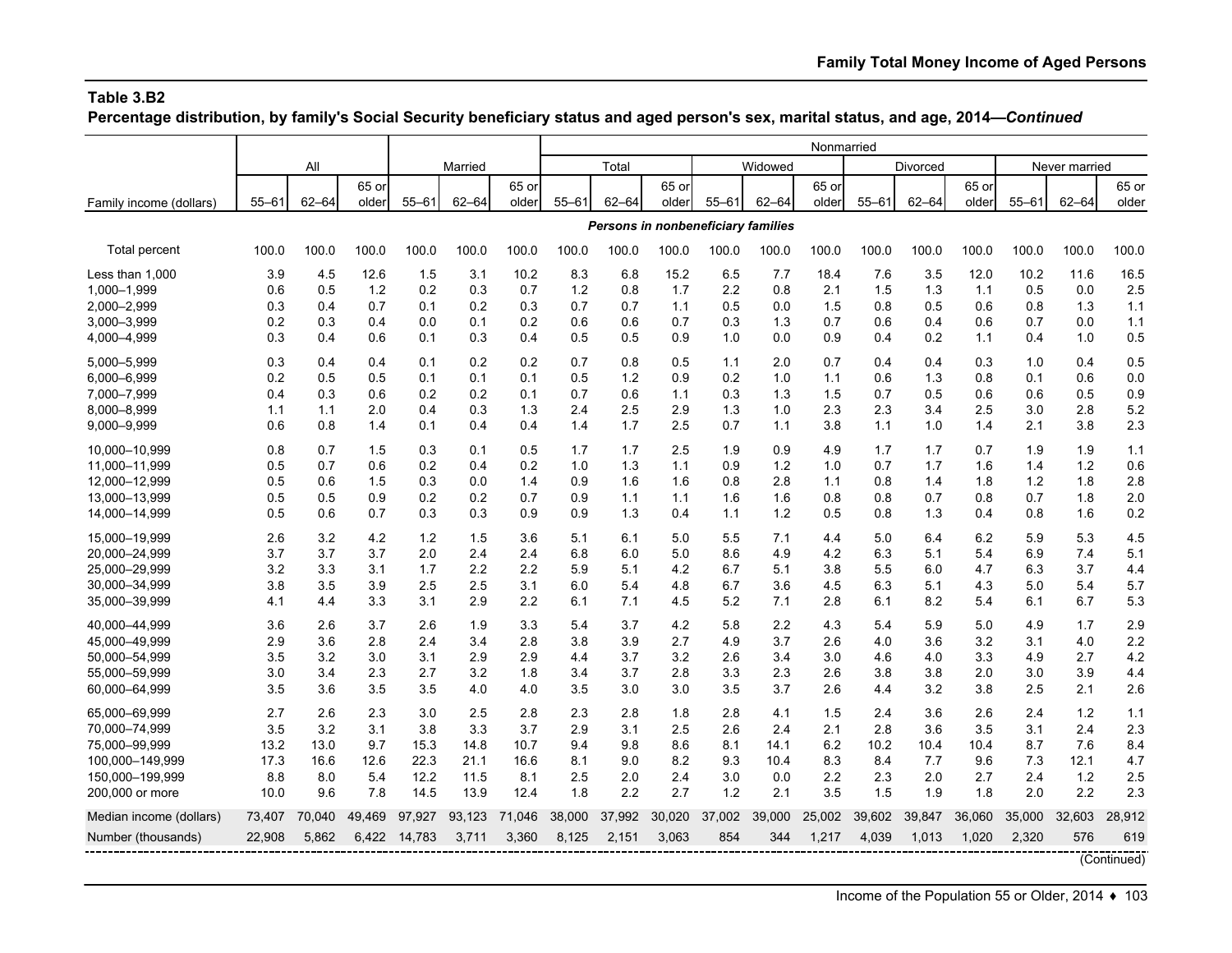**Percentage distribution, by family's Social Security beneficiary status and aged person's sex, marital status, and age, 2014—***Continued*

|                                  |              |              |              |              |              |              |            |            |            |                                |              | Nonmarried |            |                                            |             |            |               |             |
|----------------------------------|--------------|--------------|--------------|--------------|--------------|--------------|------------|------------|------------|--------------------------------|--------------|------------|------------|--------------------------------------------|-------------|------------|---------------|-------------|
|                                  |              | All          |              |              | Married      |              |            | Total      |            |                                | Widowed      |            |            | Divorced                                   |             |            | Never married |             |
|                                  |              |              | 65 or        |              |              | 65 or        |            |            | 65 or      |                                |              | 65 or      |            |                                            | 65 or       |            |               | 65 or       |
| Family income (dollars)          | $55 - 61$    | $62 - 64$    | older        | $55 - 61$    | $62 - 64$    | older        | $55 - 61$  | $62 - 64$  | older      | $55 - 61$                      | $62 - 64$    | older      | $55 - 61$  | $62 - 64$                                  | older       | $55 - 61$  | $62 - 64$     | older       |
|                                  |              |              |              |              |              |              |            |            |            | Men in nonbeneficiary families |              |            |            |                                            |             |            |               |             |
| Total percent                    | 100.0        | 100.0        | 100.0        | 100.0        | 100.0        | 100.0        | 100.0      | 100.0      | 100.0      | 100.0                          | 100.0        | 100.0      | 100.0      | 100.0                                      | 100.0       | 100.0      | 100.0         | 100.0       |
| Less than 1.000                  | 3.8          | 3.7          | 11.7         | 1.3          | 2.8          | 9.7          | 9.4        | 6.3        | 16.1       | 6.5                            | 2.3          | 18.9       | 8.9        | 2.5                                        | 13.0        | 11.5       | 11.3          | 20.8        |
| 1,000-1,999                      | 0.4          | 0.4          | 0.7          | 0.2          | 0.4          | 0.6          | 0.9        | 0.5        | 0.8        | 0.2                            | 3.2          | 0.0        | 1.5        | 0.3                                        | 0.1         | 0.3        | 0.1           | 2.5         |
| 2,000-2,999                      | 0.2          | 0.5          | 0.5          | 0.1          | 0.4          | 0.2          | 0.6        | 0.7        | 1.0        | 0.5                            | 0.0          | 2.1        | 0.6        | 0.7                                        | 0.5         | 0.7        | 1.3           | 0.0         |
| 3,000-3,999                      | 0.1          | 0.1          | 0.3          | 0.0          | 0.1          | 0.2          | 0.4        | 0.0        | 0.5        | 0.5                            | 0.0          | 0.2        | 0.4        | 0.0                                        | 0.0         | 0.3        | 0.0           | 1.5         |
| 4,000-4,999                      | 0.2          | 0.4          | 0.4          | 0.1          | 0.3          | 0.4          | 0.5        | 0.7        | 0.3        | 0.0                            | 0.0          | 0.0        | 0.3        | 0.0                                        | 0.3         | 0.6        | 2.0           | 0.6         |
| 5,000-5,999                      | 0.3          | 0.4          | 0.3          | 0.1          | 0.0          | 0.3          | 0.7        | 1.2        | 0.3        | 0.0                            | 8.2          | 0.0        | 0.5        | 0.0                                        | 0.8         | 1.0        | 0.1           | 0.0         |
| 6,000-6,999                      | 0.1          | 0.3          | 0.3          | 0.1          | 0.1          | 0.1          | 0.2        | 0.8        | 0.6        | 0.2                            | 0.0          | 0.8        | 0.1        | 0.4                                        | 0.6         | 0.0        | 0.0           | 0.0         |
| 7,000-7,999                      | 0.5          | 0.0          | 0.3          | 0.2          | 0.0          | 0.1          | 1.1        | 0.1        | 0.9        | 0.0                            | 0.0          | 1.0        | 0.9        | 0.0                                        | 0.8         | 1.2        | 0.3           | 1.2         |
| 8,000-8,999                      | 1.2          | 0.8          | 1.3          | 0.4          | 0.3          | 1.3          | 3.0        | 2.2        | 1.4        | 1.4                            | 0.0          | 0.0        | 2.6        | 2.4                                        | 0.0         | 3.9        | 3.6           | 5.0         |
| 9,000-9,999                      | 0.6          | 1.1          | 0.8          | 0.1          | 0.4          | 0.4          | 1.7        | 3.1        | 1.4        | 0.5                            | 1.9          | 2.1        | 1.2        | 1.1                                        | 0.9         | 2.8        | 7.2           | 2.0         |
| 10,000-10,999                    | 0.5          | 0.6          | 0.7          | 0.3          | 0.1          | 0.5          | 1.2        | 2.2        | 1.3        | 1.6                            | 3.6          | 4.2        | 0.9        | 1.7                                        | 0.5         | 1.5        | 2.7           | 0.3         |
| 11,000-11,999                    | 0.4          | 0.7          | 0.7          | 0.2          | 0.4          | 0.3          | 0.7        | 1.6        | 1.4        | 0.0                            | 4.4          | 1.4        | 0.4        | 1.8                                        | 1.8         | 1.4        | 1.2           | 1.1         |
| 12,000-12,999                    | 0.4          | 0.2          | 1.6          | 0.3          | 0.0          | 1.5          | 0.7        | 0.9        | 1.9        | 0.0                            | 0.0          | 0.0        | 0.9        | 0.7                                        | 1.9         | 0.5        | 1.7           | 4.1         |
| 13,000-13,999                    | 0.3          | 0.4          | 0.6          | 0.3          | 0.2          | 0.6          | 0.5        | 0.9        | 0.5        | 1.6                            | 3.2          | 0.0        | 0.3        | 0.1                                        | 0.0         | 0.6        | 1.6           | 1.6         |
| 14,000-14,999                    | 0.4          | 0.7          | 0.8          | 0.3          | 0.2          | 0.9          | 0.6        | 1.9        | 0.5        | 2.4                            | 1.0          | 0.0        | 0.3        | 2.0                                        | 1.0         | 0.9        | 2.8           | 0.0         |
| 15,000-19,999                    | 2.5          | 3.7          | 3.9          | 1.1          | 1.7          | 3.0          | 5.6        | 9.1        | 5.7        | 5.0                            | 10.7         | 3.6        | 5.4        | 9.5                                        | 7.4         | 6.8        | 8.3           | 5.1         |
| 20,000-24,999                    | 3.2          | 3.7          | 2.2          | 1.9          | 2.6          | 2.3          | 6.2        | 6.7        | 1.8        | 5.9                            | 8.9          | 1.9        | 7.3        | 5.4                                        | 1.6         | 4.8        | 7.0           | 1.4         |
| 25,000-29,999                    | 3.2          | 2.6          | 2.8          | 1.8          | 2.3          | 2.0          | 6.3        | 3.5        | 4.5        | 7.2                            | 2.3          | 4.3        | 6.3        | 5.1                                        | 6.5         | 6.7        | 2.9           | 2.0         |
| 30,000-34,999                    | 3.3          | 3.2          | 3.5          | 2.5          | 2.5          | 3.2          | 4.9        | 5.1        | 4.2        | 4.3                            | 0.0          | 2.6        | 5.5        | 5.0                                        | 4.0         | 3.4        | 5.2           | 4.7         |
| 35,000-39,999                    | 3.9          | 4.2          | 3.6          | 3.0          | 3.0          | 2.3          | 6.1        | 7.5        | 6.2        | 4.5                            | 7.6          | 4.1        | 5.7        | 6.0                                        | 6.1         | 6.2        | 10.6          | 7.7         |
| 40,000-44,999                    | 3.7          | 2.2          | 4.2          | 2.6          | 1.9          | 3.0          | 6.2        | 2.8        | 6.9        | 9.1                            | 1.9          | 9.5        | 6.3        | 4.2                                        | 7.5         | 5.6        | 1.6           | 4.5         |
| 45,000-49,999                    | 2.9          | 2.9          | 2.5          | 2.4          | 3.1          | 2.4          | 4.0        | 2.4        | 2.6        | 6.1                            | 1.4          | 1.5        | 3.7        | 2.3                                        | 3.9         | 4.0        | 2.4           | 1.7         |
| 50,000-54,999                    | 3.2          | 3.9          | 3.3          | 3.0          | 3.4          | 3.1          | 3.6        | 5.5        | 3.7        | 2.2                            | 6.6          | 2.4        | 3.1        | 7.5                                        | 4.6         | 4.2        | 1.6           | 4.5         |
| 55.000-59.999<br>60,000-64,999   | 2.8<br>3.7   | 3.5<br>3.2   | 2.0<br>3.2   | 2.5<br>3.7   | 3.4<br>3.4   | 1.7<br>3.8   | 3.5<br>3.5 | 3.8<br>2.6 | 2.6<br>1.7 | 1.6<br>3.6                     | 0.0<br>0.0   | 2.9<br>3.3 | 3.9<br>4.6 | 4.0<br>3.5                                 | 1.9<br>1.9  | 2.6<br>2.8 | 2.7<br>2.7    | 3.2<br>0.7  |
|                                  |              |              |              |              |              |              |            |            |            |                                |              |            |            |                                            |             |            |               |             |
| 65.000-69.999                    | 2.8          | 2.5          | 2.3          | 3.0          | 2.9          | 2.5          | 2.2        | 1.7        | 1.9        | 4.5                            | 3.6          | 2.4        | 2.2        | 3.1                                        | 1.3         | 2.1        | 0.0           | 2.7         |
| 70,000-74,999                    | 3.5          | 3.1          | 3.6          | 3.6          | 3.2          | 3.9          | 3.1        | 2.6        | 2.8        | 3.7                            | 0.0          | 1.3        | 2.8        | 2.3                                        | 4.5         | 3.5        | 2.4           | 2.3         |
| 75,000-99,999<br>100,000-149,999 | 13.3<br>18.3 | 13.9<br>16.6 | 10.3<br>14.7 | 15.0<br>22.8 | 15.8<br>19.5 | 10.9<br>17.1 | 9.4<br>8.2 | 8.7<br>8.7 | 9.0<br>9.5 | 10.8<br>10.9                   | 15.5<br>13.3 | 7.8<br>9.5 | 9.8<br>8.5 | 11.1<br>9.2                                | 9.3<br>11.3 | 7.9<br>7.1 | 5.3<br>9.1    | 6.6<br>5.0  |
| 150,000-199,999                  | 9.6          | 9.4          | 6.9          | 12.5         | 11.7         | 8.5          | 3.0        | 3.1        | 3.5        | 2.8                            | 0.0          | 3.9        | 3.0        | 4.1                                        | 3.3         | 3.7        | 0.7           | 3.6         |
| 200,000 or more                  | 10.6         | 11.0         | 10.4         | 14.5         | 13.9         | 13.2         | 2.0        | 3.2        | 4.3        | 2.4                            | 0.5          | 8.4        | 2.1        | 3.9                                        | 2.9         | 1.5        | 1.8           | 3.5         |
|                                  |              |              |              |              |              |              |            |            |            |                                |              |            |            |                                            |             |            |               |             |
| Median income (dollars)          | 77.006       | 75.862       | 61.287       | 99,719       | 91,415       | 74,140       | 38,018     | 36.002     | 38.410     | 42.012                         | 35,000       | 40.000     | 39.602     | 48.369                                     | 40.010      | 35,000     | 23.305        | 30,000      |
| Number (thousands)               | 11,584       | 3,088        | 2,944        | 8,000        | 2,254        | 2,011        | 3,584      | 835        | 932        | 206                            | 85           | 219        | 1,735      | 347<br>----------------------------------- | 377         | 1,216      | 281           | 262         |
|                                  |              |              |              |              |              |              |            |            |            |                                |              |            |            |                                            |             |            |               | (Continued) |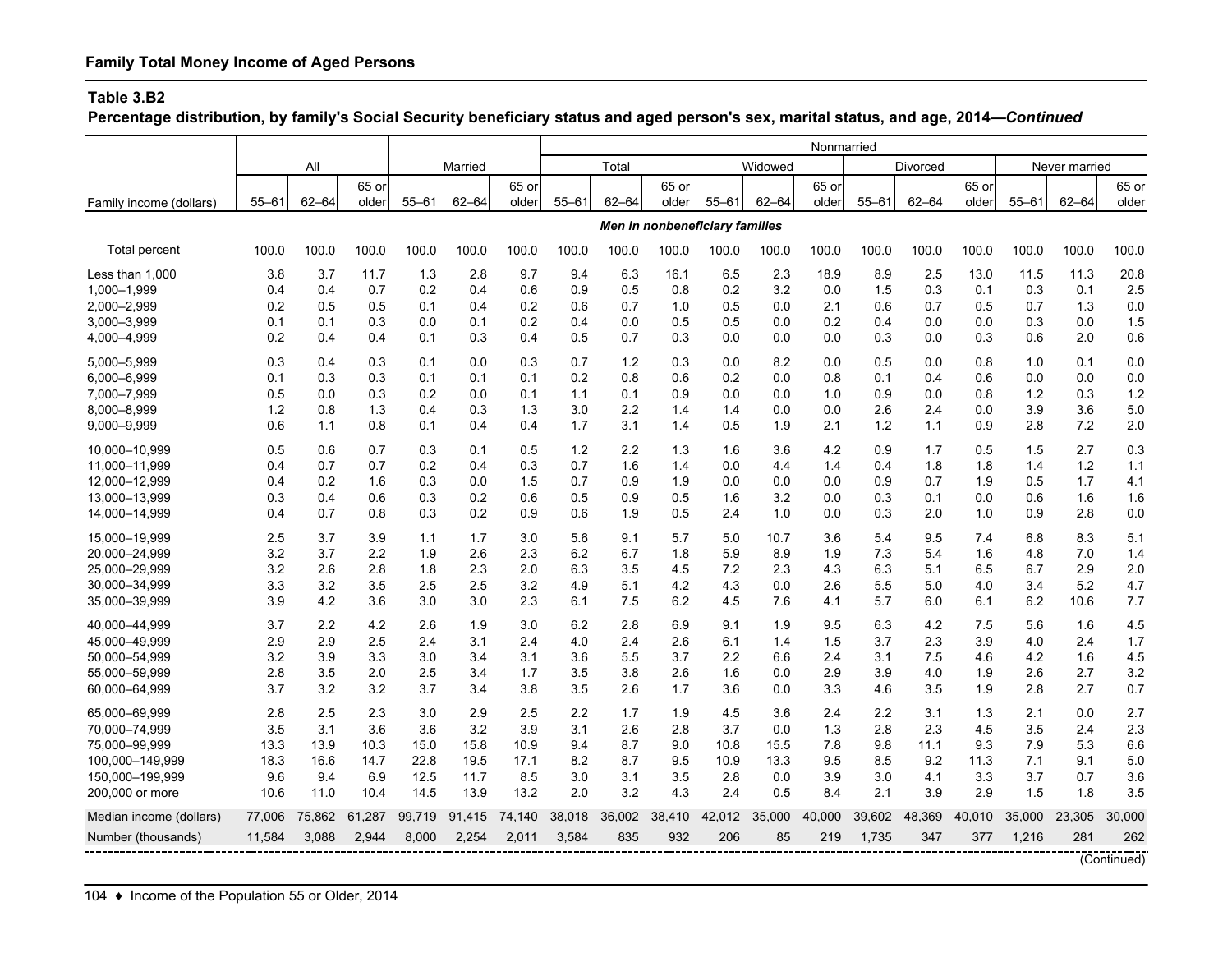**Percentage distribution, by family's Social Security beneficiary status and aged person's sex, marital status, and age, 2014—***Continued*

|                                |             |             |                |             |             |                |            |             |                |                                  |             | Nonmarried     |            |             |                |            |               |                |
|--------------------------------|-------------|-------------|----------------|-------------|-------------|----------------|------------|-------------|----------------|----------------------------------|-------------|----------------|------------|-------------|----------------|------------|---------------|----------------|
|                                |             | All         |                |             | Married     |                |            | Total       |                |                                  | Widowed     |                |            | Divorced    |                |            | Never married |                |
| Family income (dollars)        | $55 - 61$   | $62 - 64$   | 65 or<br>older | $55 - 61$   | $62 - 64$   | 65 or<br>older | $55 - 61$  | $62 - 64$   | 65 or<br>older | $55 - 61$                        | $62 - 64$   | 65 or<br>older | $55 - 61$  | $62 - 64$   | 65 or<br>older | $55 - 61$  | $62 - 64$     | 65 or<br>older |
|                                |             |             |                |             |             |                |            |             |                | Women in nonbeneficiary families |             |                |            |             |                |            |               |                |
| Total percent                  | 100.0       | 100.0       | 100.0          | 100.0       | 100.0       | 100.0          | 100.0      | 100.0       | 100.0          | 100.0                            | 100.0       | 100.0          | 100.0      | 100.0       | 100.0          | 100.0      | 100.0         | 100.0          |
| Less than 1,000                | 4.0         | 5.3         | 13.3           | 1.7         | 3.7         | 10.9           | 7.5        | 7.1         | 14.8           | 6.5                              | 9.5         | 18.2           | 6.7        | 4.0         | 11.4           | 8.7        | 12.0          | 13.3           |
| 1.000-1.999                    | 0.7         | 0.6         | 1.6            | 0.2         | 0.2         | 0.7            | 1.4        | 1.0         | 2.2            | 2.8                              | 0.1         | 2.6            | 1.5        | 1.9         | 1.6            | 0.8        | 0.0           | 2.4            |
| 2,000-2,999<br>3,000-3,999     | 0.5<br>0.3  | 0.3<br>0.6  | 0.8<br>0.6     | 0.2<br>0.0  | 0.0<br>0.1  | 0.3<br>0.2     | 0.8<br>0.7 | 0.6<br>1.0  | 1.1<br>0.8     | 0.5<br>0.2                       | 0.0<br>1.7  | 1.3<br>0.8     | 0.9        | 0.3<br>0.6  | 0.6<br>1.0     | 1.0        | 1.3<br>0.0    | 1.8<br>0.9     |
| 4,000-4,999                    | 0.3         | 0.4         | 0.9            | 0.2         | 0.3         | 0.4            | 0.5        | 0.4         | 1.1            | 1.3                              | 0.0         | 1.0            | 0.7<br>0.5 | 0.3         | 1.5            | 1.0<br>0.2 | 0.0           | 0.3            |
| 5.000-5.999                    | 0.3         | 0.4         | 0.4            | 0.1         | 0.3         | 0.1            | 0.7        | 0.5         | 0.6            | 1.4                              | 0.0         | 0.9            | 0.3        | 0.7         | 0.0            | 1.0        | 0.8           | 0.9            |
| 6,000-6,999                    | 0.4         | 0.7         | 0.7            | 0.1         | 0.1         | 0.1            | 0.7        | 1.4         | 1.0            | 0.2                              | 1.3         | 1.2            | 0.9        | 1.8         | 0.9            | 0.2        | 1.1           | 0.0            |
| 7,000-7,999                    | 0.2         | 0.7         | 0.8            | 0.1         | 0.5         | 0.2            | 0.4        | 0.9         | 1.2            | 0.4                              | 1.8         | 1.7            | 0.5        | 0.8         | 0.5            | 0.0        | 0.7           | 0.7            |
| 8,000-8,999                    | 1.0         | 1.5         | 2.7            | 0.4         | 0.3         | 1.3            | 2.0        | 2.7         | 3.6            | 1.3                              | 1.3         | 2.8            | 2.1        | 4.0         | 4.0            | 2.1        | 2.0           | 5.4            |
| 9,000-9,999                    | 0.6         | 0.6         | 2.0            | 0.2         | 0.4         | 0.4            | 1.2        | 0.8         | 3.0            | 0.8                              | 0.9         | 4.2            | 1.0        | 1.0         | 1.7            | 1.4        | 0.6           | 2.5            |
| 10,000-10,999                  | 1.0         | 0.8         | 2.1            | 0.2         | 0.3         | 0.5            | 2.1        | 1.4         | 3.1            | 1.9                              | 0.0         | 5.1            | 2.3        | 1.7         | 0.8            | 2.3        | 1.1           | 1.7            |
| 11.000-11.999                  | 0.6         | 0.8         | 0.6            | 0.2         | 0.4         | 0.0            | 1.2        | 1.1         | 1.0            | 1.1                              | 0.1         | 0.9            | 1.0        | 1.7         | 1.5            | 1.3        | 1.2           | 0.3            |
| 12,000-12,999                  | 0.7         | 1.0         | 1.4            | 0.4         | 0.1         | 1.3            | 1.1        | 2.0         | 1.5            | 1.0                              | 3.8         | 1.4            | 0.7        | 1.7         | 1.7            | 2.0        | 1.9           | 1.9            |
| 13,000-13,999                  | 0.6         | 0.7         | 1.2            | 0.2         | 0.3         | 0.9            | 1.1        | 1.2         | 1.4            | 1.5                              | 1.0         | 1.0            | 1.2        | 1.1         | 1.3            | 0.9        | 2.1           | 2.3            |
| 14,000-14,999                  | 0.7         | 0.6         | 0.6            | 0.3         | 0.3         | 1.0            | 1.2        | 0.9         | 0.4            | 0.7                              | 1.3         | 0.6            | 1.3        | 1.0         | 0.0            | 0.8        | 0.5           | 0.4            |
| 15,000-19,999                  | 2.6         | 2.7         | 4.5            | 1.2         | 1.3         | 4.3            | 4.7        | 4.2         | 4.6            | 5.6                              | 6.0         | 4.6            | 4.7        | 4.8         | 5.4            | 5.0        | 2.4           | 4.0            |
| 20,000-24,999                  | 4.1         | 3.7         | 4.9            | 2.1         | 1.9         | 2.5            | 7.2        | 5.6         | 6.5            | 9.5                              | 3.5         | 4.8            | 5.6        | 4.9         | 7.7            | 9.3        | 7.8           | 7.8            |
| 25.000-29.999                  | 3.2         | 4.0         | 3.4            | 1.6         | 2.0         | 2.5            | 5.5        | 6.2         | 4.0            | 6.6                              | 6.0         | 3.7            | 4.9        | 6.4         | 3.6            | 5.7        | 4.4           | 6.2            |
| 30,000-34,999                  | 4.3         | 3.9         | 4.2            | 2.6         | 2.3         | 2.9            | 6.8        | 5.6         | 5.1            | 7.4                              | 4.7         | 4.9            | 6.9        | 5.2         | 4.4            | 6.7        | 5.6           | 6.5            |
| 35,000-39,999                  | 4.3         | 4.7         | 3.1            | 3.2         | 2.7         | 2.1            | 6.1        | 6.9         | 3.7            | 5.3                              | 6.9         | 2.5            | 6.5        | 9.3         | 5.0            | 5.9        | 3.1           | 3.5            |
| 40,000-44,999                  | 3.5         | 3.1         | 3.3            | 2.6         | 2.0         | 3.7            | 4.8        | 4.3         | 3.0            | 4.7                              | 2.3         | 3.1            | 4.8        | 6.8         | 3.6            | 4.1        | 1.9           | 1.7            |
| 45,000-49,999                  | 3.0         | 4.3         | 3.0            | 2.5         | 3.7         | 3.3            | 3.7        | 4.9         | 2.8            | 4.5                              | 4.4         | 2.9            | 4.3        | 4.3         | 2.8            | 2.1        | 5.6           | 2.5            |
| 50,000-54,999                  | 3.9         | 2.4         | 2.8            | 3.1         | 2.2         | 2.7            | 5.0        | 2.6         | 2.9            | 2.7                              | 2.3         | 3.2            | 5.7        | 2.2         | 2.6            | 5.7        | 3.7           | 4.0            |
| 55,000-59,999                  | 3.1         | 3.3         | 2.5            | 2.9         | 2.8         | 1.9            | 3.4        | 3.7         | 2.9            | 3.9                              | 3.0         | 2.5            | 3.7        | 3.7         | 2.1            | 3.5        | 5.0           | 5.2            |
| 60,000-64,999                  | 3.3         | 4.1         | 3.9            | 3.1         | 4.8         | 4.4            | 3.5        | 3.3         | 3.5            | 3.4                              | 4.9         | 2.4            | 4.2        | 3.1         | 4.9            | 2.1        | 1.5           | 4.1            |
| 65,000-69,999                  | 2.7         | 2.7         | 2.3            | 2.9         | 1.9         | 3.2            | 2.4        | 3.6         | 1.8            | 2.3                              | 4.3         | 1.3            | 2.5<br>2.9 | 3.8         | 3.4            | 2.8        | 2.3           | 0.0            |
| 70.000-74.999<br>75,000-99,999 | 3.5<br>13.1 | 3.4<br>11.9 | 2.8<br>9.2     | 4.0<br>15.7 | 3.4<br>13.2 | 3.4<br>10.3    | 2.7<br>9.4 | 3.4<br>10.5 | 2.3<br>8.4     | 2.3<br>7.2                       | 3.2<br>13.6 | 2.3<br>5.9     | 10.4       | 4.2<br>10.0 | 2.9<br>11.1    | 2.8<br>9.5 | 2.4<br>9.9    | 2.3<br>9.8     |
| 100,000-149,999                | 16.3        | 16.7        | 10.8           | 21.7        | 23.5        | 15.7           | 8.1        | 9.2         | 7.7            | 8.7                              | 9.5         | 8.0            | 8.3        | 7.0         | 8.6            | 7.6        | 14.9          | 4.6            |
| 150,000-199,999                | 7.9         | 6.5         | 4.1            | 11.8        | 11.1        | 7.5            | 2.2        | 1.4         | 2.0            | 3.1                              | 0.0         | 1.9            | 1.8        | 0.9         | 2.4            | 1.0        | 1.6           | 1.7            |
| 200,000 or more                | 9.4         | 8.0         | 5.6            | 14.5        | 13.8        | 11.3           | 1.7        | 1.5         | 2.0            | 0.8                              | 2.6         | 2.4            | 1.1        | 0.9         | 1.0            | 2.5        | 2.5           | 1.4            |
| Median income (dollars)        | 70,000      | 63,460      | 40,020         | 96,249      | 94,535      | 66,592         | 37,456     | 39,000      | 27,743         | 34,460                           | 40,330      | 22,080         | 39,612     | 38,540      | 35,000         | 34,738     | 43,000        | 28,425         |
| Number (thousands)             | 11,324      | 2.774       | 3.479          | 6.783       | 1,458       | 1,349          | 4.541      | 1.316       | 2.130          | 647                              | 259         | 998            | 2,304      | 666         | 644            | 1,104      | 295           | 357            |

a. Fewer than 75,000 weighted cases.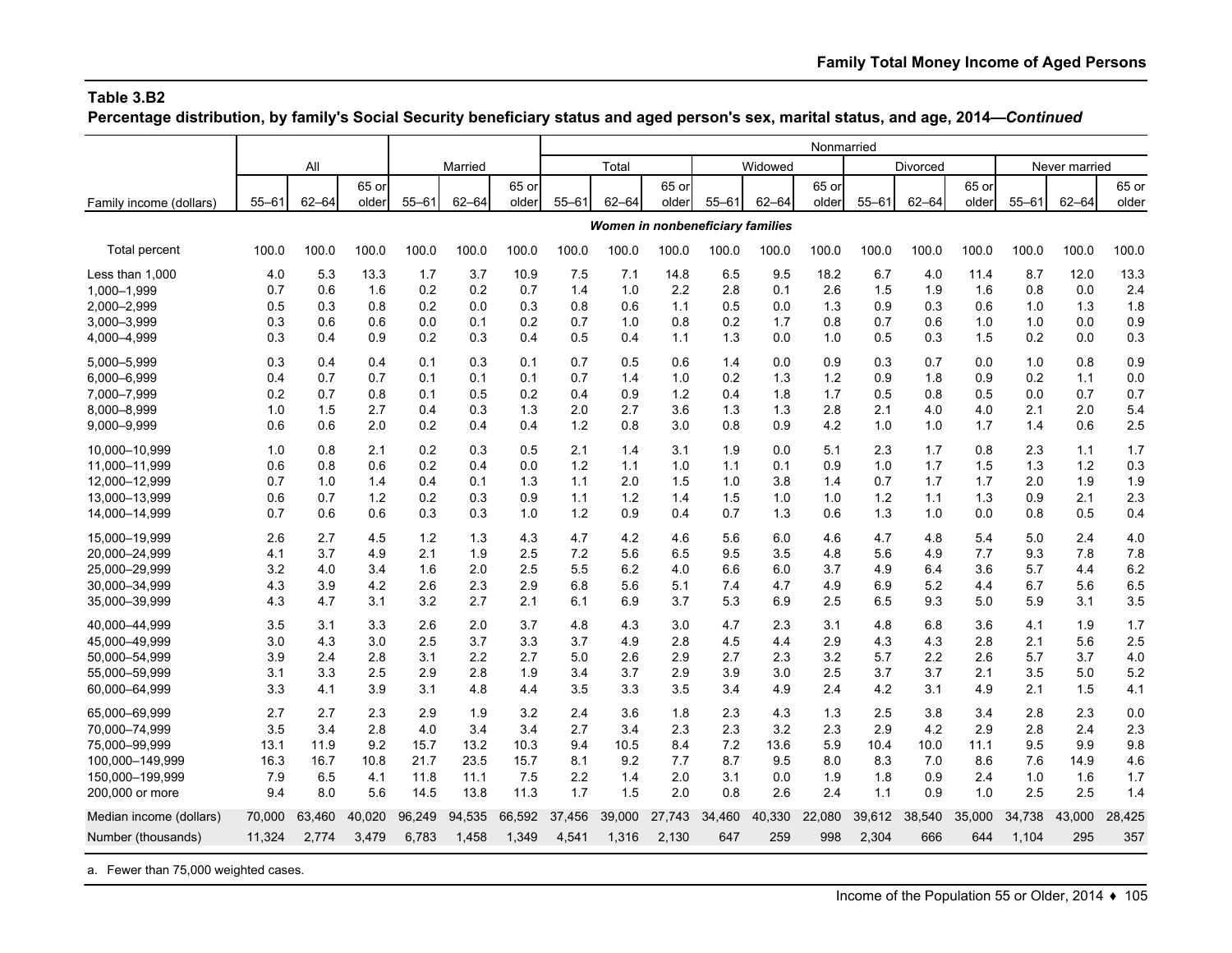# **Family Total Money Income of Aged Persons**

#### **Table 3.B3**

**Percentage distribution, by sex, marital status, race, Hispanic origin, and age, 2014**

|                         |           | White alone |             |           | <b>Black alone</b> |             |           | Asian alone |             |           | Hispanic origin |             |
|-------------------------|-----------|-------------|-------------|-----------|--------------------|-------------|-----------|-------------|-------------|-----------|-----------------|-------------|
| Family income (dollars) | $55 - 61$ | $62 - 64$   | 65 or older | $55 - 61$ | $62 - 64$          | 65 or older | $55 - 61$ | $62 - 64$   | 65 or older | $55 - 61$ | $62 - 64$       | 65 or older |
|                         |           |             |             |           |                    | All persons |           |             |             |           |                 |             |
| <b>Total percent</b>    | 100.0     | 100.0       | 100.0       | 100.0     | 100.0              | 100.0       | 100.0     | 100.0       | 100.0       | 100.0     | 100.0           | 100.0       |
| Less than 1,000         | 2.8       | 2.2         | 1.6         | 4.9       | 4.0                | 3.7         | 3.0       | 2.6         | 3.0         | 3.1       | 3.7             | 3.0         |
| 1,000-1,999             | 0.5       | 0.4         | 0.2         | 0.3       | 0.6                | 0.3         | 0.2       | 0.0         | 0.3         | 0.4       | 0.2             | 0.1         |
| 2,000-2,999             | 0.3       | 0.3         | 0.2         | 0.4       | 0.5                | 0.3         | 0.1       | 0.0         | 0.1         | 0.3       | 0.1             | 0.5         |
| 3,000-3,999             | 0.2       | 0.4         | 0.1         | 0.4       | 0.5                | 0.3         | 0.0       | 0.1         | 0.0         | 0.2       | 0.4             | 0.2         |
| 4,000-4,999             | 0.2       | 0.4         | 0.2         | 0.4       | 0.9                | 0.6         | 0.1       | 0.3         | 0.5         | 0.5       | 0.6             | 0.4         |
| 5,000-5,999             | 0.3       | 0.3         | $0.2\,$     | 0.2       | 0.8                | 0.3         | 0.7       | 0.8         | 0.5         | 0.4       | 1.1             | 0.4         |
| 6,000-6,999             | 0.3       | 0.4         | 0.5         | 0.3       | 0.9                | 0.7         | 0.3       | 0.0         | 0.3         | 0.2       | 0.6             | 0.8         |
| 7,000-7,999             | 0.4       | 0.2         | 0.5         | 0.7       | 0.8                | 1.2         | 0.3       | 0.4         | 0.6         | 0.5       | 0.7             | 0.5         |
| 8,000-8,999             | 1.0       | 0.8         | 0.9         | 3.0       | 1.5                | 1.6         | 0.5       | 0.8         | $1.2$       | 1.3       | 1.1             | 2.2         |
| 9,000-9,999             | 0.8       | 0.6         | 1.0         | 1.5       | 3.1                | 2.4         | 0.6       | 0.5         | 1.4         | 1.5       | 1.6             | 2.3         |
| 10,000-10,999           | 1.0       | $1.2$       | 1.3         | 1.5       | 2.1                | 3.1         | 0.5       | 0.9         | 2.5         | 1.0       | 1.1             | 2.6         |
| 11,000-11,999           | 0.6       | 0.8         | 1.3         | 2.0       | 1.4                | 2.1         | 0.6       | 0.1         | 1.5         | 1.1       | 1.1             | 1.8         |
| 12,000-12,999           | 0.6       | 0.8         | 1.2         | 1.2       | 1.6                | 3.5         | 0.7       | 0.6         | 1.6         | 1.3       | 1.4             | 1.8         |
| 13,000-13,999           | 0.6       | 0.9         | 1.6         | 1.3       | 1.6                | 2.2         | 0.2       | 0.0         | 0.6         | 0.9       | 1.8             | 2.2         |
| 14,000-14,999           | 0.7       | $1.2$       | 1.5         | $1.2$     | 1.5                | 2.5         | 0.4       | 0.6         | 1.3         | 0.8       | 1.6             | 2.1         |
| 15,000-19,999           | 3.3       | 4.7         | 7.6         | 6.2       | 9.6                | 8.7         | 1.9       | 1.9         | 6.1         | 5.9       | 6.5             | 8.9         |
| 20,000-24,999           | 3.9       | 4.2         | 7.1         | 5.8       | 7.3                | 8.5         | 3.2       | 3.9         | 5.1         | 7.0       | 7.8             | 8.3         |
| 25,000-29,999           | 3.3       | 4.0         | 6.8         | 4.8       | 3.8                | 7.7         | 4.5       | 4.3         | 4.8         | 4.1       | 6.3             | 6.3         |
| 30,000-34,999           | 3.8       | 4.0         | 5.9         | 5.0       | 4.9                | 6.4         | 4.5       | 5.0         | 5.3         | 6.2       | 6.9             | 5.3         |
| 35,000-39,999           | 4.0       | 4.9         | 5.8         | 5.1       | 6.0                | 5.3         | 3.2       | 4.1         | 3.9         | 6.3       | 4.1             | 4.5         |
| 40,000-44,999           | 3.6       | 3.6         | 5.0         | 4.5       | 4.1                | 4.7         | 2.9       | 5.4         | 3.1         | 4.4       | 4.1             | 4.2         |
| 45,000-49,999           | 3.1       | 4.1         | 4.5         | 4.2       | 4.1                | 4.3         | 2.5       | 3.5         | 3.1         | 3.9       | 4.5             | 3.6         |
| 50,000-54,999           | 3.9       | 4.1         | 3.9         | 4.1       | 3.8                | 3.2         | 2.9       | 2.7         | 4.9         | 4.8       | 5.2             | 3.8         |
| 55,000-59,999           | 3.1       | 3.5         | 3.5         | 4.3       | 3.2                | 3.0         | 1.8       | 2.9         | 2.1         | 3.4       | 3.4             | 3.5         |
| 60,000-64,999           | 3.5       | 3.4         | 3.5         | 3.2       | 3.0                | 2.4         | 4.7       | 4.8         | 2.8         | 3.0       | 2.7             | 3.5         |
| 65,000-69,999           | 2.9       | 3.0         | 2.8         | 2.5       | 2.4                | 2.8         | 3.2       | 1.2         | 1.7         | 2.7       | 2.0             | 2.4         |
| 70,000-74,999           | 3.5       | 3.2         | 2.7         | 2.5       | 2.6                | 1.7         | 3.3       | 3.3         | 2.7         | 3.5       | 2.2             | 2.7         |
| 75,000-99,999           | 13.5      | 13.2        | 10.0        | 10.9      | 9.4                | 6.3         | 11.2      | 11.6        | 11.0        | 11.0      | 11.1            | 8.3         |
| 100,000-149,999         | 17.0      | 15.5        | 10.3        | 9.8       | 9.3                | 6.6         | 20.3      | 18.9        | 14.9        | 12.9      | 10.9            | 8.6         |
| 150,000-199,999         | 8.2       | 6.8         | 4.1         | 4.5       | 2.1                | 2.1         | 9.9       | 8.1         | 6.9         | 4.7       | 2.6             | 2.5         |
| 200,000 or more         | 9.2       | 7.1         | 4.2         | 3.3       | 2.3                | 1.6         | 11.7      | 10.9        | 6.5         | 3.0       | 2.6             | 2.7         |
| Median income (dollars) | 71,735    | 62,935      | 44,208      | 44,000    | 37,192             | 30,059      | 80,404    | 72,630      | 53,495      | 48,006    | 41,650          | 35,123      |
| Number (thousands)      | 23,885    | 8,997       | 39,054      | 3,463     | 1,211              | 4,143       | 1,453     | 548         | 2,029       | 3,173     | 1,008           | 3,636       |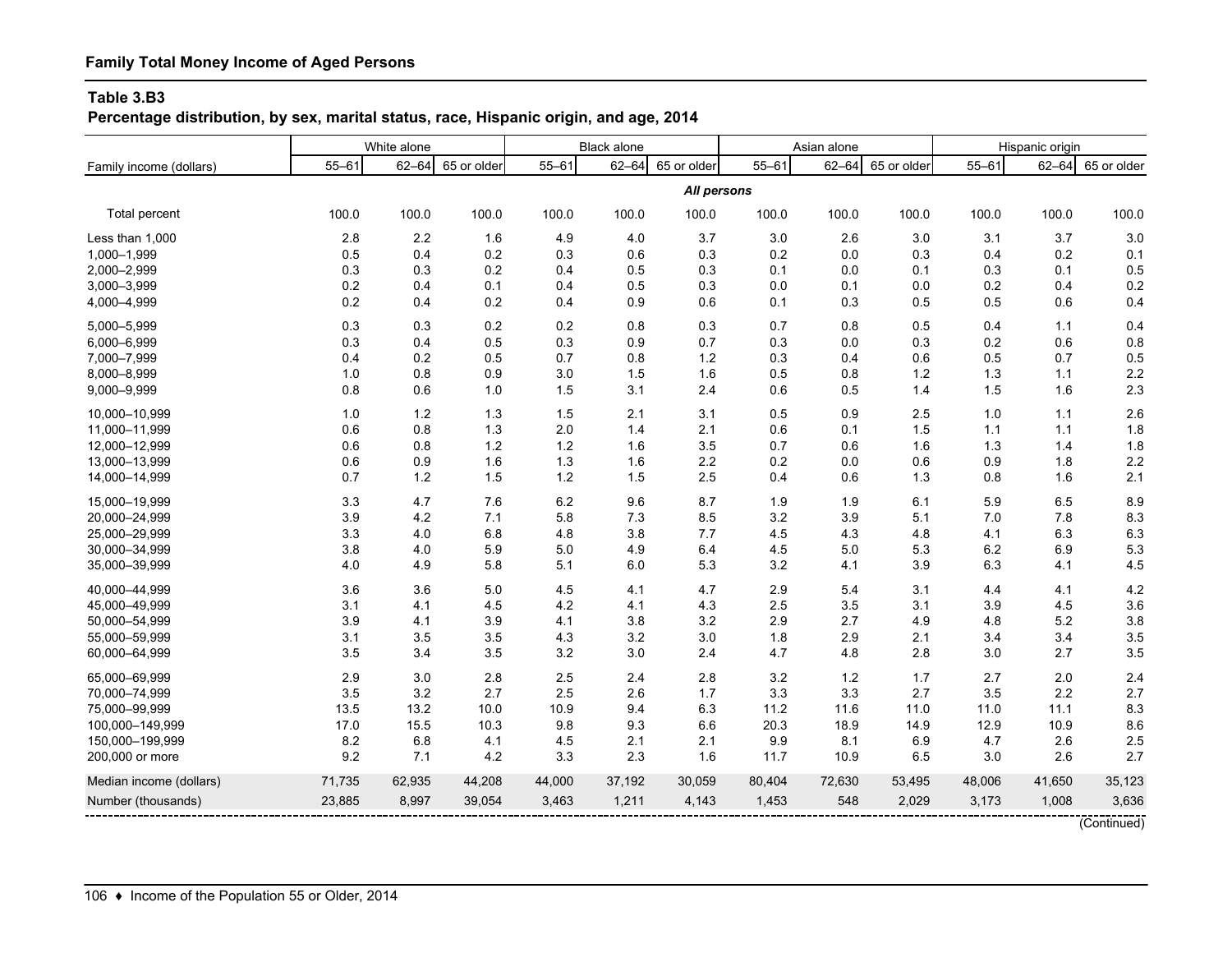**Percentage distribution, by sex, marital status, race, Hispanic origin, and age, 2014—***Continued*

|                         |           | White alone |             |           | <b>Black alone</b> |             |           | Asian alone |             |           | Hispanic origin |             |
|-------------------------|-----------|-------------|-------------|-----------|--------------------|-------------|-----------|-------------|-------------|-----------|-----------------|-------------|
| Family income (dollars) | $55 - 61$ | $62 - 64$   | 65 or older | $55 - 61$ | $62 - 64$          | 65 or older | $55 - 61$ | $62 - 64$   | 65 or older | $55 - 61$ | $62 - 64$       | 65 or older |
|                         |           |             |             |           |                    | All men     |           |             |             |           |                 |             |
| Total percent           | 100.0     | 100.0       | 100.0       | 100.0     | 100.0              | 100.0       | 100.0     | 100.0       | 100.0       | 100.0     | 100.0           | 100.0       |
| Less than 1,000         | 2.9       | 2.1         | 1.5         | 4.5       | 3.7                | 3.7         | 3.9       | 2.1         | 3.2         | 3.4       | 3.5             | 3.3         |
| 1,000-1,999             | 0.4       | 0.3         | 0.1         | 0.0       | 0.5                | 0.3         | 0.0       | 0.0         | 0.0         | 0.6       | 0.0             | 0.1         |
| 2,000-2,999             | 0.2       | 0.3         | 0.2         | 0.2       | 0.5                | 0.2         | 0.2       | 0.0         | 0.0         | 0.3       | 0.1             | 1.0         |
| 3,000-3,999             | 0.2       | 0.2         | 0.0         | 0.3       | 0.0                | 0.4         | 0.0       | 0.0         | 0.0         | 0.1       | 0.4             | 0.2         |
| 4,000-4,999             | 0.1       | 0.4         | 0.1         | 0.4       | 0.7                | 0.3         | 0.3       | 0.0         | 0.5         | 0.6       | 0.2             | 0.4         |
| 5,000-5,999             | 0.4       | 0.2         | 0.1         | 0.2       | $1.2$              | 0.5         | 0.6       | 0.0         | 0.9         | 0.2       | 1.6             | 0.1         |
| 6,000-6,999             | 0.1       | 0.3         | 0.3         | 0.4       | 0.7                | 0.5         | 0.0       | 0.0         | 0.4         | 0.1       | 0.4             | 0.5         |
| 7,000-7,999             | 0.5       | 0.1         | 0.1         | 0.9       | 0.3                | 0.9         | 0.6       | 0.0         | 0.4         | 0.3       | 0.3             | 0.6         |
| 8,000-8,999             | 1.0       | 0.6         | 0.4         | 4.0       | 1.8                | 1.5         | 0.8       | 0.0         | 1.1         | 1.1       | 0.4             | 1.5         |
| 9,000-9,999             | 0.7       | 0.7         | 0.6         | 1.3       | 4.2                | 1.2         | 0.7       | 0.5         | 0.9         | 1.1       | 1.6             | 1.4         |
| 10.000-10.999           | 0.7       | 1.2         | 0.9         | 1.2       | 1.6                | 2.8         | 0.1       | 1.2         | 1.5         | 0.7       | 1.6             | 2.3         |
| 11,000-11,999           | 0.5       | 0.7         | 0.9         | 1.2       | 1.2                | 1.7         | 0.3       | 0.0         | 1.7         | 1.2       | 1.0             | 1.8         |
| 12,000-12,999           | 0.6       | 0.9         | 0.9         | 1.1       | 0.9                | 2.6         | 1.1       | 0.6         | 1.0         | 0.9       | 0.7             | 1.6         |
| 13,000-13,999           | 0.4       | 0.8         | 1.1         | 1.0       | 0.9                | 2.2         | 0.4       | 0.0         | 0.3         | 0.5       | 1.4             | 1.4         |
| 14,000-14,999           | 0.6       | 1.4         | 1.1         | 0.8       | 1.7                | 2.7         | 0.0       | 0.8         | 0.9         | 0.3       | 1.3             | 2.4         |
| 15,000-19,999           | 3.3       | 4.9         | 5.8         | 6.7       | 9.5                | 8.9         | 1.1       | 1.0         | 5.7         | 5.8       | 6.3             | 8.4         |
| 20,000-24,999           | 3.5       | 4.1         | 6.0         | 4.9       | 8.3                | 7.9         | 2.9       | 5.0         | 4.5         | 6.7       | 9.6             | 8.1         |
| 25,000-29,999           | 3.2       | 3.6         | 6.2         | 5.0       | 2.7                | 6.9         | 4.4       | 2.9         | 5.5         | 4.4       | 6.4             | 6.3         |
| 30,000-34,999           | 3.5       | 3.8         | 6.1         | 3.7       | 3.8                | 6.5         | 4.8       | 4.3         | 5.7         | 5.4       | 7.2             | 5.6         |
| 35,000-39,999           | 3.9       | 4.4         | 6.3         | 4.2       | 6.0                | 5.4         | 2.8       | 5.4         | 4.1         | 6.9       | 3.8             | 4.9         |
| 40,000-44,999           | 3.7       | 2.9         | 5.2         | 4.4       | 3.9                | 4.3         | 2.6       | 5.3         | 3.0         | 4.9       | 2.6             | 4.7         |
| 45,000-49,999           | 3.0       | 3.5         | 4.4         | 4.2       | 4.1                | 3.9         | 2.9       | 4.5         | 2.5         | 3.9       | 5.0             | 3.2         |
| 50,000-54,999           | 3.6       | 4.3         | 4.4         | 3.7       | 4.6                | 3.6         | 2.8       | 2.4         | 4.8         | 4.1       | 5.0             | 3.8         |
| 55,000-59,999           | 2.9       | 3.8         | 3.8         | 3.9       | 2.5                | 3.7         | 1.9       | 3.1         | 2.6         | 3.0       | 3.3             | 4.0         |
| 60,000-64,999           | 3.6       | 3.0         | 3.8         | 3.3       | 2.4                | 2.4         | 5.1       | 2.7         | 3.3         | 3.4       | 2.4             | 2.9         |
| 65,000-69,999           | 3.0       | 3.0         | 3.0         | 2.7       | 1.8                | 3.1         | 2.7       | 1.8         | 1.7         | 2.8       | 1.8             | 2.3         |
| 70,000-74,999           | 3.3       | 3.4         | 3.1         | 3.1       | 2.4                | 1.8         | 3.4       | 3.0         | 2.2         | 3.3       | 3.6             | 2.6         |
| 75,000-99,999           | 13.4      | 13.5        | 11.2        | 12.2      | 12.0               | 7.4         | 11.6      | 10.5        | 11.1        | 11.2      | 12.0            | 10.0        |
| 100,000-149,999         | 17.7      | 15.7        | 12.1        | 11.2      | 9.3                | 8.3         | 21.7      | 20.4        | 16.0        | 13.5      | 11.4            | 9.6         |
| 150,000-199,999         | 9.2       | 7.8         | 4.9         | 5.1       | 3.5                | 2.3         | 9.0       | 10.6        | 7.9         | 5.6       | 3.2             | 2.4         |
| 200,000 or more         | 9.8       | 8.1         | 5.4         | 4.1       | 3.3                | 2.0         | 11.3      | 12.0        | 6.8         | 3.5       | 2.0             | 2.9         |
| Median income (dollars) | 75,000    | 67,921      | 51,917      | 48,800    | 39,968             | 33,751      | 81,048    | 81,000      | 57,969      | 50,004    | 44,532          | 37,738      |
| Number (thousands)      | 11,677    | 4,345       | 17,513      | 1,559     | 548                | 1,662       | 671       | 255         | 925         | 1,532     | 479             | 1,567       |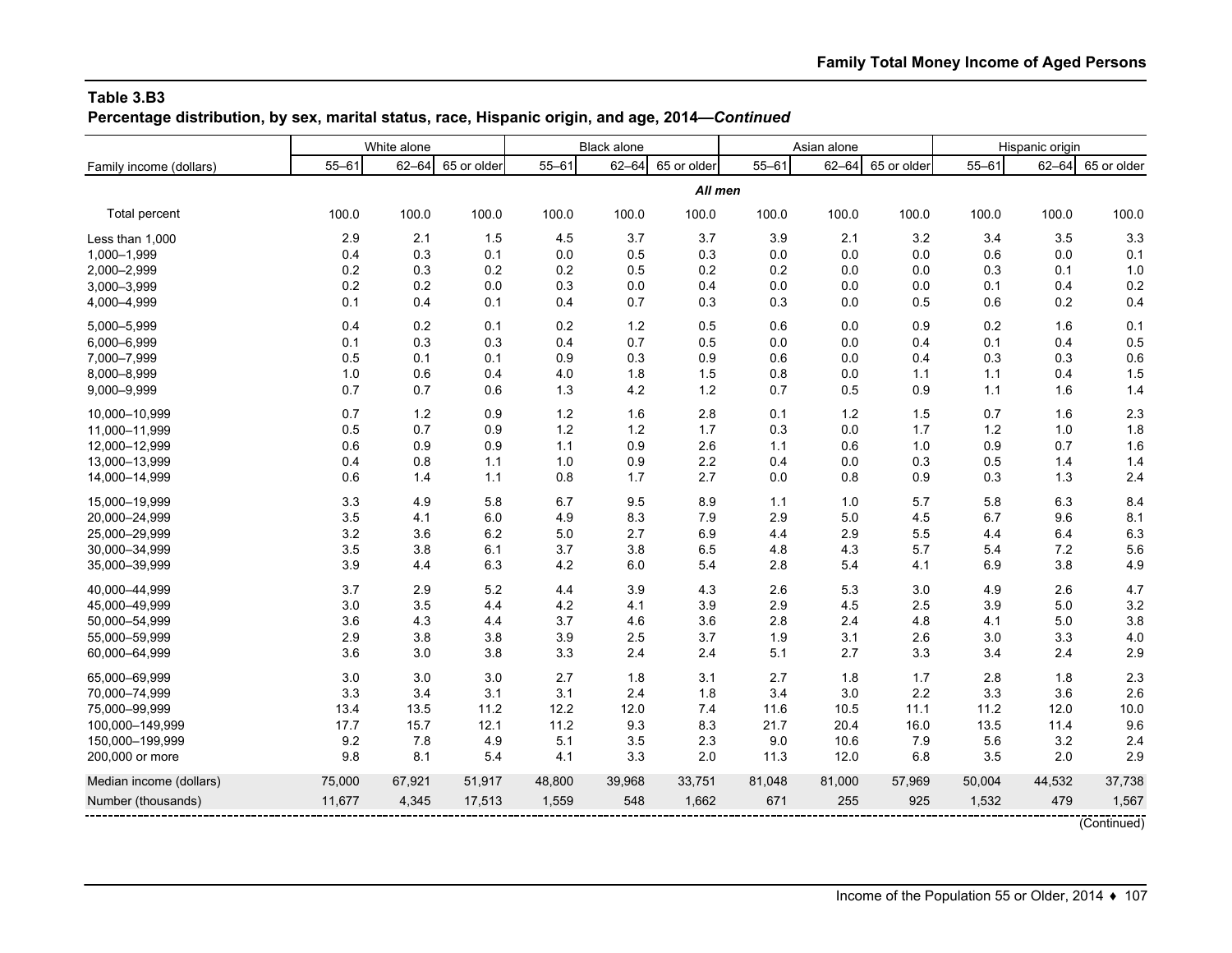# **Family Total Money Income of Aged Persons**

#### **Table 3.B3**

**Percentage distribution, by sex, marital status, race, Hispanic origin, and age, 2014—***Continued*

|                         |           | White alone |             |           | <b>Black alone</b> |                    |           | Asian alone |             |           | Hispanic origin |             |
|-------------------------|-----------|-------------|-------------|-----------|--------------------|--------------------|-----------|-------------|-------------|-----------|-----------------|-------------|
| Family income (dollars) | $55 - 61$ | $62 - 64$   | 65 or older | $55 - 61$ | $62 - 64$          | 65 or older        | $55 - 61$ | $62 - 64$   | 65 or older | $55 - 61$ | $62 - 64$       | 65 or older |
|                         |           |             |             |           |                    | <b>Married men</b> |           |             |             |           |                 |             |
| <b>Total percent</b>    | 100.0     | 100.0       | 100.0       | 100.0     | 100.0              | 100.0              | 100.0     | 100.0       | 100.0       | 100.0     | 100.0           | 100.0       |
| Less than 1,000         | 1.1       | 1.6         | $1.2$       | 1.2       | 2.9                | 2.3                | 2.0       | 1.1         | 3.3         | 1.5       | 3.1             | 2.7         |
| 1,000-1,999             | 0.2       | 0.3         | 0.1         | 0.0       | 0.0                | 0.1                | 0.0       | 0.0         | 0.0         | 0.0       | 0.0             | 0.1         |
| 2,000-2,999             | 0.1       | 0.3         | 0.0         | 0.0       | 0.7                | 0.1                | 0.0       | 0.0         | 0.0         | 0.0       | 0.0             | 0.1         |
| 3,000-3,999             | 0.0       | 0.2         | 0.0         | 0.0       | 0.0                | 0.2                | 0.0       | 0.0         | 0.0         | 0.0       | 0.0             | 0.3         |
| 4,000-4,999             | 0.1       | 0.3         | 0.1         | 0.1       | 1.2                | 0.4                | 0.1       | 0.0         | 0.6         | 0.3       | 0.3             | 0.5         |
| 5,000-5,999             | 0.2       | 0.1         | 0.0         | 0.3       | 0.3                | 0.3                | 0.7       | 0.0         | 0.7         | 0.1       | 1.1             | 0.2         |
| 6,000-6,999             | 0.1       | 0.2         | 0.1         | 0.3       | 0.4                | 0.2                | 0.0       | 0.0         | 0.3         | 0.0       | 0.0             | 0.4         |
| 7,000-7,999             | 0.1       | 0.1         | 0.1         | 0.5       | 0.0                | 0.0                | 0.8       | 0.0         | 0.0         | 0.2       | 0.5             | 0.8         |
| 8,000-8,999             | 0.4       | 0.4         | 0.2         | 1.0       | 0.5                | 0.0                | 0.0       | 0.0         | 1.3         | 1.4       | 0.0             | 1.0         |
| 9,000-9,999             | 0.1       | 0.4         | 0.2         | 0.0       | 1.0                | 0.1                | 0.0       | 0.0         | 0.6         | 0.2       | 0.7             | 0.7         |
| 10,000-10,999           | 0.4       | 0.4         | 0.4         | 0.3       | 0.8                | 0.5                | 0.0       | 0.0         | 0.2         | 0.5       | 1.0             | 1.0         |
| 11,000-11,999           | 0.3       | 0.2         | 0.3         | 0.5       | 0.6                | 1.1                | 0.1       | 0.0         | 0.7         | 0.5       | 0.6             | 0.6         |
| 12,000-12,999           | 0.2       | 0.3         | 0.3         | 0.5       | 0.0                | 1.2                | 1.4       | 0.0         | 0.4         | 0.5       | 0.0             | 1.3         |
| 13,000-13,999           | 0.3       | 0.3         | 0.4         | 0.5       | 0.7                | 0.2                | 0.0       | 0.0         | 0.0         | 0.6       | 1.1             | 0.7         |
| 14,000-14,999           | 0.4       | 0.6         | 0.6         | 0.2       | 0.7                | 0.9                | 0.0       | 0.0         | 0.9         | 0.3       | 1.1             | 1.7         |
| 15,000-19,999           | 1.6       | 2.3         | 3.3         | 2.5       | 4.6                | 5.6                | 0.8       | 1.2         | 5.1         | 4.8       | 3.6             | 7.9         |
| 20,000-24,999           | 2.2       | 2.4         | 5.0         | 2.6       | 5.9                | 8.1                | 2.2       | 4.9         | 4.9         | 3.7       | 6.3             | 8.7         |
| 25,000-29,999           | 1.9       | 3.3         | 5.7         | 3.1       | 2.0                | 7.3                | 3.0       | 3.5         | 5.5         | 4.3       | 7.4             | 6.2         |
| 30.000-34.999           | 2.8       | 3.0         | 5.6         | 3.9       | 4.5                | 7.3                | 4.2       | 4.0         | 5.8         | 5.0       | 7.2             | 6.4         |
| 35,000-39,999           | 3.2       | 3.4         | 6.1         | 4.3       | 4.5                | 4.7                | 2.6       | 5.3         | 3.3         | 6.8       | 2.5             | 5.3         |
| 40,000-44,999           | 2.7       | 3.0         | 5.4         | 3.6       | 3.4                | 6.1                | 2.2       | 5.0         | 3.5         | 4.8       | 3.1             | 5.3         |
| 45,000-49,999           | 2.6       | 3.5         | 4.8         | 3.2       | 3.8                | 4.8                | 3.0       | 5.3         | 2.5         | 3.9       | 7.0             | 3.2         |
| 50,000-54,999           | 3.6       | 4.5         | 4.7         | 3.8       | 5.2                | 4.7                | 2.9       | 2.7         | 4.5         | 4.9       | 5.8             | 4.2         |
| 55,000-59,999           | 2.6       | 3.9         | 3.9         | 4.2       | 3.2                | 5.1                | 2.3       | 2.5         | 2.5         | 3.2       | 4.2             | 4.3         |
| 60,000-64,999           | 3.6       | 3.7         | 4.3         | 4.7       | 2.9                | 3.4                | 6.1       | 2.5         | 4.1         | 3.1       | 3.7             | 3.7         |
| 65,000-69,999           | 3.3       | 3.3         | 3.4         | 3.7       | 3.5                | 5.3                | 2.8       | 1.1         | 2.0         | 3.2       | 2.9             | 2.5         |
| 70,000-74,999           | 3.6       | 3.7         | 3.5         | 4.1       | 3.8                | 2.0                | 4.2       | 2.5         | 2.0         | 3.6       | 3.5             | 3.3         |
| 75,000-99,999           | 14.9      | 15.7        | 13.0        | 16.9      | 18.5               | 9.1                | 11.9      | 11.3        | 12.1        | 12.7      | 13.7            | 10.1        |
| 100,000-149,999         | 22.1      | 19.0        | 14.3        | 18.5      | 13.5               | 12.2               | 21.9      | 20.9        | 16.6        | 18.2      | 12.3            | 10.8        |
| 150,000-199,999         | 12.0      | 9.6         | 6.0         | 8.6       | 5.3                | 3.9                | 11.2      | 12.0        | 8.7         | 6.8       | 4.9             | 3.1         |
| 200,000 or more         | 13.5      | 10.2        | 6.5         | 6.9       | 5.7                | 3.0                | 13.6      | 14.2        | 8.0         | 4.9       | 2.5             | 3.0         |
| Median income (dollars) | 95,356    | 81,000      | 61,096      | 75,910    | 68,017             | 48,828             | 92,605    | 90,000      | 64,555      | 63,004    | 51,560          | 43,300      |
| Number (thousands)      | 7,976     | 3,201       | 12,545      | 842       | 283                | 830                | 536       | 215         | 723         | 970       | 304             | 1,044       |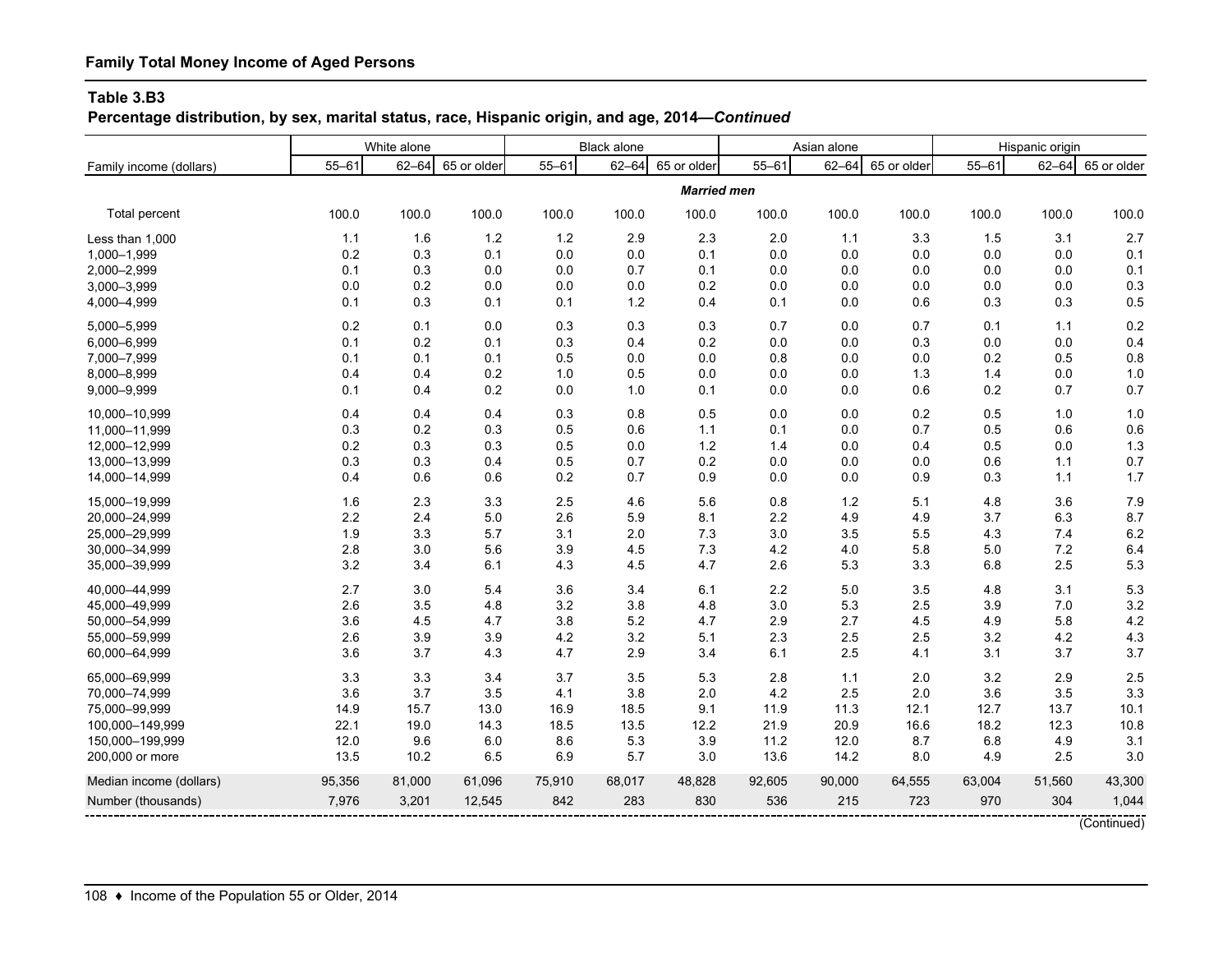**Percentage distribution, by sex, marital status, race, Hispanic origin, and age, 2014—***Continued*

|                         |           | White alone |             |           | <b>Black alone</b> |                       |           | Asian alone |             |           | Hispanic origin |             |
|-------------------------|-----------|-------------|-------------|-----------|--------------------|-----------------------|-----------|-------------|-------------|-----------|-----------------|-------------|
| Family income (dollars) | $55 - 61$ | $62 - 64$   | 65 or older | $55 - 61$ | $62 - 64$          | 65 or older           | $55 - 61$ | $62 - 64$   | 65 or older | $55 - 61$ | $62 - 64$       | 65 or older |
|                         |           |             |             |           |                    | <b>Nonmarried men</b> |           |             |             |           |                 |             |
| Total percent           | 100.0     | 100.0       | 100.0       | 100.0     | 100.0              | 100.0                 | 100.0     | a           | 100.0       | 100.0     | 100.0           | 100.0       |
| Less than 1,000         | 6.8       | 3.2         | 2.1         | 8.4       | 4.5                | 5.1                   | 11.2      | a           | 2.7         | 6.8       | 4.2             | 4.3         |
| 1,000-1,999             | 0.9       | 0.3         | 0.2         | 0.0       | 1.1                | 0.5                   | $0.0\,$   | a           | 0.0         | 1.5       | 0.0             | 0.0         |
| 2,000-2,999             | 0.5       | 0.6         | 0.6         | 0.5       | 0.3                | 0.3                   | $1.2$     | a           | 0.0         | 0.8       | 0.3             | 2.6         |
| 3,000-3,999             | 0.5       | 0.2         | 0.1         | 0.7       | 0.0                | 0.6                   | 0.0       | a           | 0.0         | 0.3       | 1.0             | 0.0         |
| 4,000-4,999             | 0.2       | 0.7         | 0.1         | 0.9       | 0.2                | 0.2                   | 1.2       | a           | 0.0         | 1.2       | 0.0             | 0.3         |
| 5,000-5,999             | 0.9       | 0.5         | 0.1         | 0.1       | 2.2                | 0.7                   | 0.0       | a           | 1.4         | 0.4       | 2.4             | 0.0         |
| 6,000-6,999             | 0.2       | 0.6         | 0.8         | 0.5       | 1.0                | 0.8                   | 0.0       | a           | 0.9         | 0.3       | 1.1             | 0.6         |
| 7,000-7,999             | 1.2       | 0.1         | 0.2         | 1.3       | 0.6                | 1.8                   | 0.0       | a           | 1.7         | 0.5       | 0.0             | 0.3         |
| 8,000-8,999             | 2.2       | $1.2$       | 0.9         | 7.6       | 3.3                | 2.9                   | 4.0       | a           | 0.5         | 0.6       | 1.1             | 2.3         |
| 9,000-9,999             | 1.9       | 1.6         | 1.5         | 2.8       | 7.5                | 2.2                   | 3.3       | a           | 2.1         | 2.7       | 3.2             | 2.8         |
| 10,000-10,999           | 1.4       | 3.4         | 2.2         | 2.2       | 2.5                | 5.2                   | 0.3       | a           | 5.9         | 1.0       | 2.8             | 5.0         |
| 11,000-11,999           | 1.0       | 2.0         | 2.3         | 2.1       | 1.7                | 2.2                   | 1.4       | a           | 5.0         | 2.5       | 1.7             | 4.3         |
| 12,000-12,999           | 1.4       | 2.5         | 2.2         | 1.9       | 1.9                | 3.9                   | $0.0\,$   | a           | 3.1         | 1.7       | 1.8             | 2.1         |
| 13,000-13,999           | 0.7       | 2.1         | 2.8         | 1.7       | 1.2                | 4.2                   | 2.1       | a           | 1.3         | 0.5       | 1.9             | 2.8         |
| 14,000-14,999           | 1.0       | 3.7         | 2.2         | 1.5       | 2.8                | 4.6                   | 0.0       | a           | 0.8         | 0.3       | 1.7             | 3.7         |
| 15,000-19,999           | 6.9       | 12.2        | 12.1        | 11.6      | 14.8               | 12.2                  | 2.4       | a           | 8.1         | 7.4       | 10.9            | 9.3         |
| 20,000-24,999           | 6.5       | 8.9         | 8.3         | 7.6       | 10.8               | 7.7                   | 5.5       | a           | 3.0         | 12.0      | 15.4            | 7.0         |
| 25,000-29,999           | 6.1       | 4.6         | 7.3         | 7.3       | 3.4                | 6.6                   | 9.8       | a           | 5.3         | 4.5       | 4.6             | 6.6         |
| 30,000-34,999           | 5.2       | 6.1         | 7.4         | 3.6       | 3.0                | 5.8                   | 6.9       | a           | 5.6         | 6.3       | 7.2             | 3.9         |
| 35,000-39,999           | 5.4       | 7.0         | 6.7         | 4.0       | 7.6                | 6.2                   | 3.5       | a           | 6.9         | 7.2       | 6.0             | 4.1         |
| 40.000-44.999           | 5.8       | 2.6         | 4.5         | 5.4       | 4.4                | 2.5                   | 4.3       | a           | 1.3         | 5.0       | 1.9             | 3.5         |
| 45,000-49,999           | 3.9       | 3.5         | 3.4         | 5.4       | 4.5                | 3.0                   | 2.6       | a           | 2.5         | 3.7       | 1.5             | 3.1         |
| 50,000-54,999           | 3.6       | 3.9         | 3.6         | 3.5       | 4.0                | 2.4                   | 2.3       | a           | 5.7         | 2.9       | 3.7             | 3.0         |
| 55,000-59,999           | 3.7       | 3.6         | 3.3         | 3.6       | 1.7                | 2.3                   | 0.3       | a           | 2.9         | 2.6       | 1.8             | 3.5         |
| 60,000-64,999           | 3.8       | 1.2         | 2.6         | 1.7       | 1.8                | 1.5                   | 1.2       | a           | 0.6         | 4.1       | 0.2             | 1.4         |
| 65,000-69,999           | 2.4       | 2.1         | 2.0         | 1.5       | 0.0                | 0.9                   | 2.4       | a           | 0.7         | 2.1       | 0.0             | 1.9         |
| 70,000-74,999           | 2.8       | 2.6         | 2.1         | 1.9       | 0.8                | 1.7                   | 0.0       | a           | 3.1         | 2.7       | 4.0             | 1.2         |
| 75,000-99,999           | 10.2      | 7.5         | 6.7         | 6.5       | 5.0                | 5.8                   | 10.5      | a           | 7.5         | 8.6       | 8.9             | 9.7         |
| 100,000-149,999         | 8.1       | 6.6         | 6.7         | 2.5       | 4.7                | 4.5                   | 21.0      | a           | 13.8        | 5.3       | 9.8             | 7.1         |
| 150.000-199.999         | 3.1       | 2.5         | 2.2         | 0.9       | 1.5                | 0.7                   | 0.4       | a           | 4.9         | 3.6       | 0.1             | 1.0         |
| 200,000 or more         | 1.9       | 2.3         | 2.6         | 0.9       | 0.8                | 1.1                   | 2.3       | a           | 2.7         | 1.0       | 1.0             | 2.6         |
| Median income (dollars) | 38,750    | 31,080      | 33,109      | 24,000    | 21,096             | 21,328                | 35,000    | a           | 37,710      | 33,933    | 27,000          | 27,354      |
| Number (thousands)      | 3,701     | 1,144       | 4,968       | 717       | 265                | 832                   | 136       | 40          | 202         | 563       | 175             | 522         |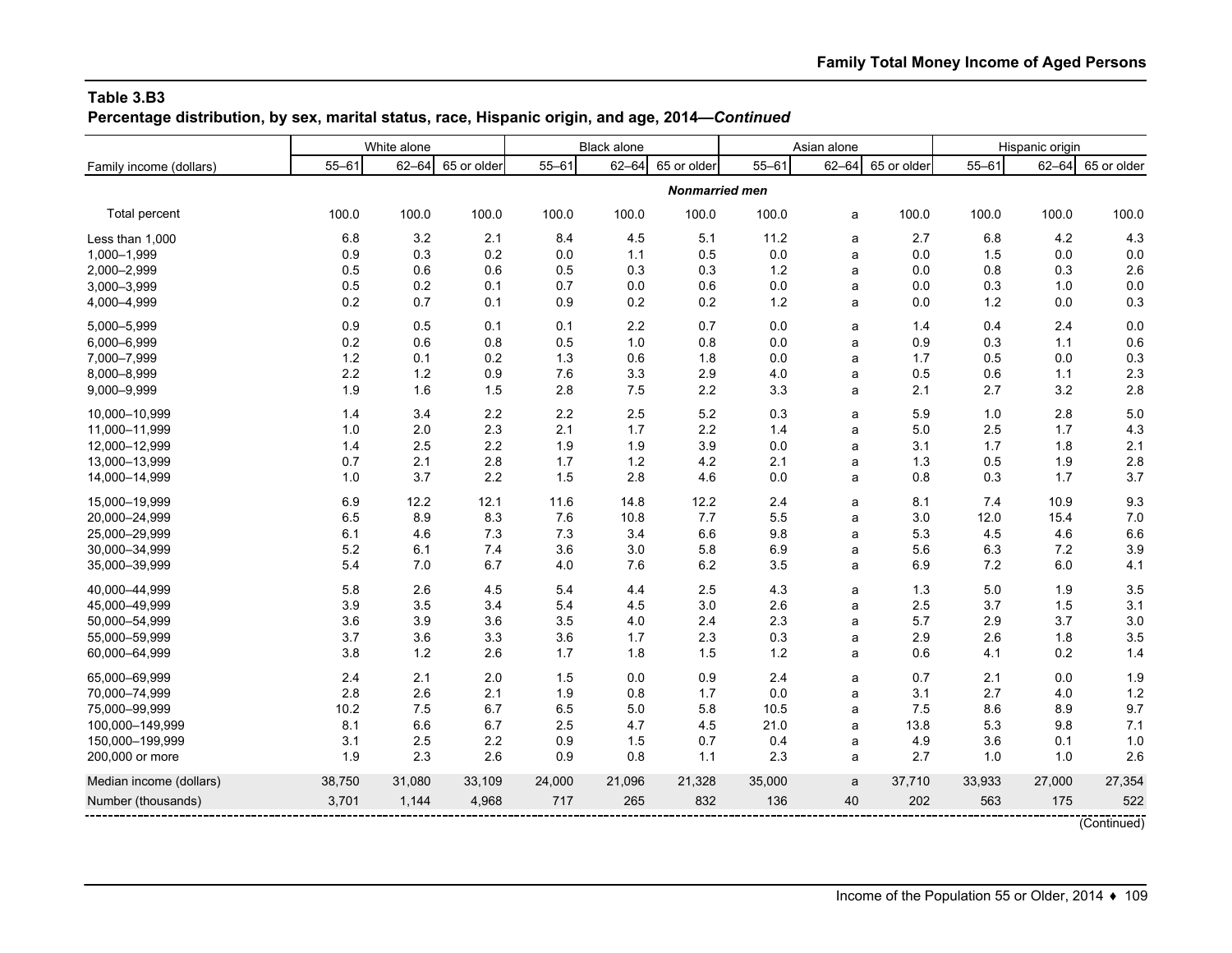# **Family Total Money Income of Aged Persons**

#### **Table 3.B3**

**Percentage distribution, by sex, marital status, race, Hispanic origin, and age, 2014—***Continued*

|                         | White alone |           |             | <b>Black alone</b> |           |             | Asian alone |           |             | Hispanic origin |           |             |
|-------------------------|-------------|-----------|-------------|--------------------|-----------|-------------|-------------|-----------|-------------|-----------------|-----------|-------------|
| Family income (dollars) | $55 - 61$   | $62 - 64$ | 65 or older | $55 - 61$          | $62 - 64$ | 65 or older | $55 - 61$   | $62 - 64$ | 65 or older | $55 - 61$       | $62 - 64$ | 65 or older |
|                         |             |           |             |                    |           | All women   |             |           |             |                 |           |             |
| <b>Total percent</b>    | 100.0       | 100.0     | 100.0       | 100.0              | 100.0     | 100.0       | 100.0       | 100.0     | 100.0       | 100.0           | 100.0     | 100.0       |
| Less than 1,000         | 2.7         | 2.3       | 1.7         | 5.3                | 4.3       | 3.7         | 2.3         | 3.1       | 2.8         | 2.8             | 3.9       | 2.8         |
| 1,000-1,999             | 0.5         | 0.4       | 0.3         | 0.6                | 0.6       | 0.4         | 0.3         | 0.0       | 0.5         | 0.2             | 0.3       | 0.1         |
| 2,000-2,999             | 0.4         | 0.2       | 0.3         | 0.6                | 0.6       | 0.3         | 0.0         | 0.0       | 0.2         | 0.2             | 0.0       | 0.1         |
| 3,000-3,999             | 0.3         | 0.6       | 0.2         | 0.5                | 0.9       | 0.3         | 0.0         | 0.1       | 0.0         | 0.3             | 0.5       | 0.2         |
| 4,000-4,999             | 0.3         | 0.3       | 0.3         | 0.5                | 1.0       | 0.9         | 0.0         | 0.6       | 0.6         | 0.3             | 0.9       | 0.4         |
| 5.000-5.999             | 0.3         | 0.4       | 0.3         | 0.2                | 0.5       | 0.2         | 0.8         | 1.4       | 0.2         | 0.5             | 0.6       | 0.5         |
| 6,000-6,999             | 0.4         | 0.5       | 0.6         | 0.3                | 1.1       | 0.9         | 0.6         | 0.0       | 0.2         | 0.3             | 0.8       | 1.0         |
| 7,000-7,999             | 0.3         | 0.4       | 0.7         | 0.5                | 1.2       | 1.4         | 0.0         | 0.7       | 0.7         | 0.6             | 1.1       | 0.5         |
| 8,000-8,999             | 0.9         | 0.9       | 1.2         | 2.2                | 1.3       | 1.6         | 0.3         | 1.5       | 1.2         | 1.5             | 1.8       | 2.7         |
| 9,000-9,999             | 0.9         | 0.5       | 1.4         | 1.7                | 2.3       | 3.2         | 0.6         | 0.6       | 1.7         | 1.9             | 1.6       | 3.1         |
| 10,000-10,999           | 1.2         | 1.1       | 1.7         | 1.8                | 2.5       | 3.3         | 0.8         | 0.6       | 3.3         | 1.3             | 0.7       | 2.8         |
| 11,000-11,999           | 0.6         | 1.0       | 1.6         | 2.6                | 1.6       | 2.4         | 0.9         | 0.1       | 1.3         | 1.0             | 1.2       | 1.7         |
| 12,000-12,999           | 0.7         | 0.7       | 1.5         | 1.2                | 2.2       | 4.2         | 0.3         | 0.5       | 2.0         | 1.6             | 2.0       | 2.0         |
| 13,000-13,999           | 0.8         | 1.1       | 2.0         | 1.5                | 2.2       | 2.2         | 0.0         | 0.0       | 0.9         | 1.2             | 2.2       | 2.8         |
| 14,000-14,999           | 0.7         | 1.0       | 1.9         | 1.5                | 1.3       | 2.3         | 0.7         | 0.4       | 1.7         | 1.2             | 1.9       | 1.9         |
| 15,000-19,999           | 3.3         | 4.5       | 9.1         | 5.8                | 9.7       | 8.6         | 2.5         | 2.6       | 6.3         | 6.0             | 6.6       | 9.3         |
| 20,000-24,999           | 4.3         | 4.2       | 8.0         | 6.6                | 6.5       | 8.8         | 3.5         | 2.8       | 5.6         | 7.2             | 6.2       | 8.5         |
| 25,000-29,999           | 3.4         | 4.3       | 7.3         | 4.6                | 4.8       | 8.2         | 4.6         | 5.5       | 4.3         | 3.9             | 6.2       | 6.2         |
| 30,000-34,999           | 4.1         | 4.2       | 5.8         | 6.1                | 5.7       | 6.4         | 4.3         | 5.6       | 4.9         | 6.8             | 6.7       | 5.1         |
| 35,000-39,999           | 4.1         | 5.3       | 5.5         | 5.8                | 6.0       | 5.2         | 3.6         | 2.9       | 3.8         | 5.8             | 4.3       | 4.3         |
| 40,000-44,999           | 3.5         | 4.3       | 4.8         | 4.5                | 4.3       | 5.0         | 3.1         | 5.4       | 3.1         | 3.9             | 5.5       | 3.9         |
| 45,000-49,999           | 3.2         | 4.6       | 4.6         | 4.2                | 4.0       | 4.5         | 2.1         | 2.7       | 3.7         | 3.9             | 4.1       | 3.9         |
| 50,000-54,999           | 4.1         | 3.9       | 3.5         | 4.5                | 3.0       | 3.0         | 3.1         | 3.0       | 5.0         | 5.5             | 5.4       | 3.9         |
| 55,000-59,999           | 3.2         | 3.2       | 3.3         | 4.5                | 3.8       | 2.6         | 1.6         | 2.7       | 1.7         | 3.9             | 3.5       | 3.1         |
| 60,000-64,999           | 3.3         | 3.7       | 3.2         | 3.2                | 3.5       | 2.4         | 4.4         | 6.7       | 2.3         | 2.6             | 2.9       | 3.9         |
| 65,000-69,999           | 2.8         | 3.0       | 2.6         | 2.3                | 3.0       | 2.5         | 3.7         | 0.6       | 1.7         | 2.5             | 2.2       | 2.5         |
| 70,000-74,999           | 3.6         | 3.0       | 2.3         | 2.1                | 2.8       | 1.6         | 3.3         | 3.6       | 3.1         | 3.7             | 0.9       | 2.8         |
| 75,000-99,999           | 13.6        | 12.9      | 9.0         | 9.8                | 7.3       | 5.5         | 10.8        | 12.5      | 10.9        | 10.8            | 10.3      | 7.0         |
| 100,000-149,999         | 16.4        | 15.3      | 8.7         | 8.7                | 9.3       | 5.4         | 19.1        | 17.6      | 14.0        | 12.3            | 10.4      | 7.8         |
| 150,000-199,999         | 7.2         | 5.9       | 3.4         | 4.0                | 1.0       | 2.0         | 10.7        | 6.0       | 6.0         | 3.9             | 2.1       | 2.6         |
| 200,000 or more         | 8.6         | 6.2       | 3.2         | 2.6                | 1.5       | 1.3         | 12.0        | 9.9       | 6.1         | 2.5             | 3.1       | 2.5         |
| Median income (dollars) | 69,058      | 59,713    | 38,635      | 40,063             | 34,263    | 28,137      | 79,812      | 66,234    | 50,784      | 46,384          | 40,024    | 32,819      |
| Number (thousands)      | 12,208      | 4,652     | 21,541      | 1,904              | 663       | 2,481       | 781         | 293       | 1,104       | 1,640           | 529       | 2,069       |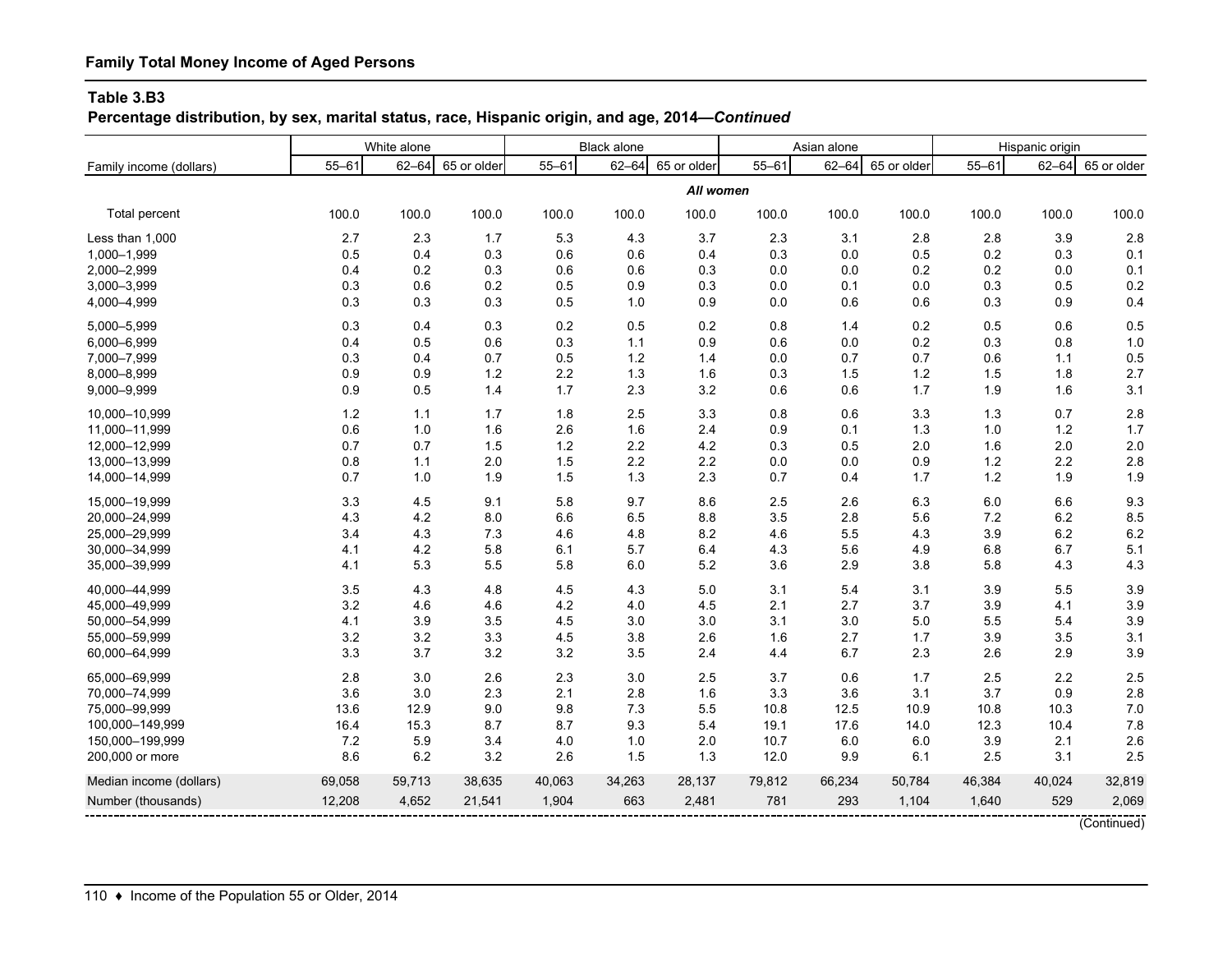**Percentage distribution, by sex, marital status, race, Hispanic origin, and age, 2014—***Continued*

|                         |           | White alone |             |           | <b>Black alone</b> |                      |           | Asian alone |             |           | Hispanic origin |             |
|-------------------------|-----------|-------------|-------------|-----------|--------------------|----------------------|-----------|-------------|-------------|-----------|-----------------|-------------|
| Family income (dollars) | $55 - 61$ | $62 - 64$   | 65 or older | $55 - 61$ | $62 - 64$          | 65 or older          | $55 - 61$ | $62 - 64$   | 65 or older | $55 - 61$ | $62 - 64$       | 65 or older |
|                         |           |             |             |           |                    | <b>Married women</b> |           |             |             |           |                 |             |
| <b>Total percent</b>    | 100.0     | 100.0       | 100.0       | 100.0     | 100.0              | 100.0                | 100.0     | 100.0       | 100.0       | 100.0     | 100.0           | 100.0       |
| Less than 1.000         | 1.2       | 1.6         | 1.1         | 1.6       | 0.4                | 1.4                  | 1.0       | 1.7         | 3.8         | 1.6       | 4.0             | 2.5         |
| 1,000-1,999             | 0.2       | 0.1         | 0.1         | 0.0       | 0.0                | 0.0                  | 0.0       | 0.0         | 0.0         | 0.0       | 0.0             | 0.0         |
| 2,000-2,999             | 0.2       | 0.0         | 0.0         | 0.0       | 0.8                | 0.2                  | 0.0       | 0.0         | 0.0         | 0.1       | 0.0             | 0.2         |
| 3,000-3,999             | 0.0       | 0.2         | 0.0         | 0.0       | 0.7                | 0.0                  | 0.0       | 0.2         | 0.0         | 0.0       | 0.4             | 0.2         |
| 4,000-4,999             | 0.1       | 0.3         | 0.0         | 0.6       | 0.0                | 0.3                  | 0.0       | 0.8         | 0.4         | 0.2       | 1.1             | 0.2         |
| 5.000-5.999             | 0.1       | 0.1         | 0.1         | 0.5       | 0.4                | 0.0                  | 0.7       | 1.9         | 0.3         | 0.4       | 0.5             | 0.3         |
| 6,000-6,999             | 0.2       | 0.2         | 0.1         | 0.2       | 0.5                | 0.0                  | 0.4       | 0.0         | 0.3         | 0.2       | 0.0             | 0.6         |
| 7,000-7,999             | 0.1       | 0.2         | 0.2         | 0.3       | 0.0                | 0.0                  | 0.0       | 1.0         | 0.0         | 0.7       | 0.7             | 0.8         |
| 8,000-8,999             | 0.3       | 0.2         | 0.3         | 1.0       | 0.0                | 0.0                  | 0.3       | 2.1         | 0.0         | 0.8       | 1.1             | 0.9         |
| 9,000-9,999             | 0.2       | 0.3         | 0.3         | 0.1       | 0.0                | 0.2                  | 0.0       | 0.8         | 0.5         | 0.3       | $1.2$           | 0.4         |
| 10,000-10,999           | 0.3       | 0.4         | 0.4         | 0.6       | 1.5                | 0.5                  | 0.3       | 0.0         | 0.0         | 0.2       | 0.5             | 1.3         |
| 11,000-11,999           | 0.2       | 0.2         | 0.3         | 1.2       | 1.1                | 0.9                  | 0.0       | 0.0         | 1.6         | 0.6       | 1.8             | 0.5         |
| 12,000-12,999           | 0.4       | 0.2         | 0.3         | 0.5       | 0.3                | 1.4                  | 0.5       | 0.0         | 0.6         | 1.2       | 0.7             | 1.2         |
| 13,000-13,999           | 0.3       | 0.3         | 0.5         | 0.8       | 1.5                | 0.0                  | 0.0       | 0.0         | 0.0         | 0.4       | 1.3             | 1.1         |
| 14,000-14,999           | 0.4       | 0.4         | 0.6         | 0.7       | 0.7                | 0.7                  | 0.3       | 0.5         | 1.2         | 0.4       | 2.2             | 1.3         |
| 15,000-19,999           | 1.8       | 2.4         | 3.4         | 2.9       | 4.6                | 5.1                  | 1.6       | 0.9         | 5.8         | 3.2       | 5.4             | 8.8         |
| 20,000-24,999           | 2.4       | 3.0         | 5.2         | 4.7       | 5.7                | 9.1                  | 3.8       | 2.0         | 5.1         | 4.8       | 4.2             | 8.1         |
| 25,000-29,999           | 2.2       | 3.3         | 6.5         | 3.5       | 3.3                | 8.5                  | 2.2       | 5.6         | 4.1         | 2.4       | 6.1             | 6.9         |
| 30,000-34,999           | 2.9       | 3.2         | 6.0         | 3.6       | 4.0                | 8.7                  | 3.4       | 5.2         | 6.3         | 7.7       | 7.3             | 4.3         |
| 35,000-39,999           | 3.2       | 4.4         | 6.5         | 3.8       | 4.4                | 6.2                  | 3.6       | 1.9         | 4.0         | 6.3       | 4.0             | 5.4         |
| 40,000-44,999           | 2.9       | 4.1         | 5.8         | 4.7       | 6.8                | 5.8                  | 2.8       | 5.8         | 2.9         | 4.5       | 5.8             | 5.1         |
| 45,000-49,999           | 2.7       | 3.9         | 5.4         | 5.3       | 6.5                | 3.5                  | 2.1       | 3.3         | 4.0         | 4.9       | 2.9             | 4.3         |
| 50,000-54,999           | 3.9       | 3.8         | 4.6         | 3.9       | 5.8                | 3.6                  | 3.1       | 2.5         | 5.8         | 5.8       | 4.2             | 4.0         |
| 55,000-59,999           | 3.2       | 3.2         | 4.1         | 5.8       | 3.5                | 5.1                  | 1.8       | 2.4         | 1.6         | 5.3       | 3.1             | 3.9         |
| 60,000-64,999           | 3.5       | 4.4         | 4.2         | 3.8       | 6.6                | 3.8                  | 4.2       | 5.8         | 2.7         | 3.3       | 4.0             | 4.3         |
| 65.000-69.999           | 2.8       | 3.2         | 3.6         | 4.1       | 3.5                | 5.9                  | 4.6       | 0.7         | 2.3         | 2.3       | 2.4             | 3.4         |
| 70,000-74,999           | 4.1       | 3.2         | 3.3         | 3.1       | 4.0                | 2.1                  | 3.2       | 3.1         | 3.3         | 4.7       | 0.7             | 3.7         |
| 75,000-99,999           | 15.9      | 15.1        | 12.8        | 13.2      | 11.8               | 7.9                  | 12.2      | 15.3        | 12.8        | 12.3      | 12.8            | 9.1         |
| 100,000-149,999         | 21.2      | 20.5        | 13.3        | 16.4      | 15.3               | 11.1                 | 20.8      | 17.5        | 15.1        | 16.8      | 13.6            | 9.8         |
| 150,000-199,999         | 10.3      | 8.8         | 5.7         | 7.2       | 2.5                | 4.6                  | 12.1      | 6.3         | 8.3         | 5.2       | 3.0             | 4.4         |
| 200,000 or more         | 12.6      | 9.0         | 5.5         | 6.0       | 3.7                | 3.6                  | 15.0      | 12.7        | 7.1         | 3.7       | 5.2             | 3.0         |
| Median income (dollars) | 90,000    | 78,716      | 57,901      | 65,000    | 56,656             | 45,577               | 97,400    | 78,440      | 63,953      | 58,000    | 47,000          | 45,040      |
| Number (thousands)      | 7,805     | 2,927       | 10,198      | 748       | 230                | 606                  | 580       | 213         | 576         | 922       | 307             | 821         |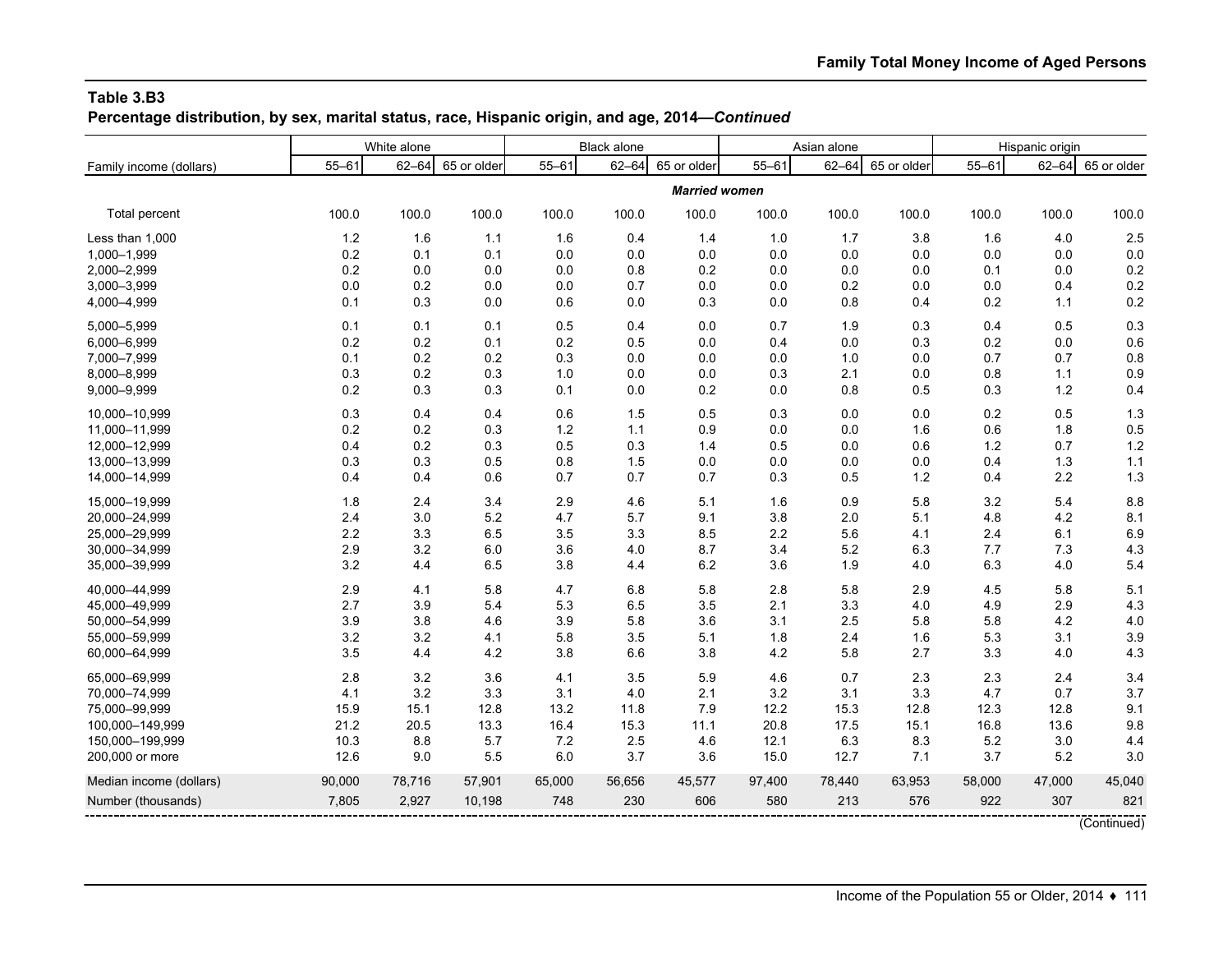# **Family Total Money Income of Aged Persons**

#### **Table 3.B3**

**Percentage distribution, by sex, marital status, race, Hispanic origin, and age, 2014—***Continued*

|                         |           | White alone |             |           | <b>Black alone</b> |                         |           | Asian alone |             |           | Hispanic origin |             |
|-------------------------|-----------|-------------|-------------|-----------|--------------------|-------------------------|-----------|-------------|-------------|-----------|-----------------|-------------|
| Family income (dollars) | $55 - 61$ | $62 - 64$   | 65 or older | $55 - 61$ | $62 - 64$          | 65 or older             | $55 - 61$ | $62 - 64$   | 65 or older | $55 - 61$ | $62 - 64$       | 65 or older |
|                         |           |             |             |           |                    | <b>Nonmarried women</b> |           |             |             |           |                 |             |
| <b>Total percent</b>    | 100.0     | 100.0       | 100.0       | 100.0     | 100.0              | 100.0                   | 100.0     | 100.0       | 100.0       | 100.0     | 100.0           | 100.0       |
| Less than 1.000         | 5.2       | 3.4         | 2.1         | 7.7       | 6.4                | 4.4                     | 6.1       | 6.8         | 1.8         | 4.4       | 3.7             | 3.0         |
| 1,000-1,999             | 1.1       | 1.0         | 0.4         | 1.0       | 0.9                | 0.5                     | 1.1       | 0.0         | 1.1         | 0.5       | 0.7             | 0.1         |
| 2,000-2,999             | 0.7       | 0.6         | 0.4         | 0.9       | 0.4                | 0.4                     | 0.0       | 0.0         | 0.4         | 0.5       | 0.1             | 0.1         |
| 3,000-3,999             | 0.8       | 1.2         | 0.4         | 0.8       | 1.0                | 0.3                     | 0.0       | 0.0         | 0.0         | 0.8       | 0.6             | 0.2         |
| 4,000-4,999             | 0.5       | 0.3         | 0.5         | 0.4       | 1.6                | 1.1                     | 0.0       | 0.0         | 0.7         | 0.4       | 0.7             | 0.6         |
| 5,000-5,999             | 0.6       | 0.9         | 0.6         | 0.0       | 0.5                | 0.2                     | 1.4       | 0.0         | 0.1         | 0.8       | 0.8             | 0.7         |
| 6,000-6,999             | 0.9       | 1.1         | 1.0         | 0.3       | 1.4                | 1.1                     | 1.1       | 0.0         | 0.1         | 0.5       | 1.9             | 1.3         |
| 7,000-7,999             | 0.6       | 0.6         | $1.2$       | 0.6       | 1.8                | 1.9                     | 0.0       | 0.0         | 1.5         | 0.6       | 1.7             | 0.3         |
| 8,000-8,999             | 2.0       | 2.2         | 2.0         | 3.0       | 2.0                | 2.1                     | 0.0       | 0.0         | 2.6         | 2.3       | 2.8             | 3.9         |
| 9,000-9,999             | 2.2       | 1.0         | 2.4         | 2.8       | 3.5                | 4.1                     | 2.2       | 0.0         | 3.1         | 3.9       | 2.1             | 4.8         |
| 10,000-10,999           | 2.9       | 2.4         | 2.9         | 2.7       | 3.1                | 4.2                     | 2.3       | 2.3         | 7.0         | 2.6       | 1.0             | 3.8         |
| 11,000-11,999           | 1.4       | 2.3         | 2.8         | 3.5       | 1.9                | 2.9                     | 3.5       | 0.4         | 1.0         | 1.6       | 0.3             | 2.5         |
| 12,000-12,999           | $1.1$     | 1.7         | 2.6         | 1.7       | 3.2                | 5.1                     | 0.0       | 2.0         | 3.7         | 2.1       | 3.8             | 2.5         |
| 13,000-13,999           | 1.7       | 2.3         | 3.3         | 2.0       | 2.5                | 2.9                     | 0.0       | 0.0         | 1.9         | 2.2       | 3.6             | 3.9         |
| 14,000-14,999           | 1.3       | 2.1         | 3.1         | 2.0       | 1.7                | 2.8                     | 2.1       | 0.0         | 2.1         | 2.2       | 1.5             | 2.3         |
| 15,000-19,999           | 5.9       | 8.1         | 14.3        | 7.7       | 12.4               | 9.7                     | 5.2       | 7.2         | 6.9         | 9.6       | 8.4             | 9.7         |
| 20,000-24,999           | 7.7       | 6.2         | 10.5        | 7.7       | 7.0                | 8.7                     | 2.8       | 5.1         | 6.1         | 10.2      | 8.9             | 8.8         |
| 25,000-29,999           | 5.4       | 6.0         | 8.1         | 5.3       | 5.5                | 8.1                     | 11.5      | 5.5         | 4.4         | 5.7       | 6.2             | 5.8         |
| 30,000-34,999           | 6.1       | 6.0         | 5.6         | 7.7       | 6.7                | 5.6                     | 6.7       | 6.7         | 3.4         | 5.8       | 5.9             | 5.7         |
| 35,000-39,999           | 5.7       | 7.0         | 4.5         | 7.1       | 6.9                | 4.8                     | 3.5       | 5.5         | 3.6         | 5.2       | 4.7             | 3.5         |
| 40,000-44,999           | 4.6       | 4.6         | 4.0         | 4.3       | 3.0                | 4.7                     | 4.0       | 4.4         | 3.4         | 3.0       | 5.1             | 3.1         |
| 45,000-49,999           | 4.2       | 5.8         | 3.8         | 3.4       | 2.7                | 4.8                     | 1.8       | $1.1$       | 3.3         | 2.7       | 5.8             | 3.6         |
| 50,000-54,999           | 4.5       | 4.1         | 2.5         | 4.9       | 1.6                | 2.9                     | 2.9       | 4.3         | 4.2         | 5.1       | 7.2             | 3.8         |
| 55,000-59,999           | 3.2       | 3.1         | 2.5         | 3.7       | 4.0                | 1.8                     | 1.1       | 3.4         | 1.7         | 2.0       | 4.2             | 2.6         |
| 60,000-64,999           | 3.0       | 2.5         | 2.4         | 2.8       | 1.9                | 1.9                     | 5.2       | 9.1         | 1.9         | 1.8       | 15              | 3.6         |
| 65,000-69,999           | 2.8       | 2.7         | 1.8         | 1.1       | 2.7                | 1.5                     | 1.0       | 0.4         | 1.0         | 2.7       | 1.9             | 1.9         |
| 70,000-74,999           | 2.8       | 2.7         | 1.4         | 1.5       | 2.1                | 1.4                     | 3.6       | 5.0         | 2.9         | 2.3       | 1.1             | 2.2         |
| 75,000-99,999           | 9.6       | 9.2         | 5.6         | 7.6       | 4.9                | 4.7                     | 7.0       | 5.2         | 8.8         | 8.9       | 6.7             | 5.7         |
| 100,000-149,999         | 8.1       | 6.5         | 4.7         | 3.8       | 6.1                | 3.6                     | 13.9      | 17.8        | 12.8        | 6.6       | 6.0             | 6.5         |
| 150,000-199,999         | 1.8       | 0.9         | 1.4         | 2.0       | 0.2                | 1.1                     | 6.4       | 5.3         | 3.5         | 2.1       | 0.8             | 1.4         |
| 200,000 or more         | 1.6       | 1.4         | 1.2         | 0.3       | 0.4                | 0.5                     | 3.5       | 2.5         | 5.1         | 1.0       | 0.2             | 2.2         |
| Median income (dollars) | 36,208    | 35,000      | 24,684      | 30,000    | 23,650             | 23,592                  | 40,000    | 53,000      | 37,713      | 29,000    | 30,400          | 26,117      |
| Number (thousands)      | 4,403     | 1,725       | 11,343      | 1,156     | 434                | 1,875                   | 202       | 80          | 527         | 719       | 222             | 1,249       |

a. Fewer than 75,000 weighted cases.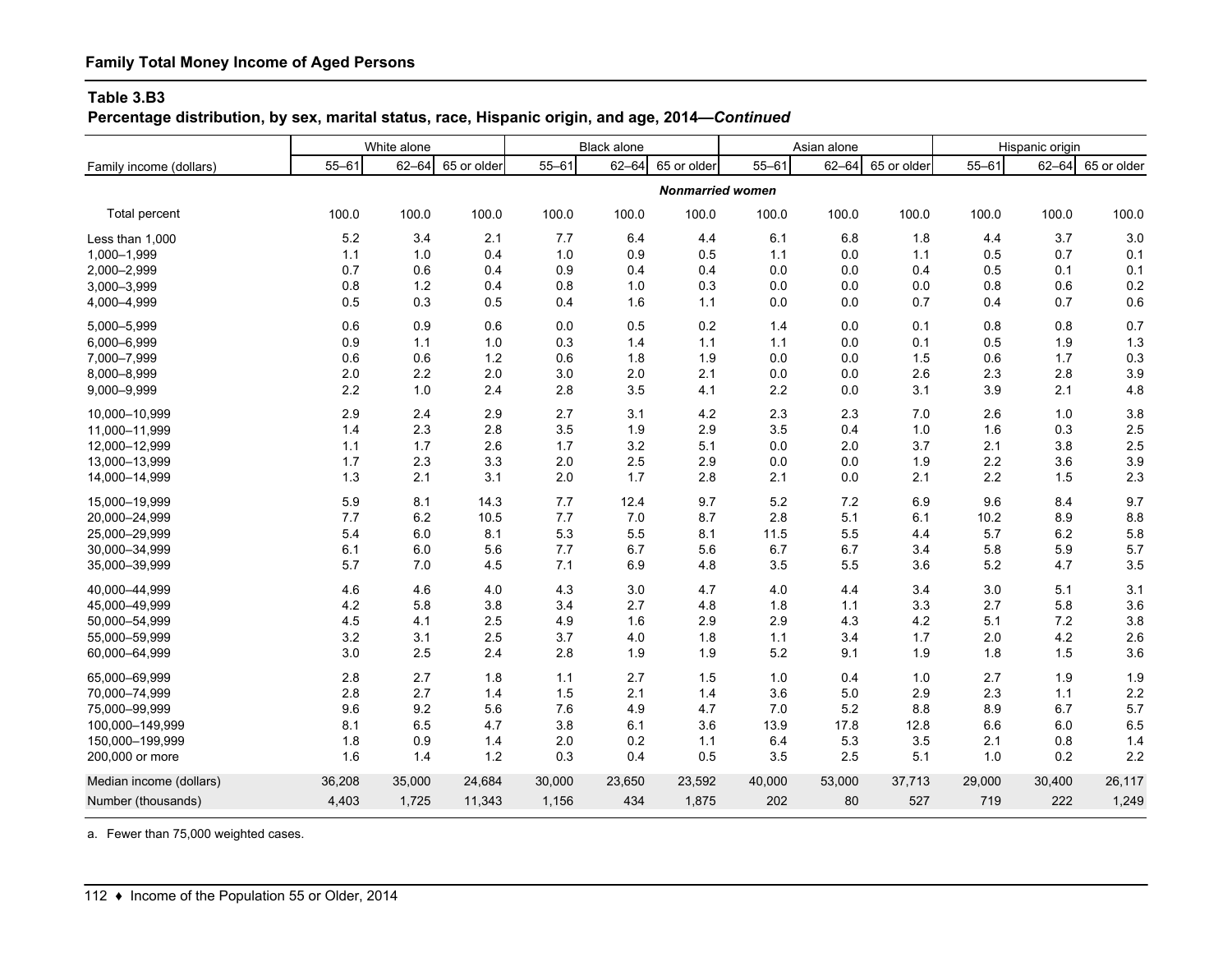**Percentage distribution, by family's Social Security beneficiary status and aged person's race, Hispanic origin, and age, 2014**

|                         | White alone |           |             | <b>Black alone</b> |           |             | Asian alone                     |           |             | Hispanic origin |           |             |
|-------------------------|-------------|-----------|-------------|--------------------|-----------|-------------|---------------------------------|-----------|-------------|-----------------|-----------|-------------|
| Family income (dollars) | $55 - 61$   | $62 - 64$ | 65 or older | $55 - 61$          | $62 - 64$ | 65 or older | $55 - 61$                       | $62 - 64$ | 65 or older | $55 - 61$       | $62 - 64$ | 65 or older |
|                         |             |           |             |                    |           |             | Persons in beneficiary families |           |             |                 |           |             |
| Total percent           | 100.0       | 100.0     | 100.0       | 100.0              | 100.0     | 100.0       | 100.0                           | 100.0     | 100.0       | 100.0           | 100.0     | 100.0       |
| Less than 1,000         | 0.0         | 0.0       | 0.1         | 0.1                | 0.0       | 0.1         | 0.0                             | 0.0       | 0.0         | 0.0             | 0.0       | 0.1         |
| 1,000-1,999             | 0.1         | 0.2       | 0.1         | 0.2                | 0.3       | 0.3         | 0.0                             | 0.0       | 0.0         | 0.0             | 0.0       | 0.0         |
| 2,000-2,999             | 0.1         | 0.1       | 0.2         | 0.5                | 0.7       | 0.2         | 0.0                             | 0.0       | 0.1         | 0.7             | 0.2       | 0.5         |
| 3,000-3,999             | 0.4         | 0.5       | 0.1         | 0.0                | 0.4       | 0.2         | 0.0                             | 0.0       | 0.0         | 0.3             | 0.7       | 0.1         |
| 4,000-4,999             | 0.0         | 0.4       | 0.1         | 0.3                | 0.9       | 0.5         | 0.0                             | 0.0       | 0.1         | 0.5             | 0.7       | 0.2         |
| 5,000-5,999             | 0.3         | 0.4       | 0.2         | 0.5                | 0.0       | 0.3         | 0.0                             | 0.9       | 0.2         | 0.5             | 0.7       | 0.2         |
| 6,000-6,999             | 0.4         | 0.5       | 0.5         | 0.4                | 0.1       | 0.7         | 1.0                             | 0.0       | 0.4         | 0.4             | 0.5       | 0.6         |
| 7,000-7,999             | 0.6         | 0.2       | 0.5         | 0.9                | 0.8       | 1.4         | 0.0                             | 0.0       | 0.7         | 1.2             | 0.4       | 0.6         |
| 8,000-8,999             | 1.2         | 0.4       | 0.7         | 2.7                | 0.7       | 1.2         | 0.0                             | 1.5       | 1.0         | 2.6             | 0.9       | 1.5         |
| 9,000-9,999             | 2.0         | 0.6       | 1.0         | 2.1                | 2.8       | 2.3         | 3.0                             | 1.6       | 1.4         | 3.3             | 2.5       | 2.1         |
| 10,000-10,999           | 1.8         | 1.8       | 1.4         | 3.1                | 2.9       | 3.4         | 0.7                             | 0.0       | 1.9         | 2.4             | 0.7       | 3.0         |
| 11,000-11,999           | 1.0         | 1.0       | 1.3         | 4.3                | 1.4       | 2.4         | 1.0                             | 0.0       | 2.2         | 1.8             | 1.9       | 1.9         |
| 12,000-12,999           | 1.2         | 1.2       | $1.2$       | 2.0                | 1.5       | 3.9         | 0.0                             | 0.8       | 1.6         | 2.1             | 2.0       | 1.9         |
| 13,000-13,999           | 1.4         | 1.4       | 1.7         | 1.9                | 2.1       | 2.4         | 1.2                             | 0.0       | 0.9         | 1.4             | 1.8       | 2.5         |
| 14,000-14,999           | 1.3         | 1.9       | 1.7         | 2.3                | 2.6       | 2.8         | 0.0                             | 0.0       | 1.4         | 1.5             | 2.7       | 2.5         |
| 15,000-19,999           | 7.2         | 6.5       | 8.2         | 8.6                | 14.9      | 9.2         | 4.1                             | 3.1       | 6.6         | 7.2             | 8.7       | 10.2        |
| 20,000-24,999           | 5.7         | 4.9       | 7.6         | 7.4                | 10.0      | 9.2         | 3.2                             | 3.9       | 6.0         | 6.6             | 10.3      | 9.3         |
| 25,000-29,999           | 4.3         | 4.9       | 7.4         | 7.3                | 5.5       | 8.4         | 6.5                             | 3.7       | 5.5         | 3.2             | 5.6       | 7.3         |
| 30,000-34,999           | 4.7         | 4.9       | 6.3         | 6.4                | 4.5       | 6.8         | 2.0                             | 3.5       | 5.1         | 6.3             | 6.7       | 5.4         |
| 35,000-39,999           | 3.8         | 5.6       | $6.2\,$     | 5.4                | 5.7       | 5.7         | 3.2                             | 3.8       | 4.8         | 5.6             | 6.1       | 4.7         |
| 40,000-44,999           | 4.0         | 4.7       | 5.2         | 3.6                | 5.9       | 5.0         | 4.3                             | 10.7      | 3.2         | 4.4             | 3.9       | 3.8         |
| 45,000-49,999           | 4.3         | 4.5       | 4.8         | 4.4                | 4.9       | 4.4         | 2.5                             | 6.1       | 3.3         | 4.3             | 3.8       | 3.6         |
| 50,000-54,999           | 5.1         | 5.3       | 4.0         | 4.5                | 2.9       | 3.6         | 2.7                             | 2.4       | 4.7         | 4.0             | 7.2       | 4.0         |
| 55,000-59,999           | 3.7         | 3.7       | 3.7         | 4.4                | 2.0       | 3.1         | 3.3                             | 2.1       | 2.1         | 3.3             | 2.1       | 3.9         |
| 60,000-64,999           | 3.9         | 2.9       | 3.5         | 2.4                | 3.6       | 2.3         | 5.5                             | 6.7       | 2.6         | 2.3             | 1.7       | 3.0         |
| 65,000-69,999           | 3.3         | 3.2       | 2.8         | 3.3                | 2.9       | 2.9         | 1.1                             | 1.5       | 2.2         | 1.8             | 2.0       | 2.4         |
| 70,000-74,999           | 3.2         | 3.2       | 2.6         | 2.5                | 2.5       | 1.6         | 2.0                             | 2.3       | 2.4         | 1.7             | 1.9       | 2.3         |
| 75,000-99,999           | 12.9        | 13.0      | 9.9         | 9.2                | 8.1       | 6.3         | 16.6                            | 8.8       | 11.8        | 12.0            | 8.7       | 8.1         |
| 100,000-149,999         | 13.8        | 13.7      | 9.8         | 5.6                | 6.9       | 6.2         | 17.2                            | 19.2      | 15.6        | 13.6            | 11.2      | 8.8         |
| 150,000-199,999         | 4.5         | 4.5       | 3.9         | 2.2                | 1.5       | 2.0         | 5.7                             | 10.7      | 6.8         | 3.9             | 1.7       | 2.8         |
| 200,000 or more         | 3.8         | 3.6       | 3.6         | 1.2                | 1.0       | 1.3         | 13.2                            | 6.8       | 5.5         | 1.3             | 2.3       | 2.6         |
| Median income (dollars) | 54,069      | 53,160    | 43,459      | 34,652             | 31,952    | 30,712      | 80,404                          | 64,555    | 54,378      | 43,600          | 37,865    | 34,933      |
| Number (thousands)      | 5,180       | 4,222     | 34,158      | 957                | 587       | 3,386       | 231                             | 188       | 1,396       | 632             | 440       | 2,721       |
|                         |             |           |             |                    |           |             |                                 |           |             |                 |           | (Continued) |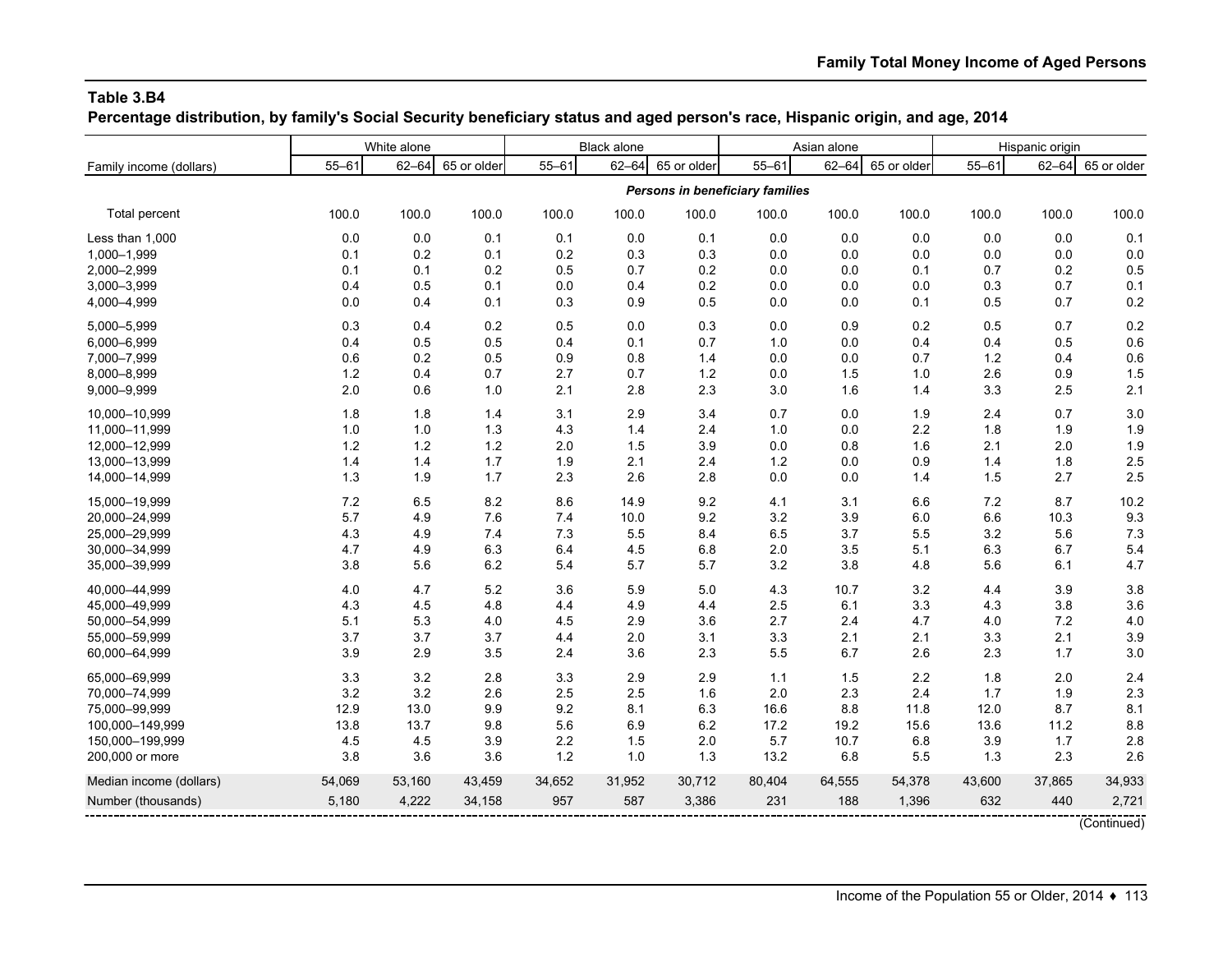**Percentage distribution, by family's Social Security beneficiary status and aged person's race, Hispanic origin, and age, 2014—***Continued*

|                         | White alone |           |             | <b>Black alone</b> |           | Asian alone |                                    |           | Hispanic origin |           |           |             |
|-------------------------|-------------|-----------|-------------|--------------------|-----------|-------------|------------------------------------|-----------|-----------------|-----------|-----------|-------------|
| Family income (dollars) | $55 - 61$   | $62 - 64$ | 65 or older | $55 - 61$          | $62 - 64$ | 65 or older | $55 - 61$                          | $62 - 64$ | 65 or older     | $55 - 61$ | $62 - 64$ | 65 or older |
|                         |             |           |             |                    |           |             | Persons in nonbeneficiary families |           |                 |           |           |             |
| Total percent           | 100.0       | 100.0     | 100.0       | 100.0              | 100.0     | 100.0       | 100.0                              | 100.0     | 100.0           | 100.0     | 100.0     | 100.0       |
| Less than 1,000         | 3.5         | 4.1       | 11.9        | 6.7                | 7.8       | 19.8        | 3.6                                | 4.0       | 9.4             | 3.9       | 6.6       | 11.8        |
| 1,000-1,999             | 0.6         | 0.5       | 1.3         | 0.4                | 0.8       | 0.6         | 0.2                                | 0.0       | 1.0             | 0.5       | 0.3       | 0.4         |
| 2,000-2,999             | 0.3         | 0.4       | 0.8         | 0.4                | 0.3       | 0.6         | 0.1                                | 0.0       | 0.0             | 0.1       | 0.0       | 0.3         |
| 3,000-3,999             | 0.2         | 0.3       | 0.5         | 0.5                | 0.6       | 0.7         | 0.0                                | 0.1       | 0.0             | 0.2       | 0.2       | 0.4         |
| 4,000-4,999             | 0.2         | 0.3       | 0.5         | 0.5                | 0.9       | 1.1         | 0.2                                | 0.5       | 1.4             | 0.4       | 0.5       | 1.1         |
| 5,000-5,999             | 0.3         | 0.2       | 0.3         | 0.1                | 1.5       | 0.3         | 0.9                                | 0.7       | 1.3             | 0.3       | 1.3       | 0.7         |
| 6,000-6,999             | 0.2         | 0.3       | 0.6         | 0.3                | 1.6       | 0.5         | 0.2                                | 0.0       | 0.0             | 0.2       | 0.7       | 1.3         |
| 7,000-7,999             | 0.3         | 0.3       | 0.6         | 0.6                | 0.7       | 0.6         | 0.3                                | 0.6       | 0.3             | 0.3       | 1.0       | 0.4         |
| 8,000-8,999             | 0.9         | 1.1       | 1.8         | 3.2                | 2.3       | 3.2         | 0.6                                | 0.4       | 1.4             | 1.0       | 1.3       | 4.0         |
| 9,000-9,999             | 0.5         | 0.6       | $1.1$       | 1.3                | 3.5       | 2.9         | 0.2                                | 0.0       | 1.3             | 1.1       | 0.9       | 2.9         |
| 10,000-10,999           | 0.7         | 0.6       | 1.1         | 0.9                | 1.4       | 1.9         | 0.4                                | 1.3       | 3.8             | 0.6       | 1.5       | 1.4         |
| 11,000-11,999           | 0.4         | 0.6       | 0.7         | 1.1                | 1.4       | 0.7         | 0.6                                | 0.1       | 0.0             | 0.9       | 0.5       | 1.5         |
| 12,000-12,999           | 0.5         | 0.4       | 1.4         | 0.9                | 1.7       | 2.1         | 0.8                                | 0.4       | 1.5             | 1.1       | 0.8       | 1.6         |
| 13,000-13,999           | 0.4         | 0.5       | 1.0         | 1.1                | 1.1       | 1.2         | 0.0                                | 0.0       | 0.0             | 0.7       | 1.8       | 1.2         |
| 14,000-14,999           | 0.5         | 0.6       | 0.6         | 0.7                | 0.6       | 1.2         | 0.5                                | 0.9       | 1.0             | 0.6       | 0.8       | 0.8         |
| 15,000-19,999           | 2.2         | 3.1       | 3.8         | 5.3                | 4.7       | 6.7         | 1.5                                | 1.2       | 4.9             | 5.5       | 4.7       | 5.1         |
| 20,000-24,999           | 3.4         | 3.5       | 3.5         | 5.2                | 4.8       | 5.0         | 3.2                                | 3.8       | 3.2             | 7.0       | 5.9       | 5.3         |
| 25,000-29,999           | 3.0         | 3.2       | 2.8         | 3.8                | 2.3       | 4.6         | 4.1                                | 4.6       | 3.4             | 4.4       | 6.7       | 3.1         |
| 30,000-34,999           | 3.6         | 3.2       | 3.5         | 4.5                | 5.1       | 5.0         | 5.0                                | 5.8       | 5.6             | 6.1       | 7.1       | 5.1         |
| 35,000-39,999           | 4.1         | 4.2       | 3.5         | 4.9                | 6.3       | 3.6         | 3.2                                | 4.3       | 2.0             | 6.5       | 2.4       | 4.1         |
| 40,000-44,999           | 3.5         | 2.6       | 3.8         | 4.8                | 2.5       | 3.5         | 2.6                                | 2.6       | 2.9             | 4.4       | 4.3       | 5.6         |
| 45,000-49,999           | 2.8         | 3.6       | 2.6         | 4.1                | 3.3       | 3.6         | 2.4                                | 2.2       | 2.8             | 3.8       | 5.1       | 3.6         |
| 50,000-54,999           | 3.5         | 3.1       | 2.9         | 4.0                | 4.6       | 1.8         | 3.0                                | 2.9       | 5.3             | 5.0       | 3.7       | 3.3         |
| 55,000-59,999           | 2.9         | 3.2       | 2.2         | 4.2                | 4.4       | 2.9         | 1.5                                | 3.3       | 1.9             | 3.5       | 4.5       | 2.3         |
| 60,000-64,999           | 3.4         | 3.7       | 3.6         | 3.6                | 2.5       | 2.5         | 4.6                                | 3.8       | 3.2             | 3.2       | 3.4       | 4.8         |
| 65,000-69,999           | 2.8         | 2.8       | 2.6         | 2.1                | 2.1       | 1.9         | 3.6                                | 1.0       | 0.7             | 2.9       | 2.1       | 2.5         |
| 70,000-74,999           | 3.6         | 3.2       | 3.3         | 2.6                | 2.7       | 2.0         | 3.6                                | 3.9       | 3.4             | 3.9       | 2.4       | 3.8         |
| 75,000-99,999           | 13.7        | 13.4      | 10.3        | 11.5               | 10.6      | 6.2         | 10.2                               | 13.0      | 9.1             | 10.8      | 12.9      | 9.0         |
| 100,000-149,999         | 17.9        | 17.1      | 13.4        | 11.4               | 11.5      | 8.3         | 20.9                               | 18.8      | 13.5            | 12.7      | 10.6      | 7.8         |
| 150,000-199,999         | 9.2         | 8.8       | 5.7         | 5.4                | 2.7       | 2.3         | 10.7                               | 6.8       | 7.0             | 4.9       | 3.3       | 1.6         |
| 200,000 or more         | 10.7        | 10.2      | 8.4         | 4.1                | 3.6       | 2.7         | 11.4                               | 13.0      | 8.7             | 3.4       | 2.7       | 3.0         |
| Median income (dollars) | 76,749      | 73,921    | 54,002      | 48,200             | 40,029    | 26,002      | 80,739                             | 78,287    | 51,308          | 50,000    | 45,023    | 36,000      |
| Number (thousands)      | 18,704      | 4,775     | 4,895       | 2,505              | 625       | 757         | 1,221                              | 360       | 633             | 2,540     | 568       | 915         |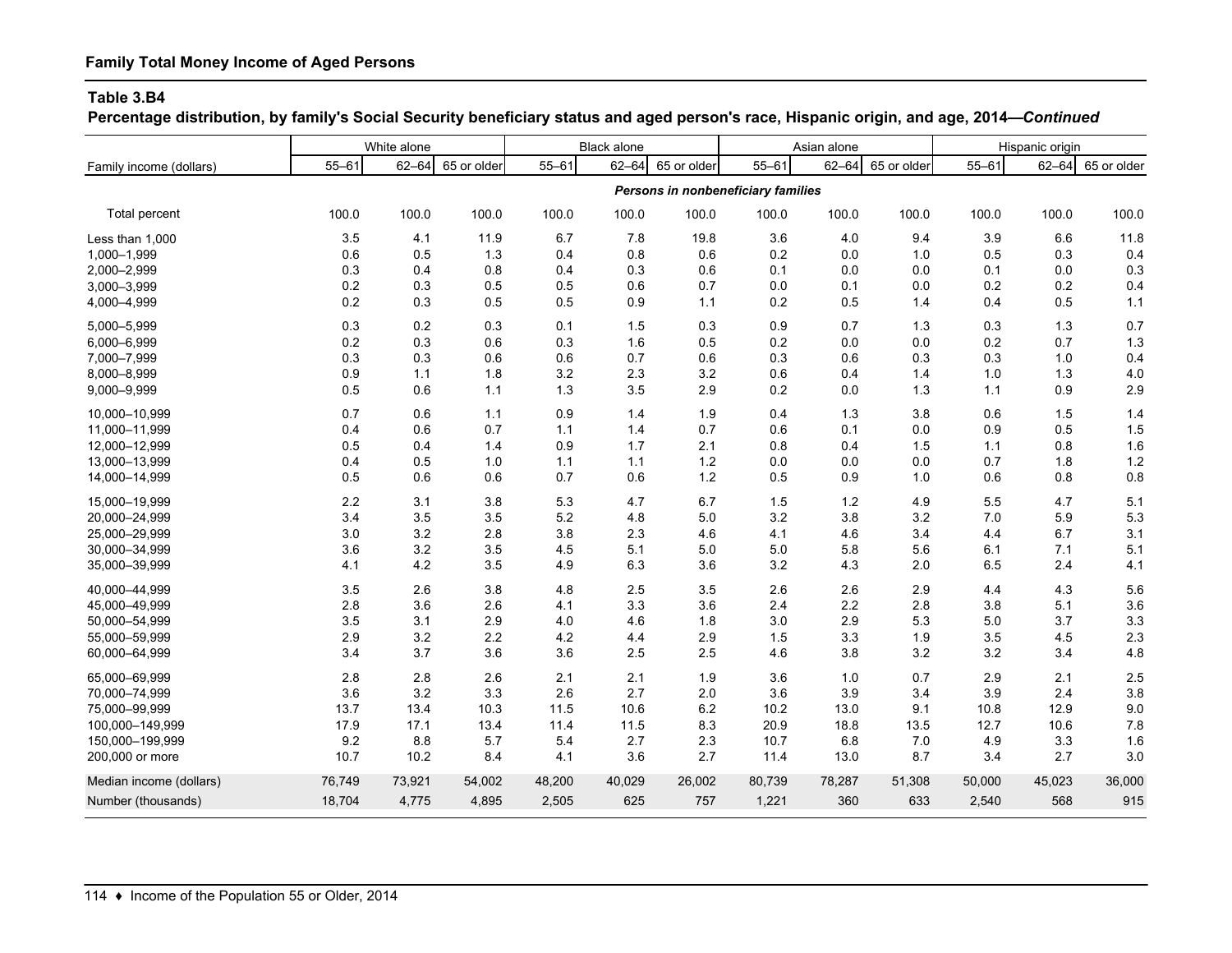**Percentage distribution of persons in beneficiary families, by quintile of per-beneficiary Social Security benefits, 2014**

| Family income (dollars) | Total  | First  | Second                              | Third   | Fourth  | Fifth  |
|-------------------------|--------|--------|-------------------------------------|---------|---------|--------|
|                         |        |        | All persons in beneficiary families |         |         |        |
| Total percent           | 100.0  | 100.0  | 100.0                               | 100.0   | 100.0   | 100.0  |
| Less than 1,000         | 0.1    | 0.5    | 0.0                                 | 0.0     | 0.0     | 0.0    |
| 1,000-1,999             | 0.1    | 0.4    | 0.0                                 | $0.0\,$ | 0.0     | 0.0    |
| 2,000-2,999             | 0.2    | 0.8    | 0.0                                 | 0.0     | 0.0     | 0.0    |
| 3,000-3,999             | 0.1    | 0.5    | 0.0                                 | $0.0\,$ | $0.0\,$ | 0.0    |
| 4,000-4,999             | 0.2    | 0.9    | 0.0                                 | $0.0\,$ | 0.0     | 0.0    |
| 5,000-5,999             | 0.2    | 1.1    | 0.0                                 | $0.0\,$ | 0.0     | 0.0    |
| 6,000-6,999             | 0.5    | 2.4    | 0.0                                 | 0.0     | 0.0     | 0.0    |
| 7,000-7,999             | 0.5    | 2.7    | 0.0                                 | $0.0\,$ | 0.0     | 0.0    |
| 8,000-8,999             | 0.8    | 3.9    | 0.0                                 | $0.0\,$ | 0.0     | 0.0    |
| 9,000-9,999             | 1.1    | 5.6    | 0.0                                 | $0.0\,$ | 0.0     | 0.0    |
| 10,000-10,999           | 1.6    | 3.5    | 4.5                                 | $0.0\,$ | 0.0     | 0.0    |
| 11,000-11,999           | 1.5    | 1.8    | 5.6                                 | $0.0\,$ | 0.0     | 0.0    |
| 12,000-12,999           | 1.4    | 1.2    | 6.2                                 | 0.0     | 0.0     | 0.0    |
| 13,000-13,999           | 1.7    | 1.4    | 2.2                                 | 4.8     | 0.0     | 0.0    |
| 14,000-14,999           | 1.7    | 2.0    | 1.3                                 | 5.4     | 0.0     | 0.0    |
| 15,000-19,999           | 8.2    | 12.4   | 3.9                                 | 7.8     | 14.1    | 2.7    |
| 20,000-24,999           | 7.7    | 7.0    | 13.9                                | 3.8     | 5.1     | 8.9    |
| 25,000-29,999           | 7.4    | 6.0    | 10.9                                | 10.0    | 4.3     | 6.2    |
| 30,000-34,999           | 6.3    | 4.5    | 6.1                                 | 8.0     | 7.9     | 4.8    |
| 35,000-39,999           | 6.1    | 3.6    | 6.0                                 | 7.0     | 8.1     | 5.6    |
| 40,000-44,999           | 5.1    | 3.4    | 4.7                                 | $6.2\,$ | 5.5     | 5.4    |
| 45,000-49,999           | 4.7    | 3.2    | 4.4                                 | 5.8     | 5.8     | 4.2    |
| 50,000-54,999           | 4.0    | 3.1    | 4.2                                 | 4.5     | 4.1     | 4.3    |
| 55,000-59,999           | 3.6    | 2.7    | 3.2                                 | 3.7     | 3.9     | 4.4    |
| 60,000-64,999           | 3.3    | 2.4    | 2.8                                 | 4.1     | 3.7     | 3.7    |
| 65,000-69,999           | 2.8    | 1.7    | 2.5                                 | 3.1     | 3.2     | 3.5    |
| 70,000-74,999           | 2.5    | 1.8    | 1.6                                 | 2.9     | 3.1     | 3.2    |
| 75,000-99,999           | 9.7    | 7.0    | 6.8                                 | 9.5     | 11.6    | 13.5   |
| 100,000-149,999         | 9.7    | 7.3    | 5.5                                 | 8.0     | 12.0    | 15.5   |
| 150,000-199,999         | 3.8    | 3.1    | 1.9                                 | 3.2     | 4.3     | 6.5    |
| 200,000 or more         | 3.5    | 2.1    | 1.7                                 | 2.1     | 3.4     | 7.9    |
| Median income (dollars) | 42,457 | 26,352 | 31,108                              | 42,741  | 49,547  | 64,966 |
| Number (thousands)      | 39,572 | 7,882  | 7,698                               | 7,991   | 8,086   | 7,915  |
|                         |        |        |                                     |         |         |        |

NOTE: Per-beneficiary family Social Security quintile limits are \$10,259, \$13,200, \$15,659, and \$19,100.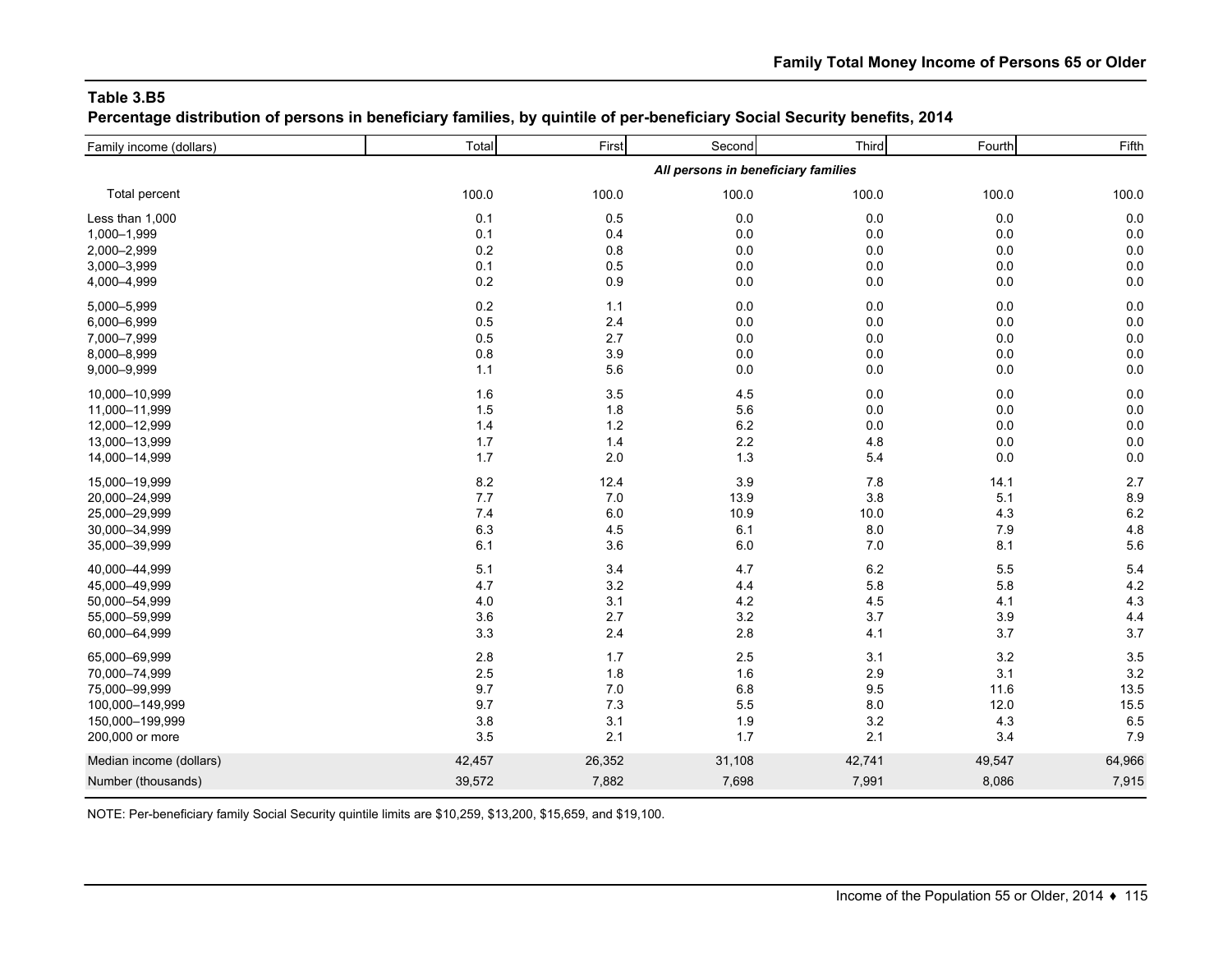**Percentage distribution of persons in beneficiary families, by number of Social Security beneficiaries in family and quintile of per-beneficiary Social Security benefits, 2014**

| Family income (dollars) | Total  | First  | Second                            | Third   | Fourth  | Fifth  |
|-------------------------|--------|--------|-----------------------------------|---------|---------|--------|
|                         |        |        | Persons in 1-beneficiary families |         |         |        |
| Total percent           | 100.0  | 100.0  | 100.0                             | 100.0   | 100.0   | 100.0  |
| Less than 1,000         | 0.2    | 0.8    | 0.0                               | $0.0\,$ | 0.0     | 0.0    |
| 1,000-1,999             | 0.2    | 0.7    | 0.0                               | $0.0\,$ | 0.0     | 0.0    |
| 2,000-2,999             | 0.3    | 1.3    | 0.0                               | 0.0     | 0.0     | 0.0    |
| 3,000-3,999             | 0.2    | 0.8    | 0.0                               | $0.0\,$ | $0.0\,$ | 0.0    |
| 4,000-4,999             | 0.3    | 1.4    | 0.0                               | $0.0\,$ | 0.0     | 0.0    |
| 5,000-5,999             | 0.4    | 1.6    | 0.0                               | 0.0     | 0.0     | 0.0    |
| 6,000-6,999             | 0.8    | 3.6    | 0.0                               | 0.0     | 0.0     | 0.0    |
| 7,000-7,999             | 1.0    | 4.3    | 0.0                               | 0.0     | 0.0     | 0.0    |
| 8,000-8,999             | 1.5    | 6.4    | 0.0                               | $0.0\,$ | 0.0     | 0.0    |
| 9,000-9,999             | 2.0    | 8.7    | 0.0                               | 0.1     | 0.1     | 0.0    |
| 10,000-10,999           | 2.8    | 4.9    | 10.1                              | $0.0\,$ | 0.0     | 0.0    |
| 11,000-11,999           | 2.5    | 2.1    | 12.4                              | $0.0\,$ | 0.0     | 0.0    |
| 12,000-12,999           | 2.6    | 1.4    | 13.8                              | 0.0     | 0.0     | 0.0    |
| 13,000-13,999           | 3.0    | 1.5    | 4.8                               | 10.9    | 0.0     | 0.0    |
| 14,000-14,999           | 2.8    | 1.2    | 2.8                               | 12.2    | 0.0     | 0.0    |
| 15,000-19,999           | 12.4   | 7.1    | 8.4                               | 17.5    | 29.4    | 4.0    |
| 20,000-24,999           | 9.1    | 5.1    | 7.1                               | 8.4     | 10.6    | 13.4   |
| 25,000-29,999           | 7.2    | 5.5    | 4.7                               | 7.2     | 8.6     | 9.2    |
| 30,000-34,999           | 5.4    | 3.9    | 4.3                               | 4.8     | $6.2\,$ | 7.2    |
| 35,000-39,999           | 5.0    | 3.0    | 3.8                               | 4.8     | $6.2\,$ | 6.7    |
| 40,000-44,999           | 3.7    | 2.7    | 2.8                               | 3.7     | 3.7     | 5.3    |
| 45,000-49,999           | 3.5    | 2.6    | 2.6                               | 3.7     | 3.8     | 4.4    |
| 50,000-54,999           | 3.1    | 2.4    | 2.0                               | 3.7     | 3.1     | 4.1    |
| 55,000-59,999           | 2.8    | 2.3    | 2.4                               | 2.3     | 3.0     | 3.7    |
| 60,000-64,999           | 2.8    | 2.3    | 2.4                               | 2.8     | 2.3     | 3.7    |
| 65,000-69,999           | 1.9    | 2.0    | 1.3                               | 1.4     | 1.3     | 3.2    |
| 70,000-74,999           | 2.1    | 1.9    | 1.3                               | 1.6     | 2.0     | 3.0    |
| 75,000-99,999           | 7.1    | 6.6    | 4.1                               | 5.8     | 7.3     | 10.3   |
| 100,000-149,999         | 7.8    | 7.0    | 5.5                               | 5.4     | 7.1     | 12.1   |
| 150,000-199,999         | 2.9    | 2.7    | 1.6                               | 2.3     | 2.9     | 4.5    |
| 200,000 or more         | 2.8    | 2.4    | 1.7                               | $1.2$   | 2.2     | 5.3    |
| Median income (dollars) | 30,940 | 21,827 | 18,160                            | 25,401  | 31,259  | 49,862 |
| Number (thousands)      | 20,950 | 4,788  | 3,463                             | 3,537   | 3,874   | 5,288  |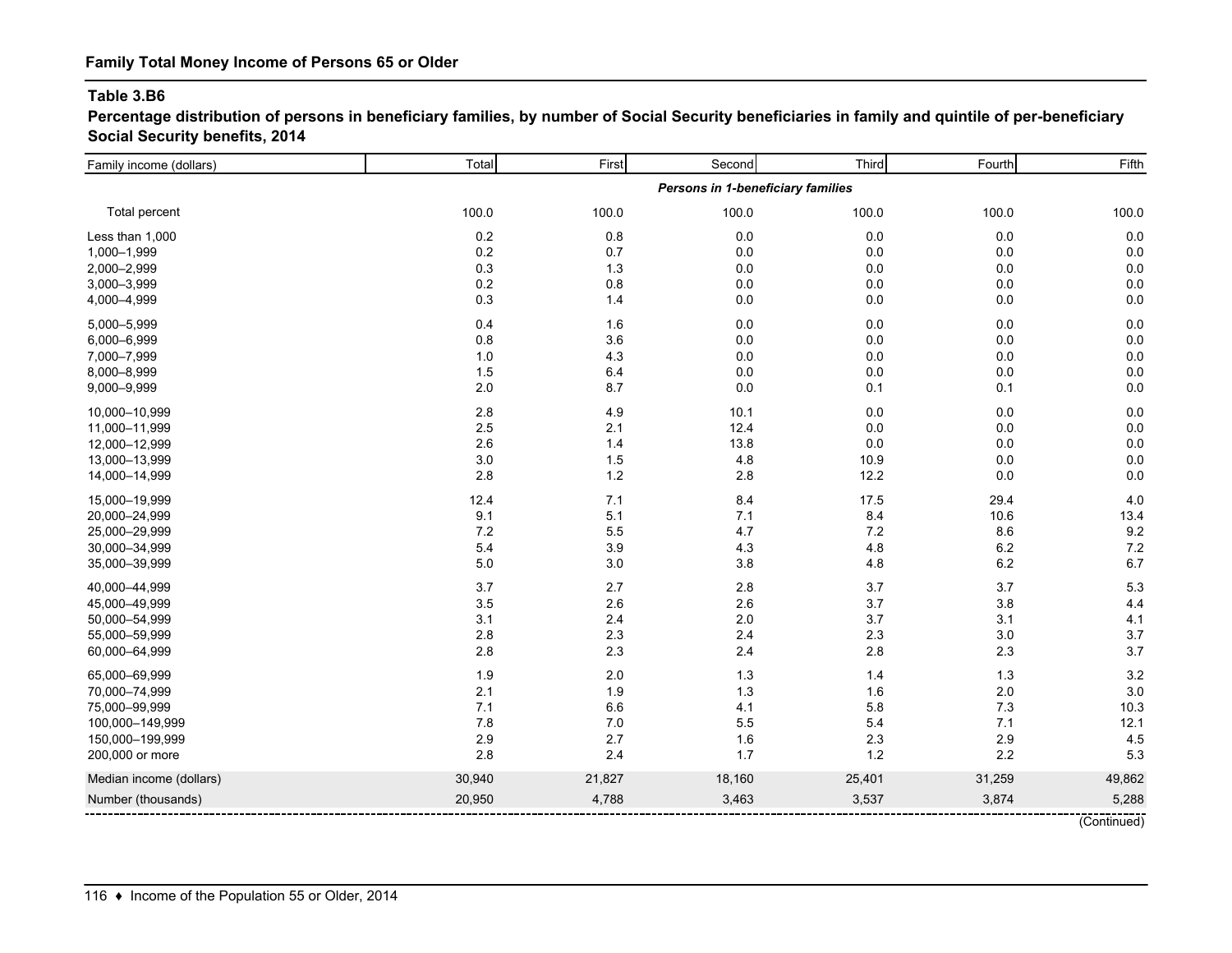**Percentage distribution of persons in beneficiary families, by number of Social Security beneficiaries in family and quintile of per-beneficiary Social Security benefits, 2014—***Continued*

| Family income (dollars) | Total   | First   | Second                            | Third   | Fourth  | Fifth  |
|-------------------------|---------|---------|-----------------------------------|---------|---------|--------|
|                         |         |         | Persons in 2-beneficiary families |         |         |        |
| Total percent           | 100.0   | 100.0   | 100.0                             | 100.0   | 100.0   | 100.0  |
| Less than 1,000         | 0.0     | 0.0     | 0.0                               | 0.0     | 0.0     | 0.0    |
| 1,000-1,999             | 0.0     | 0.0     | 0.0                               | 0.0     | 0.0     | 0.0    |
| 2,000-2,999             | 0.0     | 0.0     | 0.0                               | 0.0     | 0.0     | 0.0    |
| 3,000-3,999             | $0.0\,$ | 0.0     | 0.0                               | $0.0\,$ | 0.0     | 0.0    |
| 4,000-4,999             | 0.0     | 0.1     | 0.0                               | 0.0     | 0.0     | 0.0    |
| 5,000-5,999             | 0.0     | 0.2     | 0.0                               | $0.0\,$ | 0.0     | 0.0    |
| 6,000-6,999             | 0.1     | 0.5     | 0.0                               | 0.0     | 0.0     | 0.0    |
| 7,000-7,999             | 0.1     | 0.4     | 0.0                               | $0.0\,$ | 0.0     | 0.0    |
| 8,000-8,999             | 0.0     | 0.1     | 0.0                               | 0.0     | 0.0     | 0.0    |
| 9,000-9,999             | 0.2     | 0.9     | 0.0                               | 0.0     | 0.0     | 0.0    |
| 10,000-10,999           | 0.2     | 1.5     | 0.0                               | 0.0     | 0.0     | 0.0    |
| 11,000-11,999           | 0.2     | $1.3$   | 0.0                               | 0.0     | $0.0\,$ | 0.0    |
| 12,000-12,999           | 0.1     | 0.8     | 0.0                               | 0.0     | 0.0     | 0.0    |
| 13,000-13,999           | 0.2     | 1.5     | 0.0                               | 0.0     | 0.0     | 0.0    |
| 14,000-14,999           | 0.6     | 3.4     | 0.0                               | 0.0     | 0.0     | 0.0    |
| 15,000-19,999           | 3.5     | 21.2    | 0.2                               | $0.0\,$ | 0.0     | 0.0    |
| 20,000-24,999           | 6.3     | 10.0    | 20.2                              | 0.2     | 0.0     | 0.0    |
| 25,000-29,999           | 7.8     | $6.2\,$ | 16.5                              | 12.6    | 0.3     | 0.0    |
| 30,000-34,999           | 7.3     | 5.2     | 7.5                               | 11.1    | 9.6     | 0.0    |
| 35,000-39,999           | 7.4     | 4.6     | 7.6                               | 9.1     | 10.0    | 3.2    |
| 40,000-44,999           | 6.6     | 4.4     | 6.3                               | 8.3     | 7.3     | 5.7    |
| 45,000-49,999           | 5.9     | 4.0     | 5.7                               | 7.1     | 7.6     | 3.7    |
| 50,000-54,999           | 5.0     | 4.3     | 5.8                               | 4.9     | 5.1     | 4.8    |
| 55,000-59,999           | 4.5     | 3.3     | 4.0                               | 4.6     | 4.8     | 5.9    |
| 60,000-64,999           | 4.0     | 2.4     | 3.0                               | 5.2     | 5.0     | 3.8    |
| 65,000-69,999           | 3.8     | 1.4     | 3.5                               | 4.6     | 4.9     | 3.9    |
| 70,000-74,999           | 3.1     | 1.6     | 1.9                               | 4.0     | 4.1     | 3.4    |
| 75,000-99,999           | 12.6    | 7.9     | 9.0                               | 12.3    | 15.4    | 19.7   |
| 100,000-149,999         | 11.5    | 7.5     | 5.0                               | 9.5     | 16.2    | 22.3   |
| 150,000-199,999         | 4.8     | 3.7     | 2.2                               | 3.8     | 5.4     | 10.6   |
| 200,000 or more         | 4.2     | 1.6     | 1.9                               | 2.7     | 4.4     | 13.0   |
| Median income (dollars) | 53,310  | 32,001  | 38,336                            | 51,453  | 65,403  | 94,573 |
| Number (thousands)      | 18,093  | 2,975   | 4,093                             | 4,277   | 4,145   | 2,603  |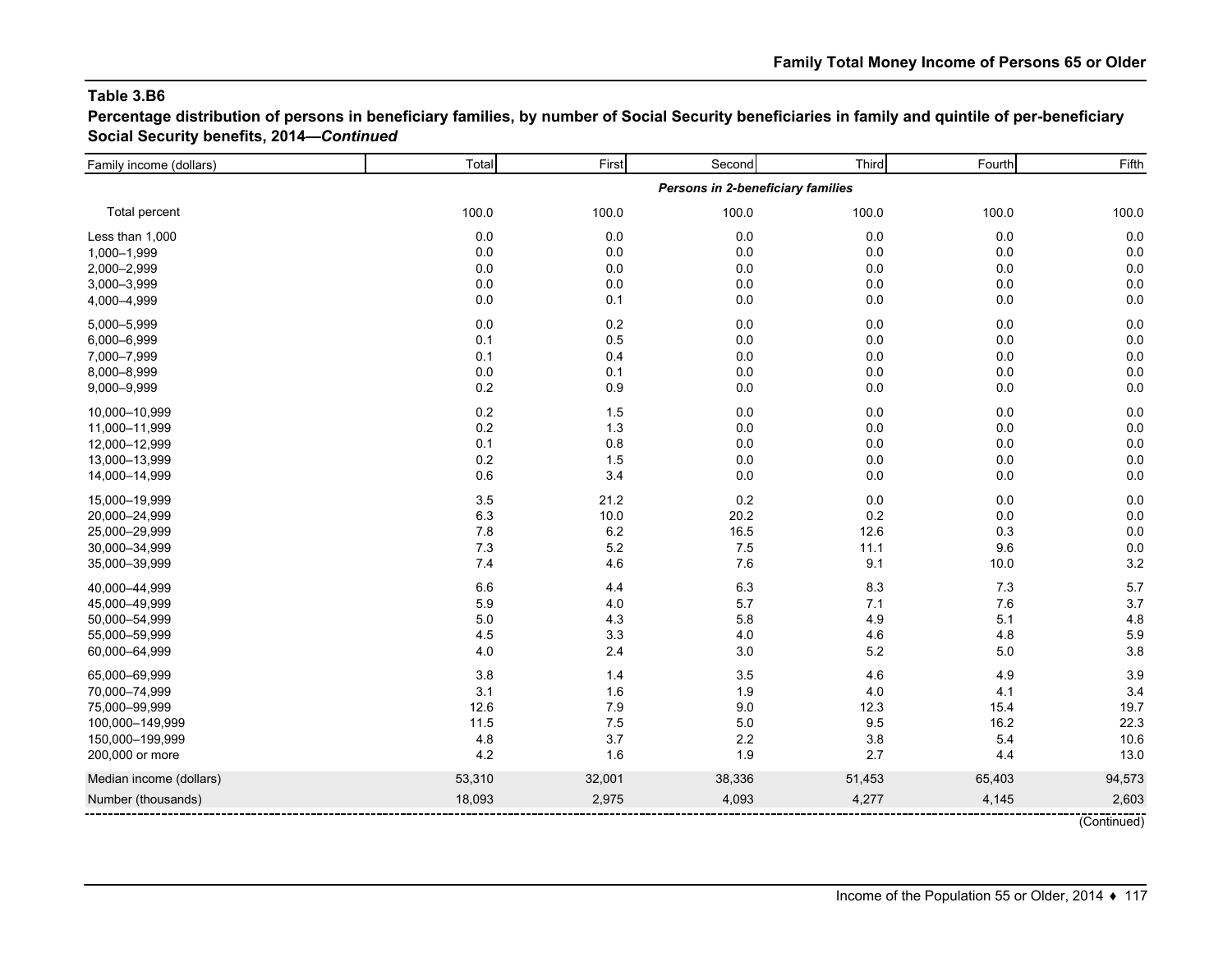**Percentage distribution of persons in beneficiary families, by number of Social Security beneficiaries in family and quintile of per-beneficiary Social Security benefits, 2014—***Continued*

| Family income (dollars) | Total   | First  | Second                                         | Third   | Fourth | Fifth        |
|-------------------------|---------|--------|------------------------------------------------|---------|--------|--------------|
|                         |         |        | Persons in families of 3 or more beneficiaries |         |        |              |
| Total percent           | 100.0   | 100.0  | 100.0                                          | 100.0   | a      | a            |
| Less than 1,000         | 0.0     | 0.0    | 0.0                                            | 0.0     | a      | a            |
| 1,000-1,999             | $0.0\,$ | 0.0    | 0.0                                            | 0.0     | a      | a            |
| 2,000-2,999             | 0.0     | 0.0    | 0.0                                            | 0.0     | a      | a            |
| 3,000-3,999             | 0.0     | 0.0    | 0.0                                            | 0.0     | a      | a            |
| 4,000-4,999             | 0.0     | 0.0    | 0.0                                            | 0.0     | a      | a            |
| 5,000-5,999             | 0.0     | 0.0    | 0.0                                            | 0.0     | a      | a            |
| 6,000-6,999             | 0.0     | 0.0    | 0.0                                            | 0.0     | a      | a            |
| 7,000-7,999             | 0.0     | 0.0    | 0.0                                            | 0.0     | a      | a            |
| 8,000-8,999             | 0.0     | 0.0    | 0.0                                            | $0.0\,$ | a      | a            |
| 9,000-9,999             | 0.0     | 0.0    | 0.0                                            | 0.0     | a      | a            |
| 10,000-10,999           | 0.0     | 0.0    | 0.0                                            | 0.0     | a      | a            |
| 11,000-11,999           | 1.1     | 5.0    | 0.0                                            | 0.0     | a      | a            |
| 12,000-12,999           | 0.0     | 0.0    | 0.0                                            | 0.0     | a      | a            |
| 13,000-13,999           | 0.0     | 0.0    | 0.0                                            | $0.0\,$ | a      | a            |
| 14,000-14,999           | 0.0     | 0.0    | 0.0                                            | 0.0     | a      | a            |
| 15,000-19,999           | 0.4     | 1.7    | 0.0                                            | $0.0\,$ | a      | a            |
| 20,000-24,999           | 2.1     | 9.3    | 0.0                                            | 0.0     | a      | a            |
| 25,000-29,999           | 5.1     | 22.5   | 0.0                                            | $0.0\,$ | a      | a            |
| 30,000-34,999           | 6.2     | 12.3   | 12.8                                           | $0.0\,$ | a      | a            |
| 35,000-39,999           | 4.9     | 5.7    | 13.5                                           | 0.0     | a      | a            |
| 40,000-44,999           | 5.0     | 7.2    | 5.8                                            | 5.5     | a      | a            |
| 45,000 - 49,999         | 9.8     | 5.3    | 11.9                                           | 13.6    | a      | a            |
| 50,000-54,999           | 6.7     | 1.3    | 9.2                                            | 9.6     | a      | a            |
| 55,000-59,999           | 4.0     | 1.5    | 3.7                                            | $8.0\,$ | a      | a            |
| 60,000-64,999           | 4.5     | 7.7    | 5.0                                            | 4.1     | a      | $\mathsf{a}$ |
| 65,000-69,999           | 3.6     | 0.0    | 6.3                                            | 2.4     | a      | $\mathsf a$  |
| 70,000-74,999           | 1.2     | 2.5    | 1.0                                            | 0.5     | a      | $\mathsf a$  |
| 75,000-99,999           | 12.4    | 0.7    | 9.4                                            | 17.4    | a      | a            |
| 100,000-149,999         | 20.7    | 14.1   | 18.5                                           | 24.0    | a      | a            |
| 150,000-199,999         | 6.7     | 3.2    | 3.0                                            | 7.9     | a      | a            |
| 200,000 or more         | 5.7     | 0.0    | 0.0                                            | 7.1     | a      | a            |
| Median income (dollars) | 65,124  | 32,676 | 51,525                                         | 90,288  | a      | a            |
| Number (thousands)      | 529     | 119    | 141                                            | 177     | 67     | 24           |
|                         |         |        |                                                |         |        |              |

NOTE: Per-beneficiary family Social Security quintile limits are \$10,259, \$13,200, \$15,659, and \$19,100.

a. Fewer than 75,000 weighted cases.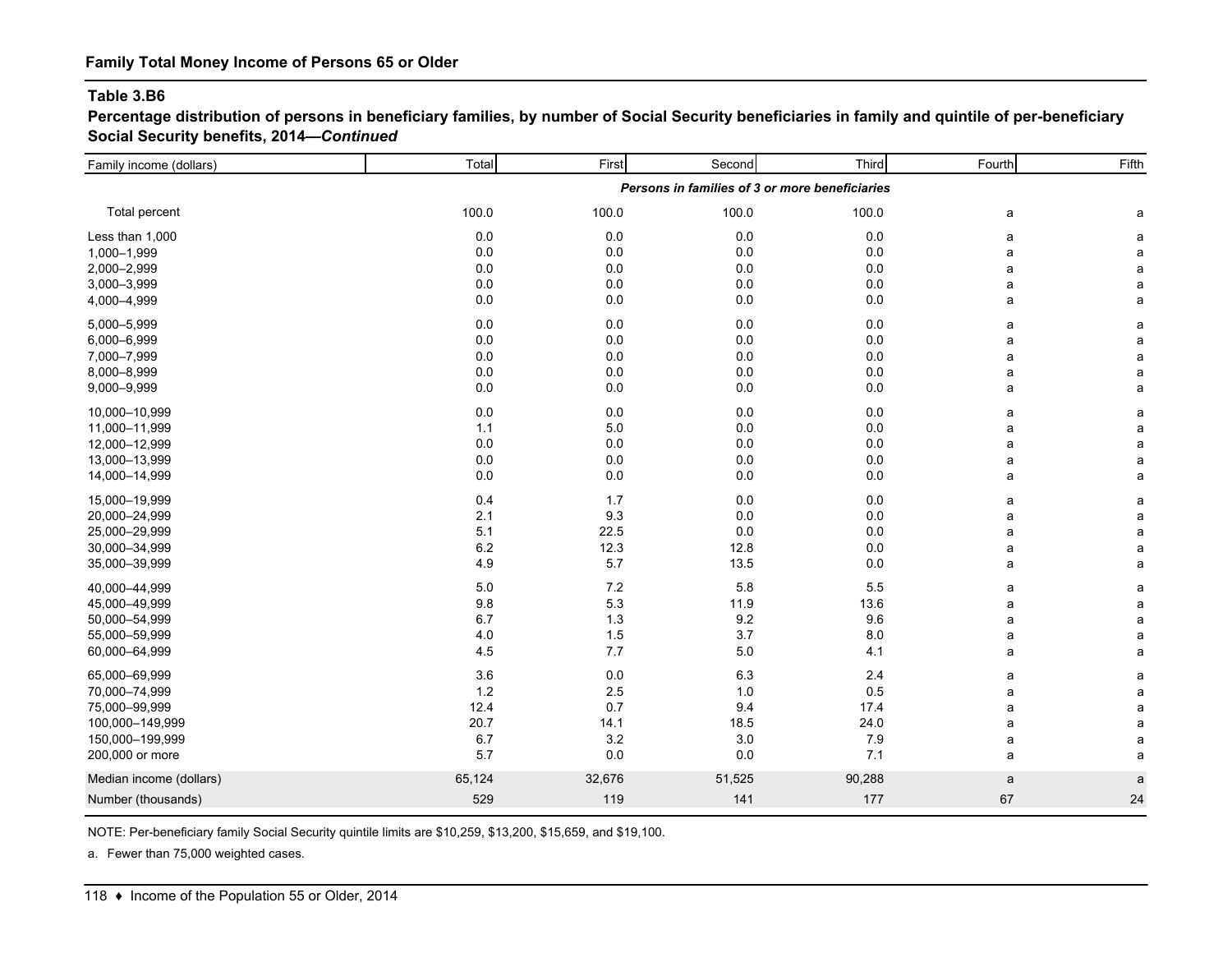**Percentage distribution of aged persons and persons in Social Security beneficiary families, by family beneficiary status, sex, marital status, and age, 2014**

| Family income excluding Social |           | Total     |             |           | Married     |             | Nonmarried |           |             |
|--------------------------------|-----------|-----------|-------------|-----------|-------------|-------------|------------|-----------|-------------|
| Security (dollars)             | $55 - 61$ | $62 - 64$ | 65 or older | $55 - 61$ | $62 - 64$   | 65 or older | $55 - 61$  | $62 - 64$ | 65 or older |
|                                |           |           |             |           | All persons |             |            |           |             |
| Total percent                  | 100.0     | 100.0     | 100.0       | 100.0     | 100.0       | 100.0       | 100.0      | 100.0     | 100.0       |
| Loss                           | 0.1       | 0.1       | 0.2         | 0.1       | 0.1         | 0.2         | 0.2        | 0.1       | 0.2         |
| None                           | 4.8       | 6.7       | 12.1        | 2.0       | 4.3         | 7.6         | 9.9        | 11.3      | 17.8        |
| $1 - 999$                      | 1.8       | 4.0       | 8.4         | 1.0       | 2.7         | 6.8         | 3.3        | 6.4       | 10.4        |
| 1,000-1,999                    | 0.7       | 0.9       | 2.5         | 0.4       | 0.4         | 2.0         | 1.4        | 1.7       | 3.1         |
| 2,000-2,999                    | 0.6       | 0.8       | 1.7         | 0.3       | 0.4         | 1.0         | $1.2$      | 1.4       | 2.5         |
| 3,000-3,999                    | 0.5       | 0.8       | 1.9         | 0.2       | 0.5         | 1.7         | $1.1$      | 1.4       | 2.0         |
| 4,000-4,999                    | 0.4       | 0.5       | 1.8         | 0.2       | 0.3         | 1.3         | 0.8        | 1.0       | 2.4         |
| 5.000-5.999                    | 0.5       | 0.6       | 1.5         | 0.3       | 0.4         | 1.4         | 0.9        | 0.9       | 1.5         |
| 6,000-6,999                    | 0.4       | 0.8       | 1.6         | 0.2       | 0.5         | 1.4         | 0.8        | 1.4       | 1.8         |
| 7,000-7,999                    | 0.5       | 0.6       | 1.5         | 0.2       | 0.3         | 1.1         | 0.9        | 1.2       | 2.0         |
| 8,000-8,999                    | 1.2       | 1.1       | 1.6         | 0.5       | 0.5         | 1.2         | 2.5        | 2.2       | 2.1         |
| 9,000-9,999                    | 0.7       | 1.0       | 1.4         | 0.2       | 0.6         | $1.2$       | 1.6        | 1.9       | 1.5         |
| 10,000-10,999                  | 0.9       | 0.9       | 1.5         | 0.4       | 0.4         | $1.1$       | 1.6        | 1.8       | 2.0         |
| 11,000-11,999                  | 0.6       | 0.9       | 1.0         | 0.4       | 0.7         | 0.7         | 0.9        | 1.4       | 1.3         |
| 12,000-12,999                  | 0.7       | 1.0       | 1.7         | 0.4       | 0.6         | 1.7         | 1.1        | 1.6       | 1.8         |
| 13,000-13,999                  | 0.5       | 0.8       | 1.3         | 0.3       | 0.5         | $1.1$       | 1.0        | 1.4       | 1.6         |
| 14,000-14,999                  | 0.7       | 0.7       | 1.3         | 0.5       | 0.5         | $1.2$       | 1.1        | 1.0       | 1.4         |
| 15,000-19,999                  | 2.9       | 4.4       | 5.2         | 1.7       | 3.1         | 4.8         | 5.2        | 6.9       | 5.8         |
| 20,000-24,999                  | 3.7       | 4.1       | 4.6         | 2.3       | 3.4         | 4.1         | 6.2        | 5.4       | 5.2         |
| 25,000-29,999                  | 3.4       | 3.4       | 4.1         | 2.4       | 2.8         | 4.4         | 5.2        | 4.6       | 3.7         |
| 30,000-34,999                  | 3.8       | 4.0       | 3.9         | 3.0       | 3.6         | 4.1         | 5.4        | 4.7       | 3.6         |
| 35,000-39,999                  | 4.0       | 4.5       | 3.5         | 3.3       | 4.0         | 3.9         | 5.3        | 5.5       | 2.9         |
| 40,000-44,999                  | 4.1       | 3.2       | 3.3         | 3.5       | 3.3         | 3.8         | 5.2        | 3.0       | 2.7         |
| 45,000-49,999                  | 2.9       | 3.6       | 2.7         | 2.7       | 3.8         | 3.1         | 3.4        | 3.1       | 2.2         |
| 50,000-54,999                  | 3.4       | 3.1       | 2.7         | 3.2       | 3.2         | 3.1         | 3.8        | 3.0       | 2.2         |
| 55,000-59,999                  | 2.8       | 2.9       | 2.0         | 2.7       | 2.9         | 2.3         | 2.9        | 2.8       | 1.6         |
| 60,000-64,999                  | 3.4       | 3.4       | 2.3         | 3.6       | 4.0         | 2.8         | 3.1        | 2.4       | 1.6         |
| 65,000-69,999                  | 2.6       | 2.5       | 1.9         | 2.8       | 2.6         | 2.4         | 2.1        | $2.2\,$   | 1.3         |
| 70,000-74,999                  | 3.2       | 2.7       | 1.6         | 3.6       | 2.9         | 1.9         | 2.5        | 2.1       | 1.1         |
| 75,000-99,999                  | 12.5      | 10.9      | $6.2\,$     | 14.6      | 13.1        | 7.8         | 8.6        | 6.7       | 4.2         |
| 100,000-149,999                | 15.5      | 13.2      | 7.3         | 20.2      | 16.7        | 9.8         | 7.1        | 6.4       | 4.0         |
| 150,000-199,999                | 7.5       | 5.9       | 3.0         | 10.4      | 8.3         | 4.3         | 2.2        | 1.3       | 1.3         |
| 200,000 or more                | 8.4       | 6.3       | 3.1         | 12.3      | 8.8         | 4.5         | 1.5        | 1.5       | 1.3         |
| Median income (dollars)        | 64,012    | 50,200    | 21,696      | 87,000    | 69,600      | 34,800      | 32,103     | 24,239    | 11,477      |
| Number (thousands)             | 29,434    | 10,983    | 45,994      | 18,841    | 7,199       | 25,854      | 10,593     | 3,784     | 20,140      |
|                                |           |           |             |           |             |             |            |           | (Continued) |

Income of the Population 55 or Older, 2014 ♦ 119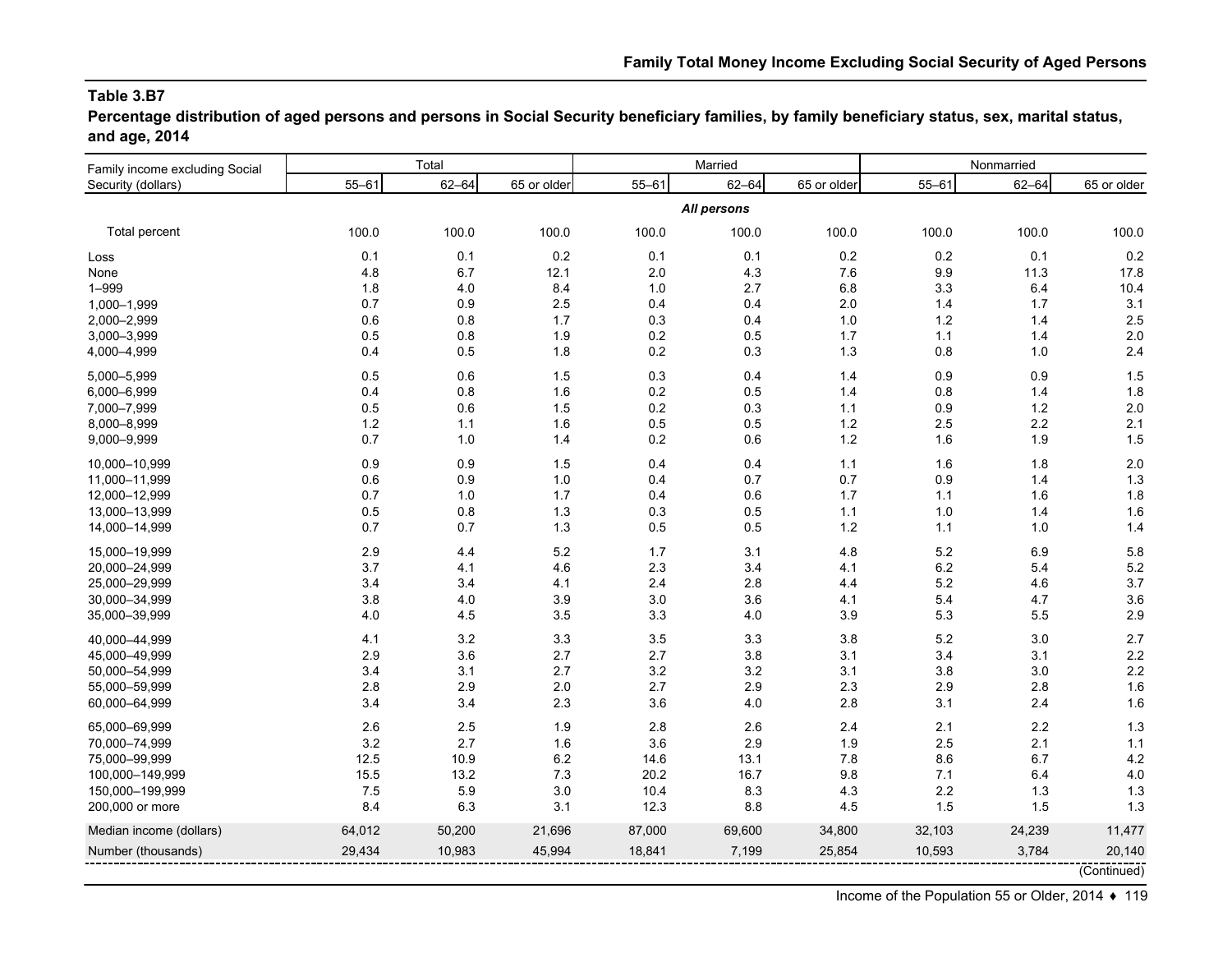**Percentage distribution of aged persons and persons in Social Security beneficiary families, by family beneficiary status, sex, marital status, and age, 2014—***Continued*

| Family income excluding Social |           | Total     |             |           | Married   |             | Nonmarried |           |             |
|--------------------------------|-----------|-----------|-------------|-----------|-----------|-------------|------------|-----------|-------------|
| Security (dollars)             | $55 - 61$ | $62 - 64$ | 65 or older | $55 - 61$ | $62 - 64$ | 65 or older | $55 - 61$  | $62 - 64$ | 65 or older |
|                                |           |           |             |           | Men       |             |            |           |             |
| Total percent                  | 100.0     | 100.0     | 100.0       | 100.0     | 100.0     | 100.0       | 100.0      | 100.0     | 100.0       |
| Loss                           | 0.1       | 0.1       | 0.3         | 0.1       | 0.1       | 0.2         | 0.1        | 0.2       | 0.5         |
| None                           | 4.9       | 6.1       | 10.0        | 1.7       | 3.5       | 7.5         | 11.3       | 12.9      | 16.0        |
| $1 - 999$                      | 1.6       | 3.6       | 7.3         | 0.9       | 2.5       | 6.5         | 3.2        | 6.4       | 9.4         |
| 1,000-1,999                    | 0.6       | 0.9       | 2.1         | 0.3       | 0.5       | 1.9         | 1.1        | 2.0       | 2.7         |
| 2,000-2,999                    | 0.4       | 0.7       | 1.4         | 0.2       | 0.5       | 1.0         | 0.8        | 1.2       | 2.3         |
| 3,000-3,999                    | 0.3       | 0.5       | 1.7         | 0.2       | 0.4       | 1.6         | 0.7        | 0.9       | 1.9         |
| 4,000-4,999                    | 0.3       | 0.5       | 1.6         | 0.2       | 0.3       | 1.2         | 0.7        | 1.1       | 2.4         |
| 5,000-5,999                    | 0.5       | 0.6       | $1.2$       | 0.3       | 0.3       | 1.3         | 1.0        | $1.2$     | 0.9         |
| 6,000-6,999                    | 0.4       | 0.6       | 1.5         | 0.1       | 0.3       | 1.3         | 0.8        | 1.3       | 1.9         |
| 7,000-7,999                    | 0.6       | 0.7       | $1.2$       | 0.3       | 0.3       | 1.0         | $1.2$      | 1.6       | 1.8         |
| 8,000-8,999                    | 1.3       | 0.8       | 1.4         | 0.5       | 0.3       | $1.2$       | 2.8        | 1.9       | 1.7         |
| 9,000-9,999                    | $0.8\,$   | 1.0       | 1.1         | 0.2       | 0.4       | $1.2\,$     | 2.1        | 2.5       | $1.1$       |
| 10,000-10,999                  | 0.7       | 0.8       | 1.2         | 0.4       | 0.4       | 1.1         | 1.2        | 1.8       | 1.6         |
| 11,000-11,999                  | 0.4       | 0.9       | 0.9         | 0.3       | 0.7       | 0.7         | 0.7        | 1.6       | 1.3         |
| 12,000-12,999                  | 0.5       | 0.8       | 1.8         | 0.3       | 0.5       | 1.7         | 0.8        | 1.6       | 2.0         |
| 13,000-13,999                  | 0.5       | 0.6       | 1.1         | 0.3       | 0.3       | $1.1$       | 0.8        | 1.5       | $1.1$       |
| 14,000-14,999                  | 0.6       | 0.6       | $1.2$       | 0.5       | 0.3       | $1.2$       | 0.8        | 1.3       | 1.3         |
| 15,000-19,999                  | 2.7       | 4.6       | 5.1         | 1.5       | 3.1       | 4.6         | 5.1        | 8.4       | 6.4         |
| 20,000-24,999                  | 3.3       | 3.7       | 4.4         | 2.1       | 3.2       | 4.1         | 5.6        | 5.1       | 5.1         |
| 25,000-29,999                  | 3.4       | 3.0       | 4.0         | 2.4       | 2.8       | 4.2         | 5.4        | 3.7       | 3.5         |
| 30,000-34,999                  | 3.3       | 3.6       | 4.1         | 2.7       | 3.5       | $4.2\,$     | 4.6        | 4.0       | 3.9         |
| 35,000-39,999                  | 4.0       | 4.4       | 3.9         | 3.1       | 3.8       | 3.9         | 5.7        | 5.7       | 3.8         |
| 40,000-44,999                  | 4.1       | 3.0       | 3.6         | 3.2       | 3.4       | 3.9         | 6.0        | 2.1       | 3.0         |
| 45,000-49,999                  | 2.8       | 3.1       | 3.0         | 2.4       | 3.6       | 3.2         | 3.5        | 1.9       | 2.5         |
| 50,000-54,999                  | 3.2       | 3.5       | 2.9         | 3.3       | 3.3       | 3.1         | 3.1        | 3.9       | 2.6         |
| 55,000-59,999                  | 2.7       | 3.0       | $2.2\,$     | 2.6       | 3.1       | 2.3         | 3.0        | 2.7       | 2.0         |
| 60,000-64,999                  | 3.7       | 3.2       | 2.3         | 3.9       | 3.6       | 2.8         | 3.2        | $2.2\,$   | 1.4         |
| 65,000-69,999                  | 2.7       | 2.6       | 2.0         | 3.0       | 2.9       | 2.4         | 2.2        | 1.7       | 1.3         |
| 70,000-74,999                  | 3.2       | 2.7       | 1.8         | 3.4       | 2.9       | 2.1         | 2.6        | 2.1       | 1.2         |
| 75,000-99,999                  | 12.6      | 11.6      | 7.2         | 14.4      | 14.1      | 8.2         | 8.9        | 5.2       | 5.0         |
| 100,000-149,999                | 16.5      | 13.9      | 8.5         | 21.3      | 16.9      | 10.1        | 6.9        | 6.4       | 4.7         |
| 150,000-199,999                | 8.4       | 6.9       | 3.7         | 11.2      | 8.8       | 4.5         | 2.6        | 2.1       | 1.9         |
| 200,000 or more                | 9.1       | 7.4       | 4.0         | 12.8      | 9.5       | 4.9         | 1.6        | 2.0       | 1.8         |
| Median income (dollars)        | 69,432    | 56,520    | 28,984      | 90,149    | 73,360    | 36,496      | 33,602     | 20,200    | 14,883      |
| Number (thousands)             | 14,211    | 5,245     | 20,439      | 9,537     | 3,757     | 14,305      | 4,675      | 1,488     | 6,135       |
|                                |           |           |             |           |           |             |            |           | (Continued) |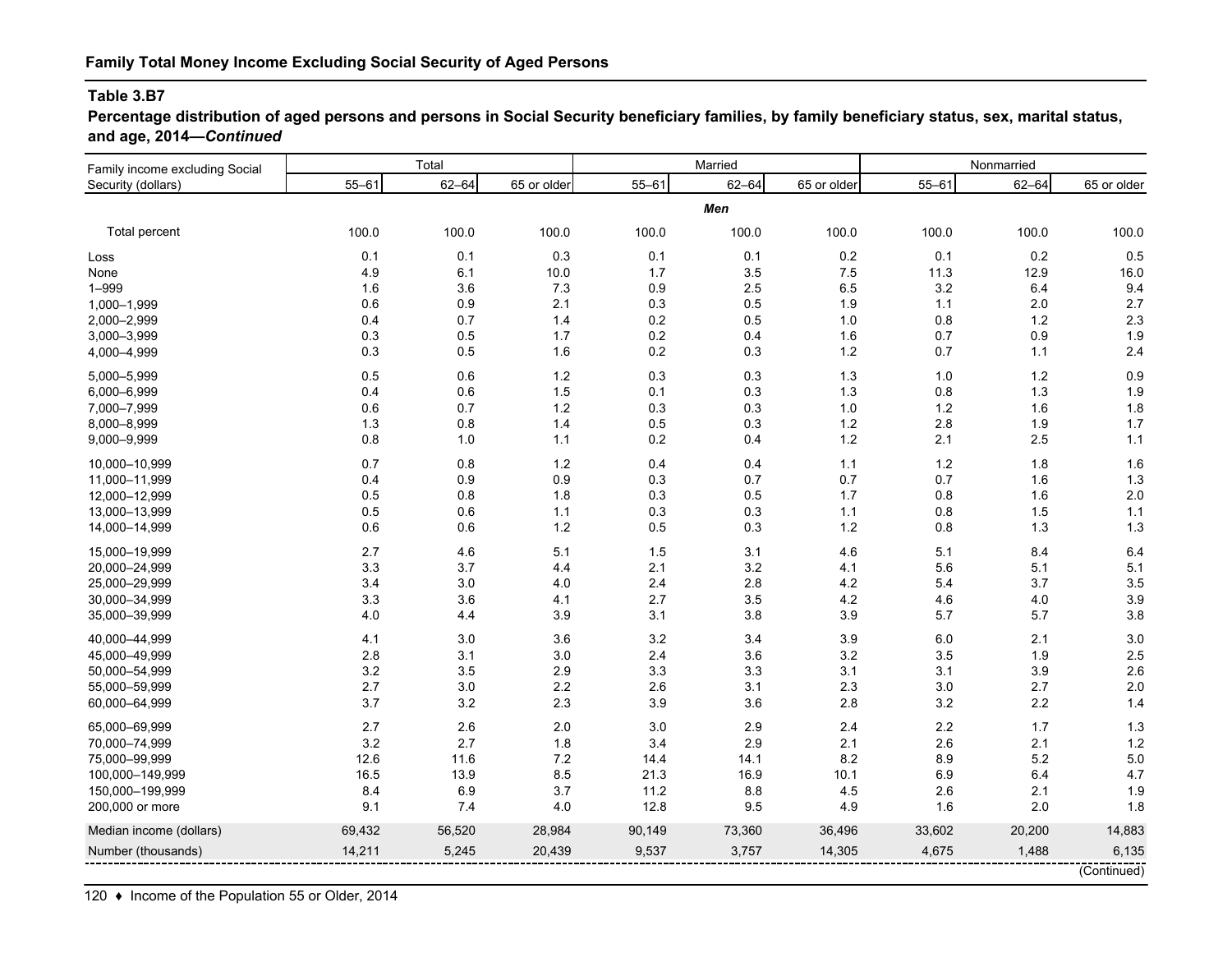**Percentage distribution of aged persons and persons in Social Security beneficiary families, by family beneficiary status, sex, marital status, and age, 2014—***Continued*

| Family income excluding Social |           | Total     |             |           | Married   |             | Nonmarried |           |             |
|--------------------------------|-----------|-----------|-------------|-----------|-----------|-------------|------------|-----------|-------------|
| Security (dollars)             | $55 - 61$ | $62 - 64$ | 65 or older | $55 - 61$ | $62 - 64$ | 65 or older | $55 - 61$  | $62 - 64$ | 65 or older |
|                                |           |           |             |           | Women     |             |            |           |             |
| Total percent                  | 100.0     | 100.0     | 100.0       | 100.0     | 100.0     | 100.0       | 100.0      | 100.0     | 100.0       |
| Loss                           | $0.2\,$   | 0.0       | 0.2         | 0.1       | 0.0       | 0.2         | 0.2        | 0.0       | 0.1         |
| None                           | 4.8       | 7.2       | 13.7        | 2.3       | 5.1       | 7.8         | 8.8        | 10.3      | 18.6        |
| $1 - 999$                      | 2.0       | 4.3       | 9.2         | $1.2$     | 2.9       | 7.2         | 3.3        | 6.5       | 10.8        |
| 1,000-1,999                    | 0.9       | 0.8       | 2.8         | 0.4       | 0.4       | 2.2         | 1.6        | 1.5       | 3.3         |
| 2,000-2,999                    | 0.9       | 0.8       | 1.9         | 0.4       | 0.4       | 1.1         | 1.5        | 1.6       | 2.6         |
| 3,000-3,999                    | 0.7       | 1.0       | 2.0         | 0.2       | 0.6       | 1.9         | 1.5        | 1.8       | 2.1         |
| 4,000-4,999                    | 0.5       | 0.5       | 1.9         | 0.2       | 0.3       | 1.4         | 1.0        | 0.9       | 2.4         |
| 5,000-5,999                    | 0.5       | 0.6       | 1.6         | 0.3       | 0.5       | 1.5         | 0.8        | 0.7       | 1.7         |
| 6,000-6,999                    | 0.4       | 0.9       | 1.6         | 0.3       | 0.6       | 1.5         | 0.7        | 1.4       | 1.7         |
| 7,000-7,999                    | 0.4       | 0.6       | 1.6         | 0.2       | 0.3       | 1.1         | 0.7        | 1.0       | 2.0         |
| 8,000-8,999                    | $1.2$     | 1.4       | 1.8         | 0.5       | 0.8       | 1.2         | 2.3        | 2.4       | 2.3         |
| 9,000-9,999                    | 0.7       | 1.0       | 1.5         | 0.3       | 0.7       | 1.3         | 1.3        | 1.6       | 1.7         |
| 10,000-10,999                  | 1.0       | 1.0       | 1.7         | 0.4       | 0.4       | 1.2         | 2.0        | 1.9       | 2.2         |
| 11,000-11,999                  | 0.7       | 0.9       | 1.0         | 0.4       | 0.6       | 0.7         | $1.1$      | 1.3       | 1.2         |
| 12,000-12,999                  | 0.8       | 1.1       | 1.7         | 0.5       | 0.7       | 1.7         | 1.2        | 1.6       | 1.8         |
| 13,000-13,999                  | 0.6       | 0.9       | 1.5         | 0.2       | 0.7       | $1.2$       | 1.1        | 1.3       | 1.7         |
| 14,000-14,999                  | 0.8       | 0.7       | 1.3         | 0.5       | 0.6       | $1.2$       | 1.3        | 0.8       | 1.4         |
| 15,000-19,999                  | 3.2       | 4.3       | 5.3         | 1.9       | 3.2       | 5.1         | 5.2        | 5.9       | 5.5         |
| 20,000-24,999                  | 4.1       | 4.5       | 4.7         | 2.5       | 3.7       | 4.1         | 6.6        | 5.6       | 5.3         |
| 25,000-29,999                  | 3.4       | 3.7       | 4.1         | 2.4       | 2.7       | 4.6         | 5.1        | 5.2       | 3.7         |
| 30,000-34,999                  | 4.3       | 4.3       | 3.7         | 3.3       | 3.6       | 3.9         | 6.0        | 5.2       | 3.4         |
| 35,000-39,999                  | 4.0       | 4.6       | 3.1         | 3.4       | 4.2       | 3.8         | 5.1        | 5.3       | 2.6         |
| 40,000-44,999                  | 4.1       | 3.4       | 3.1         | 3.7       | 3.2       | 3.8         | 4.7        | 3.6       | 2.6         |
| 45,000-49,999                  | 3.1       | 4.0       | 2.4         | 3.0       | 4.1       | 2.9         | 3.3        | 3.9       | 2.0         |
| 50,000-54,999                  | 3.6       | 2.8       | 2.4         | 3.2       | 3.1       | 3.0         | 4.3        | 2.5       | 2.0         |
| 55,000-59,999                  | 2.8       | 2.8       | 1.9         | 2.8       | 2.6       | 2.4         | 2.9        | 3.0       | 1.4         |
| 60,000-64,999                  | 3.1       | 3.6       | $2.2\,$     | 3.2       | 4.4       | 2.8         | 3.0        | 2.5       | 1.7         |
| 65,000-69,999                  | 2.4       | 2.4       | 1.8         | 2.7       | 2.3       | 2.5         | 2.1        | 2.6       | 1.3         |
| 70,000-74,999                  | 3.2       | 2.7       | 1.4         | 3.7       | 3.0       | 1.7         | 2.4        | 2.2       | 1.1         |
| 75,000-99,999                  | 12.4      | 10.2      | 5.5         | 14.9      | 12.0      | 7.3         | 8.4        | 7.7       | 3.9         |
| 100,000-149,999                | 14.6      | 12.4      | 6.3         | 19.2      | 16.5      | 9.5         | 7.3        | 6.3       | 3.7         |
| 150,000-199,999                | 6.6       | 4.9       | 2.4         | 9.7       | 7.7       | 4.1         | 1.8        | 0.8       | 1.1         |
| 200,000 or more                | 7.8       | 5.3       | 2.4         | 11.8      | 8.1       | 4.1         | 1.5        | 1.2       | 1.0         |
| Median income (dollars)        | 60,000    | 45,929    | 17,465      | 82,876    | 64,310    | 31,520      | 31,600     | 26,006    | 10,200      |
| Number (thousands)             | 15,223    | 5,738     | 25,555      | 9,305     | 3,442     | 11,550      | 5,918      | 2,296     | 14,005      |

(Continued)

Income of the Population 55 or Older, 2014 ♦ 121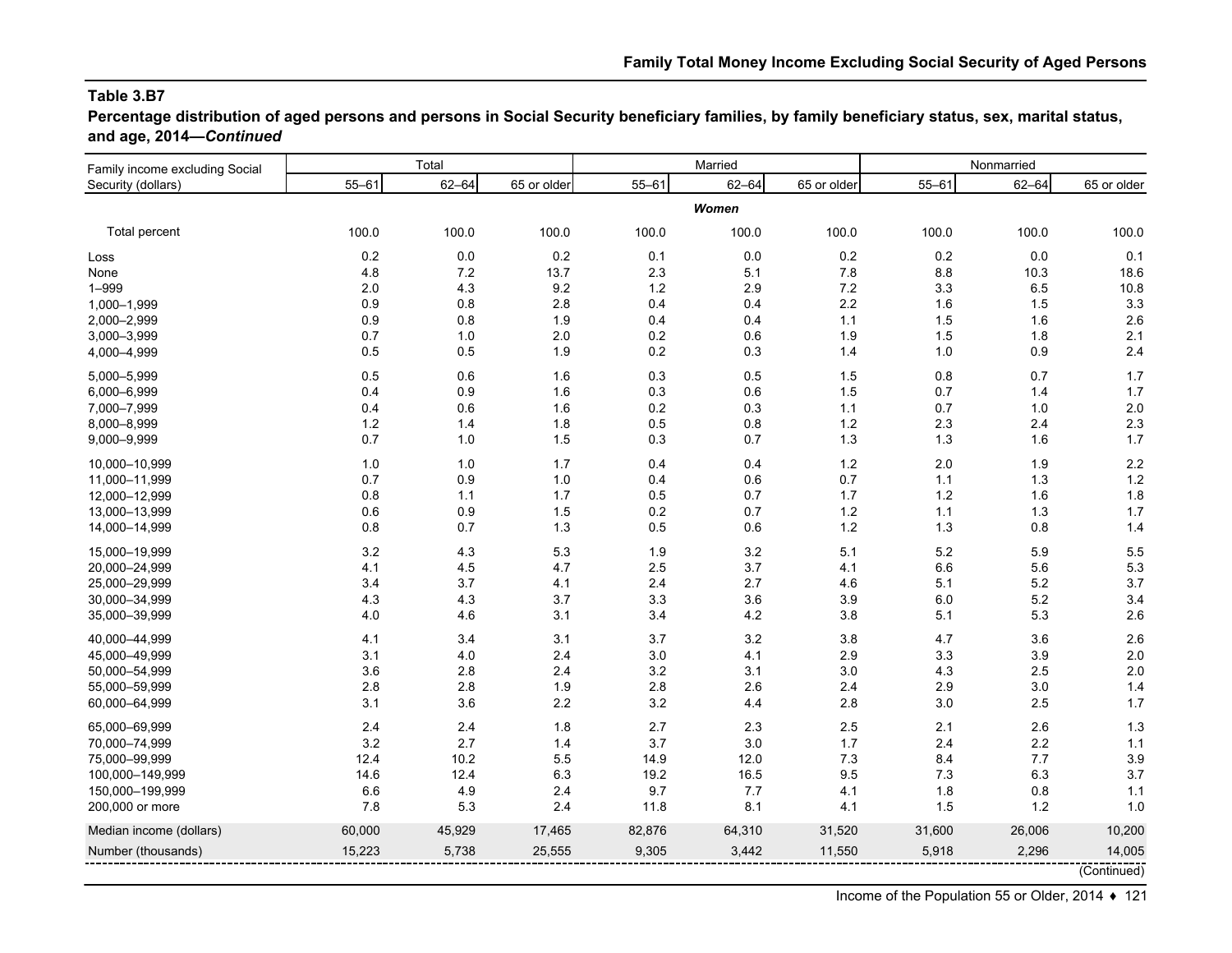**Percentage distribution of aged persons and persons in Social Security beneficiary families, by family beneficiary status, sex, marital status, and age, 2014—***Continued*

| Family income excluding Social |           | Total     |             |           | Married                         |             | Nonmarried |           |             |
|--------------------------------|-----------|-----------|-------------|-----------|---------------------------------|-------------|------------|-----------|-------------|
| Security (dollars)             | $55 - 61$ | $62 - 64$ | 65 or older | $55 - 61$ | $62 - 64$                       | 65 or older | $55 - 61$  | $62 - 64$ | 65 or older |
|                                |           |           |             |           | Persons in beneficiary families |             |            |           |             |
| Total percent                  | 100.0     | 100.0     | 100.0       | 100.0     | 100.0                           | 100.0       | 100.0      | 100.0     | 100.0       |
| Loss                           | 0.2       | 0.1       | 0.2         | 0.2       | 0.1                             | 0.2         | 0.2        | 0.0       | 0.3         |
| None                           | 11.8      | 11.2      | 12.8        | 6.3       | 6.7                             | 8.0         | 20.8       | 20.8      | 19.2        |
| $1 - 999$                      | 4.9       | 6.6       | 8.9         | 2.4       | 4.3                             | 7.1         | 9.0        | 11.6      | 11.3        |
| 1,000-1,999                    | 1.3       | 1.3       | 2.7         | 0.9       | 0.6                             | 2.2         | 1.9        | 2.9       | 3.3         |
| 2,000-2,999                    | 1.7       | 1.2       | 1.8         | 0.9       | 0.6                             | 1.1         | 2.8        | 2.4       | 2.8         |
| 3,000-3,999                    | 1.6       | 1.4       | 2.1         | 0.9       | 0.8                             | 2.0         | 2.8        | 2.5       | 2.3         |
| 4,000-4,999                    | 1.0       | 0.7       | 1.9         | 0.4       | 0.2                             | 1.4         | 2.0        | 1.6       | 2.7         |
| 5,000-5,999                    | $1.2$     | 0.8       | 1.6         | 1.0       | 0.6                             | 1.6         | 1.6        | 1.0       | 1.7         |
| 6,000-6,999                    | 1.0       | 1.1       | 1.7         | 0.5       | 0.9                             | 1.6         | 1.8        | 1.6       | 1.9         |
| 7,000-7,999                    | 0.9       | 0.9       | 1.6         | 0.5       | 0.4                             | $1.2$       | 1.6        | 2.0       | 2.1         |
| 8,000-8,999                    | 1.6       | $1.1$     | 1.6         | 0.9       | 0.8                             | $1.2$       | 2.7        | 1.8       | 2.0         |
| 9,000-9,999                    | 1.3       | 1.3       | 1.3         | 0.6       | 0.8                             | $1.3$       | 2.4        | 2.3       | $1.4$       |
| 10,000-10,999                  | 1.2       | 1.1       | 1.5         | 1.0       | 0.7                             | $1.2$       | 1.4        | 2.0       | 1.9         |
| 11,000-11,999                  | 0.8       | 1.2       | 1.0         | 1.0       | 1.0                             | 0.8         | 0.5        | 1.6       | 1.3         |
| 12,000-12,999                  | 1.0       | 1.3       | 1.8         | 0.8       | 1.2                             | 1.7         | 1.5        | 1.7       | 1.9         |
| 13,000-13,999                  | 0.8       | 1.1       | 1.4         | 0.5       | 0.8                             | $1.2$       | 1.3        | 1.8       | 1.6         |
| 14,000-14,999                  | 1.4       | 0.7       | 1.4         | $1.2$     | 0.6                             | $1.2\,$     | 1.8        | 0.7       | 1.6         |
| 15,000-19,999                  | 4.3       | 5.8       | 5.4         | 3.6       | 4.8                             | $5.0\,$     | 5.4        | 7.9       | 5.9         |
| 20,000-24,999                  | 3.7       | 4.6       | 4.7         | 3.4       | 4.6                             | 4.3         | 4.2        | 4.6       | 5.2         |
| 25,000-29,999                  | 4.3       | 3.6       | 4.2         | 5.0       | 3.4                             | 4.7         | 3.2        | 4.0       | 3.6         |
| 30,000-34,999                  | 4.2       | 4.4       | 3.9         | 4.6       | 4.7                             | $4.2\,$     | 3.4        | 3.8       | 3.3         |
| 35,000-39,999                  | 3.6       | 4.6       | 3.5         | 4.0       | $5.2\,$                         | 4.1         | 2.9        | 3.3       | 2.7         |
| 40,000-44,999                  | 5.9       | 3.8       | 3.3         | 6.7       | 4.7                             | 3.9         | 4.6        | 2.1       | 2.4         |
| 45,000-49,999                  | 3.0       | 3.6       | 2.7         | 3.7       | 4.3                             | 3.1         | 1.9        | 2.1       | 2.1         |
| 50,000-54,999                  | 3.0       | 3.1       | 2.6         | 3.8       | 3.5                             | 3.1         | 1.7        | 2.1       | 2.0         |
| 55,000-59,999                  | 2.2       | 2.3       | 2.0         | 2.8       | 2.6                             | 2.4         | 1.2        | 1.7       | 1.4         |
| 60,000-64,999                  | 3.1       | 3.2       | 2.0         | 4.0       | 3.9                             | 2.6         | 1.6        | 1.5       | 1.3         |
| 65,000-69,999                  | 2.0       | 2.4       | 1.8         | 2.3       | 2.8                             | 2.3         | 1.4        | 1.5       | 1.2         |
| 70,000-74,999                  | 2.0       | 2.0       | 1.3         | 2.6       | 2.5                             | 1.6         | $1.1$      | 0.9       | 0.9         |
| 75,000-99,999                  | 9.9       | 8.5       | 5.7         | 12.3      | 11.3                            | 7.4         | 6.1        | 2.6       | 3.5         |
| 100,000-149,999                | 9.3       | 9.2       | 6.4         | 12.7      | 12.1                            | 8.8         | 3.8        | 2.9       | 3.3         |
| 150,000-199,999                | 2.9       | 3.4       | 2.6         | 4.0       | 4.9                             | 3.8         | 1.0        | 0.4       | 1.1         |
| 200,000 or more                | 2.9       | 2.6       | 2.3         | 4.3       | 3.5                             | 3.4         | 0.5        | 0.6       | 1.0         |
| Median income (dollars)        | 34,915    | 33,220    | 19,040      | 48,467    | 46,803                          | 30,287      | 10,261     | 9,606     | 9,283       |
| Number (thousands)             | 6,527     | 5,121     | 39,572      | 4,059     | 3,488                           | 22,494      | 2,468      | 1,633     | 17,077      |
|                                |           |           |             |           |                                 |             |            |           | (Continued) |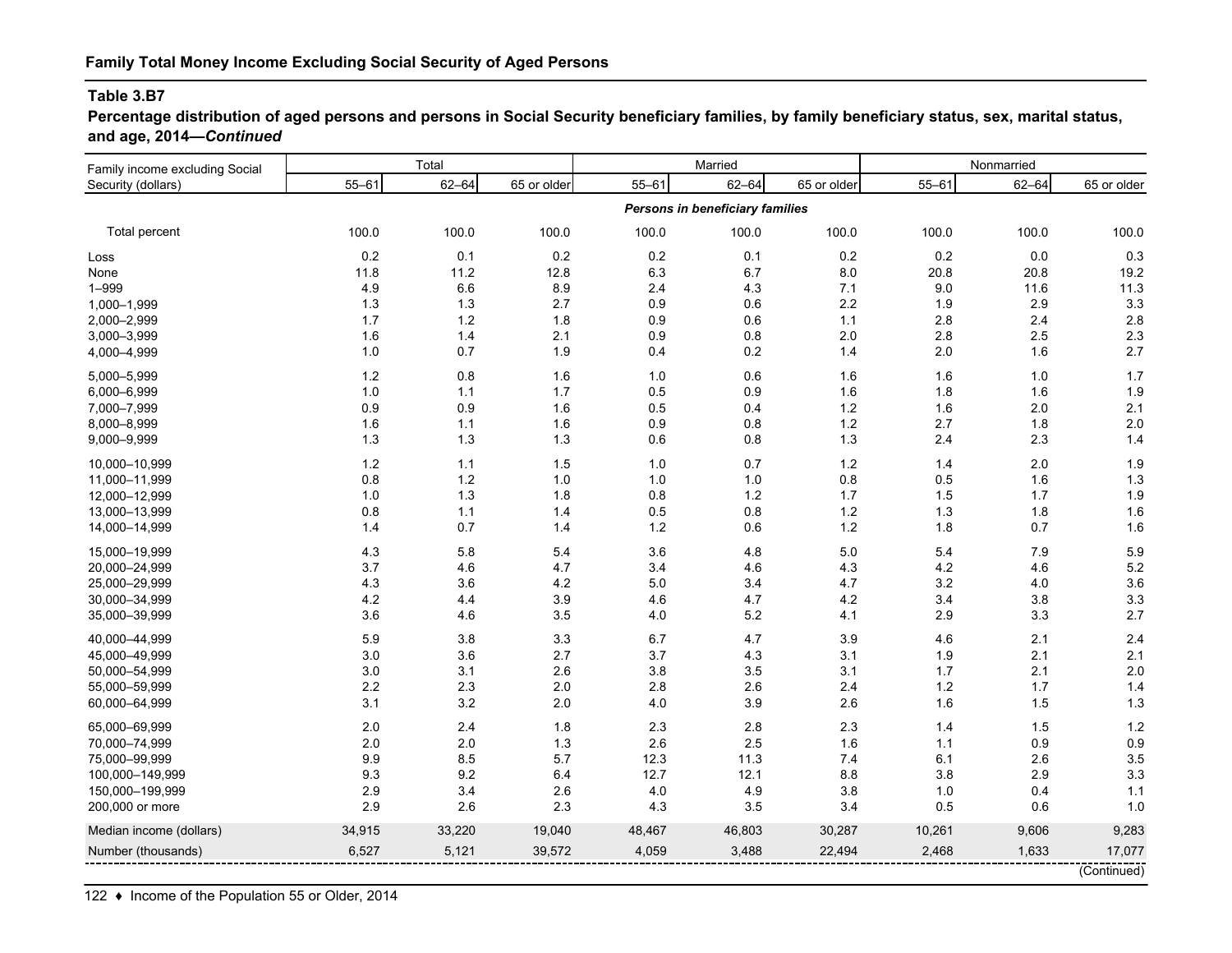**Percentage distribution of aged persons and persons in Social Security beneficiary families, by family beneficiary status, sex, marital status, and age, 2014—***Continued*

| Family income excluding Social |           | Total     |             |           | Married                            |             |           | Nonmarried |             |
|--------------------------------|-----------|-----------|-------------|-----------|------------------------------------|-------------|-----------|------------|-------------|
| Security (dollars)             | $55 - 61$ | $62 - 64$ | 65 or older | $55 - 61$ | $62 - 64$                          | 65 or older | $55 - 61$ | $62 - 64$  | 65 or older |
|                                |           |           |             |           | <b>Men in beneficiary families</b> |             |           |            |             |
| Total percent                  | 100.0     | 100.0     | 100.0       | 100.0     | 100.0                              | 100.0       | 100.0     | 100.0      | 100.0       |
| Loss                           | 0.2       | 0.1       | 0.3         | 0.2       | 0.2                                | 0.2         | 0.3       | 0.0        | 0.6         |
| None                           | 14.0      | 12.0      | 10.6        | 6.8       | 6.1                                | 7.8         | 24.2      | 25.4       | 17.0        |
| $1 - 999$                      | 4.4       | 6.4       | 7.7         | 2.2       | 4.5                                | 6.8         | 7.6       | 10.8       | 10.0        |
| 1,000-1,999                    | 1.3       | 1.6       | 2.4         | 1.0       | 0.6                                | 2.1         | 1.8       | 3.9        | 3.0         |
| 2,000-2,999                    | 1.0       | 1.0       | 1.5         | 0.7       | 0.7                                | 1.1         | 1.5       | 1.7        | 2.6         |
| 3,000-3,999                    | 1.3       | 1.2       | 1.9         | $1.1$     | 0.7                                | 1.8         | 1.6       | 2.1        | 2.2         |
| 4,000-4,999                    | 0.9       | 0.7       | 1.7         | 0.6       | 0.2                                | 1.3         | $1.2$     | 1.7        | 2.8         |
| 5,000-5,999                    | 1.4       | $0.9\,$   | 1.4         | 1.1       | 0.7                                | 1.5         | 1.8       | 1.2        | 1.1         |
| 6,000-6,999                    | 1.4       | 1.1       | 1.7         | 0.3       | 0.7                                | 1.5         | 2.8       | 1.8        | 2.1         |
| 7,000-7,999                    | 1.0       | 1.5       | 1.4         | 0.7       | 0.7                                | 1.1         | 1.4       | 3.4        | 2.0         |
| 8,000-8,999                    | 1.4       | 0.7       | 1.4         | 1.0       | 0.4                                | 1.2         | 2.1       | 1.5        | 1.8         |
| 9,000-9,999                    | 1.7       | 1.0       | 1.2         | 0.6       | 0.6                                | 1.3         | 3.4       | 1.8        | 1.0         |
| 10,000-10,999                  | 1.2       | 0.9       | 1.3         | $1.2$     | $0.8\,$                            | $1.2$       | $1.2$     | 1.1        | 1.6         |
| 11,000-11,999                  | 0.8       | 1.3       | $0.9\,$     | 1.0       | 1.1                                | 0.8         | 0.5       | 1.6        | 1.3         |
| 12,000-12,999                  | 0.8       | 1.6       | 1.8         | 0.5       | 1.2                                | 1.7         | 1.3       | 2.5        | 2.0         |
| 13,000-13,999                  | 1.1       | 1.1       | $1.2$       | 0.7       | 0.5                                | $1.2$       | 1.7       | 2.3        | 1.2         |
| 14,000-14,999                  | 1.5       | 0.5       | 1.3         | 1.3       | 0.5                                | $1.2\,$     | 1.8       | 0.6        | 1.5         |
| 15,000-19,999                  | 3.4       | 5.9       | 5.4         | 3.4       | 5.2                                | 4.9         | 3.5       | 7.5        | 6.5         |
| 20,000-24,999                  | 3.4       | 3.8       | 4.8         | 3.1       | 4.0                                | 4.4         | 3.8       | 3.1        | 5.6         |
| 25,000-29,999                  | 4.3       | 3.7       | 4.2         | 5.5       | 3.6                                | 4.5         | 2.4       | 3.9        | 3.4         |
| 30,000-34,999                  | 3.7       | 4.2       | 4.2         | 3.7       | 4.9                                | 4.4         | 3.7       | 2.7        | 3.9         |
| 35,000-39,999                  | 4.1       | 4.6       | 4.0         | 4.0       | 5.1                                | 4.2         | 4.2       | 3.4        | 3.3         |
| 40,000-44,999                  | 6.0       | 4.2       | 3.5         | 6.6       | 5.5                                | 4.0         | 5.1       | 1.1        | 2.3         |
| 45,000-49,999                  | 2.4       | 3.4       | 3.1         | 2.8       | 4.3                                | 3.3         | 1.8       | 1.3        | 2.5         |
| 50,000-54,999                  | 3.2       | 2.8       | 2.9         | 4.5       | 3.3                                | 3.1         | 1.4       | 1.8        | 2.4         |
| 55,000-59,999                  | 2.3       | 2.3       | 2.3         | 3.1       | 2.7                                | 2.4         | 1.2       | 1.3        | 1.9         |
| 60,000-64,999                  | 3.7       | 3.2       | 2.2         | 4.9       | 3.8                                | 2.6         | 2.1       | 1.8        | 1.3         |
| 65,000-69,999                  | 2.3       | 2.6       | 2.0         | 2.7       | 3.0                                | 2.3         | 1.9       | 1.8        | $1.2$       |
| 70,000-74,999                  | 1.8       | 2.1       | 1.5         | 2.3       | 2.4                                | 1.8         | 1.0       | 1.4        | 0.9         |
| 75,000-99,999                  | 9.5       | 8.3       | 6.7         | 11.2      | 11.6                               | 7.8         | 7.1       | 0.6        | 4.2         |
| 100,000-149,999                | 8.8       | 10.1      | 7.4         | 13.2      | 13.0                               | 9.0         | 2.6       | 3.6        | 3.8         |
| 150,000-199,999                | 3.0       | 3.4       | 3.2         | 4.0       | 4.5                                | 3.9         | 1.5       | 0.9        | 1.6         |
| 200,000 or more                | 2.5       | 2.1       | 2.9         | 4.0       | 2.9                                | 3.5         | 0.3       | 0.4        | 1.3         |
| Median income (dollars)        | 33,673    | 33,895    | 25,000      | 49,535    | 46,760                             | 31,870      | 10,325    | 7,200      | 12,200      |
| Number (thousands)             | 2,627     | 2,157     | 17,495      | 1,537     | 1,503                              | 12,293      | 1,090     | 654        | 5,202       |
|                                |           |           |             |           |                                    |             |           |            | (Continued) |

Income of the Population 55 or Older, 2014 ♦ 123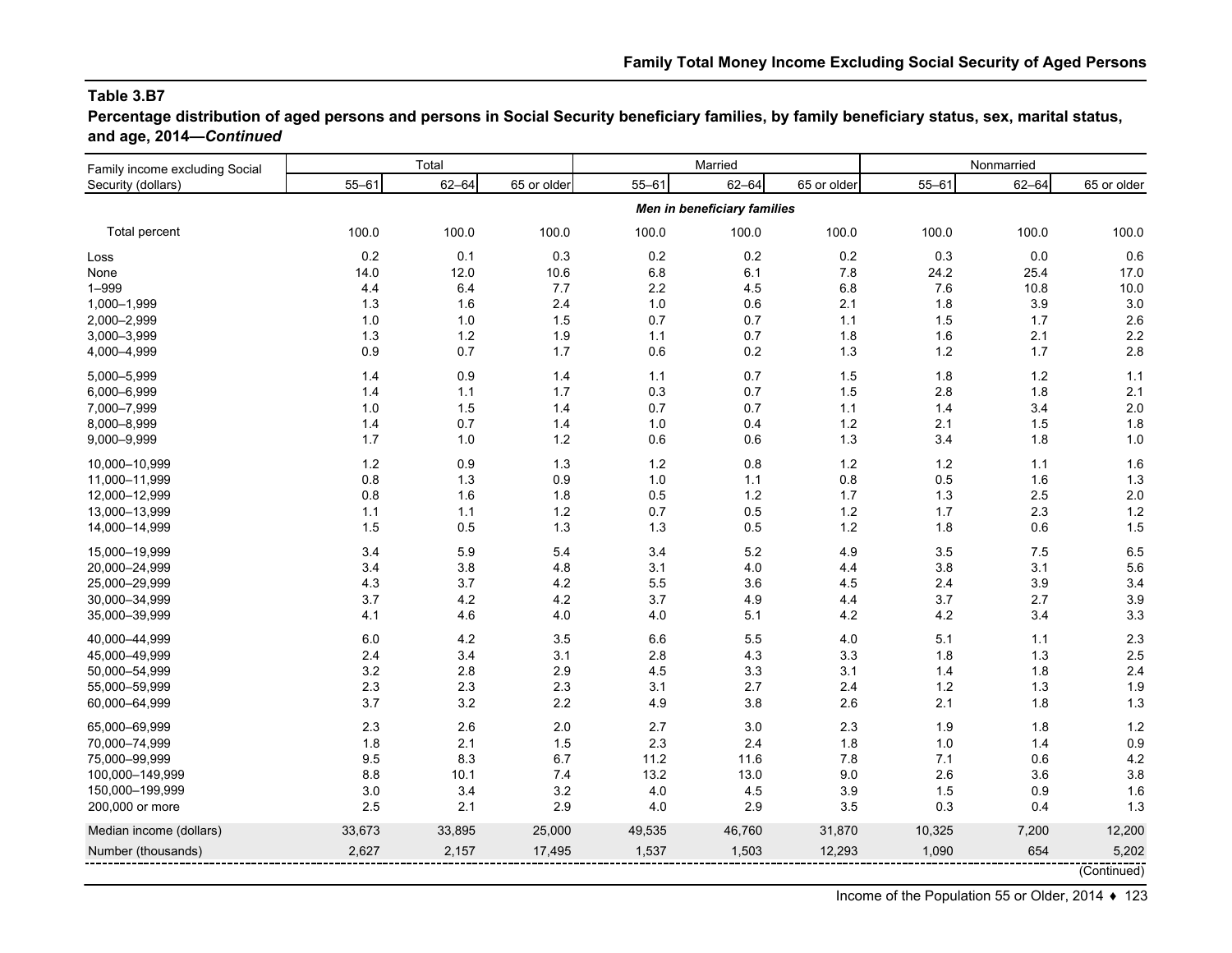**Percentage distribution of aged persons and persons in Social Security beneficiary families, by family beneficiary status, sex, marital status, and age, 2014—***Continued*

| Family income excluding Social | Total     |           |             |           | Married                       |             | Nonmarried |           |             |
|--------------------------------|-----------|-----------|-------------|-----------|-------------------------------|-------------|------------|-----------|-------------|
| Security (dollars)             | $55 - 61$ | $62 - 64$ | 65 or older | $55 - 61$ | $62 - 64$                     | 65 or older | $55 - 61$  | $62 - 64$ | 65 or older |
|                                |           |           |             |           | Women in beneficiary families |             |            |           |             |
| Total percent                  | 100.0     | 100.0     | 100.0       | 100.0     | 100.0                         | 100.0       | 100.0      | 100.0     | 100.0       |
| Loss                           | 0.2       | 0.0       | $0.2\,$     | 0.3       | 0.1                           | 0.2         | 0.2        | 0.0       | 0.1         |
| None                           | 10.2      | 10.7      | 14.6        | 6.0       | 7.2                           | 8.1         | 18.1       | 17.7      | 20.2        |
| $1 - 999$                      | 5.3       | 6.7       | 9.8         | 2.6       | 4.1                           | 7.5         | 10.2       | 12.0      | 11.9        |
| 1,000-1,999                    | 1.3       | 1.1       | 3.0         | 0.9       | 0.6                           | 2.4         | 2.0        | 2.3       | 3.5         |
| 2,000-2,999                    | 2.1       | 1.4       | 2.1         | $1.1$     | 0.6                           | $1.2$       | 3.9        | 2.9       | 2.9         |
| 3,000-3,999                    | 1.8       | 1.5       | 2.2         | 0.7       | 0.9                           | 2.1         | 3.9        | 2.8       | 2.3         |
| 4,000-4,999                    | 1.1       | 0.7       | 2.1         | 0.3       | 0.2                           | 1.5         | 2.5        | 1.6       | 2.6         |
| 5,000-5,999                    | 1.1       | 0.7       | 1.8         | 1.0       | 0.6                           | 1.7         | 1.4        | 0.9       | 2.0         |
| 6,000-6,999                    | 0.7       | 1.1       | 1.8         | 0.6       | 1.0                           | 1.7         | 0.9        | 1.5       | 1.9         |
| 7,000-7,999                    | 0.9       | 0.5       | 1.8         | 0.4       | 0.2                           | 1.3         | 1.8        | 1.0       | 2.2         |
| 8,000-8,999                    | 1.6       | 1.4       | 1.7         | 0.8       | 1.1                           | $1.2$       | 3.1        | 1.9       | 2.0         |
| 9,000-9,999                    | $0.9\,$   | 1.5       | 1.4         | 0.6       | 0.9                           | 1.4         | 1.6        | 2.6       | 1.5         |
| 10,000-10,999                  | $1.2$     | $1.2$     | 1.7         | 0.9       | 0.5                           | 1.3         | 1.6        | 2.6       | 2.0         |
| 11,000-11,999                  | 0.8       | $1.1$     | 1.1         | 1.0       | 0.8                           | 0.8         | 0.5        | 1.6       | 1.3         |
| 12,000-12,999                  | 1.2       | 1.2       | 1.8         | 1.0       | 1.2                           | 1.8         | 1.6        | 1.1       | 1.8         |
| 13,000-13,999                  | 0.5       | 1.1       | 1.5         | 0.3       | 1.0                           | $1.2$       | 1.0        | 1.4       | 1.8         |
| 14,000-14,999                  | 1.3       | 0.8       | 1.4         | 1.1       | 0.8                           | 1.3         | 1.8        | 0.8       | 1.6         |
| 15,000-19,999                  | 4.9       | 5.7       | 5.4         | 3.8       | 4.5                           | $5.2\,$     | 6.9        | 8.2       | 5.7         |
| 20,000-24,999                  | 3.9       | 5.2       | 4.7         | 3.6       | $5.0\,$                       | 4.3         | 4.4        | 5.5       | 5.0         |
| 25,000-29,999                  | 4.3       | 3.5       | 4.2         | 4.6       | 3.3                           | 4.9         | 3.7        | 4.0       | 3.7         |
| 30,000-34,999                  | 4.5       | 4.6       | $3.6\,$     | 5.2       | 4.6                           | 4.1         | 3.2        | 4.6       | 3.1         |
| 35,000-39,999                  | 3.2       | 4.6       | 3.1         | 4.0       | 5.3                           | 4.0         | 1.8        | 3.2       | 2.4         |
| 40,000-44,999                  | 5.9       | 3.6       | 3.1         | 6.8       | 4.1                           | $3.8\,$     | 4.3        | 2.7       | 2.5         |
| 45,000-49,999                  | 3.5       | 3.8       | 2.3         | 4.3       | 4.4                           | 2.9         | 2.0        | 2.6       | 1.9         |
| 50,000-54,999                  | 2.9       | 3.2       | 2.4         | 3.4       | 3.7                           | 3.1         | 1.9        | 2.3       | 1.8         |
| 55,000-59,999                  | 2.1       | 2.3       | 1.7         | 2.6       | 2.5                           | 2.4         | 1.3        | 1.9       | 1.2         |
| 60,000-64,999                  | 2.7       | 3.2       | 1.9         | 3.5       | 4.1                           | 2.6         | $1.2$      | 1.4       | 1.3         |
| 65,000-69,999                  | 1.7       | 2.2       | 1.7         | 2.1       | 2.6                           | 2.4         | 1.0        | $1.2$     | $1.2$       |
| 70,000-74,999                  | 2.2       | 1.9       | $1.2$       | 2.8       | 2.6                           | 1.5         | $1.1$      | 0.5       | 0.9         |
| 75,000-99,999                  | 10.2      | 8.7       | 4.9         | 12.9      | 11.1                          | 6.9         | 5.4        | 3.9       | 3.1         |
| 100,000-149,999                | 9.7       | 8.5       | 5.6         | 12.4      | 11.4                          | 8.6         | 4.7        | 2.5       | 3.0         |
| 150,000-199,999                | 2.8       | 3.5       | 2.2         | 4.0       | 5.2                           | 3.6         | 0.6        | 0.1       | 0.9         |
| 200,000 or more                | 3.1       | 2.9       | 1.9         | 4.5       | 3.9                           | 3.1         | 0.6        | 0.8       | 0.9         |
| Median income (dollars)        | 35,000    | 32,614    | 15,000      | 47,590    | 47,000                        | 28,695      | 10,261     | 11,000    | 8,201       |
| Number (thousands)             | 3,899     | 2,964     | 22,076      | 2,522     | 1,985                         | 10,201      | 1,378      | 980       | 11,875      |
|                                |           |           |             |           |                               |             |            |           |             |